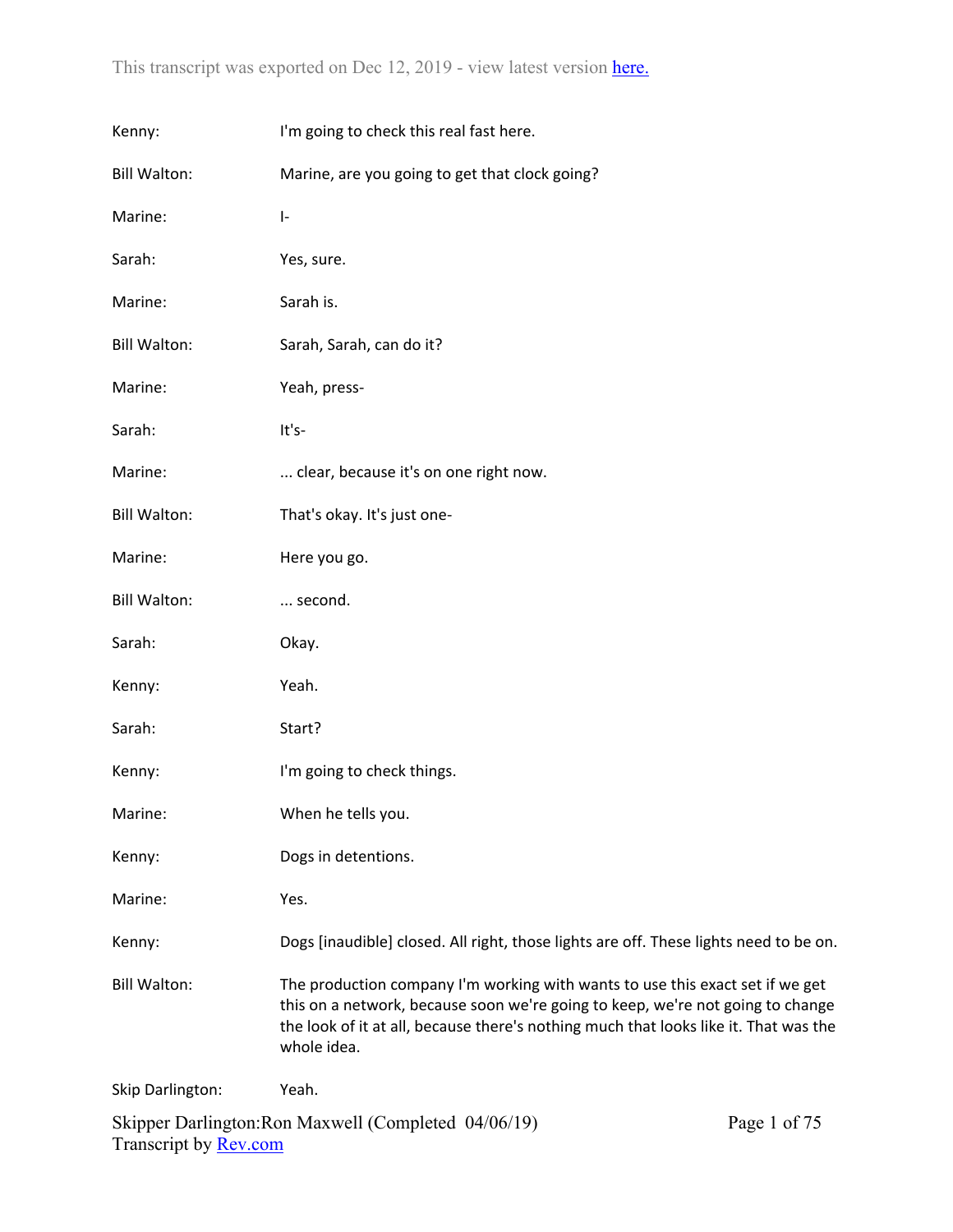| <b>Bill Walton:</b> | to get kind of a, where are they kind of point of view. |
|---------------------|---------------------------------------------------------|
| <b>Bill Walton:</b> | Okay, we ready to go? I'm waiting for-                  |
| Kenny:              | [crosstalk 00:00:43]-                                   |
| <b>Bill Walton:</b> | $\ldots$ my-                                            |
| Kenny:              | just a moment. Hang on, so what is this?                |
| Marine:             | Is your phone updating? No.                             |
| <b>Bill Walton:</b> | Here we go.                                             |
| Kenny:              | You're doing that one.                                  |
| Marine:             | Is it?                                                  |
| Ron Maxwell:        | And-                                                    |
| <b>Bill Walton:</b> | This says phone-                                        |
| Kenny:              | Bill Walton Show-                                       |
| Marine:             | Go ahead.                                               |
| Kenny:              | April 4th.                                              |
| Marine:             | Go ahead.                                               |
| Sarah:              | [inaudible 00:00:57]-                                   |
| <b>Bill Walton:</b> | Okay.                                                   |
| Marine:             | Should Sarah press start?                               |
| Kenny:              | Hm?                                                     |
| Marine:             | Sarah, start?                                           |
| Kenny:              | Sure.                                                   |
| <b>Bill Walton:</b> | She can. We're still scrolling to find the-             |
| Sarah:              | Oh.                                                     |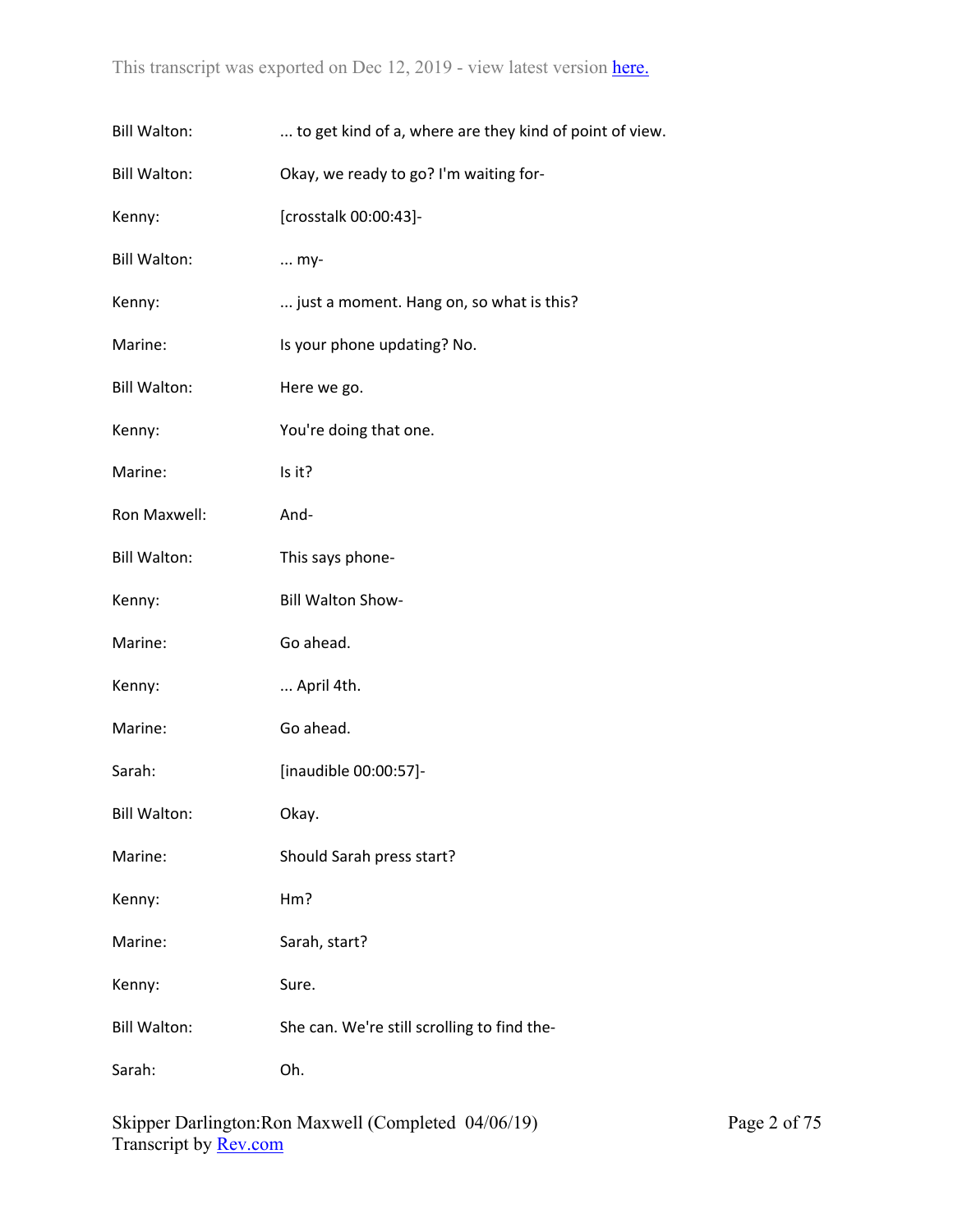| <b>Bill Walton:</b> | teleprompter.                                                                                                                                                                                                                                                                                      |
|---------------------|----------------------------------------------------------------------------------------------------------------------------------------------------------------------------------------------------------------------------------------------------------------------------------------------------|
| Sarah:              | Oh.                                                                                                                                                                                                                                                                                                |
| Marine:             | Okay, find it, and then it should give you-                                                                                                                                                                                                                                                        |
| Sarah:              | I'm stopped.                                                                                                                                                                                                                                                                                       |
| Marine:             | that one. Accept, okay.                                                                                                                                                                                                                                                                            |
| <b>Bill Walton:</b> | Okay, choose a script. Okay, let's go.                                                                                                                                                                                                                                                             |
| Kenny:              | Okay.                                                                                                                                                                                                                                                                                              |
| <b>Bill Walton:</b> | Throughout most of the 500 million years since what scientists call the Cambrian<br>Age, there's been a steady increase in the number of plants and animals on the<br>planet. This despite five mass extinction events like the devastating one that<br>killed the dinosaurs 65 million years ago. |
| Kenny:              | Bill, why don't we start over since we're just starting this out-                                                                                                                                                                                                                                  |
| <b>Bill Walton:</b> | Okay.                                                                                                                                                                                                                                                                                              |
| Kenny:              | if you don't mind? Yeah, we'll just keep rolling-                                                                                                                                                                                                                                                  |
| <b>Bill Walton:</b> | All right.                                                                                                                                                                                                                                                                                         |
| Kenny:              | from back here.                                                                                                                                                                                                                                                                                    |
| Sarah:              | Okay.                                                                                                                                                                                                                                                                                              |
| Kenny:              | Yeah, because, also, Marine is still getting situated. Hang on just a minute.                                                                                                                                                                                                                      |
| Marine:             | I didn't want to make any noise while you were-                                                                                                                                                                                                                                                    |
| Kenny:              | Yeah, yeah, no, let us get situated here.                                                                                                                                                                                                                                                          |
| Marine:             | It's sticking.                                                                                                                                                                                                                                                                                     |
| Kenny:              | Also, you can hear me now?                                                                                                                                                                                                                                                                         |
| Sarah:              | Yeah.                                                                                                                                                                                                                                                                                              |
| <b>Bill Walton:</b> | The thing that was distracting is that's a different size font than the one we had<br>before.                                                                                                                                                                                                      |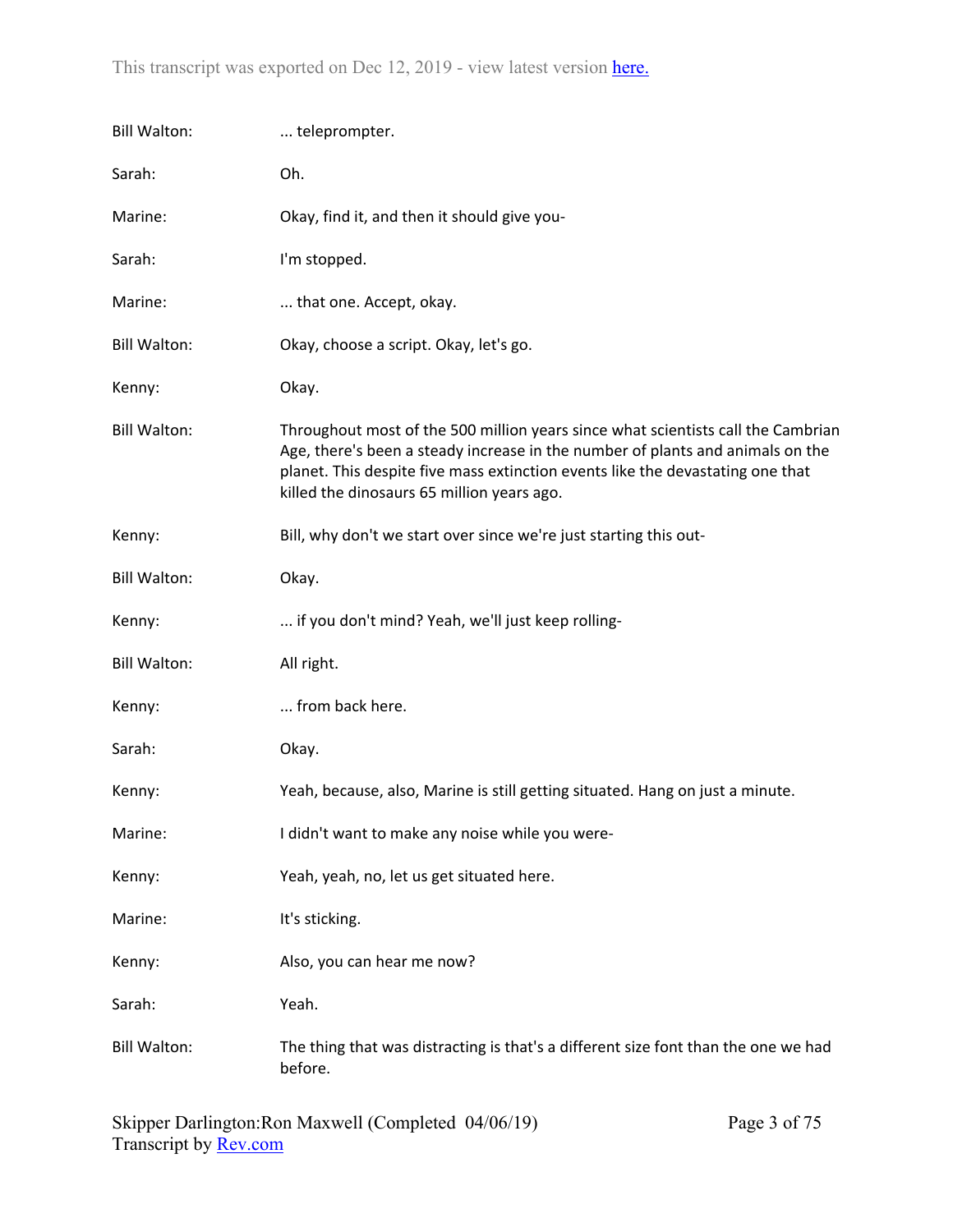| Marine:             | Is that too much of a distraction?                                                                                                                                                                                                                                                                                                                                                              |
|---------------------|-------------------------------------------------------------------------------------------------------------------------------------------------------------------------------------------------------------------------------------------------------------------------------------------------------------------------------------------------------------------------------------------------|
| <b>Bill Walton:</b> | I think we, well, let's go with it, and if we get through it, that's great. If we don't,<br>we'll do it again.                                                                                                                                                                                                                                                                                  |
| Marine:             | Okay.                                                                                                                                                                                                                                                                                                                                                                                           |
| <b>Bill Walton:</b> | All right, great.                                                                                                                                                                                                                                                                                                                                                                               |
| Kenny:              | [inaudible 00:02:15]?                                                                                                                                                                                                                                                                                                                                                                           |
| <b>Bill Walton:</b> | Throughout most of the 500 million years since what scientists call the Cambrian<br>Age, there's been a steady increase in the number of plants and animals on the<br>planet. This despite five mass extinction events like the devastating one that<br>killed the dinosaurs 65 million years ago.                                                                                              |
| <b>Bill Walton:</b> | But, when humans left Africa about 60,000 years ago and spread out across the<br>globe, other species began vanishing. Slowly at first, and now with such speed<br>that sociobiologist, E.O. Wilson, and others worry about a biological holocaust, a<br>sixth mass extinction event, the only one caused not by some cataclysm but by a<br>single species, us.                                 |
| <b>Bill Walton:</b> | This is happening suddenly as in Africa where between 2010 and 2012, poachers<br>slaughtered an estimated 100,000 elephants for their ivory, and it is happening<br>slowly worldwide through habitat destruction and degradation. Is this an<br>unfortunate and inevitable consequence of economic growth, or can we do<br>something about it, something big, something radical?                |
| <b>Bill Walton:</b> | What if we could set aside half the planet as permanently protected areas for<br>the 10 million other species and call the movement Half-Earth? I like the idea a<br>lot. But, could this really happen? With me to talk about this very big picture<br>species protection concept and to take a close look at what's happening to<br>African elephants are Skipper Darlington and Ron Maxwell. |
| <b>Bill Walton:</b> | Harry Skipper Darlington is founder and chairman of Africa ASAP and has been<br>at the forefront of the environmental movement for decades. Skipper, a pilot<br>and an innovator, founded Africa ASAP to stop the horrific slaughter of<br>elephants in Africa through his  We'll redo this one.                                                                                                |
| Kenny:              | [inaudible 00:04:22].                                                                                                                                                                                                                                                                                                                                                                           |
| <b>Bill Walton:</b> | through his vision of a protective eye in the sky. Skipper, welcome.                                                                                                                                                                                                                                                                                                                            |
| <b>Bill Walton:</b> | I might add, Skipper, on a personal note, flew a hot air balloon the last day of<br>the Soviet Union over Red Square.                                                                                                                                                                                                                                                                           |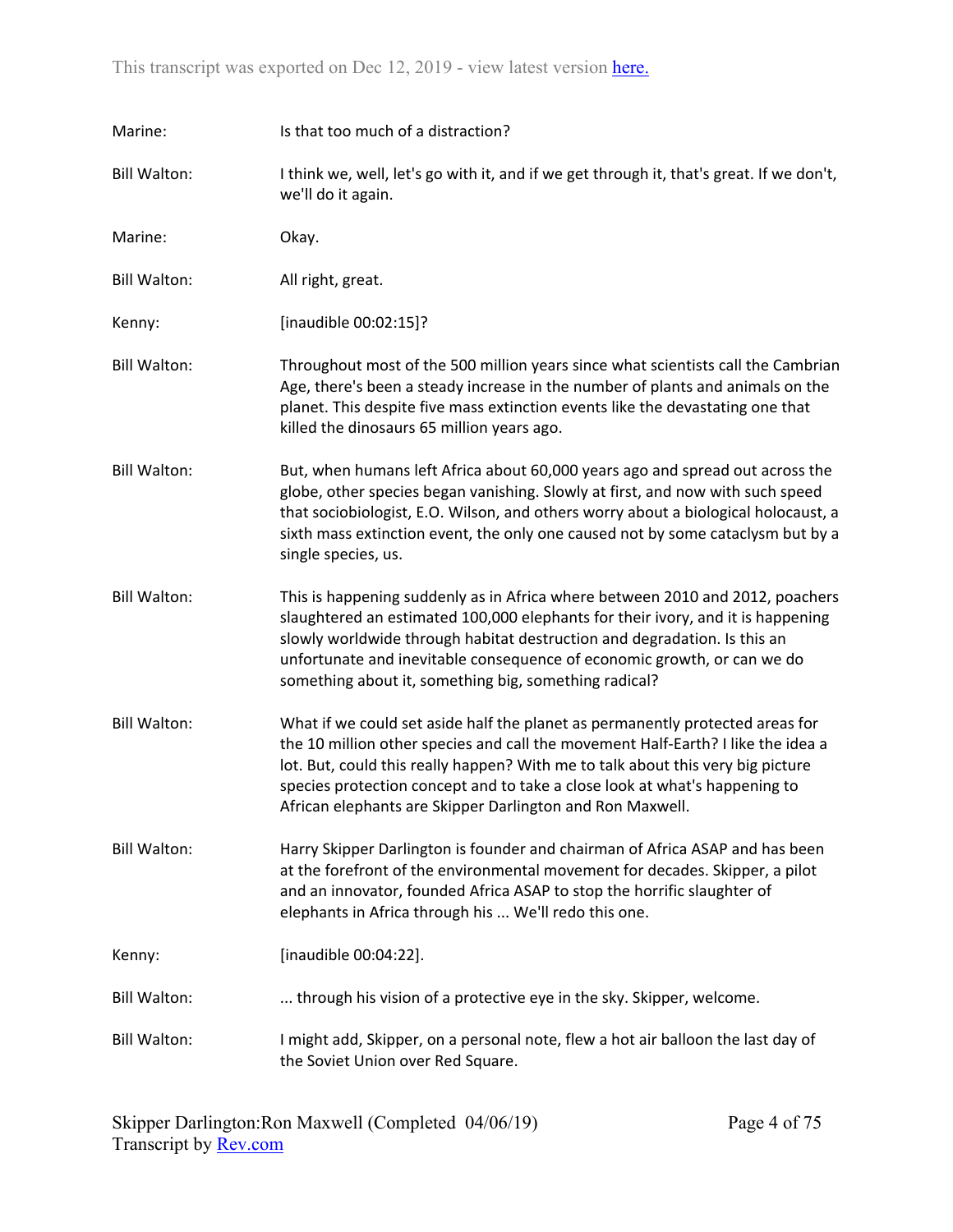| Skip Darlington:    | From Red Square, yes.                                                                                                                                                                                                                                                                                                                                                                                                                                                                                                                                  |
|---------------------|--------------------------------------------------------------------------------------------------------------------------------------------------------------------------------------------------------------------------------------------------------------------------------------------------------------------------------------------------------------------------------------------------------------------------------------------------------------------------------------------------------------------------------------------------------|
| <b>Bill Walton:</b> | From Red Square, yeah.                                                                                                                                                                                                                                                                                                                                                                                                                                                                                                                                 |
| <b>Bill Walton:</b> | Ron Maxwell, a film director and writer, his epic Civil War films, Gettysburg,<br>Gods and Generals, and Copperhead, have established Ron as the cinema's<br>leading interpreter of that complex, lethal, heroic period in American history. In<br>addition to his highly regarded work in film, Ron is a leader in the worldwide<br>habitat and species protection movement.                                                                                                                                                                          |
| <b>Bill Walton:</b> | Ron?                                                                                                                                                                                                                                                                                                                                                                                                                                                                                                                                                   |
| Ron Maxwell:        | Hi, great to be with you.                                                                                                                                                                                                                                                                                                                                                                                                                                                                                                                              |
| <b>Bill Walton:</b> | Thanks for joining, so Half-Earth, big idea.                                                                                                                                                                                                                                                                                                                                                                                                                                                                                                           |
| Ron Maxwell:        | Yeah. As I become aware of the threats to biodiversity to multiple species across<br>the planet and met people like Skipper who are focused on various species that<br>are under imminent threat of extinction like the African elephant, but the<br>elephant is just one of many, reading Edward Wilson's book a few years ago for<br>me was a ray of hope, because as I've attended these conferences and meetings<br>mostly across North America, although they're held around the world, I'm<br>always going through dual emotions simultaneously. |
| Ron Maxwell:        | One reaction is when you see people that work in different areas, the global<br>destruction that's going on, the catastrophe, the habitat loss, the species<br>destruction, one can't help but being overwhelmed with a feeling of despair<br>that all is lost. But, at the same time, when you attend these conferences,<br>you're meeting the people who have not given up. The people who are<br>committed to saving the biodiversity, saving the species, and that, of course,<br>gives one hope that we can turn things around in time.           |
| Ron Maxwell:        | When I read Edward Wilson's Half-Earth concept-                                                                                                                                                                                                                                                                                                                                                                                                                                                                                                        |
| <b>Bill Walton:</b> | You've got a copy of it right there.                                                                                                                                                                                                                                                                                                                                                                                                                                                                                                                   |
| Ron Maxwell:        | I sure do, yeah.                                                                                                                                                                                                                                                                                                                                                                                                                                                                                                                                       |
| <b>Bill Walton:</b> | Because, this came out in 2016?                                                                                                                                                                                                                                                                                                                                                                                                                                                                                                                        |
| Ron Maxwell:        | Yeah.                                                                                                                                                                                                                                                                                                                                                                                                                                                                                                                                                  |
| <b>Bill Walton:</b> | Half-Earth: Our Planet's Fight for Life.                                                                                                                                                                                                                                                                                                                                                                                                                                                                                                               |
| Ron Maxwell:        | Yeah, but the concept is, as you said in the introduction, pretty simple, but it's,<br>what I like about it is that it's hopeful. Because, when you look at the entire                                                                                                                                                                                                                                                                                                                                                                                 |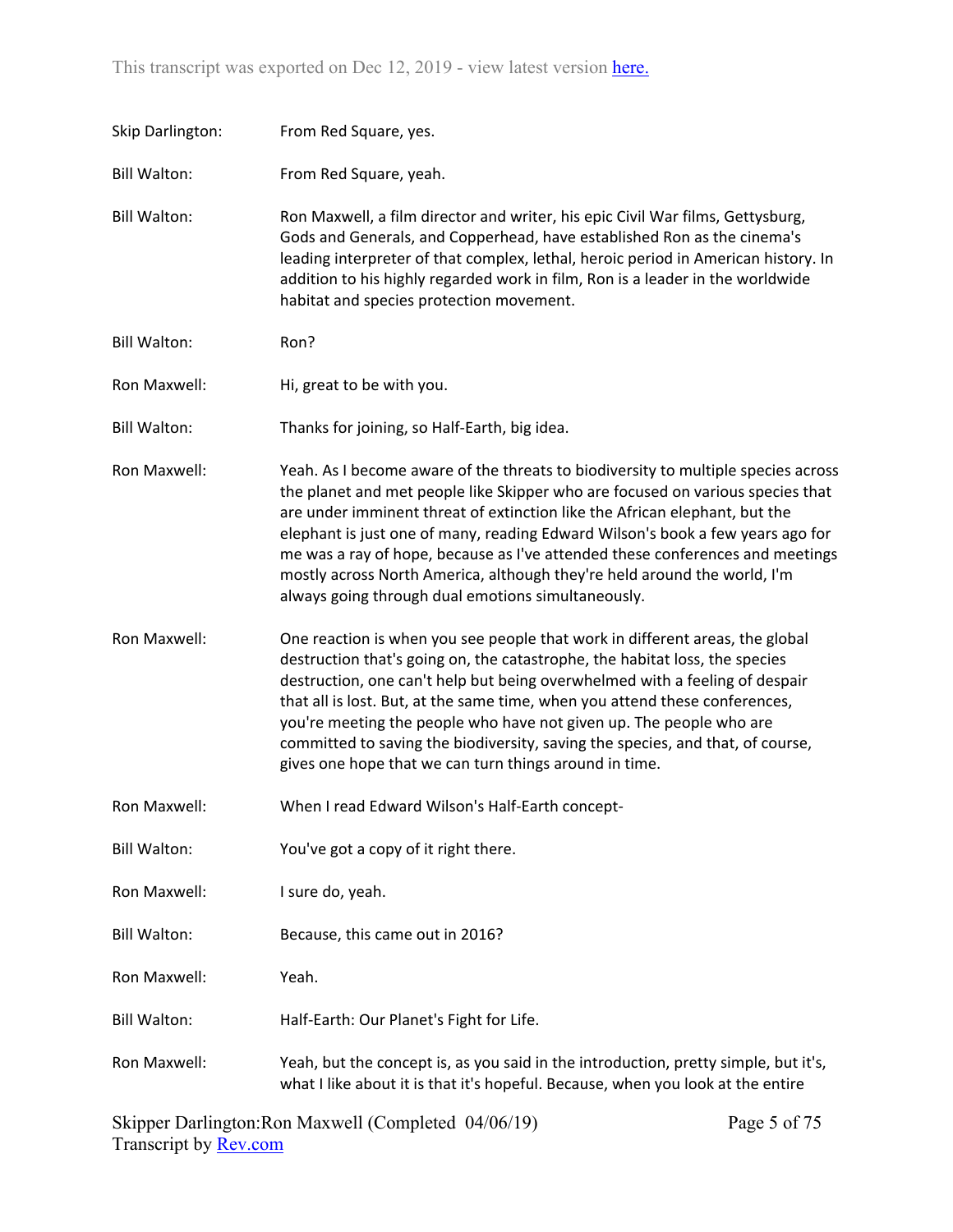planet, and what's going on, and most of what's going on has to do with just human population growth. Yes, there are some species that are under a direct attack by being shot or being trapped or being poisoned. A lot of that is going on.

- Ron Maxwell: But, the greater threat is just from the fact that the wildlife is losing its habitat globally because of the destruction of habitat by growing human populations around the world.
- Bill Walton: Well, to put a number on it, if you look at the world population, it was about two and a half billion in 1950, and now, it's about 7 billion. We can talk about where it's going. There's some optimism that it might be leveling off sooner than we think.
- Bill Walton: But, in Africa, Skipper, which is where you are doing a lot of your work, it was 221 million in 1950, and now, it's almost 1.1 billion. That's almost a five times increase in Africa. In Asia, we've seen it go from 1.4 million to 4.2 million, so the human population's putting tremendous pressure on these habitats, and that's primarily what's driving the habitat destruction.
- Ron Maxwell: Yeah, that's it, and all these species, they need adequate room, because the way that all the, the biodiversity of life has been going on for I think the number's 2.8 billion years. It's taken 2.8 billion years to get the biodiversity we have in the world, and it's quite remarkable that just in a span of a few human generations, a lot of it can be gone. There are some estimates that at the current rates, by the end of the 21st century, we could see many of the species that are around us today will have passed into extinction.
- Ron Maxwell: We have to remind ourselves, this is a one-way ticket. Once the dodo bird is gone, it never comes back again. Once a, a year and a half ago, we lost a species of rhinoceros. It doesn't come back again. There's no bringing it back.
- Bill Walton: Well, the thing that struck me about this when you made me aware of Half-Earth, and that was just last month, it's an incredibly appealing idea. E.O. Wilson had a concept, his word for it's biophilia, and that human beings have a natural affinity for species and protecting species. It's not like we want to prevail over everything and get rid. We want to keep them. It seems to me like this is an idea that could become very popular once people watch our show.
- Ron Maxwell: Well, yeah, I think most of what's going on is blind destruction. People are just doing what they've always done. Hominids and our human ancestors have always done. We're wired as E.O. Wilson writes in his book, Half-Earth, we're wired as primates to take one day at a time. That's how we've survived. We're not wired to look 10 years ahead or 100 years ahead to see what we're doing.
- Skipper Darlington:Ron Maxwell (Completed 04/06/19) Transcript by [Rev.com](https://www.rev.com/) Page 6 of 75 Ron Maxwell: Now, we're capable of doing it, because we've got these, we're the Homo sapiens. We're the smart animal, and we can have these kind of discussions, and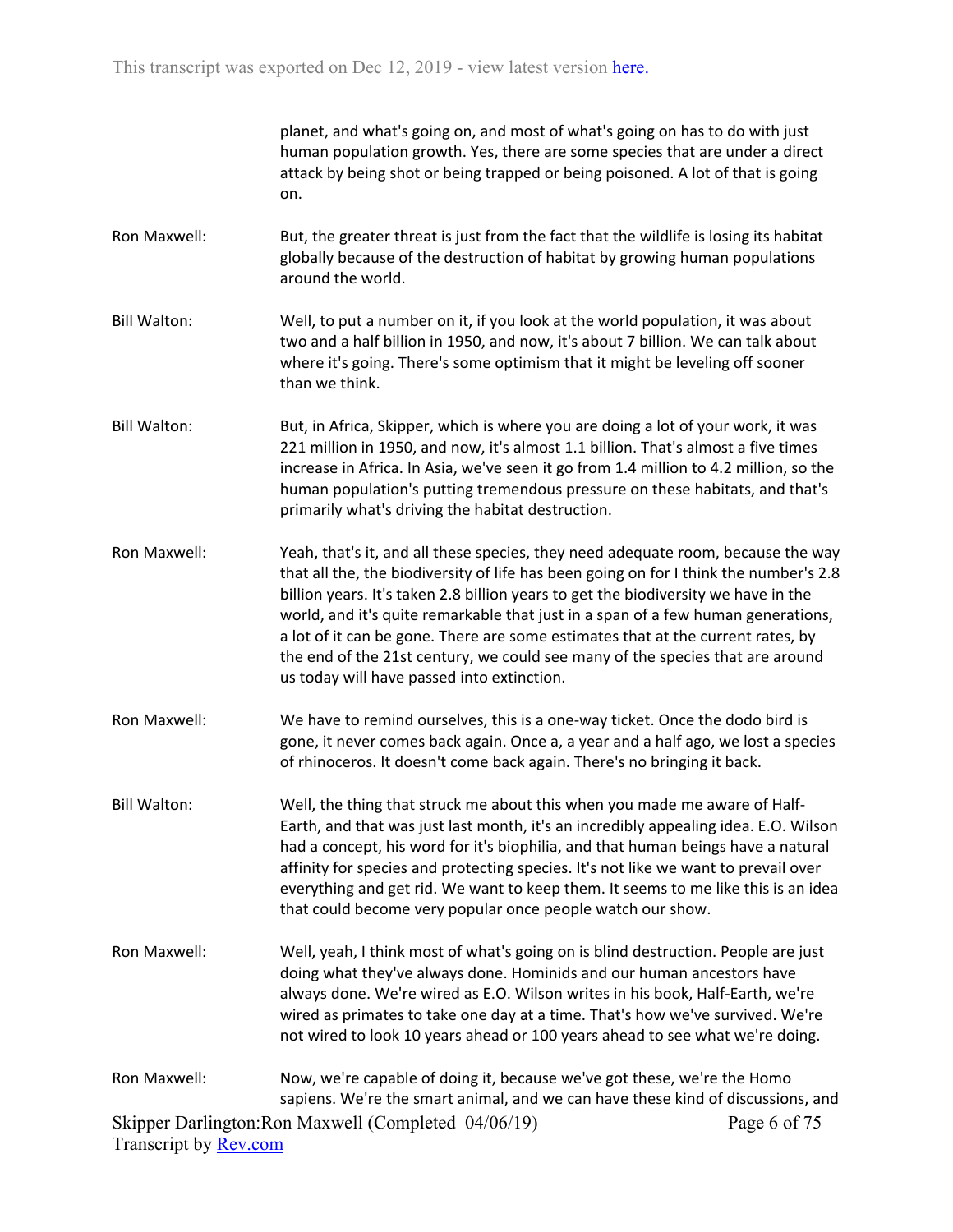| we can say, "Let's not continue to do what's destructive. Let's take other |
|----------------------------------------------------------------------------|
| choices, so we don't destroy the world."                                   |

- Ron Maxwell: But, we first have to start with an awareness, because the average person, and I don't say this at all disparagingly, it's not their fault. The average person is not aware of the global destruction that's going on.
- Bill Walton: Well, Skipper, in Africa where we've gone from 220 million people in 1950 to about a billion one now, how have you seen this playing out there? Is it-
- Skip Darlington: Well, of course, the biggest threat next to poaching is encroachment of farmland into these protected areas. That's causing a huge conflict. Of course, the more people you have the more and more of these encounters, and, sometimes, they end up, deadly encounters occur.
- Bill Walton: The push-back that you get on this is that people say, "Well, look, this is a rich person's issue. You can afford to think about this. You can afford to preserve habitat, because you already have your wealth. Whereas, we're in Africa. We've got to feed ourselves. We've got all these extra people that want a better life."
- Bill Walton: How do you make the case if you're in Africa that this is a good idea?
- Skip Darlington: Well, it's interesting, if you look what's happening in Kenya today, they've just banned plastic bags, for example. I think it's a \$40,000 fine if you use a plastic bag like when we go into Giant or-

| Bill Walton: | Wait, wait- |
|--------------|-------------|
|              |             |

- Skip Darlington: ... Food Lion.
- Bill Walton: ... did you, a 40,000-
- Skip Darlington: 40,000-
- Bill Walton: ... dollar-
- Skip Darlington: ... dollar-
- Bill Walton: ... fine-
- Skip Darlington: ... fine.
- Bill Walton: ... for a plastic bag?
- Skip Darlington: Yeah, \$40,000 fine. Also, with-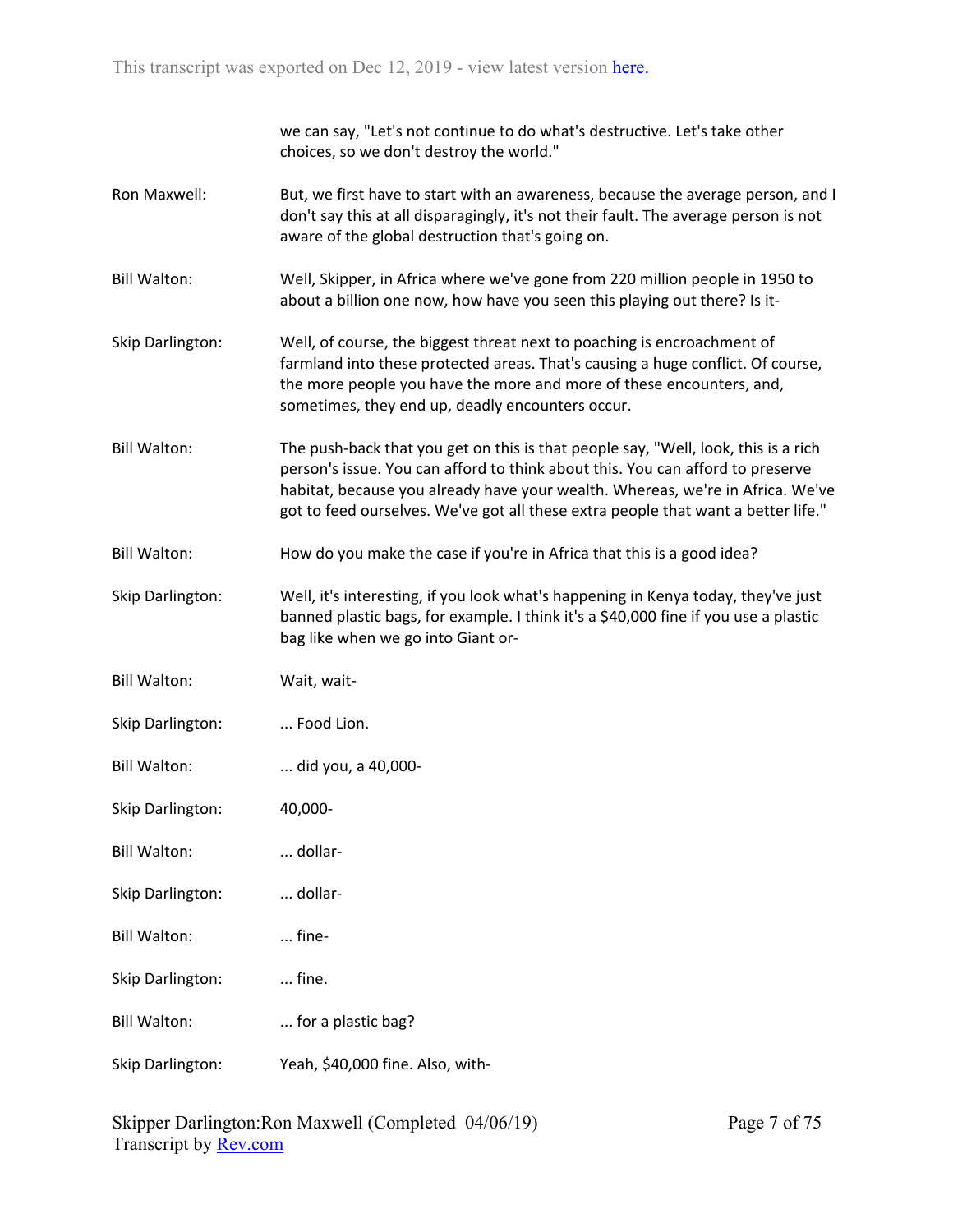Bill Walton: We're buying plastic bags for nickels here in DC.

- Skip Darlington: Yeah, and how many bags the average person use when they go into Giant or to Food Lion? They probably come out with six or seven.
- Skip Darlington: I think that a lot of these, and also, in Kenya, for example, it's slightly draconian, but now they're passing this law that if you kill an elephant, if you're a poacher, you will be executed. It's quite draconian, but they're certainly more aware of these issues I think, than we are generally.
- Skip Darlington: Though, at the same time, sometimes, I'll give talks at schools, and it's amazing when you speak with kids how aware they are of these things. I see great hope.
- Skip Darlington: As E.O. Wilson said, "The Earth is slowly turning green." It might be a very pale shade of green, but I think we really need to look at some of these countries in Africa and see what they're doing. This idea of, this colonialism attitude that we have towards Africa, there's this concept that I think is changing. I think there's much we can learn from these countries.
- Bill Walton: Mm-hmm (affirmative). Well, one of the things I learned and learnt about this is we now have around the world about 5,000 national parks and about 200,000 protected areas. But, for the Half-Earth concept to work, you need to have them connected to each other. This is not something where you can have an island of habitat and expect that to preserve the species. They don't. It shrinks. They need a corridor to go to other habitats.
- Ron Maxwell: Yeah, I think the concept behind this is that the human population has grown so large so fast is expanding so rapidly, there's so much destruction that in order to save the biodiversity, save all these other species that are on the planet with us, we have to stop the encroachment. It's a goal.
- Ron Maxwell: Right now, the land that's being taken away from nature, taken away from wilderness, it's exponentially getting worse every day. The goal here is to save, the goal eventually to save half the planet, to say, "Just leave it alone. Don't touch it. Don't manage it. Just leave it alone, so that the natural world can start to restore itself."
- Ron Maxwell: This can be, what I find attractive about this concept is that while governments may do it, or even while coalitions of governments may agree to do this, we don't have to wait for such big political events. We can do it in our own backyards, if we own our property. We can say, "Half of my one acre, I'm going to leave it alone. I'm not going to have a lawn there. I'm going to let it grow in a wilderness, so that the animals that live in my particular part of the world, whether they're squirrels or chipmunks or birds, whatever they are, turtles, they can find again a wilderness area where they can go back to being what they are in nature."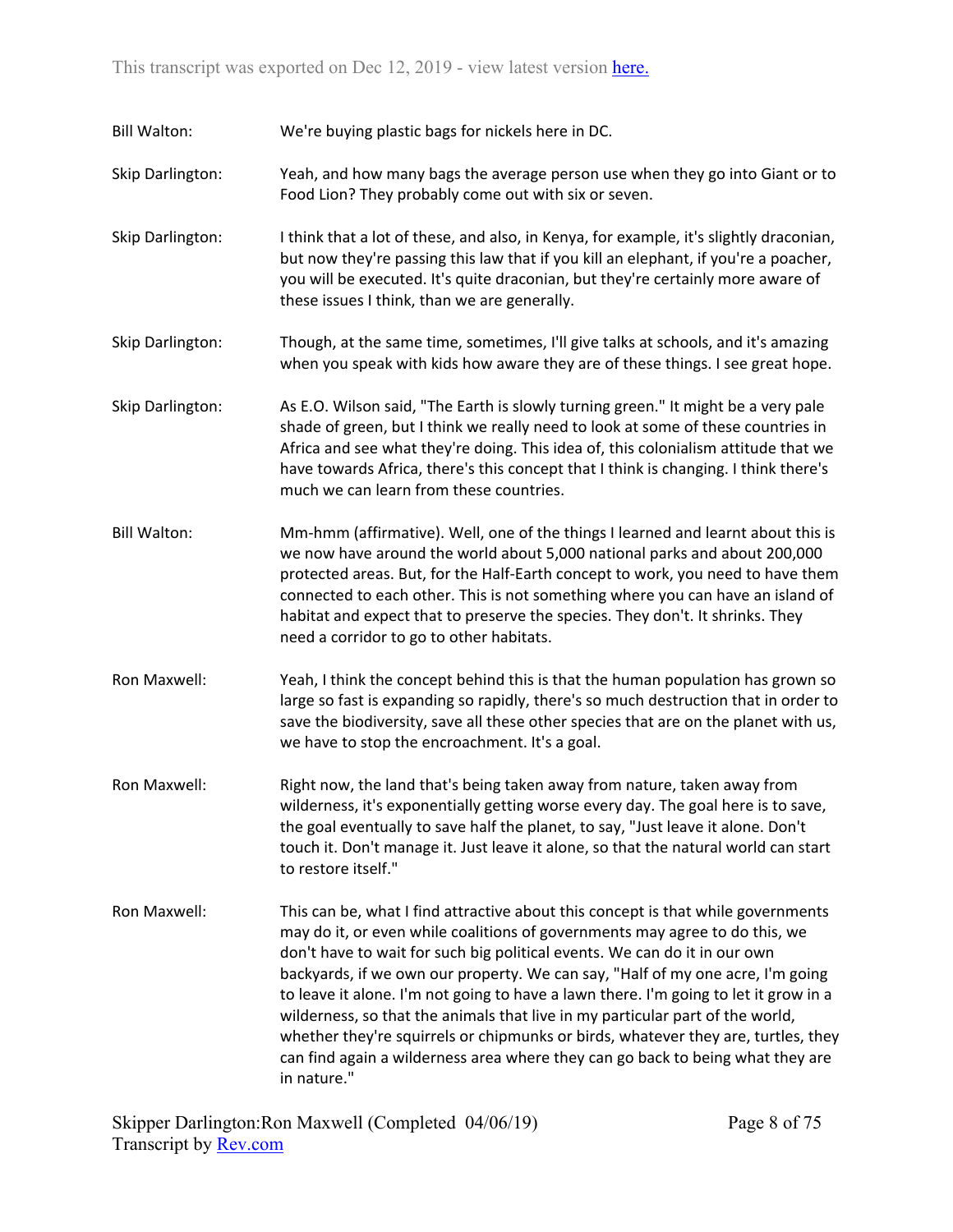- Ron Maxwell: A community can do it. A village can do it. A county can do it.
- Ron Maxwell: For instance, where we live, Bill, out in Rappahannock County Virginia, we're one of the counties around a national park, which is Shenandoah National Park. If the communities can say, "Let's take half of our land and voluntarily stop cutting down trees." Because, when we cut down even a grove of trees, we're destroying a habitat for certain bird species and mammal species and reptile species. Every time we cut down a grove of trees, we're moving in the wrong direction.
- Ron Maxwell: But, it's a mindset where we have to stop thinking, as Wilson mentioned, to stop looking at nature as a commodity. Everything we see in nature, how can we turn it into dollars and cents? As long as we're taking that view, we're not going to get on top of this problem. We need to change our view and not to reduce it to a commodity, but to say it has an intrinsic value-
- Bill Walton: [crosstalk 00:16:22]-
- Ron Maxwell: .... the way it is.
- Bill Walton: I think that's the, to me, that's an essential point. This has an intrinsic value. We talk about economic development growth, having habitats and species protection does have value. I don't know that you put dollars on it particularly, but that has as much value as many other things we think of as economic.
- Ron Maxwell: I think it has the greatest value, because if we look at why do spend so much time in labor? Why do we spend so much time as entrepreneurs generating capital, making profits? The end result is to have a secure, good quality of life. Why should we destroy our quality of life to try to gain the quality of life? We have to keep our mind on the long-range goal, not get so caught up in the shortrange goal.
- Bill Walton: Wilson's short on the specifics, but he's very strong on the vision. He writes here, "When this thing gets really going, you'll be so surrounded, so enveloped by connected corridors that you'll almost never not be in a national park, or at any rate in a landscape that leads to a national park."
- Ron Maxwell: It's a wonderful goal.
- Bill Walton: There's our vision.

Ron Maxwell: Yup.

Bill Walton: Well, this guy, I think if we have the concept out there, this could obviously be a big factor in zoning laws, where anybody wants to do something you put a Half-Earth concept in there, and the developer has to add that in to the calculation.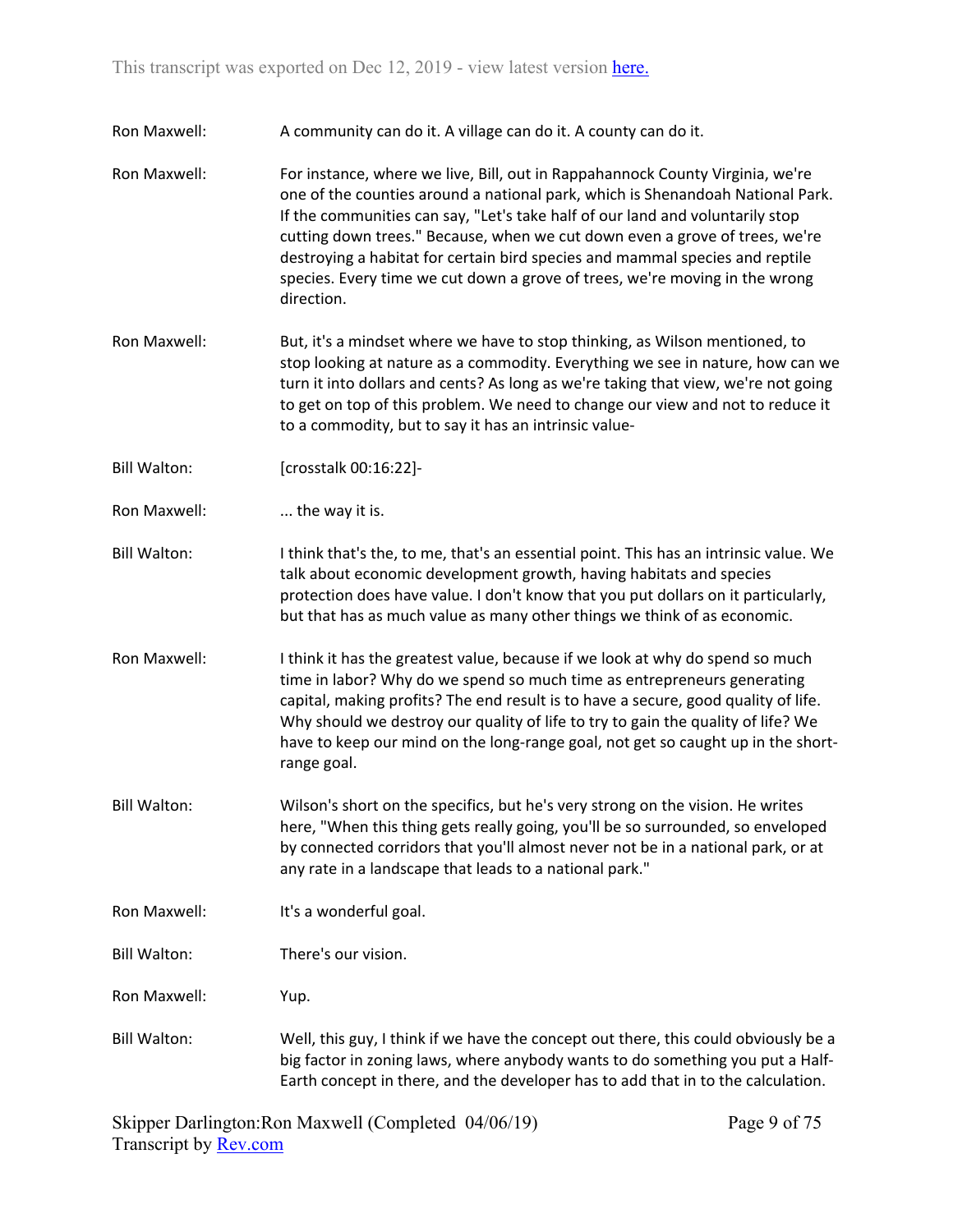Ron Maxwell: Yeah, or, at least talk about it. For instance, getting back to our county, and I think we live in a, relatively speaking, an enlightened county, I'll give you one concrete example of this. My land is not developed. I have 75 acres of forest, and my neighbor is cutting everything down on his property. He gets a tax break, an enormous tax break, he has an incentive in the county-Bill Walton: He's timbering. Ron Maxwell: ... because, he's taking the timber out. I don't get the tax break, so I'm paying, without exaggeration, 10 times more taxes, because I'm not cutting down my trees. This is why this has to be completely rethought at all levels of government. Bill Walton: Well, let's take North America. North America has four primary habitats. There's the Boreal Forest, which is in Canada. Then, there's the Western Wildway, which is in the mountains in the West. We have the Appalachian Valley where you and I live, which is straight up down from Maine down almost through to Georgia, Alabama, and we've got the Longleaf Pine Historic Range, which is right along the Southeast Atlantic coastline. Bill Walton: It's already happening there. There are some entrepreneurs that are pulling together what they call Piney Woods in the American Southeast. The thing I didn't realize is that after the Civil War because of the destitution there, they cut down 97% of the trees that were there, and now, that's beginning to come back. But, if you compare that 97% to say what's happened to coral reefs, we've lost about 20% of our coral reefs. Bill Walton: Yet, we're starting to see that habitat come back, because people are buying up parcels. They're connecting parcels, and they're making it happen. Ron Maxwell: Yeah, yeah, it is encouraging. That's a gentleman by the name of Davis who's been doing it. He grew up in the Panhandle of Florida, and he realized the destruction that had gone on, and he bought up a lot of acreage like Ted Turner has done out West to save this. Ron Maxwell: I think another kind of awareness, where we can help spread awareness is that when we cut down forests, we are also destroying the habitat of the multiplicity of species that live in the forest. You can't just pick up a species and move it somewhere else. Every species on this planet evolved in a certain space, in a certain place, a certain topography, a certain climate, certain minerals, and other animals that it's intersecting with. It's a whole ecosystem that's in harmony. Ron Maxwell: When you cut down the forest, all those animals just don't move 100 miles away. Many individual animals die. But, even more catastrophically, species die, because you're putting more and more species in competition for less space. If you start out with let's say 60 bird species, you destroy a forest, a certain

Skipper Darlington:Ron Maxwell (Completed 04/06/19) Transcript by [Rev.com](https://www.rev.com/) Page 10 of 75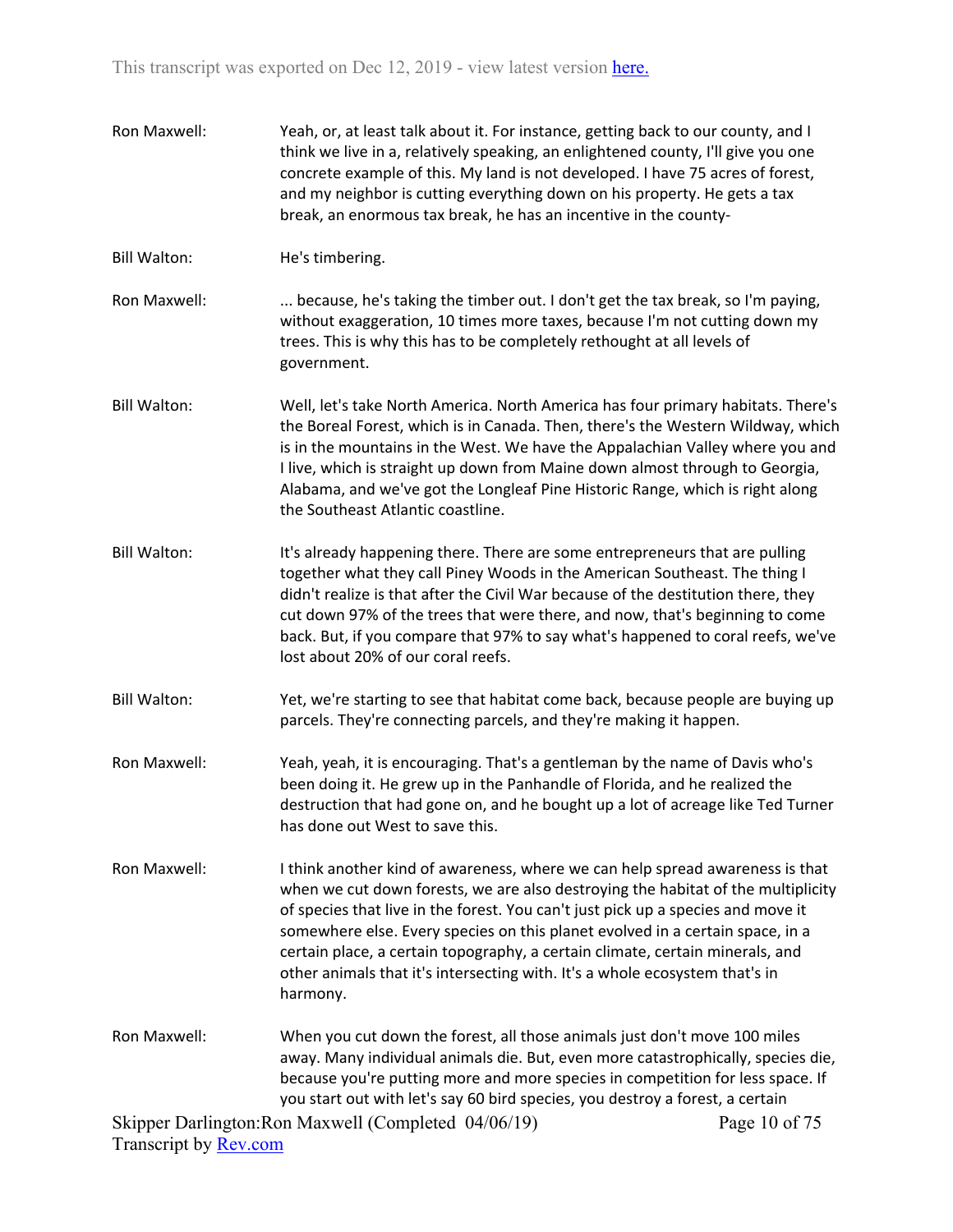percentage, maybe as much as 30% of those bird species will be dead within 10 years, because they don't have the proper environment to reproduce and to carry their genes into the future.

- Ron Maxwell: All these things are related that you can't take a thread out here without the whole fabric unraveling. What I think a lot of our fellow humans don't understand is that we are one of the threads. If you pull, even if you're a person who doesn't care about wildlife, and there may be such people, do you care about your own species? Because, the end result of these tearing out a thread here and a thread here, then Homo sapiens won't survive either, because we too are a part of the web of life.
- Bill Walton: Going from the big picture to a specific species and a real problem, Skipper, what you're doing in Africa with the African elephants, can you tell us about that?
- Skip Darlington: Well, as Ron was saying about if you take out one species, it's not just that one species you're affecting multiple species. I think never has it been more true with the African elephant.
- Skip Darlington: The African elephant is known as a keystone species. The survival of many other animals depend on the African elephant. For example, with their tusks, they dig watering holes. They, of course, are known as the gardeners of Africa, because they go in, and they rip apart forests and allow for new growth, and they spread seeds everywhere.
- Skip Darlington: I think that's a-

Bill Walton: It sounds like we could use one out in Rappahannock.

- Skip Darlington: We could, several, several.
- Skip Darlington: What our mission is at Africa ASAP, it stands for Aerial Surveillance Against Poaching, is to keep the elephants alive and, more importantly, to protect these habitats, these vast parks in Africa, and we think we have a much better way of doing that.
- Skip Darlington: Traditionally, people have been using airplanes, helicopters, drones, and they've not been working very well. What's needed is near persistent surveillance over these parks. It's difficult to do, because many of these parks are the size of West Virginia, 20,000 square miles.
- Skip Darlington: We've come up with a system, we have a remote-controlled airship like a Goodyear blimp, a bit smaller, it's 100 feet long. It has a camera on board, a million dollar camera and various sensors, so we can cover, protect an area the size of West Virginia every 24 hours.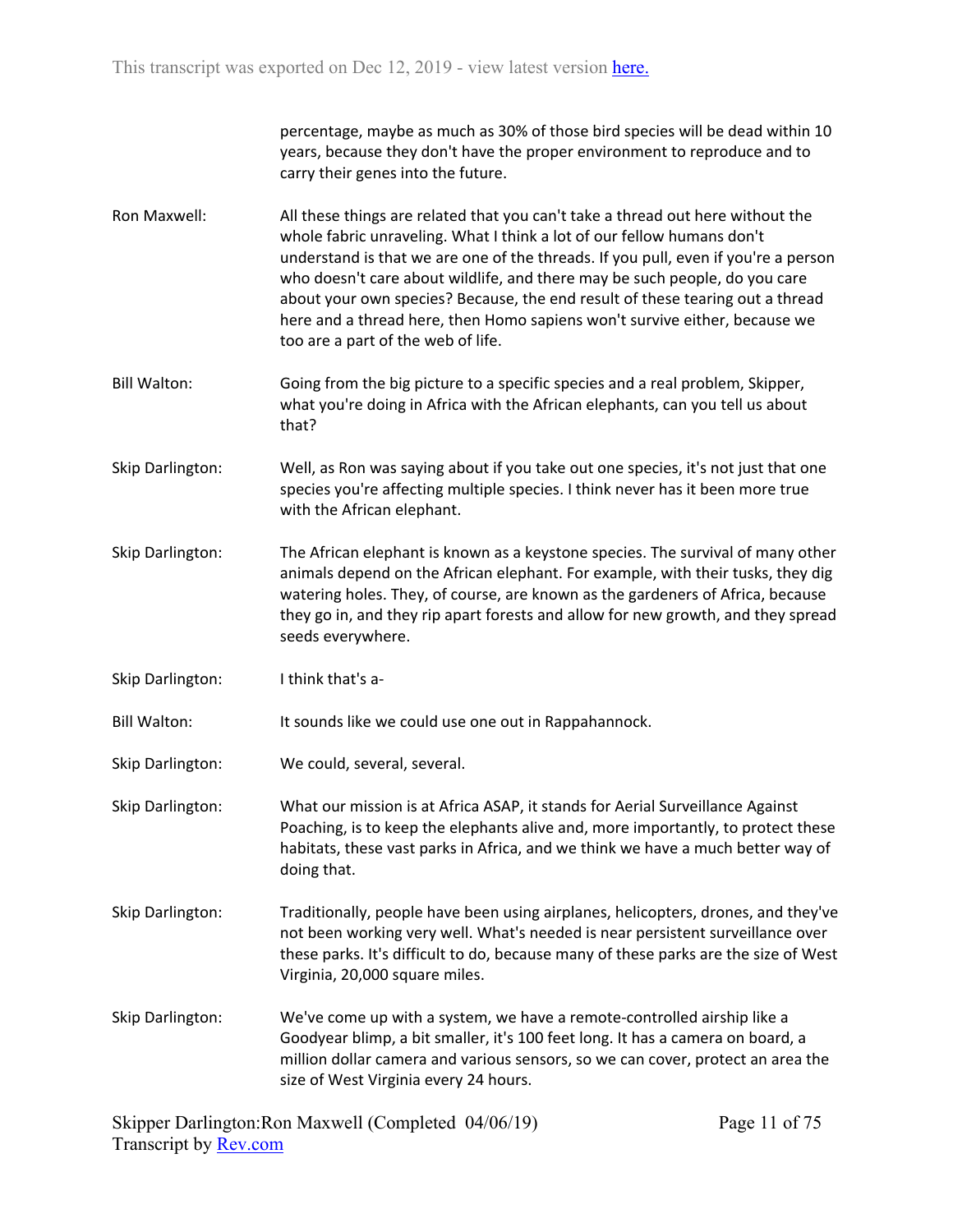Bill Walton: You're an aviator. Did you invent the system?

Skip Darlington: Well, airships have been around for a long time. What I've done is have put a couple of layers of things on. The airship, for example, during World War II when the US Navy suffered its biggest defeat in history, it wasn't Pearl Harbor where we lost 80-90,000 tons of shipping, it was right off the coast of North Carolina and Virginia where we lost 4 million tons of shipping in 1942.

Skip Darlington: Now, the US Navy responded with the appropriate technology. They built airships. They built 160 airships. What's important about this is by the end of 1942, Admiral Doenitz in Germany recalled every single one of his U-boats back to Germany. What this did, it allowed us to free up our shipping, so we could cross the Atlantic and get to the UK and get our supplies there.

Skip Darlington: Now, the airship, what's really key is of the 79,000 boats that the airship protected only one boat was lost. Of the 40,000 missions that the airships flew, they only lost one airship. Actually, everybody got off that airship except for one poor fellow who was eaten by a mako shark.

Skip Darlington: Why this was effective, it was effective, because-

Bill Walton: You took this concept to protect ships, and you're now using to protect elephants.

Skip Darlington: Deterrence is huge in this. The German U-boat captain, he would see a convoy of boats, and if there was one airship over it, he knew he could maybe sink one ship or two. But, he was dead, he was finished, because the airship would come fly over him. The airship had under it something called a magnetometer, which could spot a big hunk of metal in the ocean, and the U-boat could only travel for 70 miles, it would have to surface. The airship could stay over him for days. That's why all the submarines were recalled to Germany, because it was a battle that they couldn't win.

Bill Walton: How does this apply to the elephants in Africa?

Skip Darlington: Well, it's, number one, we're able to survey, protect an area the size of West Virginia every 24 hours. We're able spot the poachers before they kill the elephants. Right now, a lot of effort is being done on, "Okay, well, what do we do with the dead parts of the elephant, the ivory? Do we crush it? Do we burn it?"

Skip Darlington: Of course, it's good to do that for awareness. On the other hand, you have the poachers saying, "Yay, burn some more ivory," because the less ivory there is-

Bill Walton: You're-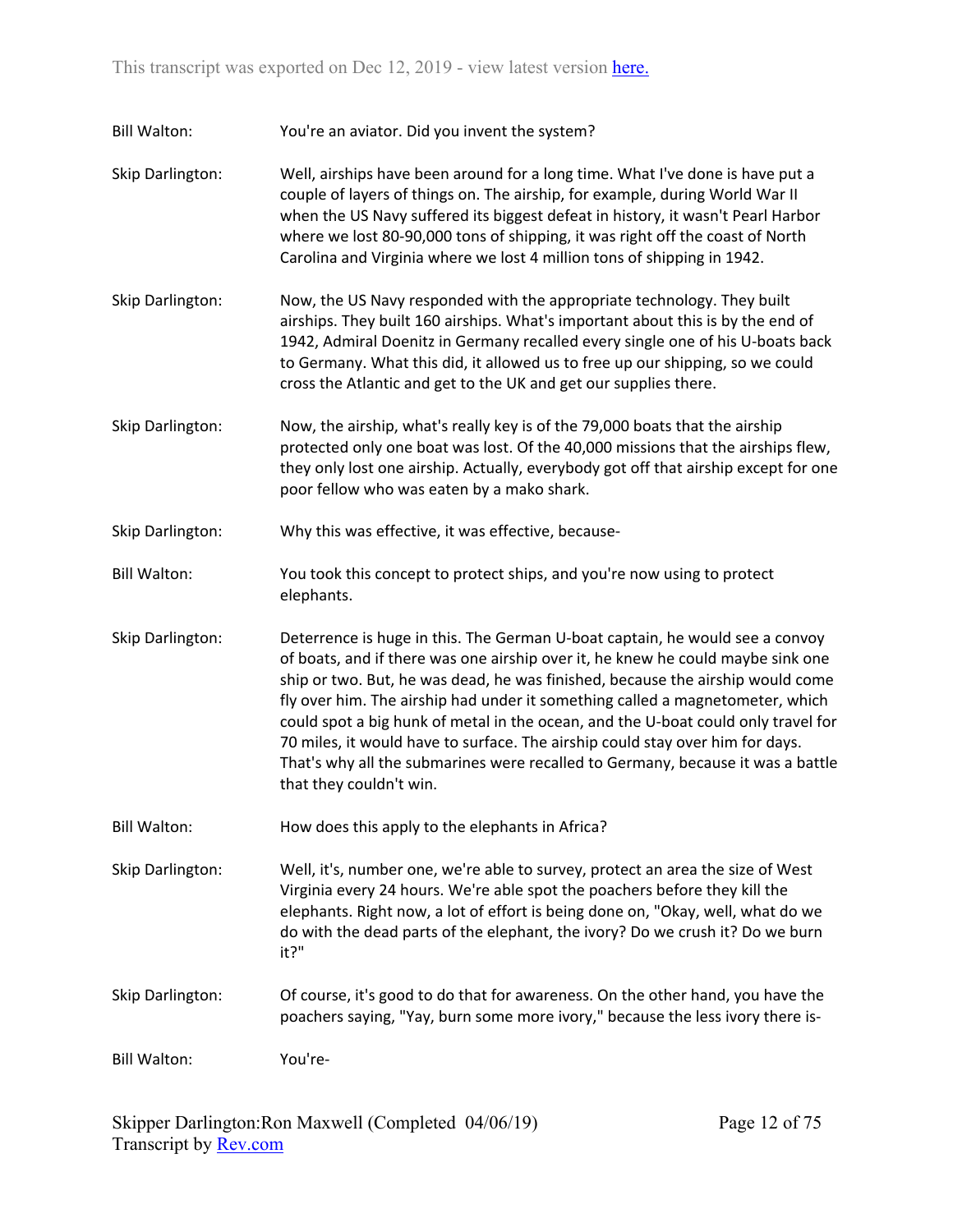| Skip Darlington:    | the more-                                                                                                                                                                                                                                                                                                                                   |
|---------------------|---------------------------------------------------------------------------------------------------------------------------------------------------------------------------------------------------------------------------------------------------------------------------------------------------------------------------------------------|
| <b>Bill Walton:</b> | driving-                                                                                                                                                                                                                                                                                                                                    |
| Skip Darlington:    | I'm going-                                                                                                                                                                                                                                                                                                                                  |
| <b>Bill Walton:</b> | up the prices they've-                                                                                                                                                                                                                                                                                                                      |
| Skip Darlington:    | to get for my price.                                                                                                                                                                                                                                                                                                                        |
| <b>Bill Walton:</b> | already got. Yeah, yeah.                                                                                                                                                                                                                                                                                                                    |
| Skip Darlington:    | It's simple economics 101.                                                                                                                                                                                                                                                                                                                  |
| <b>Bill Walton:</b> | Sure.                                                                                                                                                                                                                                                                                                                                       |
| Skip Darlington:    | Our focus is to keep the elephants alive. By getting the ranger, see he only<br>needs one thing, he needs actual intelligence. He needs to know where the<br>elephants are, where the poachers are, and to be between the elephant and the<br>poacher with intelligence that keeps him safe, the elephants alive, and also the<br>poachers. |
| Skip Darlington:    | Some of the poachers don't want to be there. Sometimes, you'll have a poacher<br>in a park, and his parents are being held by some very bad guys who will tell the<br>kid, "Okay, you go shoot me an elephant, or I'm going to kill your parents."                                                                                          |
| <b>Bill Walton:</b> | Mm-hmm (affirmative).                                                                                                                                                                                                                                                                                                                       |
| Skip Darlington:    | It's really about, these airships, it's about protecting life.                                                                                                                                                                                                                                                                              |
| <b>Bill Walton:</b> | This is a very big issue. We had a couple million elephants in Africa back when,<br>and, now, we're down to 500,000?                                                                                                                                                                                                                        |
| Skip Darlington:    | I think that's a little inflated, that number.                                                                                                                                                                                                                                                                                              |
| <b>Bill Walton:</b> | Not even that many?                                                                                                                                                                                                                                                                                                                         |
| Skip Darlington:    | It is more like 400,000, perhaps a little bit less.                                                                                                                                                                                                                                                                                         |
| <b>Bill Walton:</b> | You touched on it, but this is a big, serious, dangerous business this business of<br>poaching, and you had personal experience with the dangers.                                                                                                                                                                                           |
| Skip Darlington:    | Yes, the folks behind this are highly organized, Asian gangsters for the most<br>part. For example, in Tanzania in Ruaha National Park, Tanzania's largest<br>national park, in 2014, in one year, they lost 11,600 elephants, so this is<br>industrial-scale killing. This is not a poacher shooting an elephant to get some               |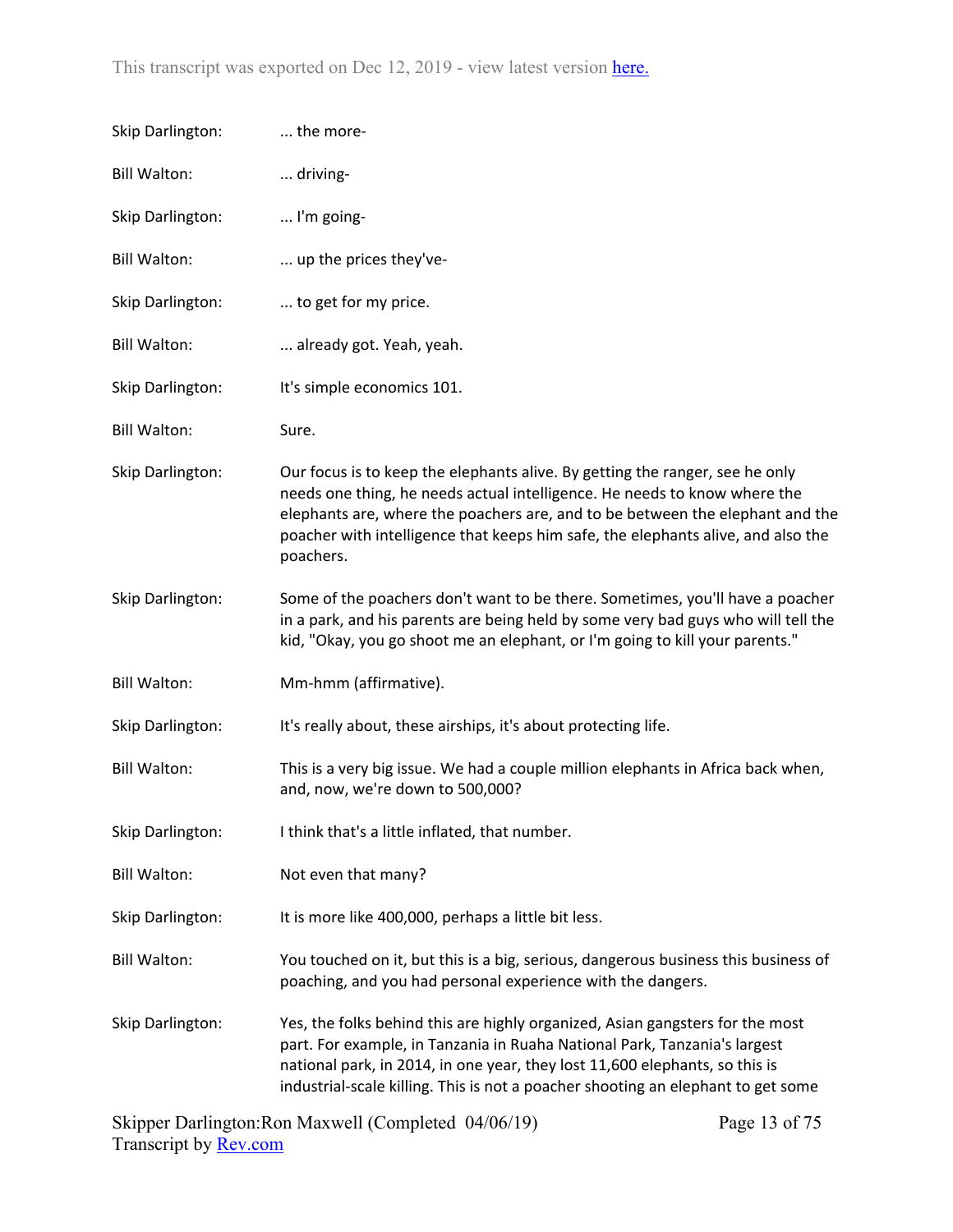money to buy his wife a dress. This is industrial-scale poaching, and that money, the bulk of it's not staying in Africa.

- Bill Walton: You lost a partner to this.
- Skip Darlington: Yes. Our partner and dear friend, we were just canoeing down the Shenandoah River a little bit before this happened together, Wayne Lotter, who really is responsible for turning the situation around in Tanzania with this group that he formed called the National and Transnational Serious Crimes Unit. He, for example, is responsible for catching this, or, as he would say, his group, the National and Transnational Serious Crimes Unit, for capturing the Queen of Ivory. That was the first time a Chinese has ever been put in prison, and I'm very happy to-
- Bill Walton: The head poacher was a woman-
- Skip Darlington: Yeah.
- Bill Walton: ... the Queen of Ivory.
- Skip Darlington: The Queen of Ivory. She came over in the '70s when the Chinese were building the railroad.
- Bill Walton: Sure.

Skip Darlington: Part of the infrastructure in Dar es Salaam, she owned the biggest restaurant in Dar. She was head of the Chinese Tanzanian, their equivalent of the Chamber-

- Bill Walton: The Chinese-
- Skip Darlington: ... of Commerce.
- Bill Walton: ... want the ivory. Do they grind it down into dust, to powder? How do they-

Skip Darlington: No.

- Bill Walton: ... use it?
- Skip Darlington: Well, the ivory has officially, has been banned in China now not Hong Kong though, which is experiencing a very active ivory trade. There was huge demand in China. Now, it's gone underground, of course. There's still a demand. It's being sold illegally-

Ron Maxwell: What do they-

Skip Darlington: ... or going-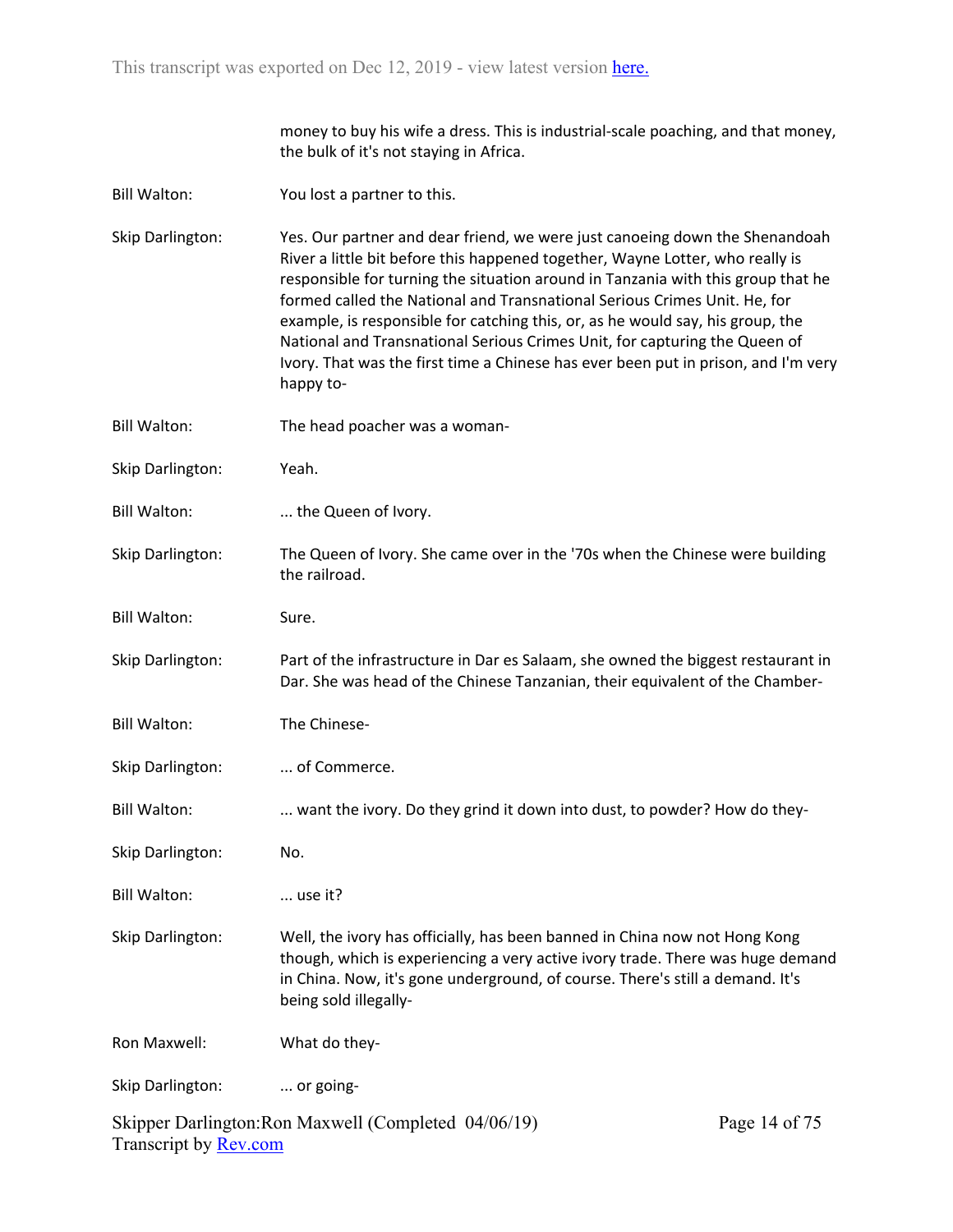| Ron Maxwell:        | use it for?                                                                                                                                                                                                                                                                                                                                    |
|---------------------|------------------------------------------------------------------------------------------------------------------------------------------------------------------------------------------------------------------------------------------------------------------------------------------------------------------------------------------------|
| Skip Darlington:    | through  Oh, for carving of, for decoration, you have artifacts. A lot of<br>Chinese are-                                                                                                                                                                                                                                                      |
| <b>Bill Walton:</b> | Well, the rhinoceros horns are used as aphrodisiacs.                                                                                                                                                                                                                                                                                           |
| Skip Darlington:    | Cure for cancer, a host of-                                                                                                                                                                                                                                                                                                                    |
| <b>Bill Walton:</b> | Yeah.                                                                                                                                                                                                                                                                                                                                          |
| Skip Darlington:    | a host of things.                                                                                                                                                                                                                                                                                                                              |
| <b>Bill Walton:</b> | This is not a medicinal trade.                                                                                                                                                                                                                                                                                                                 |
| Skip Darlington:    | No.                                                                                                                                                                                                                                                                                                                                            |
| <b>Bill Walton:</b> | This is simply-                                                                                                                                                                                                                                                                                                                                |
| Skip Darlington:    | No.                                                                                                                                                                                                                                                                                                                                            |
| <b>Bill Walton:</b> | $$ the-                                                                                                                                                                                                                                                                                                                                        |
| Skip Darlington:    | This is strictly-                                                                                                                                                                                                                                                                                                                              |
| <b>Bill Walton:</b> | decorative-                                                                                                                                                                                                                                                                                                                                    |
| Skip Darlington:    | I think a lot of, you have a rising Chinese middle class. They're looking for some<br>way to connect with their past. Ivory seems to be part of that.                                                                                                                                                                                          |
| <b>Bill Walton:</b> | We were talking about your partner though.                                                                                                                                                                                                                                                                                                     |
| Skip Darlington:    | Yes.                                                                                                                                                                                                                                                                                                                                           |
| <b>Bill Walton:</b> | You lost your partner.                                                                                                                                                                                                                                                                                                                         |
| Skip Darlington:    | Yes, yeah. He was assassinated in 2017 in September, because he was going<br>after the money, going after the folks who were behind the trade. He was<br>catching about 80 poachers a month also on the ground. But, you see, he was all<br>intelligence-based. He believed that you need to have just good policing and<br>good intelligence. |
| Skip Darlington:    | If I could relate to you his story, what got him going first was back in 2014, as I<br>mentioned, Ruaha National Park that lost 11,600 elephants in this one year,<br>Tanzania's largest national park. I got a call from Wayne over Christmas, and he<br>said, "Skip, I'm about to go into Ruaha. There are some terrible things that are     |
|                     |                                                                                                                                                                                                                                                                                                                                                |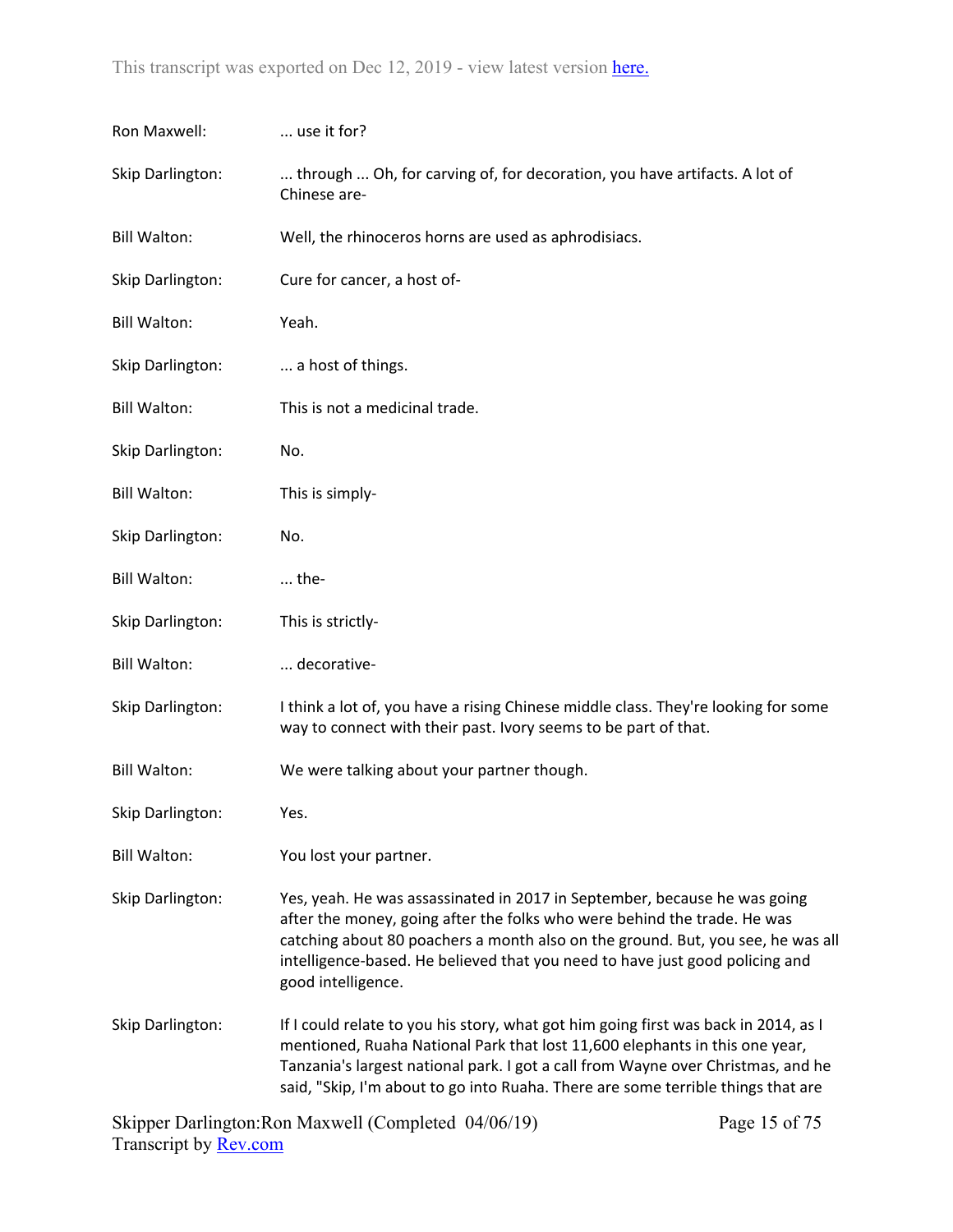going on there. I can't really talk about it, but I'll call you when you'll be hearing stuff in the press."

- Skip Darlington: What he did, he went into Ruaha National Park. There had been 90 very bad guys who had camped there. They had automatic weapons, light artillery, chainsaws, and they were going and camping for three, four months at a time and killing elephants. To kill that many, you have to have some sort of a production going on.
- Skip Darlington: He captured all 90 without even one injury. They were brought in through a Pentecostal church. Basically, he put the word out, if you arrive at the Pentecostal church the next day you'll receive the equivalent of a green card. Of course, these guys, they left their guns at home. They arrive in church, and they're arrested. I think it's about 40 were put in jail, and the rest deported.
- Skip Darlington: Intelligence-based operations, we're not talking about people going in with guns and killing poachers. We have respect for the life of the elephants, of the poachers, of the habitat.
- Bill Walton: Mm-hmm (affirmative). Were the murderers found?
- Skip Darlington: They've arrested eight so far.
- Bill Walton: Yeah.
- Skip Darlington: There will be more. This was not a, this was, again, like the poaching trade, highly organized gangsters were behind-
- Ron Maxwell: What happened to your friend exactly?
- Skip Darlington: He was coming back, he had flown in from Ruaha to Dar and coming back from the airport, he was followed from Ruaha, and the taxi was stopped at 11 o'clock at night, and he was ... Another car pulled in front of him, and guys got out, opened up the doors, shot him. They stole his laptop. Fortunately, he'd received some funding from I believe it was Fish and Wildlife before, so the US became involved in his investigation, and I think has probably helped it along.
- Bill Walton: Well, I'd like to continue this conversation. We've run out of our time in the regular show. Could you guys stay for an after-
- Skip Darlington: Of course.
- Bill Walton: ... show talk? Where do we find you? This africaasap.org.
- Skip Darlington: Africaasap.org.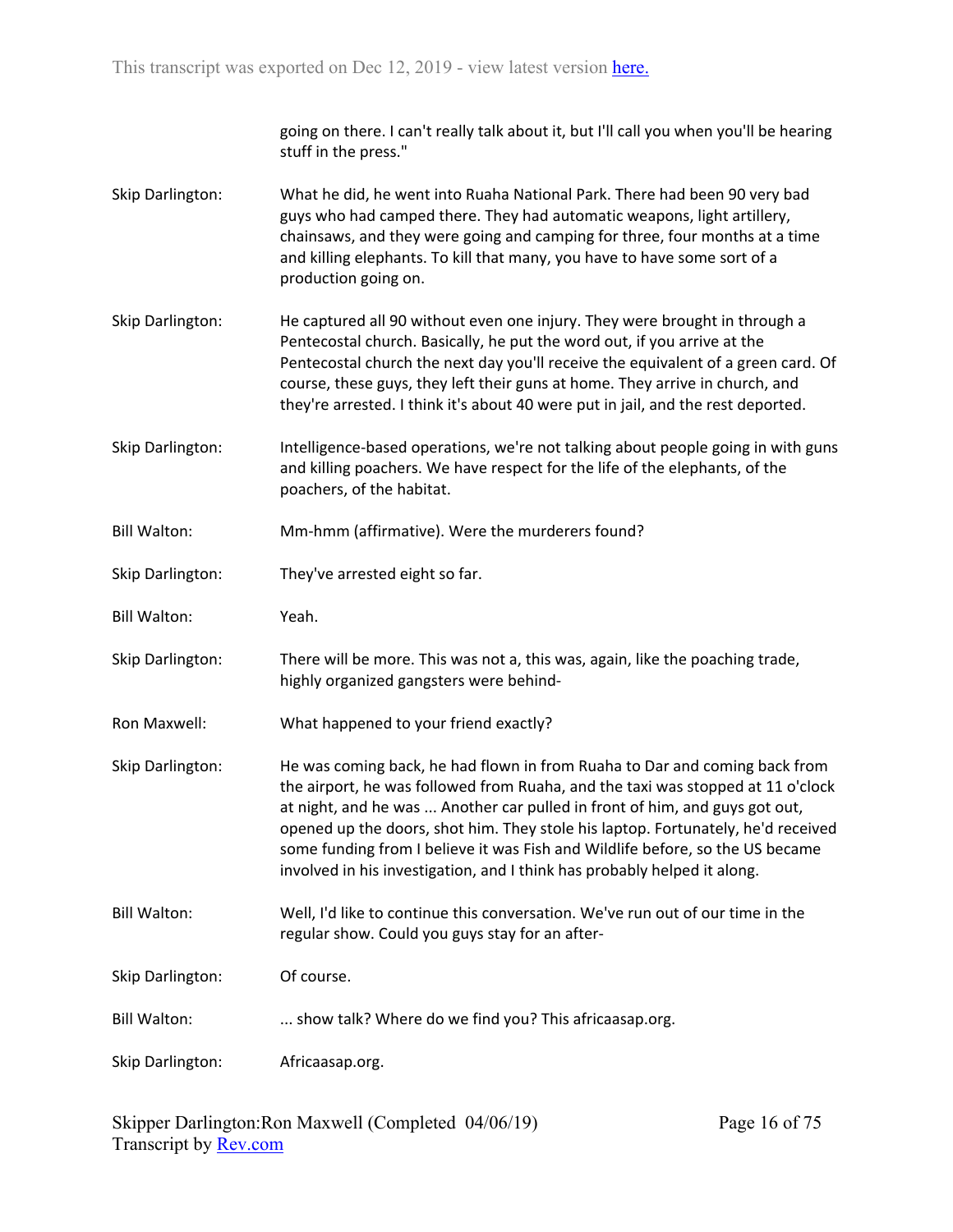| <b>Bill Walton:</b> | .org?                                                                                                                                                                                                                                                                                                                                                                                                                                                            |
|---------------------|------------------------------------------------------------------------------------------------------------------------------------------------------------------------------------------------------------------------------------------------------------------------------------------------------------------------------------------------------------------------------------------------------------------------------------------------------------------|
| Skip Darlington:    | Yes, .org.                                                                                                                                                                                                                                                                                                                                                                                                                                                       |
| <b>Bill Walton:</b> | If people want to get involved in this, contact you, and you can-                                                                                                                                                                                                                                                                                                                                                                                                |
| Skip Darlington:    | Please.                                                                                                                                                                                                                                                                                                                                                                                                                                                          |
| <b>Bill Walton:</b> | be reached at?                                                                                                                                                                                                                                                                                                                                                                                                                                                   |
| Skip Darlington:    | (540)687-1033, africaasap.org and at skipperd@africaasap.org.                                                                                                                                                                                                                                                                                                                                                                                                    |
| <b>Bill Walton:</b> | Okay, we'll put that on the, on our-                                                                                                                                                                                                                                                                                                                                                                                                                             |
| Skip Darlington:    | Thank you.                                                                                                                                                                                                                                                                                                                                                                                                                                                       |
| <b>Bill Walton:</b> | information.                                                                                                                                                                                                                                                                                                                                                                                                                                                     |
| <b>Bill Walton:</b> | Ron, you're, I'm so impressed with what you're doing with this. I was thinking of<br>you as a filmmaker, and I didn't realize that you were actually working on saving<br>the planet in addition.                                                                                                                                                                                                                                                                |
| Ron Maxwell:        | Well, again, going back to Wilson, the encouraging thing, and for all those who<br>are listening to us now is that anybody can do this. You can do it in your<br>backyard, in your community. You can say I'm Half-Earth.                                                                                                                                                                                                                                        |
| Ron Maxwell:        | If you want to be more ambitious and take 100% of your property and turn it<br>into wilderness, God bless you. But, the idea of taking half of whatever we have<br>and protecting it, just letting it be wild, let it go wild. Why did it have to be a<br>lawn? Let it turn into a meadow. There's all sorts of things we can do.                                                                                                                                |
| Ron Maxwell:        | But, getting back to what Skipper was talking about, it shows you that this<br>pressure from human expansion manifests itself in different ways, and the most<br>hideous manifestation are these transnational gangs. Now, the transnational<br>gangs, I think what Skipper's done and his wife and other people that have been<br>involved, what I call the front line troops, they're really putting themselves, as<br>the story we just heard, in harm's way. |
| Ron Maxwell:        | Because, if you mess with these people, this is huge amounts of money<br>involved. It's all illegal, and the same people behind it, these people behind<br>these transnational gangs who are killing elephants, killing rhinoceroses, also<br>kidnapping monkeys and all sorts of other species that they're selling,<br>everything is reduced to trade in this environment.                                                                                     |
| Ron Maxwell:        | It's a dangerous business. The same gangs who are doing this are also the<br>traffickers in children, in sex trafficking, in human trafficking, in uranium                                                                                                                                                                                                                                                                                                       |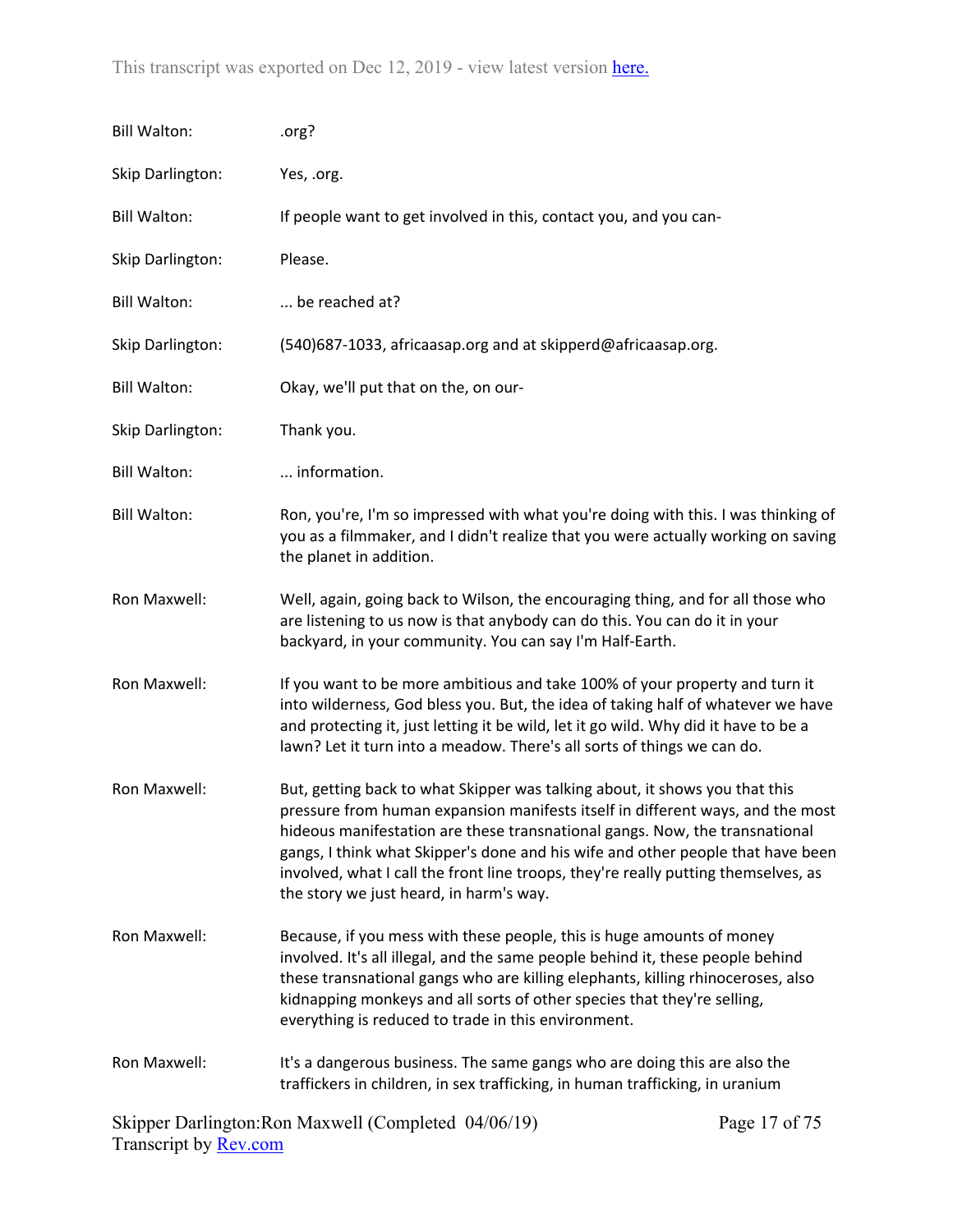trafficking, in weapons trafficking. They're in business with the Islamist gangs in Africa.

- Ron Maxwell: When I was thinking this thing through, so, yes, at one level, we can do only what we can do in our own backyard, so to speak, as Voltaire wrote in Candide. But, also, how do we get our arms around this larger issue?
- Ron Maxwell: Again, doing what we can do, I called my good buddy, Jeff Sessions, who at the time was still the Attorney General of the United States, and I had a discussion with my wife beforehand. I said, "Karen, do I really want to bother the Attorney General of the United States about species destruction? He's got a lot on his mind?" She said, "Yeah."
- Ron Maxwell: I called him up, again, the way you can call a good friend, and I said, and this was in a conversation with the attorney general last summer, and I said, "Jeff, are you aware that at the current rate of slaughter of the African elephant, it's going to be extinct within seven years?" The African elephant and Homo sapiens have been around forever, and on our watch, we're going to let this happen?
- Ron Maxwell: I pointed out to him, I thought he might know it, but never assume anything, I've learned. I pointed out to him that the people that are behind this destruction, are the same people who are behind the transnational gangs that are moving drugs and narcotics and human trafficking into the United States and across the globe.
- Ron Maxwell: Well, of course, he knew this. Of course, he knew this, because he's got very competent people reporting to him. He said, "Ron, what can I do?" I said, "The only people who can stop these transnational gangs are governments, and this is an opportunity for the United States of America which is the preeminent, we're still the country that can get things done. Let's get things done for our own nation and for the globe."
- Ron Maxwell: He came totally on board, and he put the whole weight of the Department of Justice going after these transnational gangs specifically to stop the slaughter of elephants. But, also, in all the other ways that they're negatively impacting our own country and other countries around the world.
- Bill Walton: Well, let's continue the conversation in the after-show. Thank you for that. I'm surprised and delighted Jeff Sessions was so involved. I think our next step is Mr. Trump, and we'll talk about that in a moment.
- Bill Walton: Thanks for joining us, and I hope you'll join us in the after-show segment where we dig into this some more. If not, we'll see you and talk with you in our next show. Thanks, bye.

Bill Walton: Okay, great.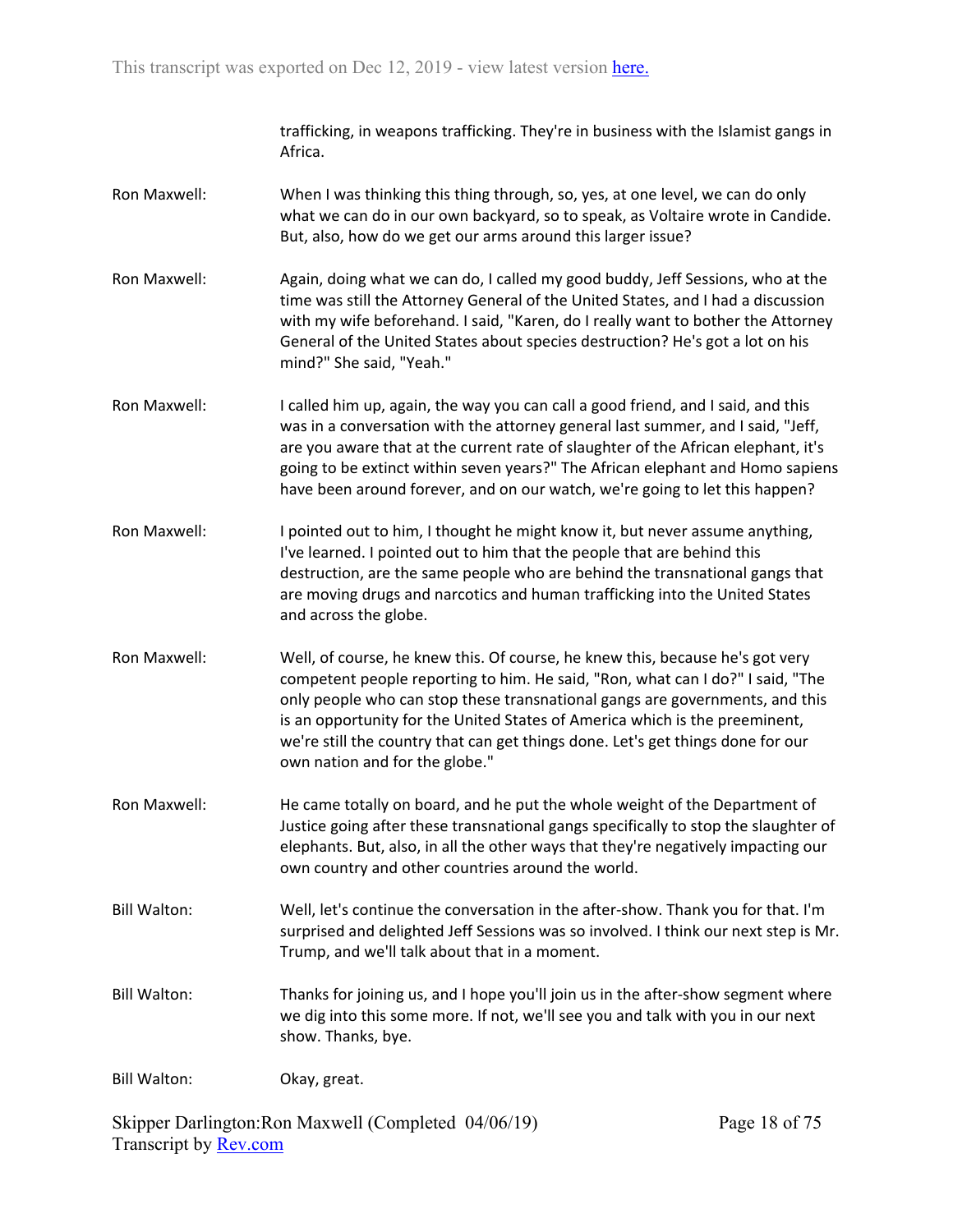| Ron Maxwell:        | I thought we were in the after-session. That's why I launched into that.                                                                                                                                                                                                                                                                                                                                                                                                                    |
|---------------------|---------------------------------------------------------------------------------------------------------------------------------------------------------------------------------------------------------------------------------------------------------------------------------------------------------------------------------------------------------------------------------------------------------------------------------------------------------------------------------------------|
| <b>Bill Walton:</b> | I know. You were doing so well. You did not need a hook.                                                                                                                                                                                                                                                                                                                                                                                                                                    |
| <b>Bill Walton:</b> | But, anyway, we're going to keep taping this. We're just going to keep going<br>without any real-                                                                                                                                                                                                                                                                                                                                                                                           |
| Kenny:              | Give us-                                                                                                                                                                                                                                                                                                                                                                                                                                                                                    |
| <b>Bill Walton:</b> | stop.                                                                                                                                                                                                                                                                                                                                                                                                                                                                                       |
| Kenny:              | Give us just one second here-                                                                                                                                                                                                                                                                                                                                                                                                                                                               |
| <b>Bill Walton:</b> | Okay.                                                                                                                                                                                                                                                                                                                                                                                                                                                                                       |
| Kenny:              | so we can get our shots.                                                                                                                                                                                                                                                                                                                                                                                                                                                                    |
| <b>Bill Walton:</b> | Okay.                                                                                                                                                                                                                                                                                                                                                                                                                                                                                       |
| Marine:             | What do you want to do?                                                                                                                                                                                                                                                                                                                                                                                                                                                                     |
| Kenny:              | Just a wider shot to begin with. Then, [inaudible 00:38:50]-                                                                                                                                                                                                                                                                                                                                                                                                                                |
| <b>Bill Walton:</b> | So-                                                                                                                                                                                                                                                                                                                                                                                                                                                                                         |
| Kenny:              | Hang on, I'm not ready yet. Sarah, [inaudible] down again. Sarah, do you want<br>to restart the clock for Bill?                                                                                                                                                                                                                                                                                                                                                                             |
| Sarah:              | Okay.                                                                                                                                                                                                                                                                                                                                                                                                                                                                                       |
| Kenny:              | Can you do that? All right, standby. Just go ahead and restart-                                                                                                                                                                                                                                                                                                                                                                                                                             |
| Sarah:              | Whoops.                                                                                                                                                                                                                                                                                                                                                                                                                                                                                     |
| Kenny:              | it now. Let me see your shot. Bill, are you sitting up? Okay.                                                                                                                                                                                                                                                                                                                                                                                                                               |
| <b>Bill Walton:</b> | Sitting up.                                                                                                                                                                                                                                                                                                                                                                                                                                                                                 |
| Kenny:              | Everybody's sitting up. Go ahead and restart it. When you're ready, Bill.                                                                                                                                                                                                                                                                                                                                                                                                                   |
| <b>Bill Walton:</b> | What are the politics of habitat preservation, species preservation? I think of it, I<br>think of environmental, writ large as, most of the people who are<br>environmentalists are on the left, and there's an agenda about climate change.<br>There's a view that, I share the view that there's not a whole lot we can do<br>about climate change, whether it's man-made or not, and the cost of trying to<br>fix things are so high that you got to count on human beings adapting to a |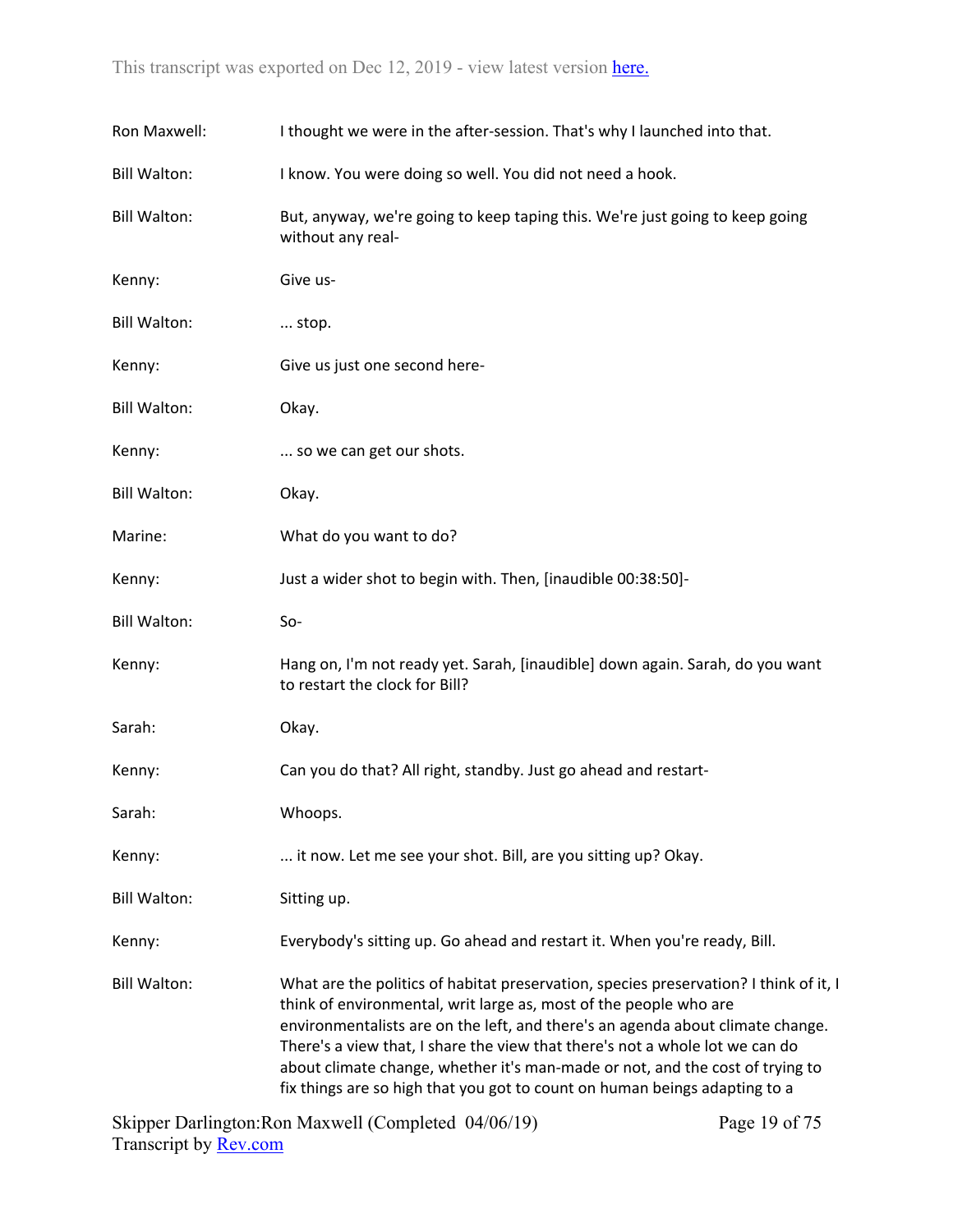changing environment. If we want to do something serious, we'd have to start with the Chinese or the Russians or a lot of the other people that are serious polluters.

- Bill Walton: But, habitat's different. Habitat's man-made. Habitat issues are man-made. We've had a development. We've had this massive explosion of people around the world, and yet, the encouraging thing I think of is that if it is man-made, we can do something about it.
- Bill Walton: We can do it through political pressure. We can do it through just raising awareness. You point out, Ron, we can do things locally. Even as simple as changing zoning laws, so that you got to be aware that we need to protect habitat.
- Bill Walton: My question is, can we break habitat out of the environmental movement generally and get people on the right more enthusiastic about this?
- Ron Maxwell: Well, I think one of the first things we have to do and this is, I'm certainly not the first one making these proposals, it's been simmering for a while. I think what we notice as citizens in our country that the old paradigms are not serving us, the paradigms of left and right, Republican-
- Bill Walton: That's for sure.
- Ron Maxwell: ... Democrat.
- Bill Walton: For sure.
- Ron Maxwell: Nobody's happy. Nobody's satisfied, and the bottom line is we're not solving problems, and we have huge problems. We're talking about problems around habitat and wildlife, and protecting the planet was pretty major. But, there's also other problems, and almost nothing's getting solved.
- Ron Maxwell: I think in terms of one of the things that I admire about Trammell Crow, who started EarthX in Dallas a few years ago, it revolves around Earth Day that was started in 1970 is he invites everybody in. He said, "When you come to EarthX ..." It's a long weekend, and people come with whatever they have on their mind, it could be climate change, it could be clean energy, it could be saving leopards, it could be saving wolves, whatever it is, "We're here to learn from each other. We're here to talk to each other. If you want to come and point fingers and scream at people, please don't come, because that gets us nowhere."
- Ron Maxwell: I think we must start to see each other as fellow citizens in our country. Of course, we live in our own sovereign state but, also, as sharing the planet and working together to come to solutions without blame and finger-pointing.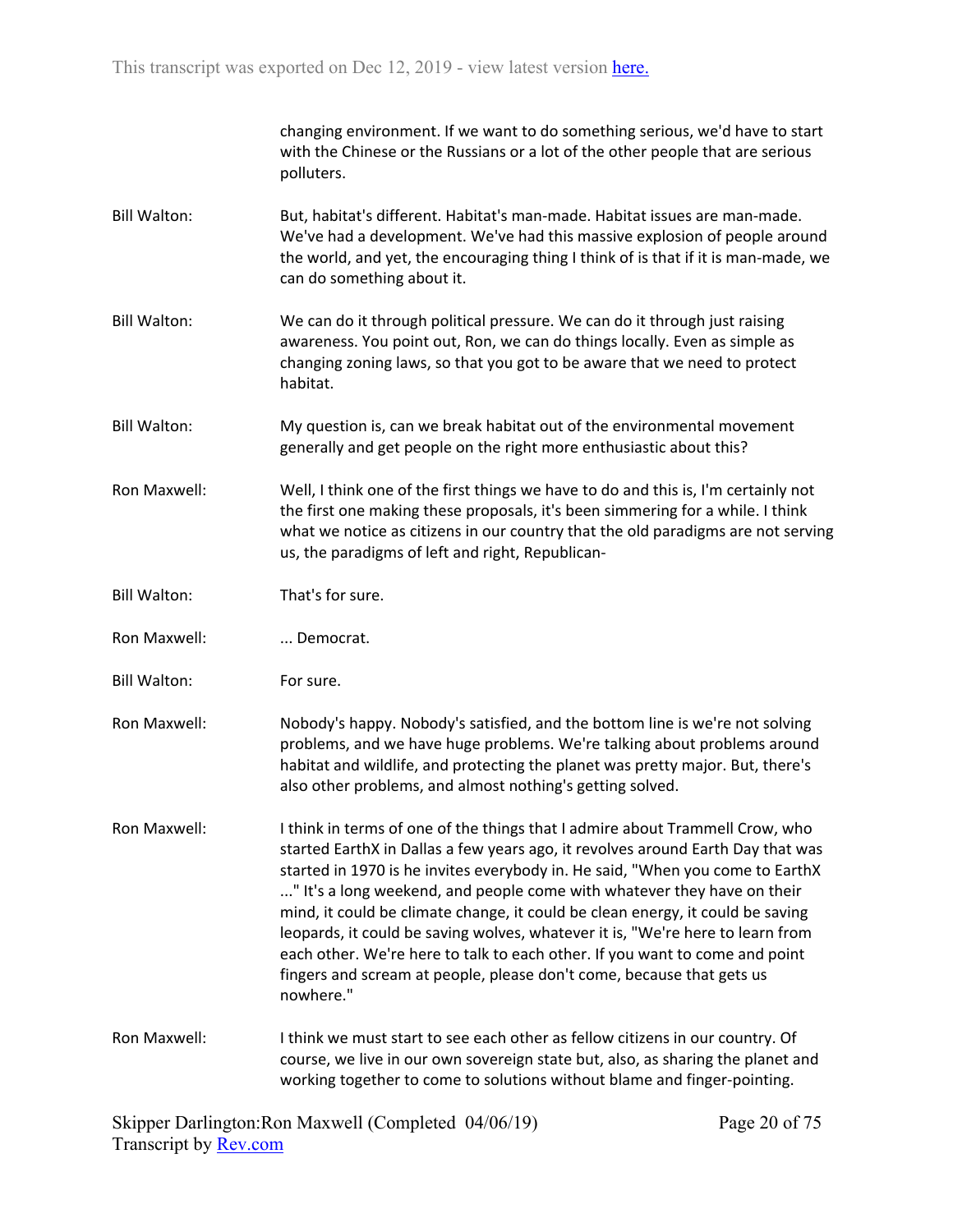| <b>Bill Walton:</b> | EarthX is in Dallas every year in-                                                                                                                                                                                                                                                                                                                                |
|---------------------|-------------------------------------------------------------------------------------------------------------------------------------------------------------------------------------------------------------------------------------------------------------------------------------------------------------------------------------------------------------------|
| Ron Maxwell:        | In April.                                                                                                                                                                                                                                                                                                                                                         |
| <b>Bill Walton:</b> | in April?                                                                                                                                                                                                                                                                                                                                                         |
| Ron Maxwell:        | It revolves around-                                                                                                                                                                                                                                                                                                                                               |
| <b>Bill Walton:</b> | It's a three-day convention.                                                                                                                                                                                                                                                                                                                                      |
| Skip Darlington:    | It's the largest Earth Day event in the world.                                                                                                                                                                                                                                                                                                                    |
| <b>Bill Walton:</b> | How many people will be there?                                                                                                                                                                                                                                                                                                                                    |
| Ron Maxwell:        | 300,000 over the course of the days-                                                                                                                                                                                                                                                                                                                              |
| Skip Darlington:    | Perhaps-                                                                                                                                                                                                                                                                                                                                                          |
| Ron Maxwell:        | or more?                                                                                                                                                                                                                                                                                                                                                          |
| Skip Darlington:    | I'm not sure.                                                                                                                                                                                                                                                                                                                                                     |
| Ron Maxwell:        | It's a lot of people. It's bigger every year.                                                                                                                                                                                                                                                                                                                     |
| <b>Bill Walton:</b> | Is any of this streamed?                                                                                                                                                                                                                                                                                                                                          |
| Ron Maxwell:        | Yes.                                                                                                                                                                                                                                                                                                                                                              |
| <b>Bill Walton:</b> | Do people have to be there? How would you participate if you couldn't make it<br>to Dallas?                                                                                                                                                                                                                                                                       |
| Ron Maxwell:        | I think earthx.com I think is the correct URL, but if I don't have that right, just<br>google EarthX, and it revolves around whatever that Earth Day is every year in<br>April. It's a few days before and a few days after. It also includes an<br>environmental film festival which has got a great selection of documentary films<br>on all sorts of subjects. |
| <b>Bill Walton:</b> | Do you know about it?                                                                                                                                                                                                                                                                                                                                             |
| Kenny:              | Hm?                                                                                                                                                                                                                                                                                                                                                               |
| <b>Bill Walton:</b> | Do you know about it?                                                                                                                                                                                                                                                                                                                                             |
| Kenny:              | Mm-hmm (affirmative).                                                                                                                                                                                                                                                                                                                                             |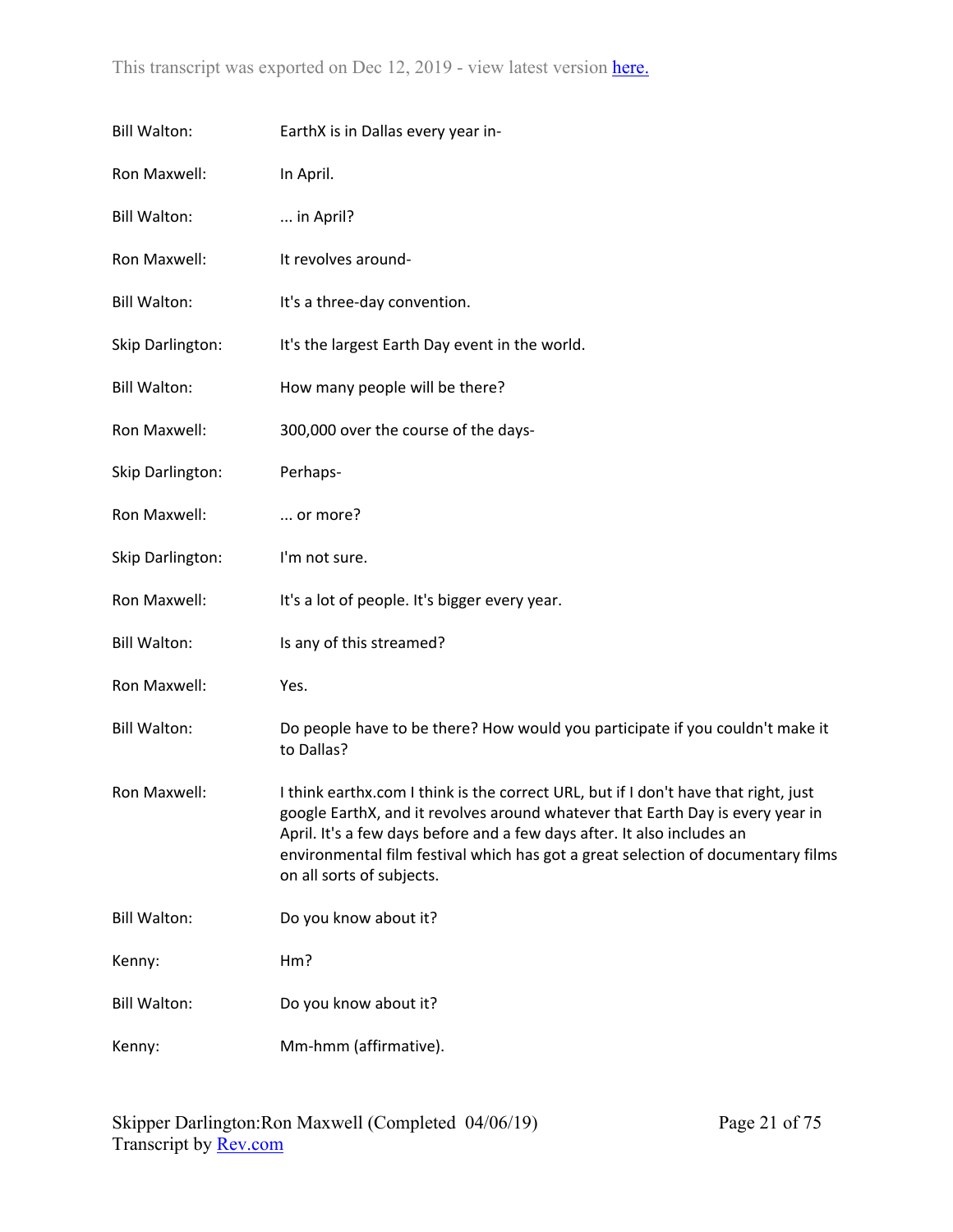| Ron Maxwell:        | One of the things that Trammell has done, Trammell  We understand you have<br>to deal with the world-                                                                                                                                                                                                                                                                 |
|---------------------|-----------------------------------------------------------------------------------------------------------------------------------------------------------------------------------------------------------------------------------------------------------------------------------------------------------------------------------------------------------------------|
| Marine:             | 22nd.                                                                                                                                                                                                                                                                                                                                                                 |
| Ron Maxwell:        | the way it is. Trammell invites in every conceivable organization or NGO that's<br>working on whatever they're working on cleaning-                                                                                                                                                                                                                                   |
| Marine:             | The 22nd of April.                                                                                                                                                                                                                                                                                                                                                    |
| Ron Maxwell:        | the ocean or saving the whales and, also, major corporate leaders. Because,<br>the environment we live in, we're not going to get the big things done, unless<br>corporate leaders come in and put their shoulder to the plow and help solve the<br>problems.                                                                                                         |
| Ron Maxwell:        | It's a place where everybody's welcome, but a lot of leadership shows up. What<br>I like about it is you meet people you otherwise wouldn't meet.                                                                                                                                                                                                                     |
| Ron Maxwell:        | Look, you can say, "Look, I disagree with you, on the other 90% of the things<br>that the major media is talking about. But, we don't have to talk about that.<br>We're not here to disagree. Let's work on what we can agree on," and most<br>people agree we have a crisis in the environment. We have a crisis with wildlife.                                      |
| <b>Bill Walton:</b> | That's the thing that I find intriguing about this habitat and species issue. I think<br>it's really hard to find people to disagree that this is a good idea.                                                                                                                                                                                                        |
| Skip Darlington:    | Yes.                                                                                                                                                                                                                                                                                                                                                                  |
| <b>Bill Walton:</b> | That era's long over. I think this is a 90% issue. That's where I think this is a<br>wedge issue to get people engaged in environmental issues in a way that seems<br>very achievable.                                                                                                                                                                                |
| Skip Darlington:    | It's something everyone can get behind.                                                                                                                                                                                                                                                                                                                               |
| <b>Bill Walton:</b> | Yeah, we're already seeing it happen in the Southeast. Mr. Davis is making<br>things happen. I think things are happening in the West. In New England, people<br>are pulling it together.                                                                                                                                                                             |
| <b>Bill Walton:</b> | Interesting story, New England cut down all its forest, I think it was in 1820. Oh,<br>it was just after the Napoleonic Wars. Somehow they discovered Merino sheep,<br>and everybody wanted to raise Merino sheep, because it was highly valuable.<br>They cut down all the forests in New England to bring sheep in, and you can still<br>see the stone walls there. |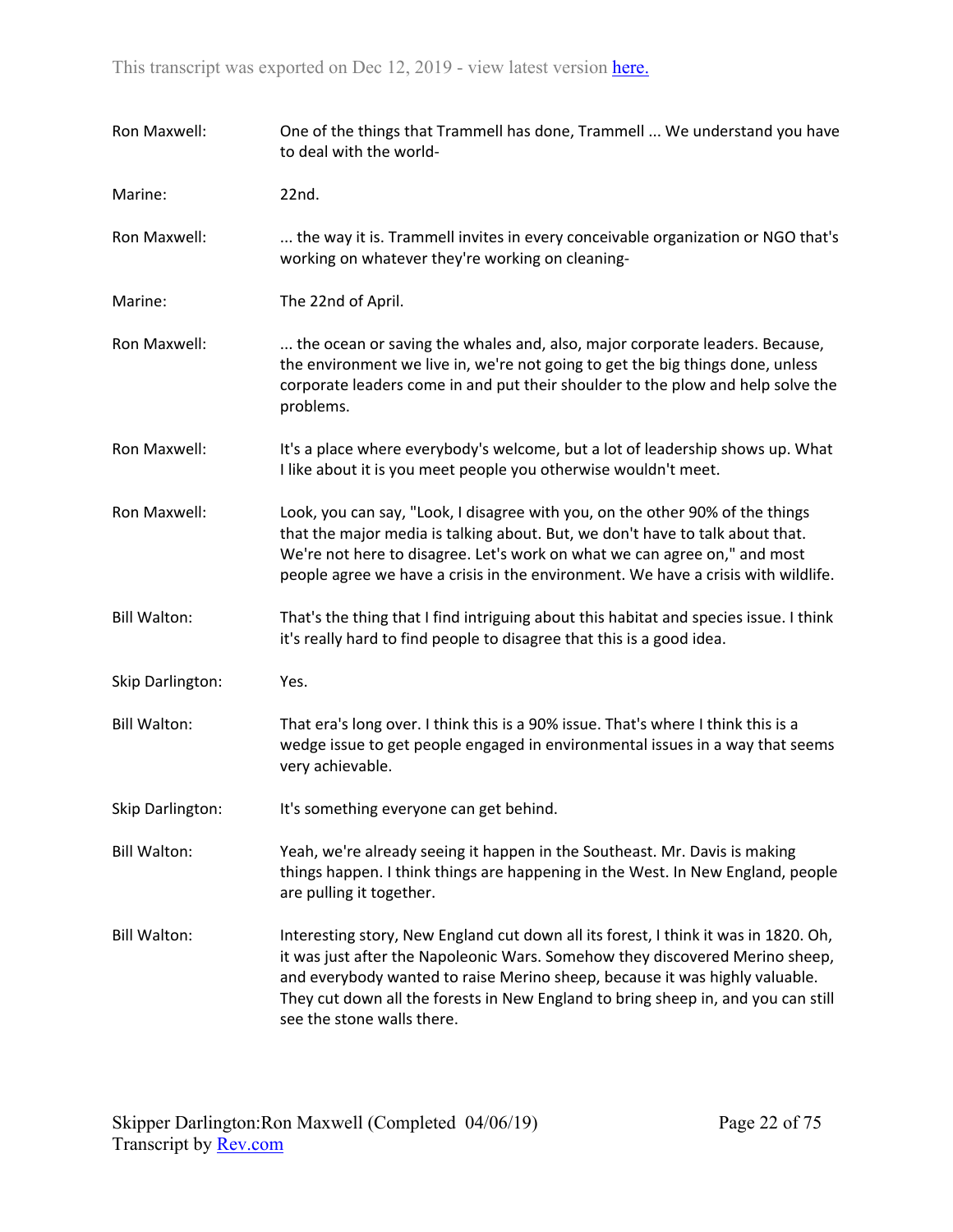Bill Walton: Then, something happened, and the sheep became less valuable, so everybody gave up and moved West out of New England. You had this deforested region, but the good news is that it's about 78% forest now. It's all come back. Ron Maxwell: Although some species didn't come back. The first destruction of New England was for the British Navy. Because, in the 18th century, they had already taken down all the trees in Ireland. That's why you got to Ireland even today-Bill Walton: These were for masts for ships? Ron Maxwell: For masts for ships, masts and spars. Bill Walton: Okay. Ron Maxwell: I forget the tree species it was, but it's extinct in New England, because they grew very tall and very straight. That was the first ... But, we look back at any of these things, there some short-term economic reason why this is destroyed, or that's destroyed, and no one was looking ahead. Okay, we can cut them some slack. They lived in the 18th century. Ron Maxwell: But, we have no such excuse anymore to go after those short-range goal. When we talk a lot about Africa, and we should be talking Africa, but let's talk about North America. Let's even talk about the United States of America, our country. Ron Maxwell: We've had the gray wolf on the endangered species list for a long time. Now, it's coming under pressure, because, again, of a narrow interest, and these are ranchers out West who are worried about, there's too many wolves. They're losing their livestock, and they're pushing their representatives to get it unlisted as an endangered species. Ron Maxwell: Well, of course, anybody with common sense knows that once you allow people to go into the dens and just slaughter pups in the dens, they'll be right back on the endangered species list within 12 months. It's like open season on wolves. Ron Maxwell: Again, we have to stop thinking in terms of the short term. Now, if ranchers have an economic situation, let's address it. Let's not ignore the ranchers. They have a reason that they have a problem. Let's help solve the problem. Ron Maxwell: But, maybe the solution to the problem isn't slaughtering wolves. In fact, I would argue, let's restore the wolf to its whole habitat. They're now just around the national parks, and they're a little bit down in the southern part of the United States. Ron Maxwell: Well, before they were slaughtered almost to extinction 100 years ago, they ranged all over the North American continent. By taking out the alpha species, which is the wolf, everything else was affected. By taking out the wolf, you had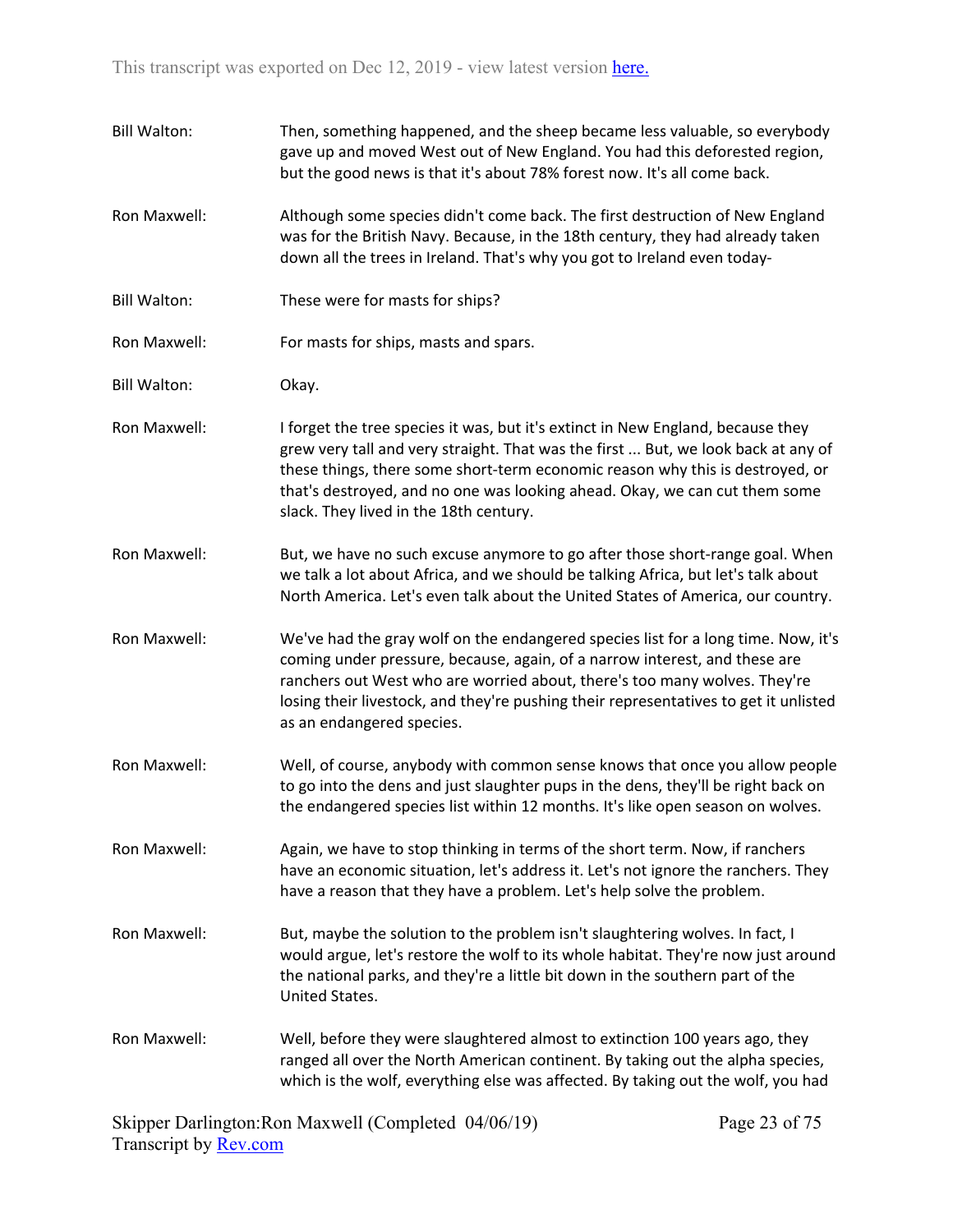more deer, you had more caribou. They ate the bark on the trees. The whole ecosystem was changed in ways that man created not so beneficially.

- Ron Maxwell: Again, we have to I think work at not looking at the narrow interests here, the narrow interest there, the narrow interest there. Because, you add up all the narrow interests, and the end result is mass destruction and mass species annihilation.
- Ron Maxwell: We have to step back and say, "We need to stop the killing. We need to stop the slaughter. We need to stop the encroachment by restoring wilderness to its natural state."
- Bill Walton: Does-
- Ron Maxwell: If there are individuals in businesses-
- Bill Walton: [inaudible 00:48:11]-
- Ron Maxwell: ... who get caught up in this, yes, let's not ignore them. Let's find ways as a country to help solve their problem without making the wildlife the victim.
- Bill Walton: One thing I think needs to be specified is when we talk about habitat preservation, it doesn't mean putting things in a national park. You can be creating habitats on private property, and the ranchers can be just involved in that as somebody that's running a national park.
- Bill Walton: We've got to find, we got to make clear that this is not a question of, it's going to be owned by the government. It's going to be in private hands. A lot of people believe that the national parks have been mismanaged because of some of the agendas there, and that those would be better in private hands in part, because they'd be more naturalized.
- Ron Maxwell: Yeah, I think it's a question of consciousness raising, and you mentioned the example of some people who, like Turner, like Davis. These are some of the wealthiest people in our society. They have voluntarily bought land to preserve it, to restore it, to let it be to its natural state.
- Ron Maxwell: I think the best model, we would agree is always the voluntary model. But, we have to change incentives, so that to volunteer to do something is easier than to not volunteer to do something. Because, if we don't do that, then we're left further down the road in more degraded circumstances, where governments then have to be coercive. We don't want to get into a coercive state of society. I know the three of us around this table certainly don't want to go there.

## Ron Maxwell: Let's while we have a shot at voluntarily helping nature, let's take that path.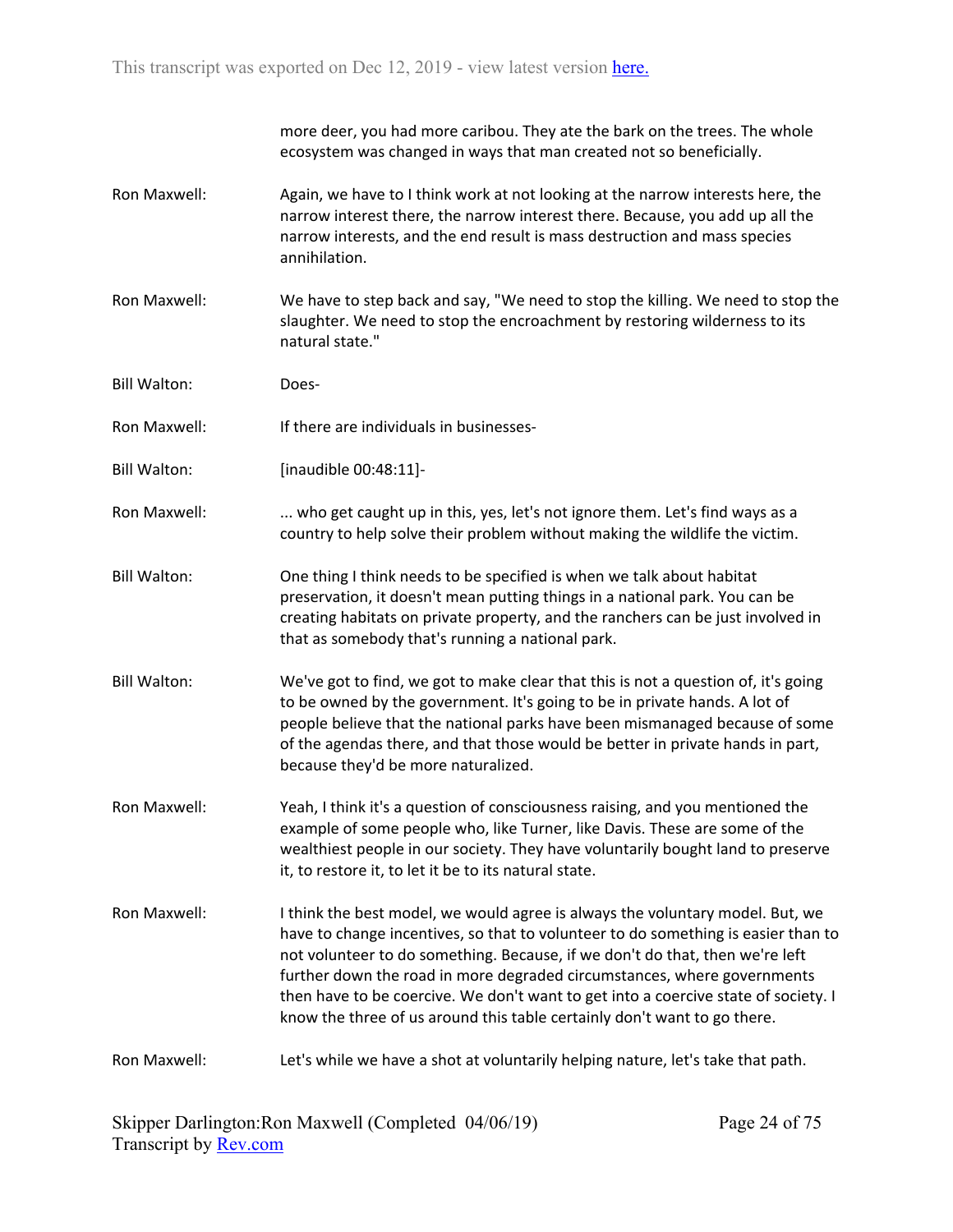| <b>Bill Walton:</b> | Skipper?                                                                                                                                                                                                                                     |
|---------------------|----------------------------------------------------------------------------------------------------------------------------------------------------------------------------------------------------------------------------------------------|
| Skip Darlington:    | I think as Ron says, it's a question of awareness. You can go into your backyard,<br>plant a butterfly bush. There's so much joy if you just, if you open up your eyes. I<br>think that's really the place to begin for a lot of folks.      |
| <b>Bill Walton:</b> | Well, you've been laboring in these vineyards forever. How is the Half, I'm new<br>to the Half-Earth idea, a month ago. I think it's a wonderful idea. How many<br>people understand this?                                                   |
| Skip Darlington:    | I think it's been kicking around for a while the idea, but I think it's really just<br>beginning to get traction right now. Certainly, most of the folks that I've spoken<br>to-                                                             |
| <b>Bill Walton:</b> | I think if we went to the shopping mall, and we stopped people and said, "What<br>do you think about Half-Earth?" You'd get a lot of blank stares.                                                                                           |
| Skip Darlington:    | Yeah, but that's why it's so important what you're doing and having us here<br>today. I feel this huge momentum behind it right now, and it's just bursting to<br>get out-                                                                   |
| <b>Bill Walton:</b> | Now there-                                                                                                                                                                                                                                   |
| Skip Darlington:    | there.                                                                                                                                                                                                                                       |
| <b>Bill Walton:</b> | Are there, we've got Africa ASAP. Is there a Half-Earth dedicated organization<br>that is, maybe we should start one today? Where we've got an organization<br>dedicated to getting the word out to the educated people.                     |
| Ron Maxwell:        | You know Wilson, right?                                                                                                                                                                                                                      |
| Skip Darlington:    | Yeah, so I-                                                                                                                                                                                                                                  |
| Ron Maxwell:        | How about a phone call? Ask him if there's an organization that goes along with<br>the concept?                                                                                                                                              |
| <b>Bill Walton:</b> | Well, E.O. Wilson has written a great book, but he's very big on the vision and<br>very short on how to actually make it happen. If you start-                                                                                               |
| Skip Darlington:    | This is-                                                                                                                                                                                                                                     |
| <b>Bill Walton:</b> | assembling properties in Georgia, you got all kinds of people that are going to<br>hold out. You can't really pull things together. You got to have a lot of resources,<br>or a lot of very useful zoning laws to help you make that happen. |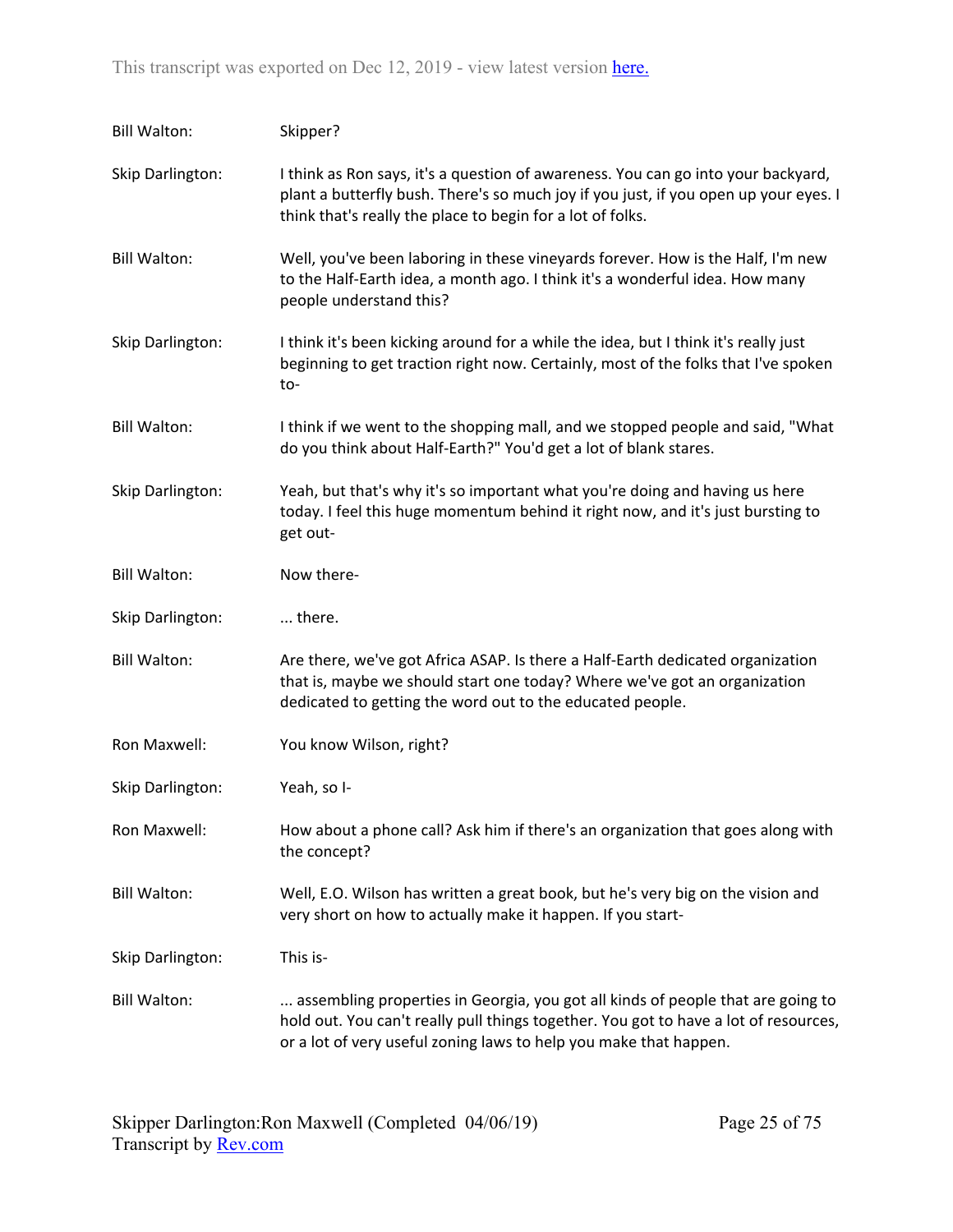| Skip Darlington:    | It's really, that's why I think so much a question of awareness. It has to come<br>from individuals and young kids. It's I think very important that this is talked<br>about in schools and, again, to go into one's backyard and just on a sunny<br>afternoon it's a beautiful spring day out there today-                                                                                                                                                                                                                                                                                                                                                |
|---------------------|------------------------------------------------------------------------------------------------------------------------------------------------------------------------------------------------------------------------------------------------------------------------------------------------------------------------------------------------------------------------------------------------------------------------------------------------------------------------------------------------------------------------------------------------------------------------------------------------------------------------------------------------------------|
| Ron Maxwell:        | What I've learned, Bill, is that you have to engage at many different levels at the<br>same time. I mentioned before about my call to Attorney General Jeff Sessions,<br>in that particular case, because I had access. We, all of us have to look at, what<br>access do we have? What access do we have with our families, with our friends,<br>in our communities, in our schools? In my case, I happened to have access at the<br>highest levels of the federal government.                                                                                                                                                                             |
| Ron Maxwell:        | Just to briefly follow up on that story, Jeff Sessions performed. Within a week, I<br>had a meeting with assistant attorney generals at the Department of Justice<br>who met me with their legal pads and pencils at the ready, and "What can we<br>do?"                                                                                                                                                                                                                                                                                                                                                                                                   |
| Ron Maxwell:        | What I quickly found out, and not to my surprise, was that the federal<br>government was already very much involved in these areas. Fish and Wildlife,<br>Homeland Security, Department of Justice, State Department already very much<br>involved in the wildlife trafficking and already very much aware that the<br>traffickers were the same people doing all the other bad stuff around the world<br>and funneling money into terrorist organizations. It's all related, so the fact, you<br>can't even divorce elephants being slaughtered from our own national security.<br>That's how pervasive these, I would say, evil transnational gangs are. |
| Ron Maxwell:        | In this case, Jeff Sessions pulled together a conference at the DOJ. Skipper was<br>there. Our friend, Trammell Crow, was the there. There were 70 people in the<br>room.                                                                                                                                                                                                                                                                                                                                                                                                                                                                                  |
| Ron Maxwell:        | What I found amazing was they all spoke. It was a half-day conference. The<br>attorney general was there and all these different, Fish and Wildlife,<br>Department of Justice, Homeland Security, FBI. What I heard over and over<br>again is they hadn't been assembled in one room ever.                                                                                                                                                                                                                                                                                                                                                                 |
| <b>Bill Walton:</b> | Yeah, there we go.                                                                                                                                                                                                                                                                                                                                                                                                                                                                                                                                                                                                                                         |
| Ron Maxwell:        | Everybody was in their silo just like people were before 9/11 in their silos.                                                                                                                                                                                                                                                                                                                                                                                                                                                                                                                                                                              |
| <b>Bill Walton:</b> | Yeah.                                                                                                                                                                                                                                                                                                                                                                                                                                                                                                                                                                                                                                                      |
| Ron Maxwell:        | And, they weren't sharing information and had the information been shared<br>before 9/11, as we now know according to the 9/11 Report, we may have<br>averted 9/11. The same thing with the catastrophe with wildlife. These people<br>have to know what everybody else is doing. There was a feeling in the room, oh,<br>wow, they were exchanging cards. They were exchanging business cards. I was<br>amazed.                                                                                                                                                                                                                                           |
|                     |                                                                                                                                                                                                                                                                                                                                                                                                                                                                                                                                                                                                                                                            |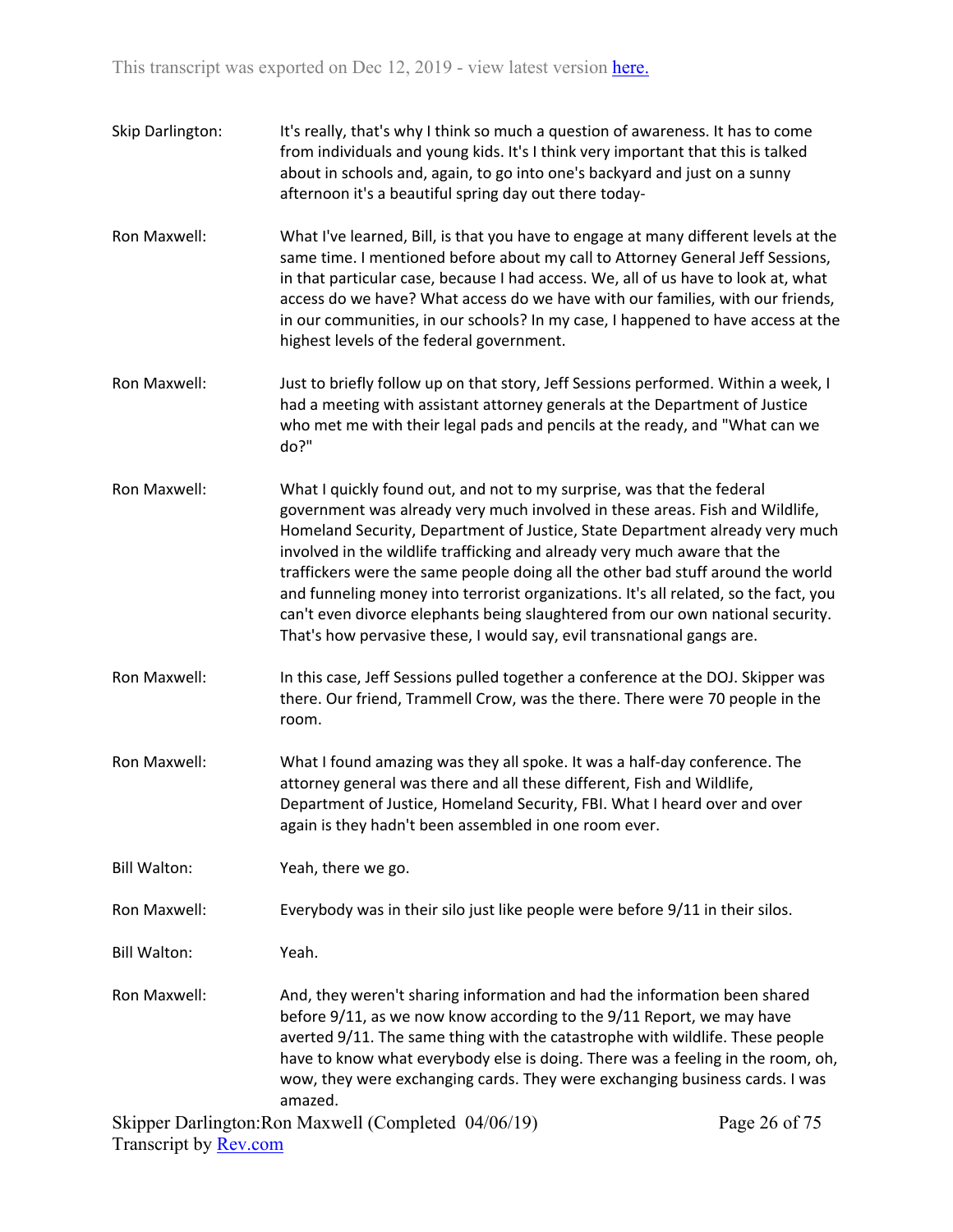| Ron Maxwell:        | I share this, because this is just a little old one guy making a phone call to<br>somebody he knew in government, and the result was something good,<br>something better. We also invited Kate Brooks who flew in from London,<br>because she had made the documentary film, The Last Animals. She showed a<br>10-minute clip of The Last Animals which is about the destruction in that film of<br>the rhinoceros and the African elephant. |
|---------------------|----------------------------------------------------------------------------------------------------------------------------------------------------------------------------------------------------------------------------------------------------------------------------------------------------------------------------------------------------------------------------------------------------------------------------------------------|
| Ron Maxwell:        | Here we were bringing  Only the federal government, the United States<br>government and other allied governments can take on these transnational<br>gangs. We can't. We saw what happened to Skipper's friend when he crossed<br>paths with those groups. They put a bullet in his head.                                                                                                                                                     |
| Ron Maxwell:        | This is how dangerous it is. This is how high the stakes are. We need to work at<br>all levels which is the federal level, the local level, our own families and friends,<br>and each one of us can do what they can.                                                                                                                                                                                                                        |
| Ron Maxwell:        | Again, what I love about Wilson's approach is nobody needs to feel like, "This is<br>too big. I can't deal with it," because every single one of us, no matter how small<br>and insignificant we may feel, can make a difference.                                                                                                                                                                                                            |
| <b>Bill Walton:</b> | Well, there's an organization I just found called The Half-Earth Project.                                                                                                                                                                                                                                                                                                                                                                    |
| Skip Darlington:    | Yes.                                                                                                                                                                                                                                                                                                                                                                                                                                         |
| <b>Bill Walton:</b> | Are you familiar with that?                                                                                                                                                                                                                                                                                                                                                                                                                  |
| Skip Darlington:    | Yes, yup.                                                                                                                                                                                                                                                                                                                                                                                                                                    |
| <b>Bill Walton:</b> | It seems to me like they're in the business of spreading the word.                                                                                                                                                                                                                                                                                                                                                                           |
| Skip Darlington:    | They are. They are. I think it would be wonderful for listeners to go and-                                                                                                                                                                                                                                                                                                                                                                   |
| <b>Bill Walton:</b> | They're at half-earthproject.org. They're talking about Half-Earth ambassadors,<br>educator ambassadors create a platform for teachers to educate with each<br>other and students in a grand ambition of Half-Earth.                                                                                                                                                                                                                         |
| <b>Bill Walton:</b> | They've also got maps here which is where they think there could be habitats to<br>be preserved, which is interesting when you actually look at a map, and you<br>think, "Well, we could make this happen."                                                                                                                                                                                                                                  |
| <b>Bill Walton:</b> | What is it, about 15% of the Earth right now is in its natural state?                                                                                                                                                                                                                                                                                                                                                                        |
| Ron Maxwell:        | It depends, maybe this morning. Now, it's 14.75. The rate of destruction is so<br>great. It's so great.                                                                                                                                                                                                                                                                                                                                      |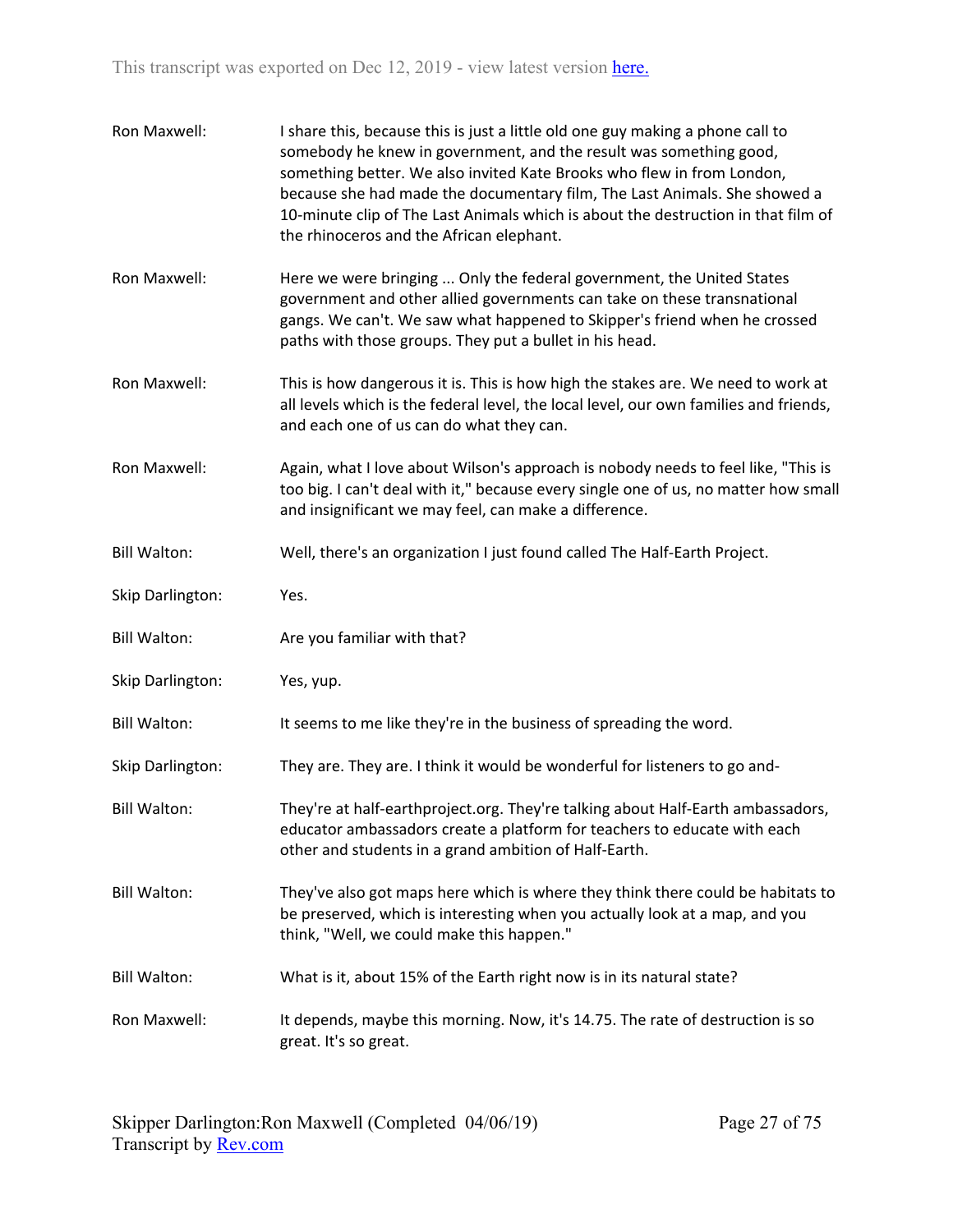| Ron Maxwell:        | And, it's not just in Amazonia. It's not just in Malaysia. It's catastrophic what's<br>going on to the forests in those places but our own country. I didn't know until<br>about five or six years ago thanks to Dogwood Alliance based in Asheville, North<br>Carolina that our own forests in the Southeast are getting clearcut, massively<br>clearcut. |
|---------------------|------------------------------------------------------------------------------------------------------------------------------------------------------------------------------------------------------------------------------------------------------------------------------------------------------------------------------------------------------------|
| <b>Bill Walton:</b> | Still?                                                                                                                                                                                                                                                                                                                                                     |
| Ron Maxwell:        | I thought we couldn't do that anymore. This is the Carolinas, southern part of<br>Virginia, most of the Carolinas, northern parts of Georgia, and I looked into it. I<br>said, "What's going on?"                                                                                                                                                          |
| Ron Maxwell:        | There's a company called Enviva, it's one of the companies. They're buying up<br>huge tracts, and it's relatively inexpensive.                                                                                                                                                                                                                             |
| <b>Bill Walton:</b> | Well, here's some, are we talking about the Madrean Pine-Oak Woodlands of<br>Southwest that are being cut down? Because, that's on the list of-                                                                                                                                                                                                            |
| Ron Maxwell:        | I'm talking about the Southeast forests, the Carolinas.                                                                                                                                                                                                                                                                                                    |
| <b>Bill Walton:</b> | Okay, well, this-                                                                                                                                                                                                                                                                                                                                          |
| Ron Maxwell:        | That may be-                                                                                                                                                                                                                                                                                                                                               |
| <b>Bill Walton:</b> | is Southwest.                                                                                                                                                                                                                                                                                                                                              |
| Ron Maxwell:        | another problem out there. Here's the irony about this when you look into it,<br>so why are these forests being cut down? This is a classic case of unintended<br>consequences.                                                                                                                                                                            |
| Ron Maxwell:        | Because, the Europeans said, "We're not burning coal anymore." Well, the<br>Europeans need power. Now, France is under a lot of nuclear, but there are<br>other countries that are not. Germany's not nuclear.                                                                                                                                             |
| Ron Maxwell:        | They have these huge fire-burning plants.                                                                                                                                                                                                                                                                                                                  |
| <b>Bill Walton:</b> | We're going back to the Middle Ages and cutting down forests?                                                                                                                                                                                                                                                                                              |
| Ron Maxwell:        | Forests.                                                                                                                                                                                                                                                                                                                                                   |
| <b>Bill Walton:</b> | Oh.                                                                                                                                                                                                                                                                                                                                                        |
| Ron Maxwell:        | They have no forests to burn. They've destroyed them all.                                                                                                                                                                                                                                                                                                  |
| <b>Bill Walton:</b> | But, is it renewable? These trees will grow every 30 years, you can                                                                                                                                                                                                                                                                                        |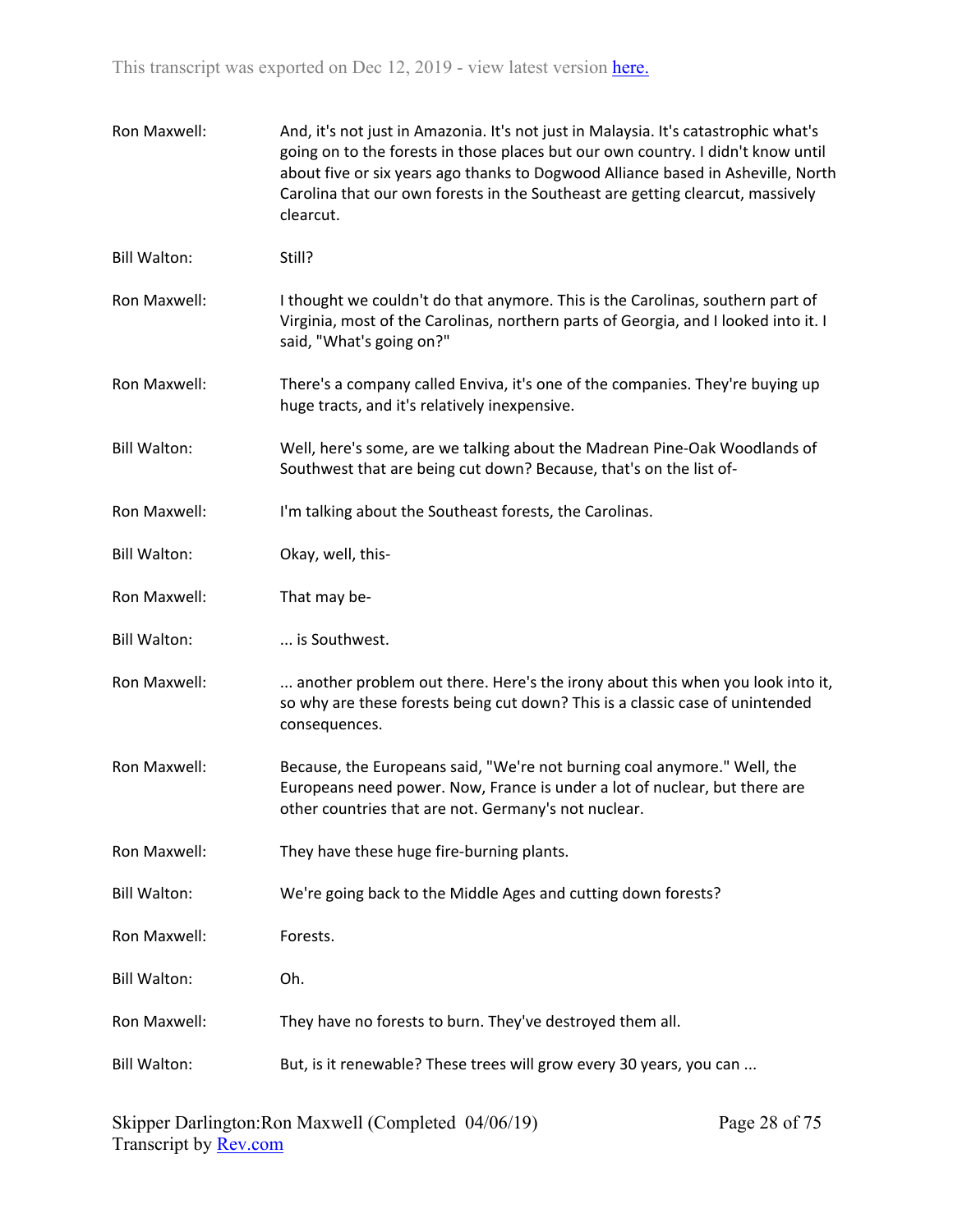| Ron Maxwell:        | If you cut down a forest in France, you go to jail for a while, so they're looking at<br>North America. They want our forests.                                                                                                                                                                                                                                |
|---------------------|---------------------------------------------------------------------------------------------------------------------------------------------------------------------------------------------------------------------------------------------------------------------------------------------------------------------------------------------------------------|
| Ron Maxwell:        | Now, we're not talking about Weyerhaeuser and the big companies that are<br>giving us the paper we use and newspapers and-                                                                                                                                                                                                                                    |
| <b>Bill Walton:</b> | Sure.                                                                                                                                                                                                                                                                                                                                                         |
| Ron Maxwell:        | toilet paper, and everything else we use. Those companies are responsible.<br>They cut, they grow. They cut, they grow on huge plantations.                                                                                                                                                                                                                   |
| Ron Maxwell:        | We're talking about companies going into virgin forests where they have a<br>habitat and wildlife just cutting it all down, massive destruction, I've seen the<br>pictures. It looks like a nuclear bomb went off, stumps.                                                                                                                                    |
| Ron Maxwell:        | What about the people who live there? Who lives in these environments? Poor<br>whites and poor blacks, so there's a social component to this too. Suddenly,<br>they're living in the middle of a wasteland. What kind of life is that?                                                                                                                        |
| Ron Maxwell:        | But, here's what happens to the wood. Does it give employment for Americans?<br>No. Is it building furniture or wood for houses? No. It gets chopped up into<br>pellets, put on barges, then using fossil fuel to sail to Europe, so that it can be<br>burned in incinerators to make electricity for the Europeans, because they don't<br>want to burn coal. |
| Ron Maxwell:        | This is the folly of what's going on. You have a handful of people making a lot of<br>money off destroying the forests of the Southeast, completely destroying the<br>habitat and the ecosystem.                                                                                                                                                              |
| Ron Maxwell:        | I called, again, Bill, we have to be clever and smart and efficient. In the case of-                                                                                                                                                                                                                                                                          |
| <b>Bill Walton:</b> | I like clever, smart, and efficient, yeah.                                                                                                                                                                                                                                                                                                                    |
| Ron Maxwell:        | In the case of the African elephant, I called my good buddy, Jeff Sessions, and<br>Jeff Sessions came through.                                                                                                                                                                                                                                                |
| Ron Maxwell:        | Now, in the case a couple of years before, in the case of the forests when I<br>found out about that, that was during the Obama administration. I did not have<br>access to anybody in the Cabinet of the Obama administration, but<br>Congressman Markey who is a-                                                                                           |
| <b>Bill Walton:</b> | Sure.                                                                                                                                                                                                                                                                                                                                                         |
| Ron Maxwell:        | Senator Markey-                                                                                                                                                                                                                                                                                                                                               |
| <b>Bill Walton:</b> | Ed Markey?                                                                                                                                                                                                                                                                                                                                                    |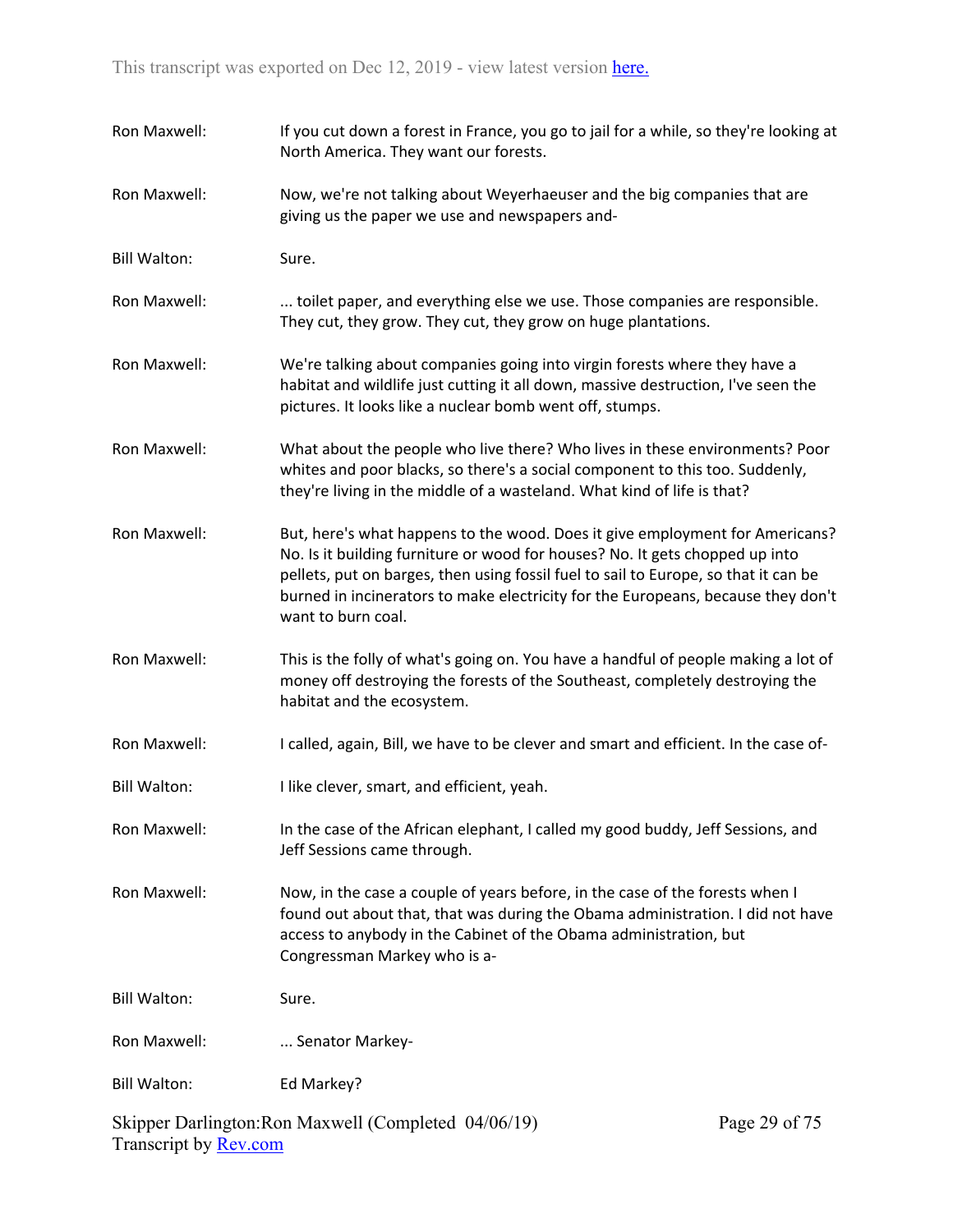| Ron Maxwell:        | He's a neighbor of yours.                                                                                                                                                                                                                                                                                                          |
|---------------------|------------------------------------------------------------------------------------------------------------------------------------------------------------------------------------------------------------------------------------------------------------------------------------------------------------------------------------|
| <b>Bill Walton:</b> | Yeah.                                                                                                                                                                                                                                                                                                                              |
| Ron Maxwell:        | He's an old friend of mine, and I know he cares about these things, and I called<br>Senator Markey. I said, "Senator, are you aware that forests are being clear-cut<br>in the Southeast United States?" Well, he was not aware. Again, we must never<br>assume that everybody knows everything.                                   |
| Ron Maxwell:        | He said, "Come on in." I had a meeting with Senator Markey and his chief of<br>staff and his environmental staff. Here's the rub. Most people would think, Bill,<br>that the Obama administration was very supportive of environmental issues.<br>You'd be right generally speaking but, again, not 100%.                          |
| Ron Maxwell:        | The EPA under Obama, a couple of months before the meeting that I had with<br>Senator Markey had placed, said, "All biofuel is good. All biofuel is good." Well,<br>that was the green light to these people that are cutting down the forests in the<br>Southeast United States.                                                  |
| Ron Maxwell:        | I said, "Ed, this can't stand." To his credit, within one month, he sent a letter to<br>the head of the EPA saying, "Please reopen your finding, because I understand<br>about grass, I understand about corn. We understand about a lot of good<br>biofuels. But, do you really mean that we should be cutting down our forests?" |
| Ron Maxwell:        | At the end of the Obama administration, they actually agreed to reopen that<br>study. Then, we had an election, and it was dropped. As we stand right now-                                                                                                                                                                         |
| <b>Bill Walton:</b> | Are we still cutting down-                                                                                                                                                                                                                                                                                                         |
| Ron Maxwell:        | the forests-                                                                                                                                                                                                                                                                                                                       |
| <b>Bill Walton:</b> | forests?                                                                                                                                                                                                                                                                                                                           |
| Ron Maxwell:        | they're cutting down, massive cutting going on in the Southeast.                                                                                                                                                                                                                                                                   |
| <b>Bill Walton:</b> | This is the Department of Interior that would have-                                                                                                                                                                                                                                                                                |
| Ron Maxwell:        | This is EPA. EPA gave the okay, and it hasn't changed. They got a big green light,<br>not even a blinking green light, a big green light to continue what they're doing.                                                                                                                                                           |
| <b>Bill Walton:</b> | This show's giving me an assignment for a next show is to pull together all the<br>different ways you could probably influence this thing, because there have got<br>to be. The idea that, do you know the people behind the Half-Earth Project?                                                                                   |
| Skip Darlington:    | No. I've only met Dr. Wilson once.                                                                                                                                                                                                                                                                                                 |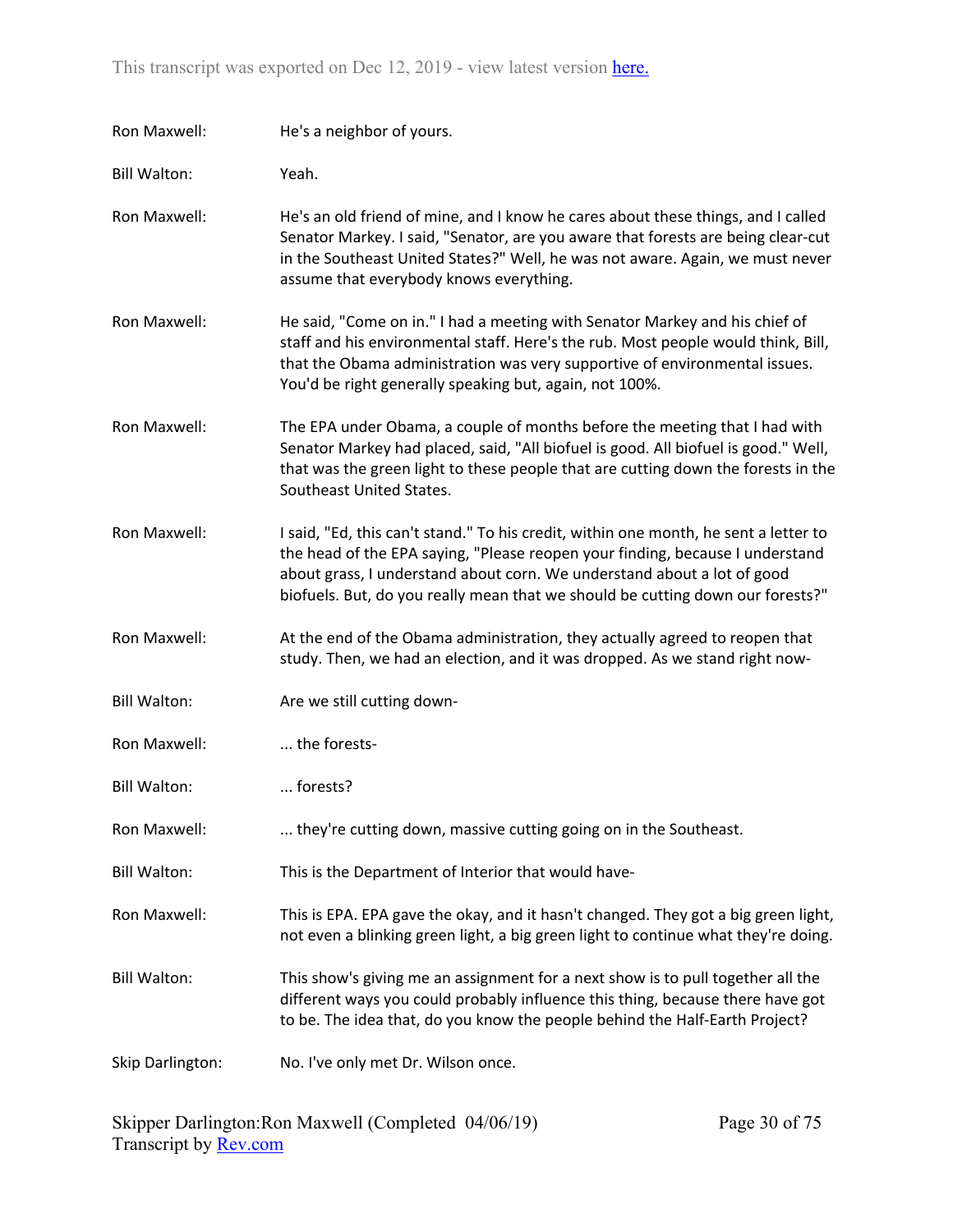| <b>Bill Walton:</b> | Okay. Well, fascinating and big problem, and I think the three of us together will<br>get it done.                                                                                                                                                                                                                            |
|---------------------|-------------------------------------------------------------------------------------------------------------------------------------------------------------------------------------------------------------------------------------------------------------------------------------------------------------------------------|
| Skip Darlington:    | Thank you, Bill.                                                                                                                                                                                                                                                                                                              |
| <b>Bill Walton:</b> | Skipper, Ron-                                                                                                                                                                                                                                                                                                                 |
| Ron Maxwell:        | Oh, oh, oh, oh, oh. If I just could also-                                                                                                                                                                                                                                                                                     |
| <b>Bill Walton:</b> | Last word, Ron.                                                                                                                                                                                                                                                                                                               |
| Ron Maxwell:        | Yeah, dogwoodalliance.com is the outfit in Asheville which is on the forefront of<br>trying to save the forests in the Southeast United States.                                                                                                                                                                               |
| <b>Bill Walton:</b> | Okay, yeah, they came across my research, and I didn't. We'll get them next<br>time. Let's dig into this some more and see if we can't save the planet. Thanks,<br>guys.                                                                                                                                                      |
| Skip Darlington:    | Thank you.                                                                                                                                                                                                                                                                                                                    |
| Ron Maxwell:        | Great to be with you.                                                                                                                                                                                                                                                                                                         |
| <b>Bill Walton:</b> | Okay, great. Yeah, it was fun.                                                                                                                                                                                                                                                                                                |
| Kenny:              | Okay.                                                                                                                                                                                                                                                                                                                         |
| <b>Bill Walton:</b> | Boy, and you keep peeling the onion back on this-                                                                                                                                                                                                                                                                             |
| Kenny:              | Boy, oh, boy.                                                                                                                                                                                                                                                                                                                 |
| <b>Bill Walton:</b> | and it just gets-                                                                                                                                                                                                                                                                                                             |
| Skip Darlington:    | Yeah.                                                                                                                                                                                                                                                                                                                         |
| Kenny:              | Good show.                                                                                                                                                                                                                                                                                                                    |
| Ron Maxwell:        | Yeah.                                                                                                                                                                                                                                                                                                                         |
| <b>Bill Walton:</b> | Because, Kenny knows my  I'm a libertarian type and not particularly given to<br>the environmentalist movement which I see as a secular religion, because I think<br>of the global warming piece of it which is, we've got all this insanely bad science,<br>which is trying to prove something which you can't really prove. |
| <b>Bill Walton:</b> | This is very different. This habitat thing is something everybody should be on<br>board with.                                                                                                                                                                                                                                 |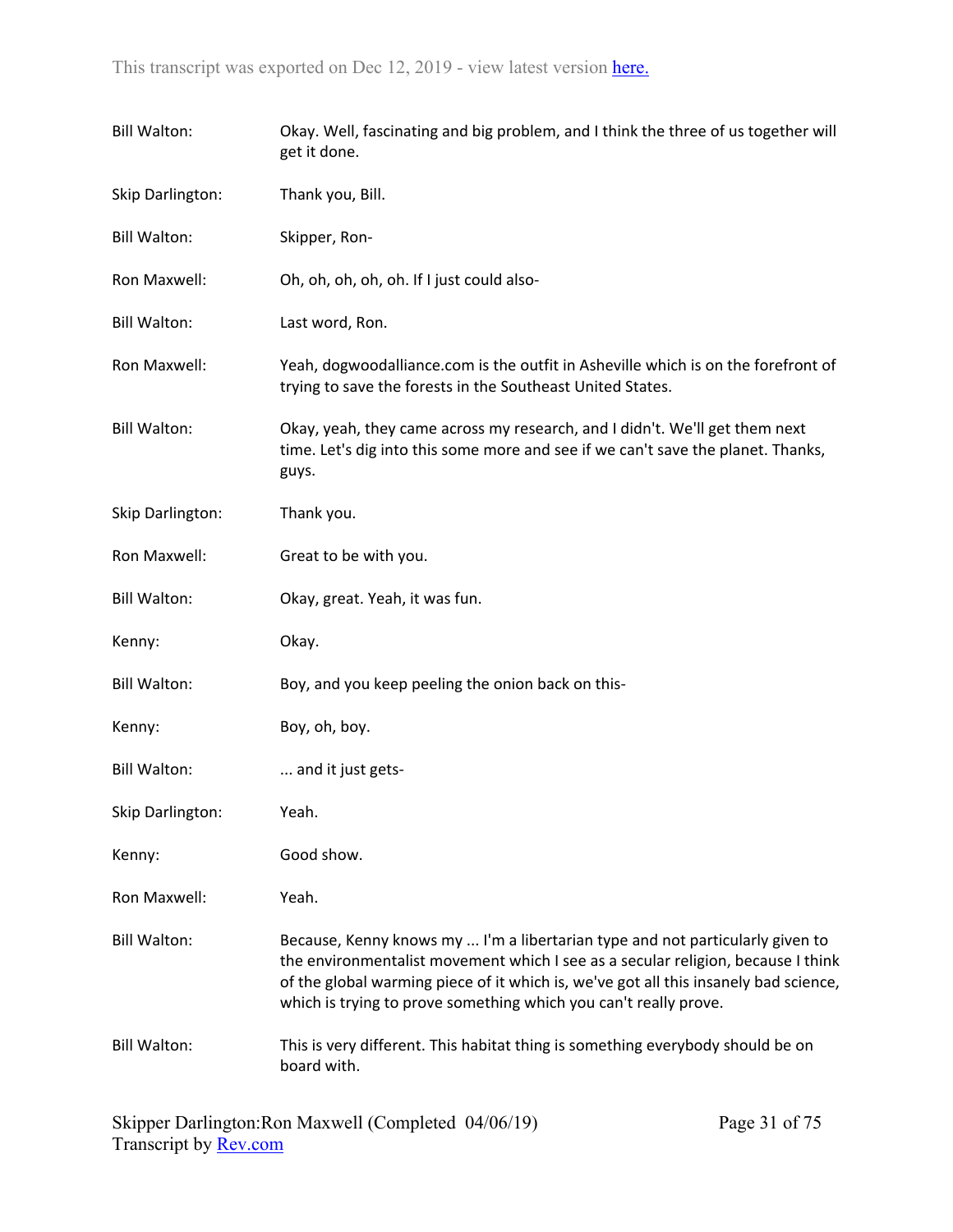| Ron Maxwell:        | Yeah, absolutely.                                                                                                                                                                                                                                   |  |
|---------------------|-----------------------------------------------------------------------------------------------------------------------------------------------------------------------------------------------------------------------------------------------------|--|
| <b>Bill Walton:</b> | I think it's-                                                                                                                                                                                                                                       |  |
| Ron Maxwell:        | Absolutely.                                                                                                                                                                                                                                         |  |
| <b>Bill Walton:</b> | In politics, you're looking for 70, 80% issues.                                                                                                                                                                                                     |  |
| Marine:             | April 22nd.                                                                                                                                                                                                                                         |  |
| <b>Bill Walton:</b> | We got to make this more vivid.                                                                                                                                                                                                                     |  |
| Ron Maxwell:        | Well, now that we're not recording-                                                                                                                                                                                                                 |  |
| Marine:             | Thursday.                                                                                                                                                                                                                                           |  |
| Ron Maxwell:        | I can share, because there is a political dimension, and I didn't, about two<br>years ago, well-                                                                                                                                                    |  |
| <b>Bill Walton:</b> | You got to be careful about that, so do I actually.                                                                                                                                                                                                 |  |
| Ron Maxwell:        | Well, we all know. We were all, backing Trump back in the day. I still back him.                                                                                                                                                                    |  |
| <b>Bill Walton:</b> | Sarah, thank you.                                                                                                                                                                                                                                   |  |
| Sarah:              | Yeah.                                                                                                                                                                                                                                               |  |
| <b>Bill Walton:</b> | How did [crosstalk] look there?                                                                                                                                                                                                                     |  |
| Sarah:              | You were great.                                                                                                                                                                                                                                     |  |
| <b>Bill Walton:</b> | Okay.                                                                                                                                                                                                                                               |  |
| Sarah:              | You went through show after show on this.                                                                                                                                                                                                           |  |
| Ron Maxwell:        | Within three months after the inauguration, we were all at the inauguration, I<br>was at the inauguration, and the interior, he's now gone, but Zinke took the ban<br>off importing ivory. It was all over the headlines, open season on elephants. |  |
| <b>Bill Walton:</b> | I saw a website on, yeah, yeah.                                                                                                                                                                                                                     |  |
| Ron Maxwell:        | I called up a couple of my friends who were still in the White House, Ben was<br>already gone at that point, so I called Steve Miller who's a good friend. Who you<br>know, he's one of the speech writers.                                         |  |
| <b>Bill Walton:</b> | Sure, Steve's good.                                                                                                                                                                                                                                 |  |
|                     | Skipper Darlington: Ron Maxwell (Completed 04/06/19)<br>Page 32 of 75                                                                                                                                                                               |  |

Transcript by <u>Rev.com</u>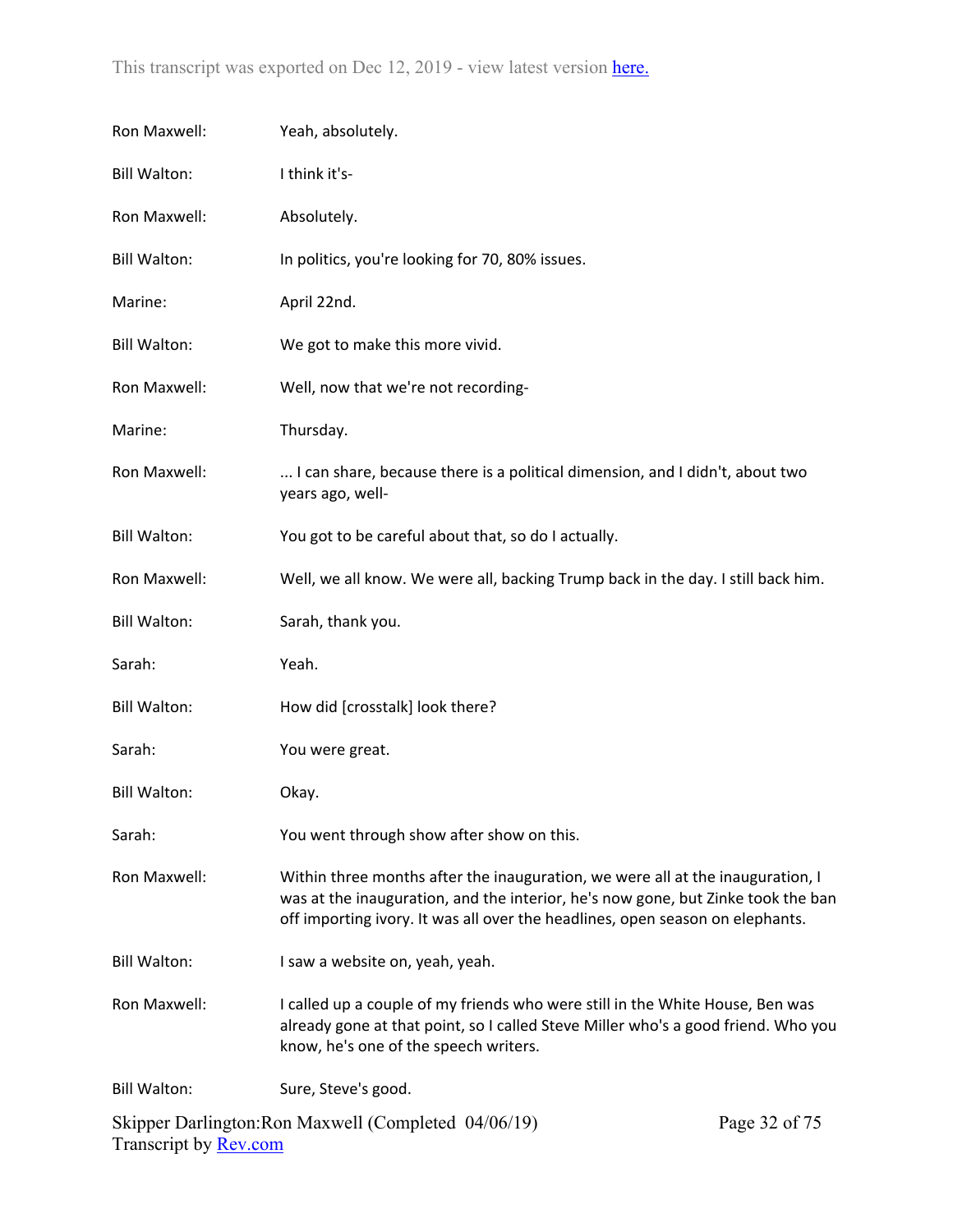| Ron Maxwell:        | I said, "Steve," I said, "what is he doing?" I said, "You just alienated probably at<br>least 100,000 people, if not more. Saving the elephants has got to be a 95 to 5<br>issue or a 99 to 1 issue, why would you want to get on the wrong side of that<br>one? You're gratuitously alienating people, and you're alienating people who<br>maybe voted for you. Don't assume that everybody who cares about the<br>environment or conservation issues is a liberal democrat. You mustn't assume<br>that, because that's not my experience. My experience is that it cuts across<br>political lines." |
|---------------------|-------------------------------------------------------------------------------------------------------------------------------------------------------------------------------------------------------------------------------------------------------------------------------------------------------------------------------------------------------------------------------------------------------------------------------------------------------------------------------------------------------------------------------------------------------------------------------------------------------|
| <b>Bill Walton:</b> | Well, that's the thing I want to take up as a mission personally which is to<br>educate my conservative friends that environmentalism is something more than<br>just the climate change piece. That there's a lot of other things going on.                                                                                                                                                                                                                                                                                                                                                           |
| Skip Darlington:    | The elephant is-                                                                                                                                                                                                                                                                                                                                                                                                                                                                                                                                                                                      |
| Kenny:              | Especially-                                                                                                                                                                                                                                                                                                                                                                                                                                                                                                                                                                                           |
| Skip Darlington:    | The elephant's-                                                                                                                                                                                                                                                                                                                                                                                                                                                                                                                                                                                       |
| Kenny:              | Especially-                                                                                                                                                                                                                                                                                                                                                                                                                                                                                                                                                                                           |
| Skip Darlington:    | the symbol of the Republican Party after all.                                                                                                                                                                                                                                                                                                                                                                                                                                                                                                                                                         |
| <b>Bill Walton:</b> | Kenny?                                                                                                                                                                                                                                                                                                                                                                                                                                                                                                                                                                                                |
| Kenny:              | Oh, especially-                                                                                                                                                                                                                                                                                                                                                                                                                                                                                                                                                                                       |
| <b>Bill Walton:</b> | I'm sorry, what was that?                                                                                                                                                                                                                                                                                                                                                                                                                                                                                                                                                                             |
| Skip Darlington:    | The elephant's the symbol of the Republican Party after all.                                                                                                                                                                                                                                                                                                                                                                                                                                                                                                                                          |
| Kenny:              | That's very funny. Especially conservatives out in rural America, they've been<br>pro environmentalists for generations, because that's their livelihood, and they<br>respect it.                                                                                                                                                                                                                                                                                                                                                                                                                     |
| Ron Maxwell:        | Yeah, yeah.                                                                                                                                                                                                                                                                                                                                                                                                                                                                                                                                                                                           |
| Kenny:              | In the western states, they're definitely. That's where Ted Turner's [inaudible<br>$01:05:22$ ].                                                                                                                                                                                                                                                                                                                                                                                                                                                                                                      |
| Ron Maxwell:        | I think, I don't know if it was just my call. But, that's what I've learned, "Ron,<br>make the call. Make the call," because you may be the only one making this call.<br>Don't assume that 100 people are calling him. I'm sure other people are calling,<br>but I call.                                                                                                                                                                                                                                                                                                                             |
| <b>Bill Walton:</b> | This is the Sessions' call?                                                                                                                                                                                                                                                                                                                                                                                                                                                                                                                                                                           |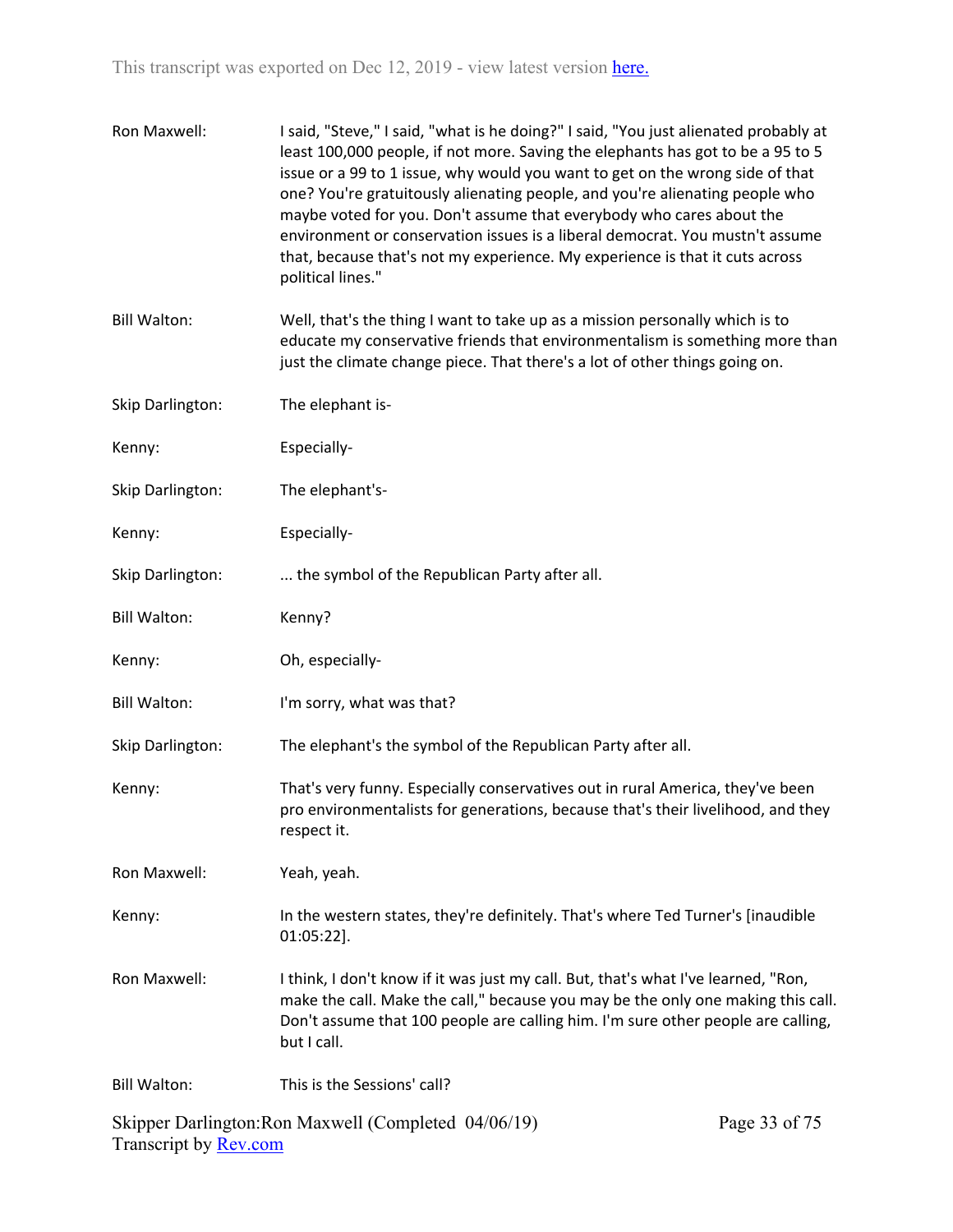| Ron Maxwell:        | No, the call to Trump via Miller, and I'll call three people that can get to Trump. I<br>call him, I call my friend, Tim Barton, who plays golf with him, and I talk to<br>another guy, Mahoney, in New York who's great friends with Don Jr. I call three<br>guys and say, "Get off, this is crazy. Who's pushing this? Who is behind this<br>change that Zinke did?"                                                                             |
|---------------------|----------------------------------------------------------------------------------------------------------------------------------------------------------------------------------------------------------------------------------------------------------------------------------------------------------------------------------------------------------------------------------------------------------------------------------------------------|
| Ron Maxwell:        | Well, Zinke, I know exactly what's going on, because Zinke's friends with the big<br>game hunters. He's friends with the big game hunters. I said, "Okay, they're not<br>the big problem." I'm not saying that the big game hunters are the problem.<br>But, the fact, but, in political terms, this is bad for Trump. You're going to lose<br>people, never get them back. I said, "He's got to reverse this."                                    |
| Ron Maxwell:        | One week later, Trump actually tweeted, "Oh, this was a mistake. I'm not for<br>shooting elephants, and we're going to keep the ivory ban in place." But, then,<br>Zinke had a meeting with him privately. I know what went on. It was told to me,<br>and Zinke said, "No, I don't want to." It was not a problem for us to continue the<br>ivory imports. As of now, we still have a loophole where people can import ivory<br>into this country. |
| Ron Maxwell:        | At the same time, that after decades of people like Skipper lobbying the Chinese<br>government, the Chinese finally came around officially to banning it, you can't<br>import ivory. We know there's a black market, okay. But, officially, you can't.                                                                                                                                                                                             |
| Ron Maxwell:        | China says, "No, you can't import it," and the United States says, "Yes, you can."<br>It's mind-boggling. I'm in there in the inside saying, "Guys " That hasn't<br>changed. Zinke's policy of allowing certain restricted ivory to come in to the<br>country is still in place.                                                                                                                                                                   |
| Skip Darlington:    | Think of the message that sends. Take the Serengeti. It stretches between Kenya<br>and Tanzania. A white guy can go to Tanzania, shoot an elephant. He can pay<br>\$30,000, shoot an elephant, great. You're in Kenya, over the border, a local,<br>black, you shoot an elephant, you get executed. We're sending the wrong<br>message there.                                                                                                      |
| <b>Bill Walton:</b> | What about the argument  My next-door neighbor, Sarah Davis, no longer<br>there, she's a big game hunter. I'm not. But, she said when this \$30,000 goes in,<br>it makes it more likely that people are going to support the big game hunting<br>business and, therefore, keep poachers out, because that adds more value-                                                                                                                         |
| Skip Darlington:    | Bill, if I could say-                                                                                                                                                                                                                                                                                                                                                                                                                              |
| <b>Bill Walton:</b> | to the big game hunter than it does to the poacher.                                                                                                                                                                                                                                                                                                                                                                                                |
| Skip Darlington:    | the argument is thin.                                                                                                                                                                                                                                                                                                                                                                                                                              |
| <b>Bill Walton:</b> | Yeah.                                                                                                                                                                                                                                                                                                                                                                                                                                              |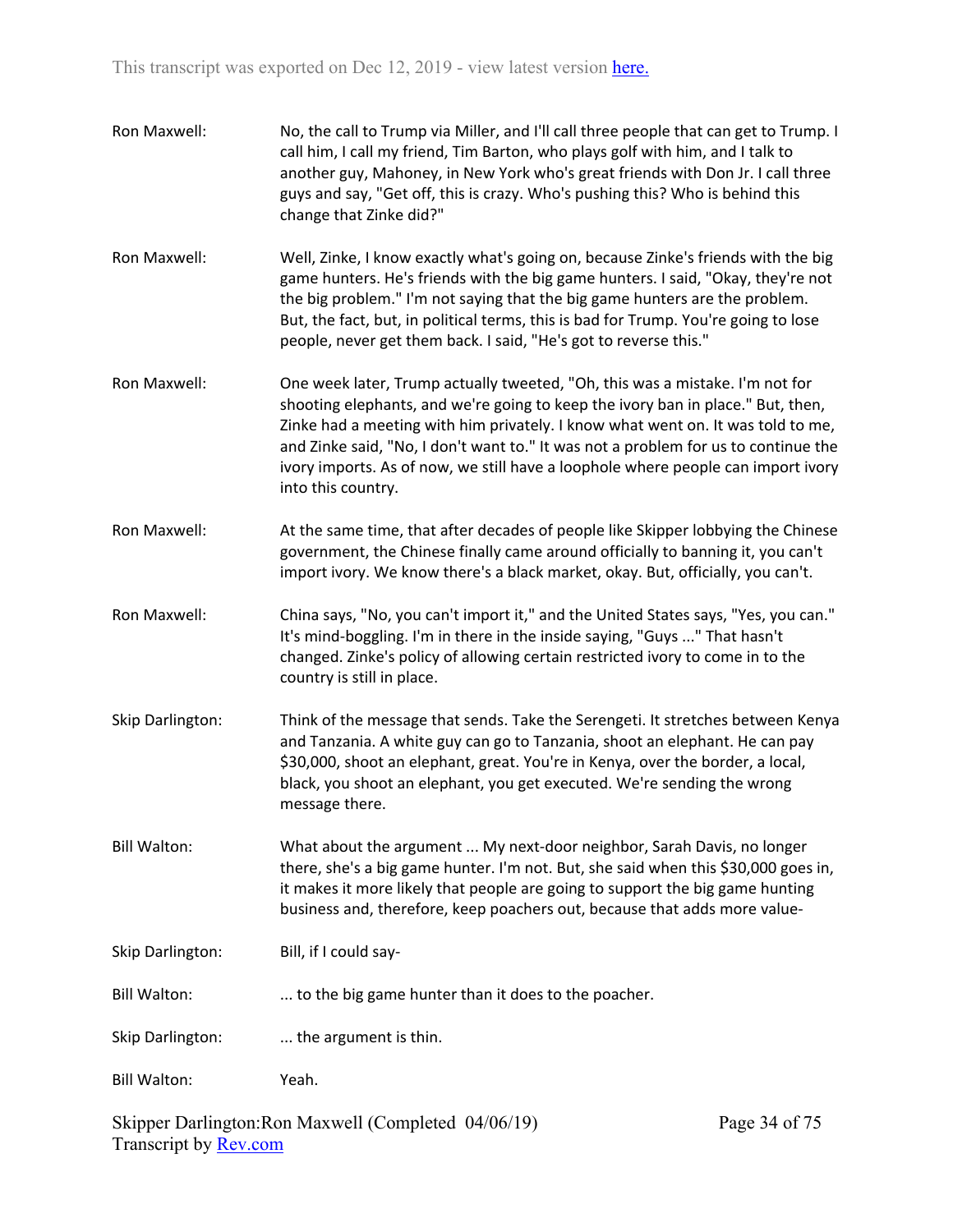| Skip Darlington:    | Take, for example, the great Selous, biggest concentration of elephants on the<br>planet. 1976, they had 110,000 elephants. Today, they've got 11,000.                                                      |
|---------------------|-------------------------------------------------------------------------------------------------------------------------------------------------------------------------------------------------------------|
| <b>Bill Walton:</b> | Wow.                                                                                                                                                                                                        |
| Skip Darlington:    | The big slaughter started in 2008 to 2014 where they lost 50,000.                                                                                                                                           |
| Skip Darlington:    | Now, the Selous is also the, if you ask your friend, "Where would be the best,<br>most fantastic place I can go to shoot big game?" It would be the Selous.                                                 |
| Skip Darlington:    | They've had dozens and dozens of hunting concessions in these areas in and<br>around the Selous. Trouble is-                                                                                                |
| <b>Bill Walton:</b> | Marine, we're going to have to re-shoot the opening, you know? [inaudible<br>$01:08:45$ ].                                                                                                                  |
| Marine:             | Yes.                                                                                                                                                                                                        |
| Skip Darlington:    | Say it's \$30,000 to shoot an elephant.                                                                                                                                                                     |
| Marine:             | [crosstalk 01:08:49].                                                                                                                                                                                       |
| Skip Darlington:    | Very little of that actually goes to conservation. By the time you take care of the<br>tour operators, you pay off the government officials, what trickles down to<br>conservation is very small.           |
| Skip Darlington:    | It would be one thing to say, "Okay," you can make a financial argument, "Okay,<br>I shoot an elephant for \$1 million, and \$1 million goes to conserve the<br>elephant." That's an argument you can make. |
| Skip Darlington:    | But, where will all the elephants go in the Selous if it's-                                                                                                                                                 |
| <b>Bill Walton:</b> | Should we be pushing for a ban on big game hunting, period? I think it's a<br>pointless, pointless thing.                                                                                                   |
| Skip Darlington:    | I believe-                                                                                                                                                                                                  |
| <b>Bill Walton:</b> | I couldn't imagine shooting-                                                                                                                                                                                |
| Skip Darlington:    | No, no. I believe so. But, for me, it's financial, but it's also, it's a moral issue.<br>These are highly sentient beings, the elephants are, highly sentient beings.                                       |
| <b>Bill Walton:</b> | That's implicit in what I'm saying.                                                                                                                                                                         |
| Skip Darlington:    | Yeah, and I think for me, it's a-                                                                                                                                                                           |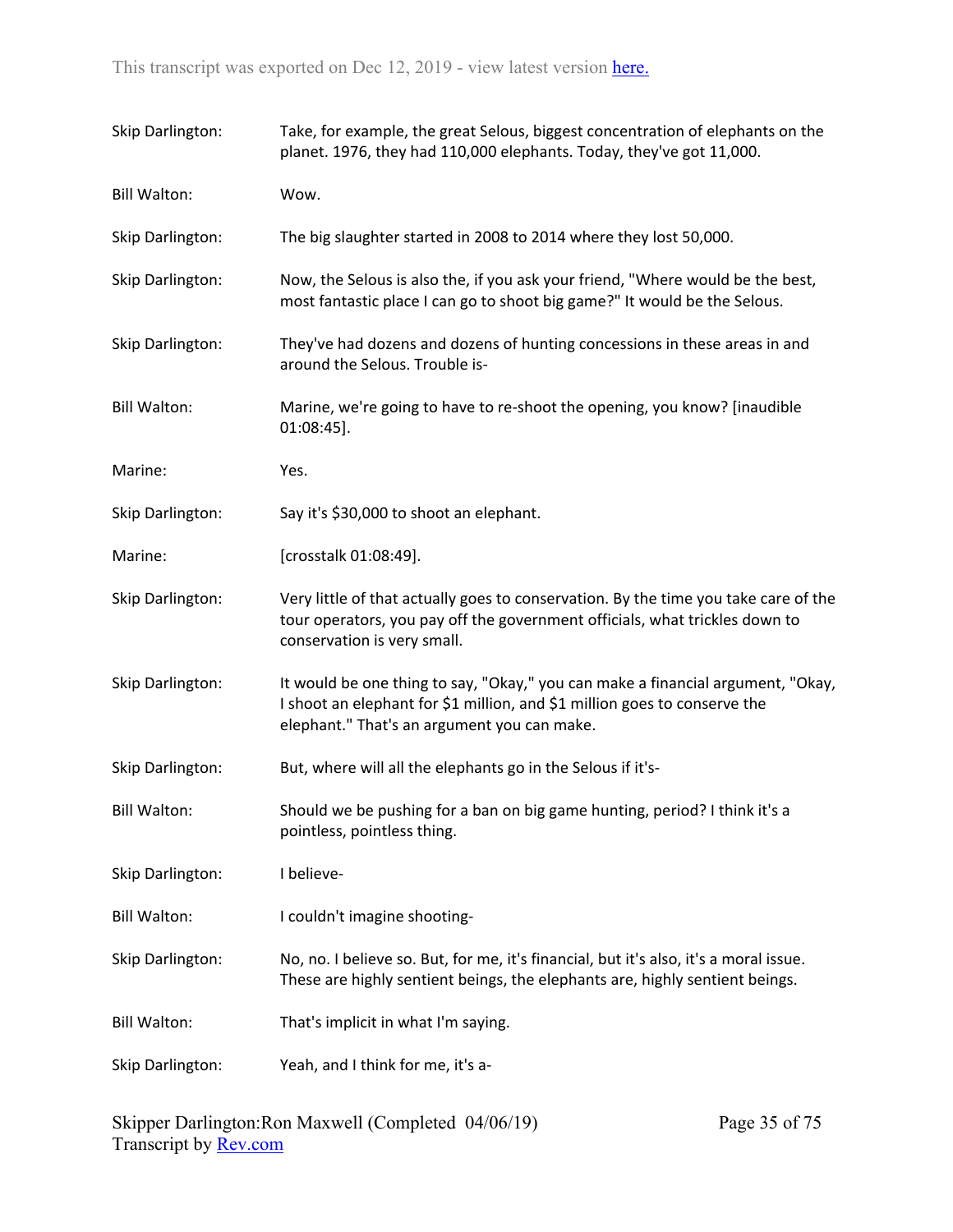| <b>Bill Walton:</b> | How do you shoot an-                                                                                                                                                                                                                             |
|---------------------|--------------------------------------------------------------------------------------------------------------------------------------------------------------------------------------------------------------------------------------------------|
| Skip Darlington:    | a moral-                                                                                                                                                                                                                                         |
| <b>Bill Walton:</b> | elephant?                                                                                                                                                                                                                                        |
| <b>Bill Walton:</b> | It's sort of like abortion. Okay, 50 years ago, abortion nobody really knew much<br>about what was going on inside a womb. Now, we've got a vivid image for every<br>moment right up until the birth. It's murder.                               |
| Skip Darlington:    | Yeah.                                                                                                                                                                                                                                            |
| Ron Maxwell:        | Yeah. Georgia just passed something I agree with-                                                                                                                                                                                                |
| <b>Bill Walton:</b> | It seems to me if you know all these-                                                                                                                                                                                                            |
| Ron Maxwell:        | the heartbeat bill.                                                                                                                                                                                                                              |
| <b>Bill Walton:</b> | things about elephants or any of these species, why on Earth should we be<br>killing them?                                                                                                                                                       |
| Ron Maxwell:        | Yeah, I think, and, also, it's where we are. 100 years ago, before these<br>populations were so decimated, and before they were on the edge of extinction,<br>you might have been able to look the other way. But, it's too late.                |
| Ron Maxwell:        | Look, we all friends who are big game hunters. Of course, we do. One of my<br>closest friends is George O'Neill. He's a great guy, on 99.9% of his politics, I<br>agree with him.                                                                |
| <b>Bill Walton:</b> | Yeah, but-                                                                                                                                                                                                                                       |
| Ron Maxwell:        | He's an outstanding conservative guy. He puts his money where his mouth his.<br>He's a fabulous guy.                                                                                                                                             |
| <b>Bill Walton:</b> | Yeah, but how do you shoot an elephant?                                                                                                                                                                                                          |
| Ron Maxwell:        | But, he's a big game hunter. We can't talk about it. He and I, this is an issue<br>we're going to stay off of, because we disagree. But, he actually puts money into<br>preserving wildlife. This is the irony.                                  |
| Skip Darlington:    | Well, it's not ironic. If there's nothing there to shoot, you want to preserve the<br>animals, so you can shoot them, so it's not really irony.                                                                                                  |
| Ron Maxwell:        | No, I would say, "Guys, we need a hiatus. Just stop, stop." You can still have<br>tourism, because you have tourism, "Come and photograph them. Here, take it.<br>We'll give you a 500 millimeter lens. We'll give you a guide from the National |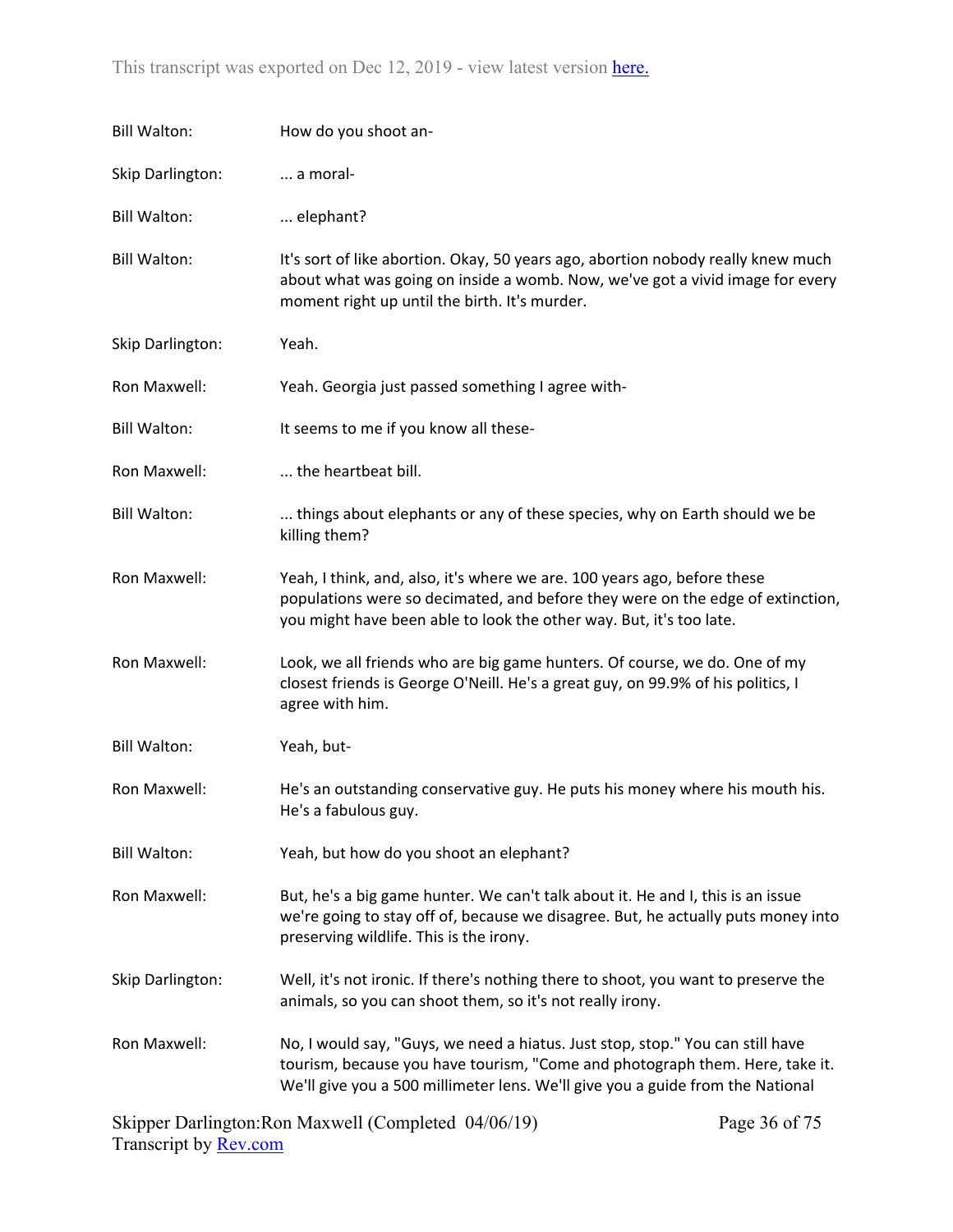Geographic Society. Get close to them, photograph the hyenas." People are shooting giraffes!

- Skip Darlington: US is the biggest importer of giraffe parts, of dead giraffes.
- Ron Maxwell: It's mind-boggling.
- Skip Darlington: But, if you ask the question ... Okay, I have a friend too who's a big game hunter, goes to Africa every year, shoots an elephant, a lion. You saw the picture recently of the guy who spent, was it \$300,000 to shoot this beautiful goat up in Nepal somewhere?
- Ron Maxwell: Yeah.
- Skip Darlington: What is it that actually? What's the joy to spend \$300,000 to kill something magnificent? You have to ask the question, why? What is it?
- Skip Darlington: Okay, so there's a moment. It's that thrill, the thrill shot.
- Skip Darlington: But, for me, it's something much, much deeper. It's personal for me. I believe the same thing that makes a, whether, and it sounds a little harsh, but that makes a man rape a woman instead of making love to her. The same, it's a power. It's, "I'm killing something that's great." Why do you ... This thing to kill elephants, the biggest land animal there is, highly intelligent.
- Skip Darlington: It's like a bully in a school, "If I shoot that elephant, I am more important. I am bigger than he is."
- Ron Maxwell: There is a psychological-
- Skip Darlington: You have to ask that question. You have to go down and-
- Ron Maxwell: There is a psychological-
- Skip Darlington: ... ask the root question of why-
- Ron Maxwell: Yeah.
- Skip Darlington: ... why is this happening? I think it's coming from a very dark place in our nature, so this is why I cannot condone trophy hunting.
- Skip Darlington: Nothing wrong with something for the pot. I hunted when I was a kid.
- Bill Walton: I only wish we had this on film. This is a very good-

Ron Maxwell: We'll come again.

Skipper Darlington:Ron Maxwell (Completed 04/06/19) Transcript by [Rev.com](https://www.rev.com/) Page 37 of 75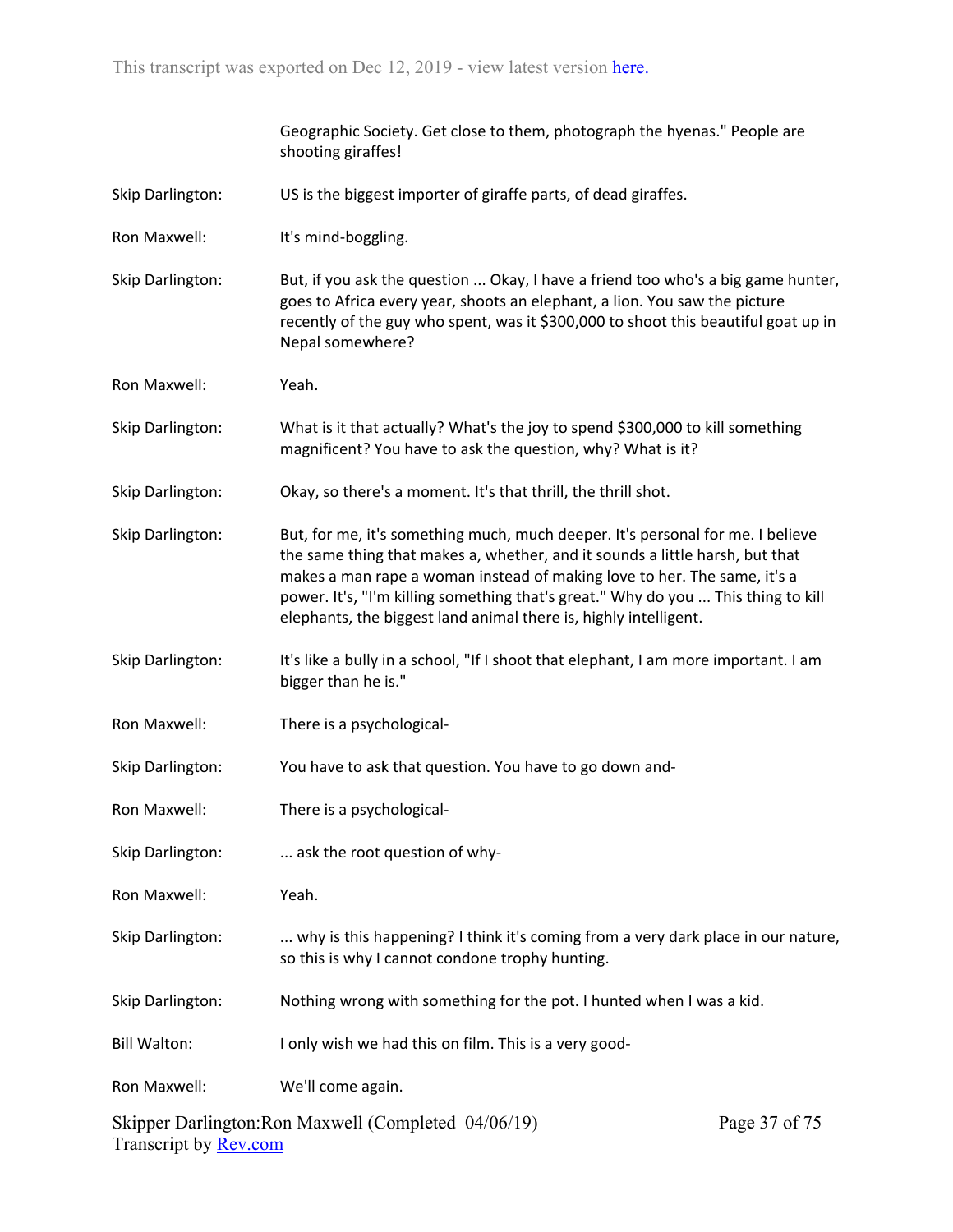| <b>Bill Walton:</b> | discussion.                                                                                                                                                                                                                                                                              |               |
|---------------------|------------------------------------------------------------------------------------------------------------------------------------------------------------------------------------------------------------------------------------------------------------------------------------------|---------------|
| Skip Darlington:    | Yes.                                                                                                                                                                                                                                                                                     |               |
| <b>Bill Walton:</b> | Let's do this again. But, let's get into more personal stuff.                                                                                                                                                                                                                            |               |
| Skip Darlington:    | Great, would love to.                                                                                                                                                                                                                                                                    |               |
| Ron Maxwell:        | Yeah.                                                                                                                                                                                                                                                                                    |               |
| <b>Bill Walton:</b> | Because, I think-                                                                                                                                                                                                                                                                        |               |
| Sarah:              | This is so interesting. I think you should do lots more, continue this.                                                                                                                                                                                                                  |               |
| <b>Bill Walton:</b> | I've become-                                                                                                                                                                                                                                                                             |               |
| Sarah:              | You're right, just what you were talking about was so interesting.                                                                                                                                                                                                                       |               |
| <b>Bill Walton:</b> | Yeah, this is, I think we ought have this discussion of big game hunting, because<br>I'm "againit". I didn't really think through why, but I think your idea about it<br>coming from someplace dark in people who want to do it. It would be one thing<br>100 years ago, maybe, but now? |               |
| Ron Maxwell:        | You met Walter [Kurt] at my house, the day we had, we were all trying to stop<br>the-                                                                                                                                                                                                    |               |
| <b>Bill Walton:</b> | Sure.                                                                                                                                                                                                                                                                                    |               |
| Ron Maxwell:        | the infanticide-                                                                                                                                                                                                                                                                         |               |
| <b>Bill Walton:</b> | The abortion thing.                                                                                                                                                                                                                                                                      |               |
| Ron Maxwell:        | thing. We were all going crazy on that, so many things to get crazy about.<br>Walter, he's a, I'm glad you guys continued to talk, because Walter, he's an all-<br>purpose insulter. He'll insult anybody, any time, any place.                                                          |               |
| <b>Bill Walton:</b> | Is this the guy that told me that I don't care that you're vice president [crosstalk<br>$01:13:54$ ]-                                                                                                                                                                                    |               |
| Ron Maxwell:        | Yeah, yeah.                                                                                                                                                                                                                                                                              |               |
| <b>Bill Walton:</b> | "I don't care about that."                                                                                                                                                                                                                                                               |               |
| Ron Maxwell:        | Yeah, but then you guys had another conversation.                                                                                                                                                                                                                                        |               |
| <b>Bill Walton:</b> | Walter.                                                                                                                                                                                                                                                                                  |               |
|                     | Skipper Darlington: Ron Maxwell (Completed 04/06/19)                                                                                                                                                                                                                                     | Page 38 of 75 |

SKIPPEL Dartington. Kon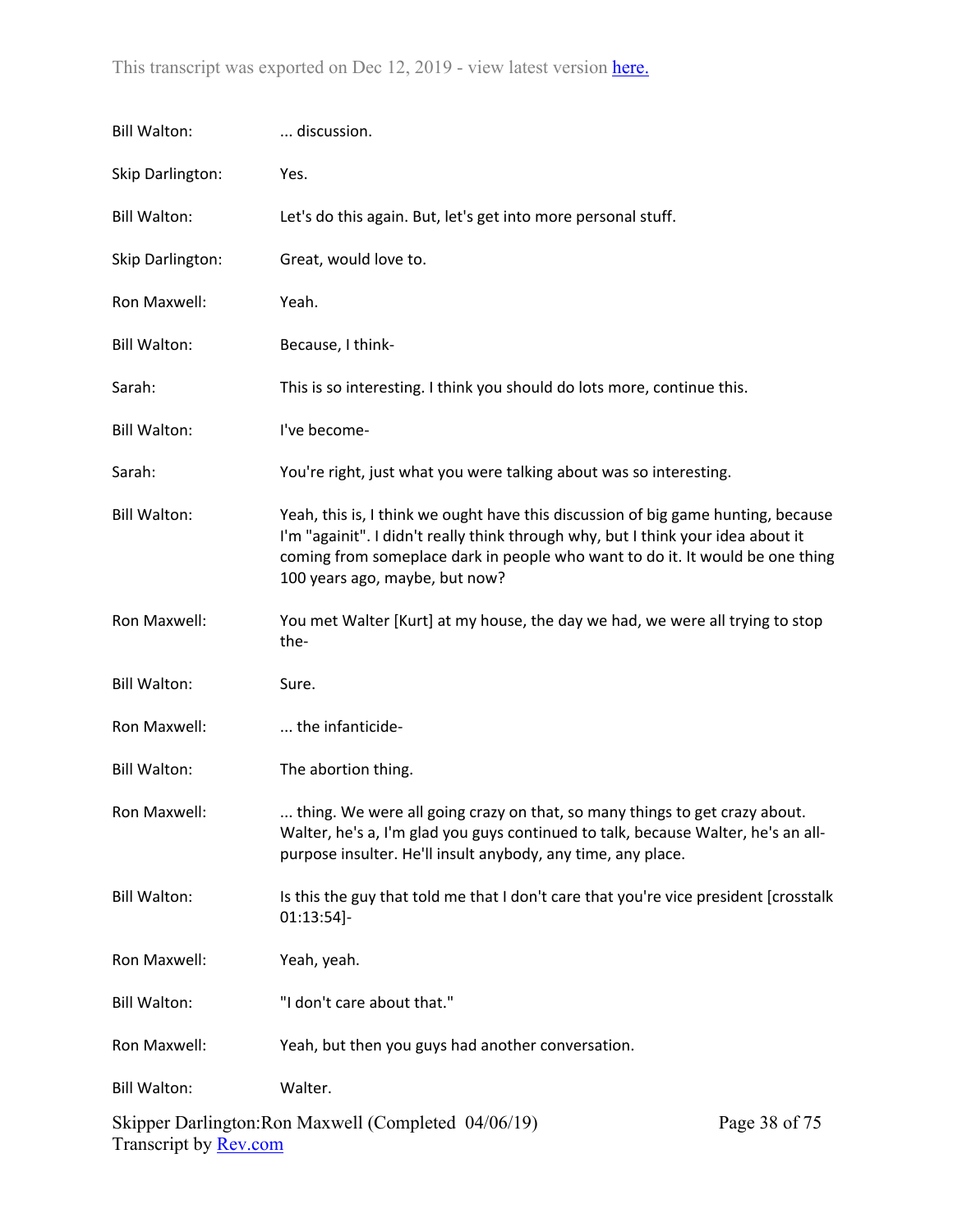| Ron Maxwell:        | But, that's Walter.                                                                                                                                                                                                                                                                                                                                                                                                                                                    |
|---------------------|------------------------------------------------------------------------------------------------------------------------------------------------------------------------------------------------------------------------------------------------------------------------------------------------------------------------------------------------------------------------------------------------------------------------------------------------------------------------|
| <b>Bill Walton:</b> | He might have learned something if he had listened.                                                                                                                                                                                                                                                                                                                                                                                                                    |
| Ron Maxwell:        | Walter, we had a discussion about this recently, and Walter said  Walter's a<br>hard-ass kind of, real live and let live, conservative kind of guy. He's done well<br>for himself. He doesn't want government interfering in anything.                                                                                                                                                                                                                                 |
| Ron Maxwell:        | He goes, and we had a discussion on this very subject, and he said  I think I<br>brought him around a little bit. He said, "You know, Ron, when I was a kid, I was<br>like 11 or 12 years old, I had a BB gun. I remember one day I spent a week just<br>killing as many squirrels as I could." He said, "I could no more shoot a squirrel<br>today," but he said, that was my mindset when I was 11 or 12 years old. He said,<br>"At some point, you snap out of it." |
| <b>Bill Walton:</b> | Right.                                                                                                                                                                                                                                                                                                                                                                                                                                                                 |
| Ron Maxwell:        | He said, "I don't understand. Who was I-                                                                                                                                                                                                                                                                                                                                                                                                                               |
| <b>Bill Walton:</b> | Right, I'm with you.                                                                                                                                                                                                                                                                                                                                                                                                                                                   |
| Ron Maxwell:        | when I took pleasure at just shooting squirrels."                                                                                                                                                                                                                                                                                                                                                                                                                      |
| <b>Bill Walton:</b> | Yeah.                                                                                                                                                                                                                                                                                                                                                                                                                                                                  |
| Ron Maxwell:        | There is, from the earliest days, some adult should say, "Why are you doing<br>that?"                                                                                                                                                                                                                                                                                                                                                                                  |
| Skip Darlington:    | Ron, I did too out of my window. I'm horrified now, but I used to love to shoot<br>beautiful, little sparrows with a BB gun from my window for no reason.                                                                                                                                                                                                                                                                                                              |
| Ron Maxwell:        | Well, the-                                                                                                                                                                                                                                                                                                                                                                                                                                                             |
| <b>Bill Walton:</b> | At what age?                                                                                                                                                                                                                                                                                                                                                                                                                                                           |
| Ron Maxwell:        | We're not getting ethics in school.                                                                                                                                                                                                                                                                                                                                                                                                                                    |
| <b>Bill Walton:</b> | A kid?                                                                                                                                                                                                                                                                                                                                                                                                                                                                 |
| Skip Darlington:    | Yeah, under 10.                                                                                                                                                                                                                                                                                                                                                                                                                                                        |
| <b>Bill Walton:</b> | Yeah, see, that's the-                                                                                                                                                                                                                                                                                                                                                                                                                                                 |
| Ron Maxwell:        | We're not getting, nobody's teaching ethics in school. You're going to get it from<br>your parents or from your religious institution.                                                                                                                                                                                                                                                                                                                                 |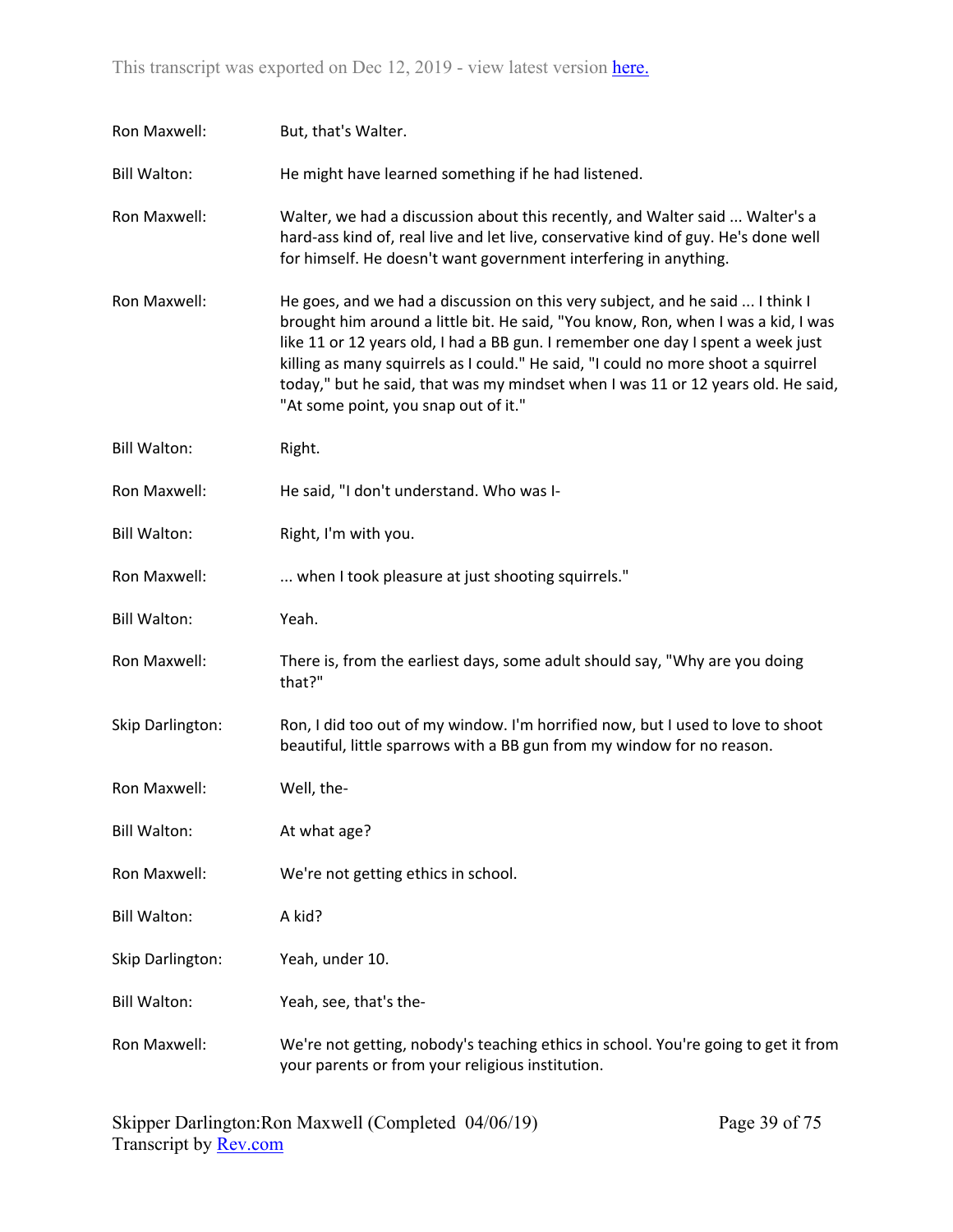| <b>Bill Walton:</b> | Now, do I need this, or is this-                                                   |
|---------------------|------------------------------------------------------------------------------------|
| Marine:             | [crosstalk 01:15:24].                                                              |
| Ron Maxwell:        | Public education, nothing.                                                         |
| Skip Darlington:    | Yeah.                                                                              |
| Ron Maxwell:        | No ethics.                                                                         |
| <b>Bill Walton:</b> | We're going to do it on the telephone.                                             |
| Marine:             | Yeah. [crosstalk 01:15:25].                                                        |
| Ron Maxwell:        | Especially not animal, wildlife ethics.                                            |
| <b>Bill Walton:</b> | Yeah.                                                                              |
| Marine:             | Flip it over. Did you want to add-                                                 |
| <b>Bill Walton:</b> | I may want to add. I may not.                                                      |
| Marine:             | The question is-                                                                   |
| Ron Maxwell:        | It's a youth problem.                                                              |
| Marine:             | we're trying to figure out where you-                                              |
| <b>Bill Walton:</b> | Where did I get that?                                                              |
| Marine:             | Mm-hmm (affirmative).                                                              |
| <b>Bill Walton:</b> | That was in, it didn't print on, I had to cut and paste this onto a word document. |
| Ron Maxwell:        | This is a great setup [inaudible 01:15:41].                                        |
| Marine:             | Okay.                                                                              |
| Sarah:              | Yeah.                                                                              |
| Marine:             | But, it was in this particular world population?                                   |
| Sarah:              | Yeah.                                                                              |
| <b>Bill Walton:</b> | Yeah.                                                                              |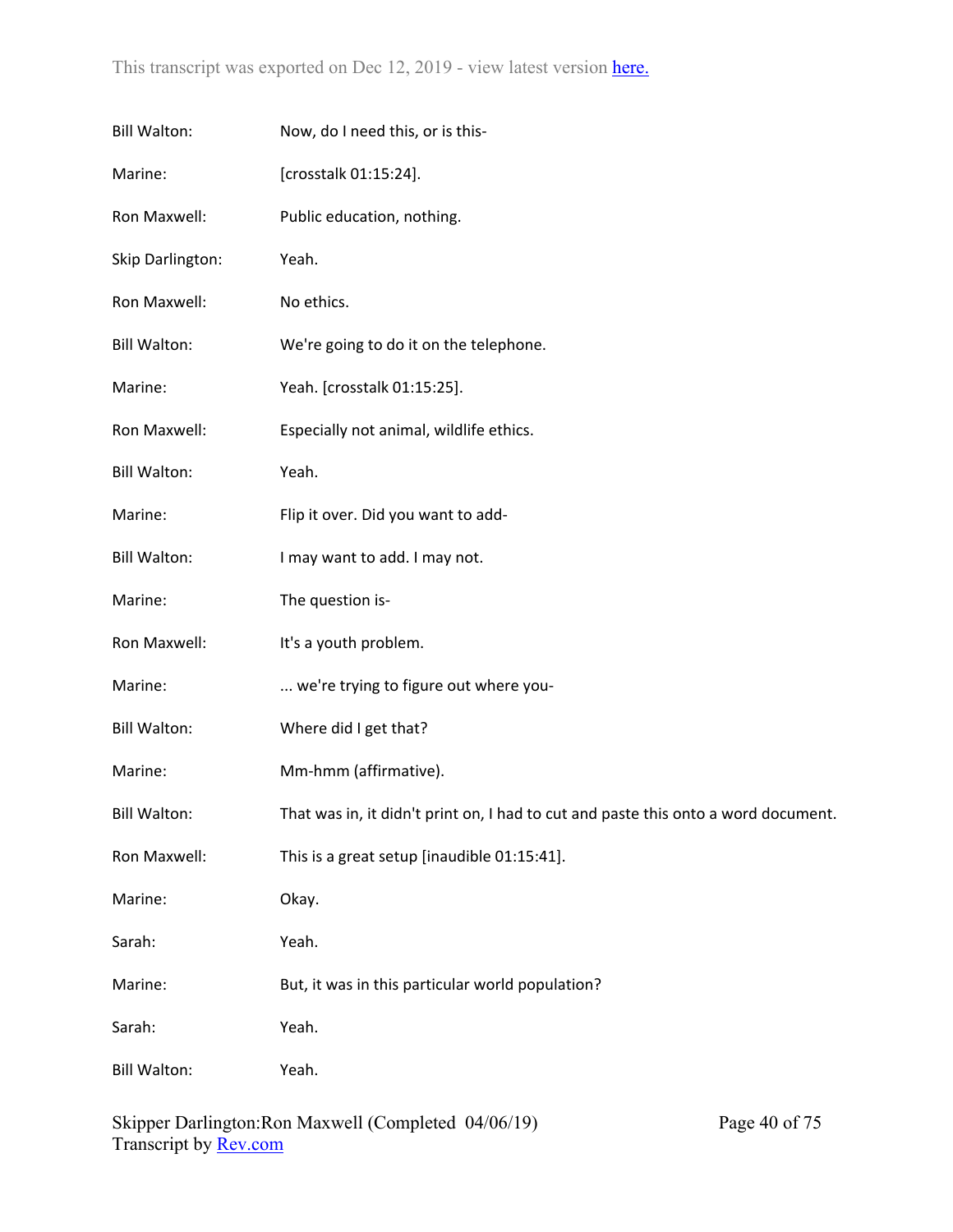| Ron Maxwell:        | Really neat.                                                                                                                                                                            |
|---------------------|-----------------------------------------------------------------------------------------------------------------------------------------------------------------------------------------|
| Marine:             | Okay. All right, I can-                                                                                                                                                                 |
| <b>Bill Walton:</b> | Well, wait a second. No, it was in the  It was not in world population, it was in<br>the E.O. Wilson piece on, in Smithsonian, Can the World Really Set Aside Half of<br>the Planet?    |
| Marine:             | That?                                                                                                                                                                                   |
| Ron Maxwell:        | Any chance of                                                                                                                                                                           |
| <b>Bill Walton:</b> | This is like the second page of, the third page.                                                                                                                                        |
| Marine:             | Okay, all right, good.                                                                                                                                                                  |
| Ron Maxwell:        | Any chance of you guys coming down to Dallas for a few days for Earth Day?                                                                                                              |
| <b>Bill Walton:</b> | What's the date?                                                                                                                                                                        |
| Marine:             | April 22nd.                                                                                                                                                                             |
| <b>Bill Walton:</b> | I couldn't do that.                                                                                                                                                                     |
| Marine:             | That's Earth Day.                                                                                                                                                                       |
| Ron Maxwell:        | Yeah, so it's a couple days before. I think it's, let me look in my-                                                                                                                    |
| <b>Bill Walton:</b> | I don't know, maybe. I'm so interested in this now.                                                                                                                                     |
| Ron Maxwell:        | You're going, right?                                                                                                                                                                    |
| Skip Darlington:    | Yeah.                                                                                                                                                                                   |
| Ron Maxwell:        | I'm 90% going to go. I'm just waiting to clear-                                                                                                                                         |
| Skip Darlington:    | I was going to go if you're going.                                                                                                                                                      |
| Ron Maxwell:        | Well, I'm waiting on this thing. I might have to go to LA. Work always takes<br>priority. But, if I don't have to go to LA, I want to go, because, first of all, I go,<br>because it's- |
| <b>Bill Walton:</b> | That's the day after Easter?                                                                                                                                                            |
| Ron Maxwell:        | Yeah.                                                                                                                                                                                   |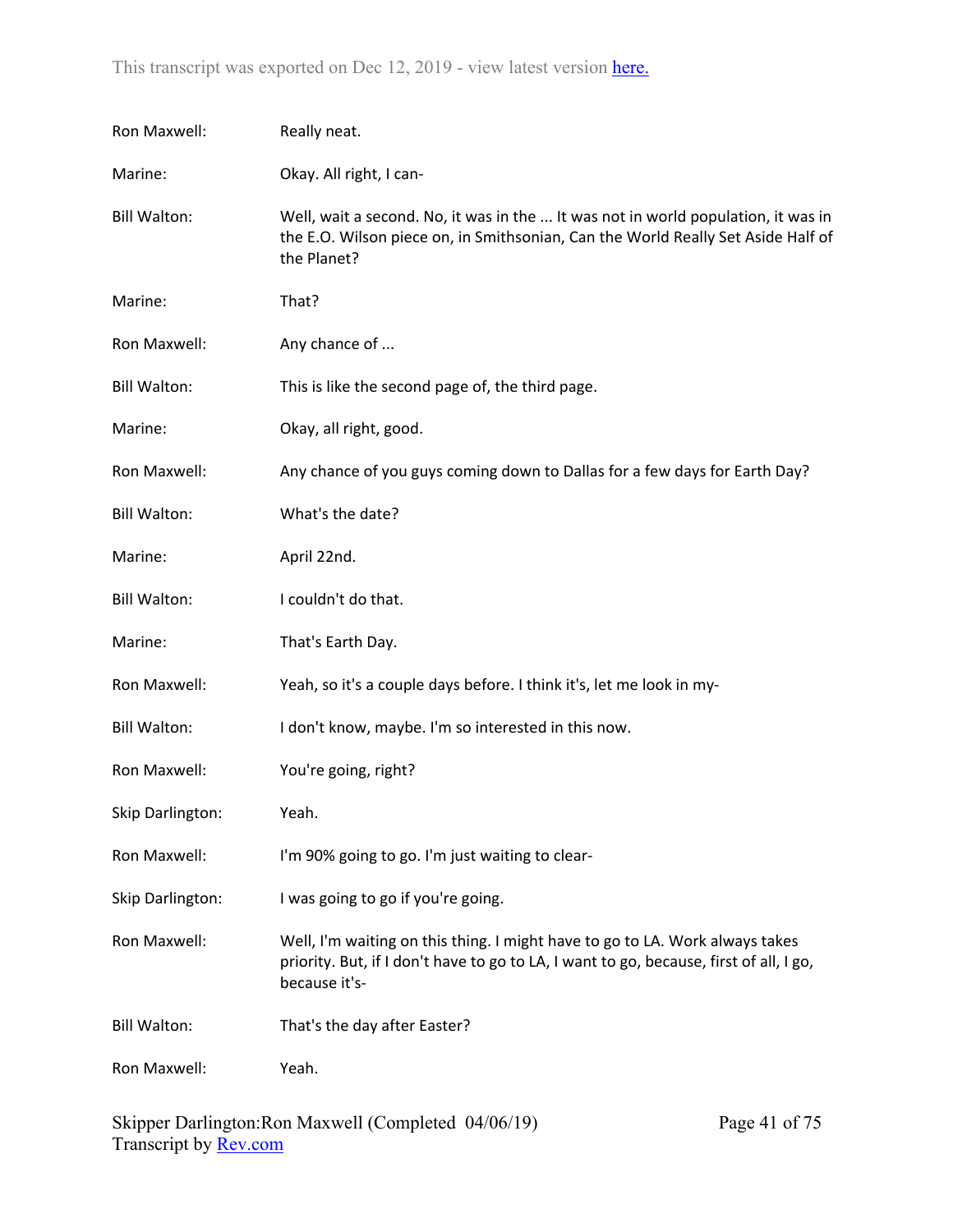| Marine:             | Mm-hmm (affirmative). That's Earth Day. I'm not sure if, is the thing on Earth<br>Day?                                                                                                                                                                                                                                          |
|---------------------|---------------------------------------------------------------------------------------------------------------------------------------------------------------------------------------------------------------------------------------------------------------------------------------------------------------------------------|
| <b>Bill Walton:</b> | What days of the week is this? That's a Monday. What's the-                                                                                                                                                                                                                                                                     |
| Ron Maxwell:        | I think it starts the day after, so it starts on the Monday and goes to next<br>weekend. Let's-                                                                                                                                                                                                                                 |
| <b>Bill Walton:</b> | It's the week of the 15th?                                                                                                                                                                                                                                                                                                      |
| Ron Maxwell:        | It's the day after Easter.                                                                                                                                                                                                                                                                                                      |
| Marine:             | That's the 22nd.                                                                                                                                                                                                                                                                                                                |
| Ron Maxwell:        | Again, it's that week. I think the film festival starts on the Monday. Then,<br>Trammell has events and dinners for donors and things. Then, the actual big<br>thing  It's like a World's Fair, Bill. It's unbelievable. It's the old World's<br>Fairgrounds in Dallas. People walk around, the exhibits, and I remember when I |
| Ron Maxwell:        | Trammell and I have been friends for years. The first time I went was a year ago,<br>and I was just, I couldn't believe how-                                                                                                                                                                                                    |
| <b>Bill Walton:</b> | You're going to-                                                                                                                                                                                                                                                                                                                |
| Ron Maxwell:        | overcome with-                                                                                                                                                                                                                                                                                                                  |
| <b>Bill Walton:</b> | fly down on Monday?                                                                                                                                                                                                                                                                                                             |
| Ron Maxwell:        | emotion. I'm going to try-                                                                                                                                                                                                                                                                                                      |
| <b>Bill Walton:</b> | Where do you stay?                                                                                                                                                                                                                                                                                                              |
| Ron Maxwell:        | go down on the Monday.                                                                                                                                                                                                                                                                                                          |
| <b>Bill Walton:</b> | Where do you stay?                                                                                                                                                                                                                                                                                                              |
| Ron Maxwell:        | I'm waiting for Trammell to say that I can stay at his place. Otherwise, there's a<br>hotel where they-                                                                                                                                                                                                                         |
| <b>Bill Walton:</b> | Now, this is Trammell Crow, Jr.                                                                                                                                                                                                                                                                                                 |
| Ron Maxwell:        | Yeah, yeah.                                                                                                                                                                                                                                                                                                                     |
| <b>Bill Walton:</b> | Because, we know Harlan Crow.                                                                                                                                                                                                                                                                                                   |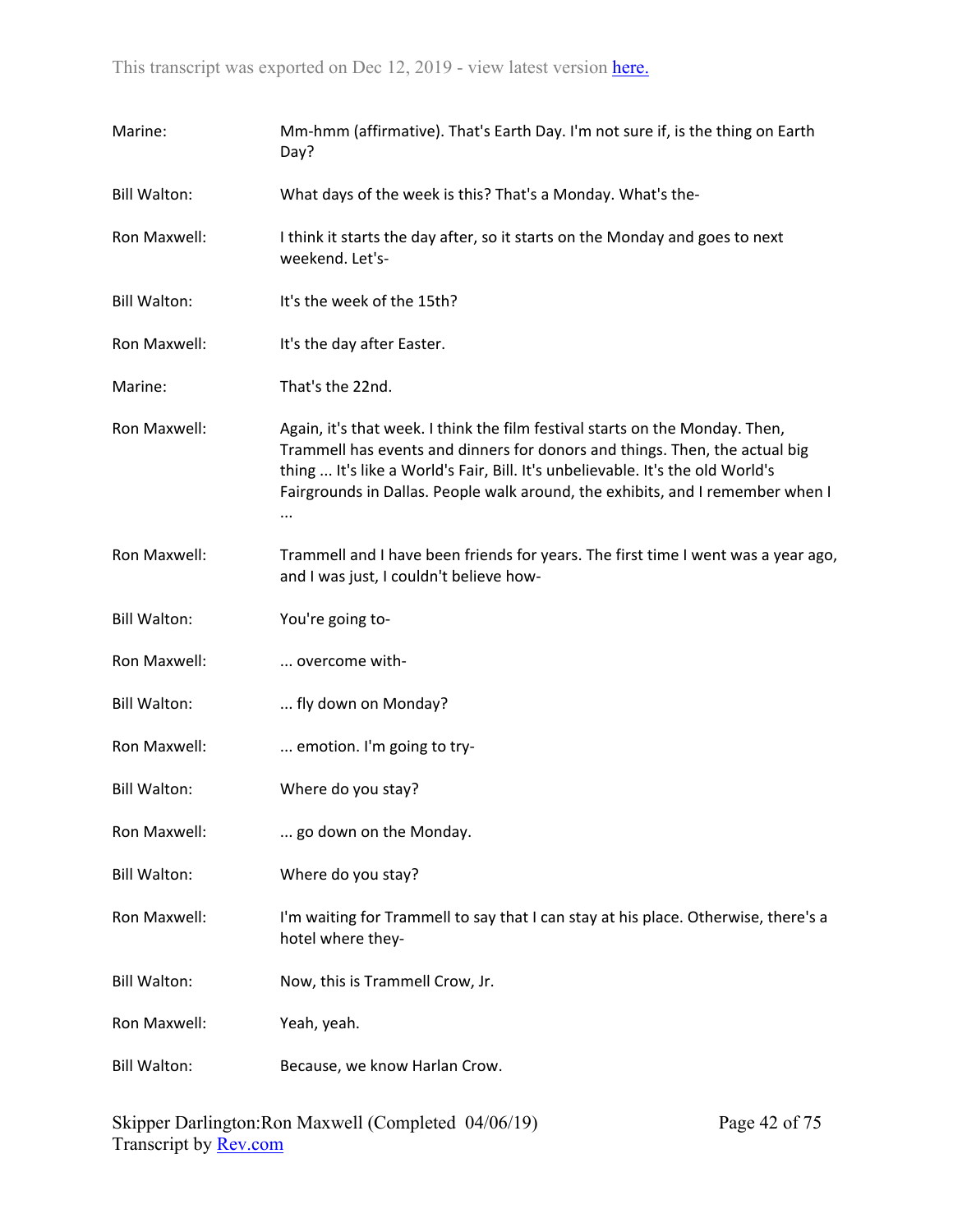| Ron Maxwell:        | Harlan's a good friend too. Harlan usually has a dinner party during the week.                                                                                                                                                                                                          |                              |
|---------------------|-----------------------------------------------------------------------------------------------------------------------------------------------------------------------------------------------------------------------------------------------------------------------------------------|------------------------------|
| <b>Bill Walton:</b> | For this?                                                                                                                                                                                                                                                                               |                              |
| Ron Maxwell:        | For this, to support his brother, yeah. Yeah, and so if you guys know you can<br>come, I'll let Trammell know this and make sure you get on the invitation list for<br>the-                                                                                                             |                              |
| <b>Bill Walton:</b> | My issue, I've got Ed Meese on the show-                                                                                                                                                                                                                                                |                              |
| Ron Maxwell:        | Oh, the great-                                                                                                                                                                                                                                                                          |                              |
| <b>Bill Walton:</b> | that week.                                                                                                                                                                                                                                                                              |                              |
| Ron Maxwell:        | Ed Meese.                                                                                                                                                                                                                                                                               |                              |
| <b>Bill Walton:</b> | Yeah.                                                                                                                                                                                                                                                                                   |                              |
| Ron Maxwell:        | The best.                                                                                                                                                                                                                                                                               |                              |
| <b>Bill Walton:</b> | I want to get him on soon.                                                                                                                                                                                                                                                              |                              |
| Ron Maxwell:        | Yeah, yeah, how's he doing?                                                                                                                                                                                                                                                             |                              |
| <b>Bill Walton:</b> | Mentally, he's 38 years old. Physically, he's 88. He's on two canes now, and he's<br>stooped over. But, he's always, no matter what room I'm in, and how many<br>people are in it, he's always the smartest guy in the room.                                                            |                              |
| Ron Maxwell:        | I did an interview with him in '07, I made a bunch of what I call mini-films on the<br>immigration issue. Talk about feeling like you're beating back the waves like<br>King Canute, it's only got worse in the last 12 years.                                                          |                              |
| Ron Maxwell:        | But, one of the people I interviewed was him. I sat him down in my house, and I<br>did an hour interview with him. The bottom line of the interview was there's<br>only one thing we got wrong in 1986 with President Reagan, immigration. He<br>never should have passed that amnesty. |                              |
| <b>Bill Walton:</b> | No, no, no, yeah, you're right.                                                                                                                                                                                                                                                         |                              |
| Ron Maxwell:        | Because, we gave-                                                                                                                                                                                                                                                                       |                              |
| <b>Bill Walton:</b> | You're right.                                                                                                                                                                                                                                                                           |                              |
| Ron Maxwell:        | all these people citizenship, and nothing else happened.                                                                                                                                                                                                                                |                              |
| <b>Bill Walton:</b> | You're right.                                                                                                                                                                                                                                                                           |                              |
|                     | $\chi$                                                                                                                                                                                                                                                                                  | $P200$ $(13 \text{ of } 75)$ |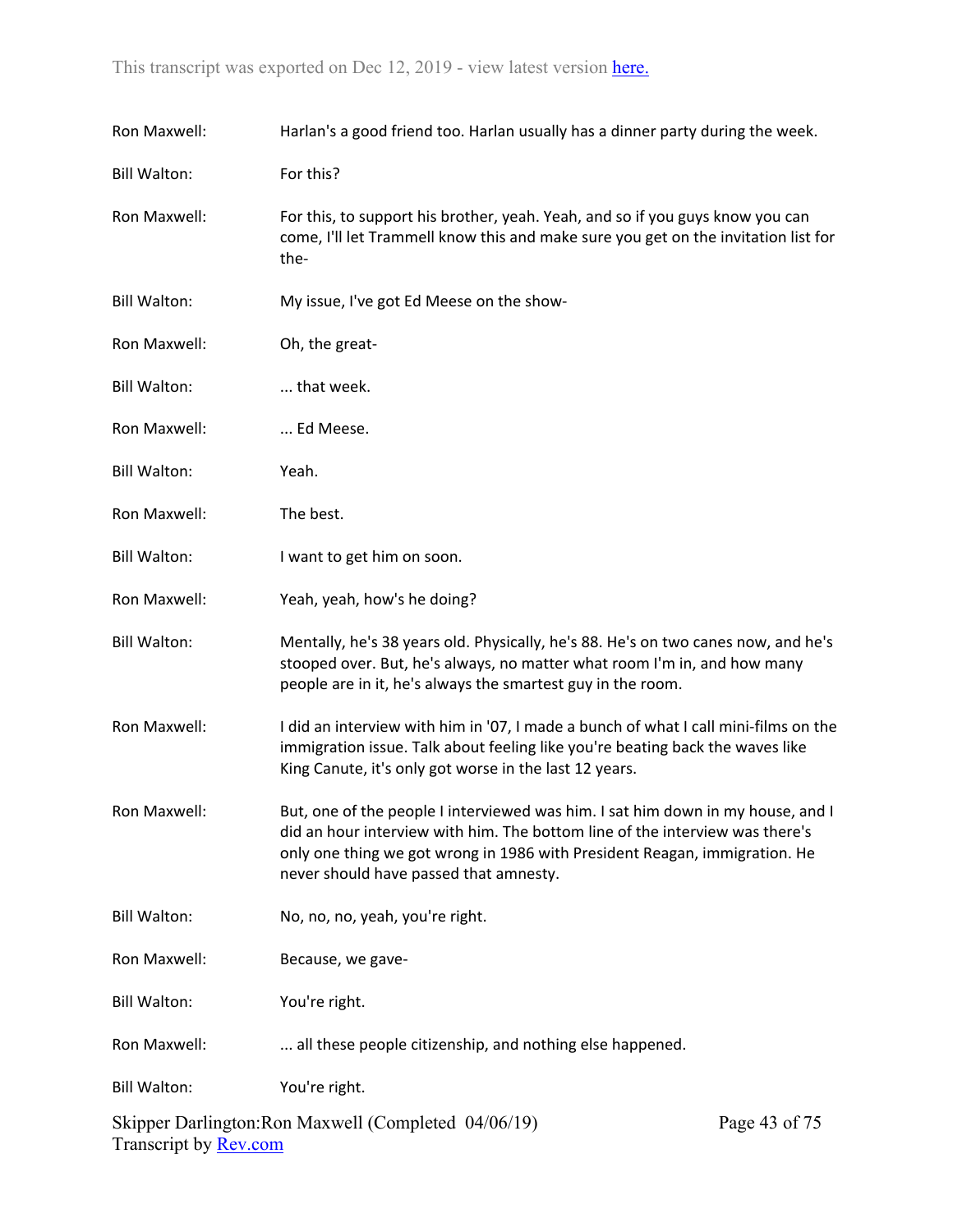| Ron Maxwell:        | The border stayed open. There was no enforcement.                                                                                                                                                                                                                                                                                                                 |
|---------------------|-------------------------------------------------------------------------------------------------------------------------------------------------------------------------------------------------------------------------------------------------------------------------------------------------------------------------------------------------------------------|
| <b>Bill Walton:</b> | Well, they need to sign our book.                                                                                                                                                                                                                                                                                                                                 |
| Sarah:              | Yeah. We just, we just started this.                                                                                                                                                                                                                                                                                                                              |
| <b>Bill Walton:</b> | We just started this at Show 50.                                                                                                                                                                                                                                                                                                                                  |
| Sarah:              | Yeah, so, if you can sign.                                                                                                                                                                                                                                                                                                                                        |
| <b>Bill Walton:</b> | We got to go back. We need to go back and-                                                                                                                                                                                                                                                                                                                        |
| Sarah:              | Get the book.                                                                                                                                                                                                                                                                                                                                                     |
| Skip Darlington:    | Bill, could-                                                                                                                                                                                                                                                                                                                                                      |
| <b>Bill Walton:</b> | grab everybody.                                                                                                                                                                                                                                                                                                                                                   |
| Skip Darlington:    | Bill, could I read you something? It takes about a minute.                                                                                                                                                                                                                                                                                                        |
| <b>Bill Walton:</b> | Yes.                                                                                                                                                                                                                                                                                                                                                              |
| Skip Darlington:    | Okay. In a stunning display of inter-species connectedness  Now, inter-species<br>connectedness is basically your dog rolling over on her back and saying, "Scratch<br>my tummy." [crosstalk 01:19:33]-                                                                                                                                                           |
| <b>Bill Walton:</b> | My dogs are very good at inter-species-                                                                                                                                                                                                                                                                                                                           |
| Skip Darlington:    | Yes.                                                                                                                                                                                                                                                                                                                                                              |
| <b>Bill Walton:</b> | connectedness.                                                                                                                                                                                                                                                                                                                                                    |
| Skip Darlington:    | a herd of wild elephants was seen mourning the death of their friend and<br>savior, Lawrence Anthony. Anthony passed away on March 2nd, 2012. The<br>conservationist and author known as the Elephant Whisperer, Anthony was<br>known for his unique ability to communicate with and calm traumatized<br>elephants.                                               |
| Skip Darlington:    | In his book, The Elephant Whisperer: My Life with the Herd in the African Wild,<br>he tells the story of saving two herds of wild South African elephants, elephants<br>that had been highly traumatized by poachers and hunters. "To save their lives, I<br>would stay with them, feed them, talk to them but, most importantly, be with<br>them day and night." |
| Skip Darlington:    | Following Anthony's death, the two herds of elephants he saved, embarked on a<br>12-hour journey to visit his wife and children at their home. In the year and a                                                                                                                                                                                                  |
|                     |                                                                                                                                                                                                                                                                                                                                                                   |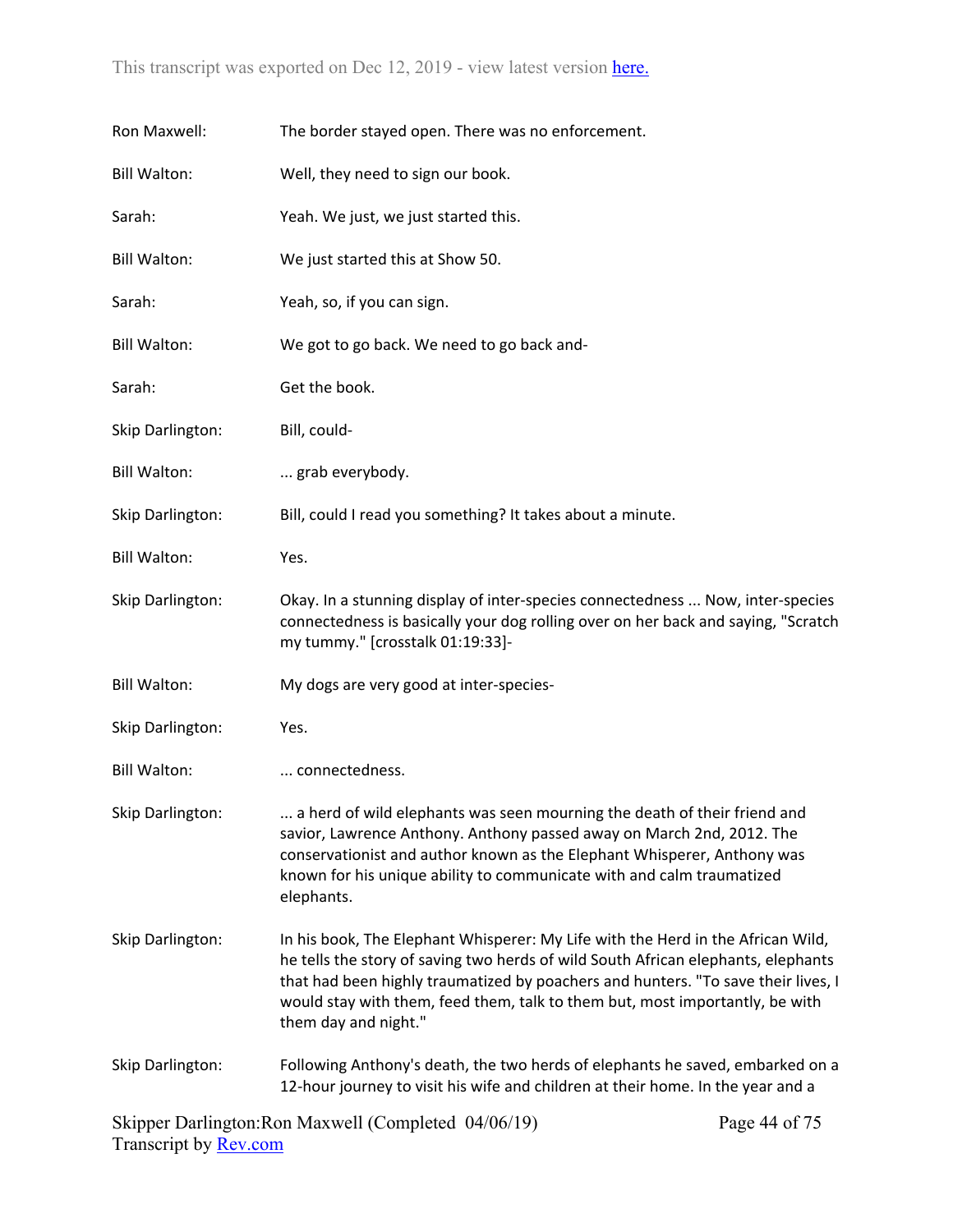|                     | half they had lived there, the elephants had never been there. But, how did the<br>elephants know Lawrence had died? "A good man died suddenly," says Rabbi<br>Leila Berner, PhD, "and for miles- |
|---------------------|---------------------------------------------------------------------------------------------------------------------------------------------------------------------------------------------------|
| <b>Bill Walton:</b> | Could you get Kenny?                                                                                                                                                                              |
| Skip Darlington:    | and miles away-                                                                                                                                                                                   |
| Marine:             | Kenny?                                                                                                                                                                                            |
| <b>Bill Walton:</b> | Kenny?                                                                                                                                                                                            |
| Kenny:              | Mm-hmm (affirmative), yes?                                                                                                                                                                        |
| <b>Bill Walton:</b> | He's reading something extremely moving-                                                                                                                                                          |
| Sarah:              | It was being recorded right now, as we speak.                                                                                                                                                     |
| Kenny:              | Well, audio?                                                                                                                                                                                      |
| <b>Bill Walton:</b> | Audio or visual? Do we have a camera on?                                                                                                                                                          |
| Kenny:              | Yeah, it will just take a minute.                                                                                                                                                                 |
| Skip Darlington:    | Yeah.                                                                                                                                                                                             |
| <b>Bill Walton:</b> | Let's turn the camera on. I'd love to have you-                                                                                                                                                   |
| Kenny:              | Yeah.                                                                                                                                                                                             |
| <b>Bill Walton:</b> | start.                                                                                                                                                                                            |
| Skip Darlington:    | Okay, sure.                                                                                                                                                                                       |
| <b>Bill Walton:</b> | Do it the way, do it, you were very moving the way you did it, so give us  Ron's<br>a movie director. Action, lights, camera, I got that backwards.                                               |
| Ron Maxwell:        | When I'm in the presence of another director, I keep my mouth shut. He's the<br>guy. He's the guy.                                                                                                |
| <b>Bill Walton:</b> | Could you just, just                                                                                                                                                                              |
| Skip Darlington:    | Sure.                                                                                                                                                                                             |
| Kenny:              | Give me a sense of, if this goes in the show-                                                                                                                                                     |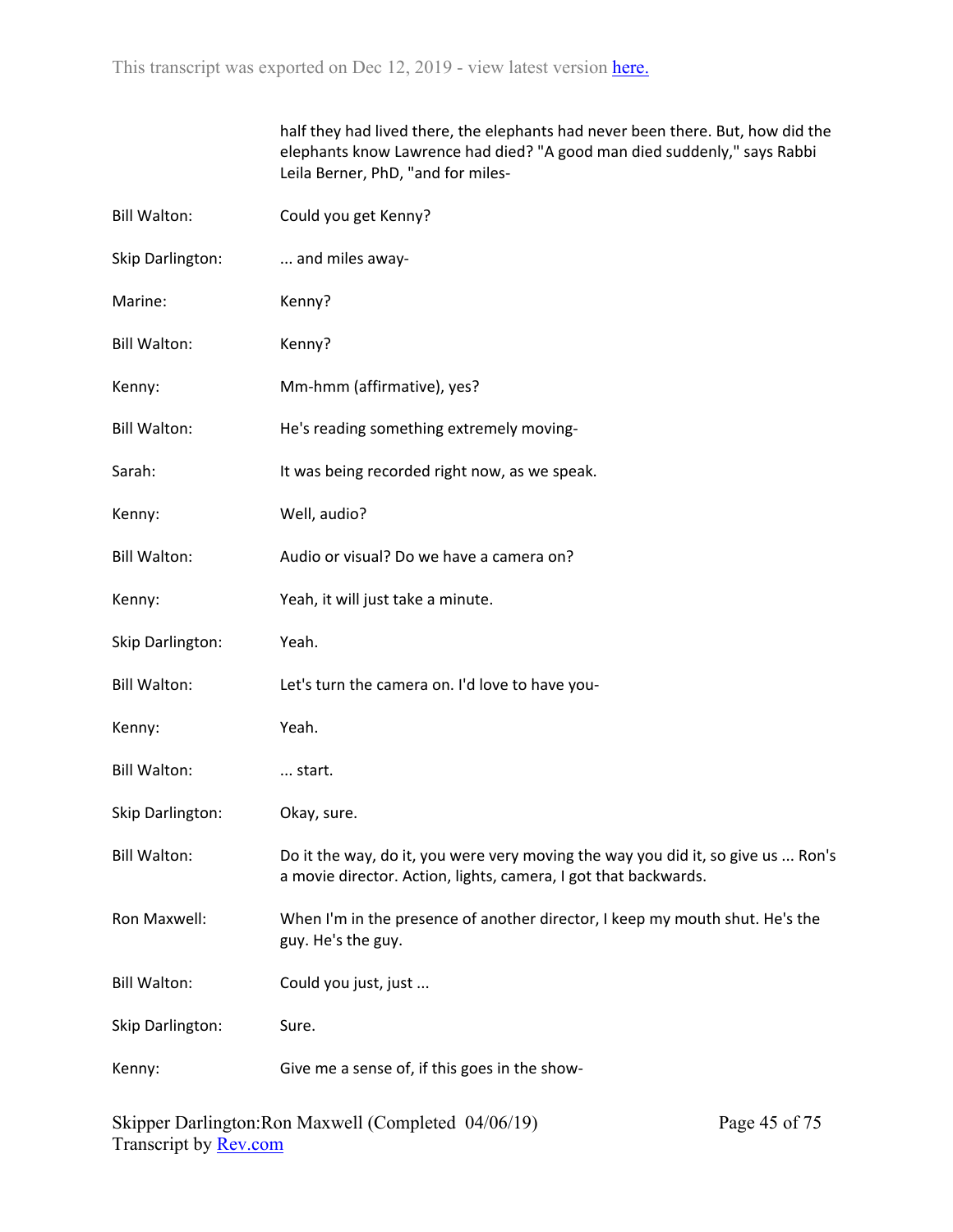| <b>Bill Walton:</b> | It goes.                                                                                                                    |
|---------------------|-----------------------------------------------------------------------------------------------------------------------------|
| Kenny:              | which it may or may not. Okay.                                                                                              |
| <b>Bill Walton:</b> | We're going to insert it.                                                                                                   |
| Kenny:              | All right. You should probably just do a setup line to-                                                                     |
| <b>Bill Walton:</b> | Okay, I will.                                                                                                               |
| Kenny:              | Hang on. Let me get                                                                                                         |
| <b>Bill Walton:</b> | All right.                                                                                                                  |
| Kenny:              | Let's get you on here. The other thing is we have to remember to redo your<br>open.                                         |
| <b>Bill Walton:</b> | I have not forgotten.                                                                                                       |
| Kenny:              | All right, just a second here.                                                                                              |
| <b>Bill Walton:</b> | I love the conversation part of this.                                                                                       |
| Ron Maxwell:        | It's good, because elephants never forget.                                                                                  |
| <b>Bill Walton:</b> | Yeah.                                                                                                                       |
| Skip Darlington:    | When I reach-                                                                                                               |
| <b>Bill Walton:</b> | Let me know when you're ready for the setup.                                                                                |
| Skip Darlington:    | Should I look up to you now and then, or                                                                                    |
| <b>Bill Walton:</b> | Yeah, I think that would be good.                                                                                           |
| Kenny:              | Well, actually, no, why don't you set it up as-                                                                             |
| <b>Bill Walton:</b> | Then, you can use it-                                                                                                       |
| Kenny:              | You say, "Tell our viewers, duh-da-duh-da-duh-da." Then, when you're doing it,<br>when you occasionally look up, look here. |
| Skip Darlington:    | Okay.                                                                                                                       |
| <b>Bill Walton:</b> | Love it.                                                                                                                    |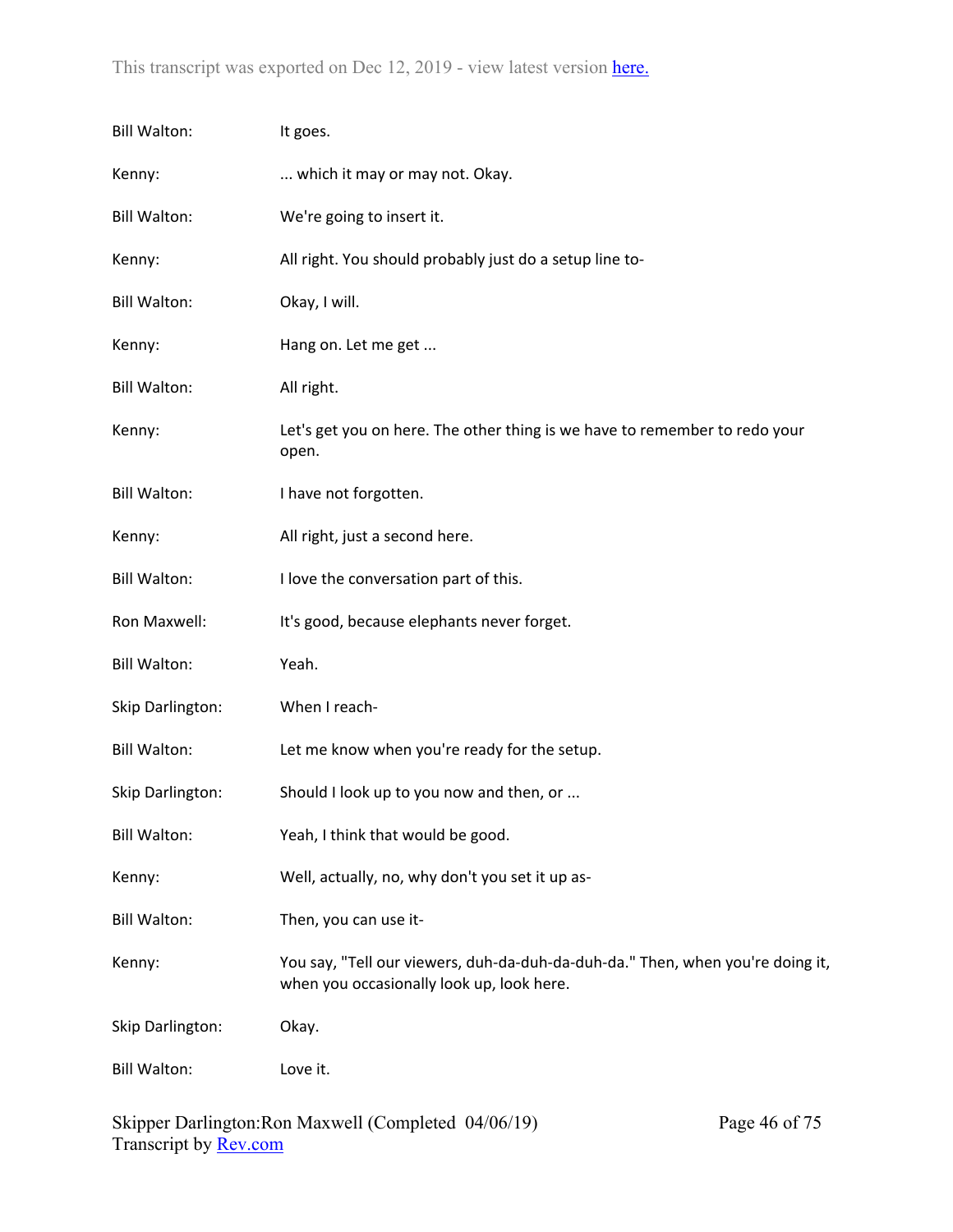| Kenny:              | Right?                                                                                                                                                                                                                                                                                                                                                                                                      |
|---------------------|-------------------------------------------------------------------------------------------------------------------------------------------------------------------------------------------------------------------------------------------------------------------------------------------------------------------------------------------------------------------------------------------------------------|
| <b>Bill Walton:</b> | Yeah, that's better.                                                                                                                                                                                                                                                                                                                                                                                        |
| Sarah:              | Yes.                                                                                                                                                                                                                                                                                                                                                                                                        |
| <b>Bill Walton:</b> | It's better.                                                                                                                                                                                                                                                                                                                                                                                                |
| Kenny:              | Yeah, all right, hang on.                                                                                                                                                                                                                                                                                                                                                                                   |
| <b>Bill Walton:</b> | It's better.                                                                                                                                                                                                                                                                                                                                                                                                |
| Marine:             | Do we need a light back there? I turned it off.                                                                                                                                                                                                                                                                                                                                                             |
| Kenny:              | Yes, that one needs to go on now. All right, we're rolling there anyway, there.<br>That one on. Let [inaudible 01:22:37]. All right. Okay, Bill, go ahead.                                                                                                                                                                                                                                                  |
| <b>Bill Walton:</b> | Skipper, my understanding of elephants is that they are highly intelligent, highly<br>emotional, and really in a sense feel connected to the human community.                                                                                                                                                                                                                                               |
| Skip Darlington:    | Yes, and if I could, I'd like to read you something about a man who has had a<br>great influence on my life-                                                                                                                                                                                                                                                                                                |
| <b>Bill Walton:</b> | Please.                                                                                                                                                                                                                                                                                                                                                                                                     |
| Skip Darlington:    | Lawrence Anthony.                                                                                                                                                                                                                                                                                                                                                                                           |
| <b>Bill Walton:</b> | Yeah.                                                                                                                                                                                                                                                                                                                                                                                                       |
| Skip Darlington:    | In a stunning display of inter-species connectedness, a herd of wild elephants<br>was seen mourning the death of their friend and savior, Lawrence Anthony.<br>Anthony passed away on March 2nd, 2012. The conservationist and author<br>known as the Elephant Whisperer, Anthony was known for his unique ability to<br>communicate with and calm traumatized elephants.                                   |
| Skip Darlington:    | In his book, The Elephant Whisperer: My Life with the Herd in the African Wild,<br>he tells the story of saving two herds of wild South African elephants, elephants<br>that had been highly traumatized by poachers and hunters. "To save their lives, I<br>would stay with them, feed them, talk to them but, most importantly, be with<br>them day and night."                                           |
| Skip Darlington:    | Following Anthony's death, the two herds of elephants he saved, embarked on a<br>12-hour journey to visit his wife and children at their home. In the year and a<br>half they had lived there, the elephants had never even been there. But, how<br>did the elephants know Lawrence had died? "A good man died suddenly," says<br>Rabbi Berner, PhD, "and from miles and miles away, two herds of elephants |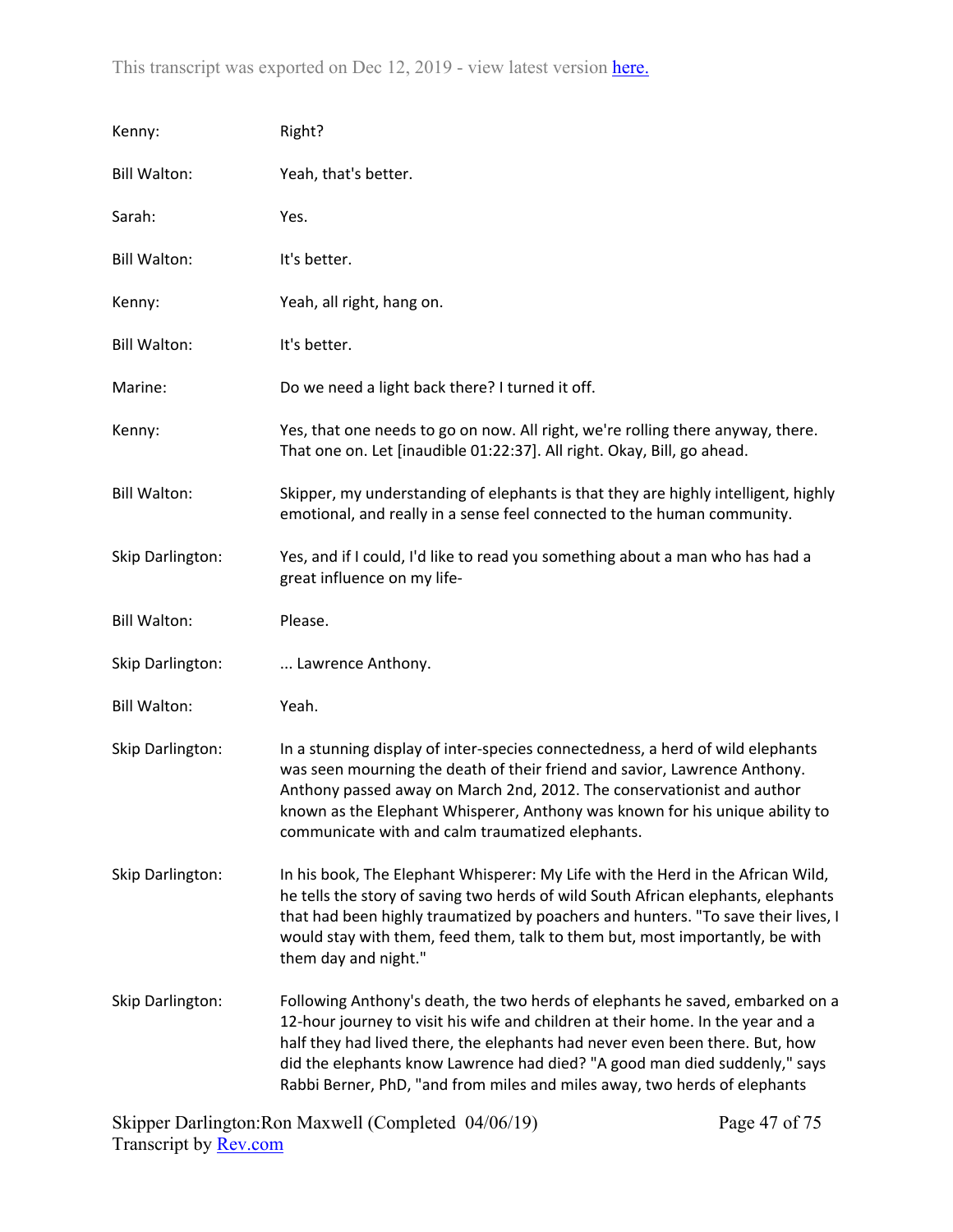|                     | sensing that they had lost a beloved human friend moved in a solemn, almost<br>funereal procession to make a call on the bereaved family at the deceased<br>man's home."                                                                                                                                                                                                 |
|---------------------|--------------------------------------------------------------------------------------------------------------------------------------------------------------------------------------------------------------------------------------------------------------------------------------------------------------------------------------------------------------------------|
| Skip Darlington:    | If there were a time when we can truly sense a wondrous interconnectedness of<br>all beings, it is when we reflect on the elephants of Thula Thula. A man's heart<br>stops, and hundreds of elephants' hearts are grieving. This man's oh-so-<br>abundantly loving heart offered healing to these elephants, and now, they came<br>to pay loving homage to their friend. |
| Skip Darlington:    | In the years that followed on the anniversary of his death, the elephants<br>continued to return to his home on that same day to pay their respects.                                                                                                                                                                                                                     |
| Marine:             | Wow.                                                                                                                                                                                                                                                                                                                                                                     |
| <b>Bill Walton:</b> | Wow, thank you.                                                                                                                                                                                                                                                                                                                                                          |
| Kenny:              | Okay, very good, very moving.                                                                                                                                                                                                                                                                                                                                            |
| Marine:             | Wow.                                                                                                                                                                                                                                                                                                                                                                     |
| <b>Bill Walton:</b> | Who wrote that?                                                                                                                                                                                                                                                                                                                                                          |
| Skip Darlington:    | It's-                                                                                                                                                                                                                                                                                                                                                                    |
| <b>Bill Walton:</b> | It doesn't matter really.                                                                                                                                                                                                                                                                                                                                                |
| Skip Darlington:    | Yeah, yeah, no, it was taken from a-                                                                                                                                                                                                                                                                                                                                     |
| <b>Bill Walton:</b> | Yeah.                                                                                                                                                                                                                                                                                                                                                                    |
| Skip Darlington:    | bunch of articles. It's in the book, The Elephant Whisperer.                                                                                                                                                                                                                                                                                                             |
| <b>Bill Walton:</b> | Sure, yeah.                                                                                                                                                                                                                                                                                                                                                              |
| Kenny:              | I noticed that the mic had been pushed out of the way. I listened to it on the<br>headphones while you were doing it. It's good.                                                                                                                                                                                                                                         |
| Skip Darlington:    | Right.                                                                                                                                                                                                                                                                                                                                                                   |
| Kenny:              | It's not optimal.                                                                                                                                                                                                                                                                                                                                                        |
| Skip Darlington:    | Okay.                                                                                                                                                                                                                                                                                                                                                                    |
| Kenny:              | You want to do it again?                                                                                                                                                                                                                                                                                                                                                 |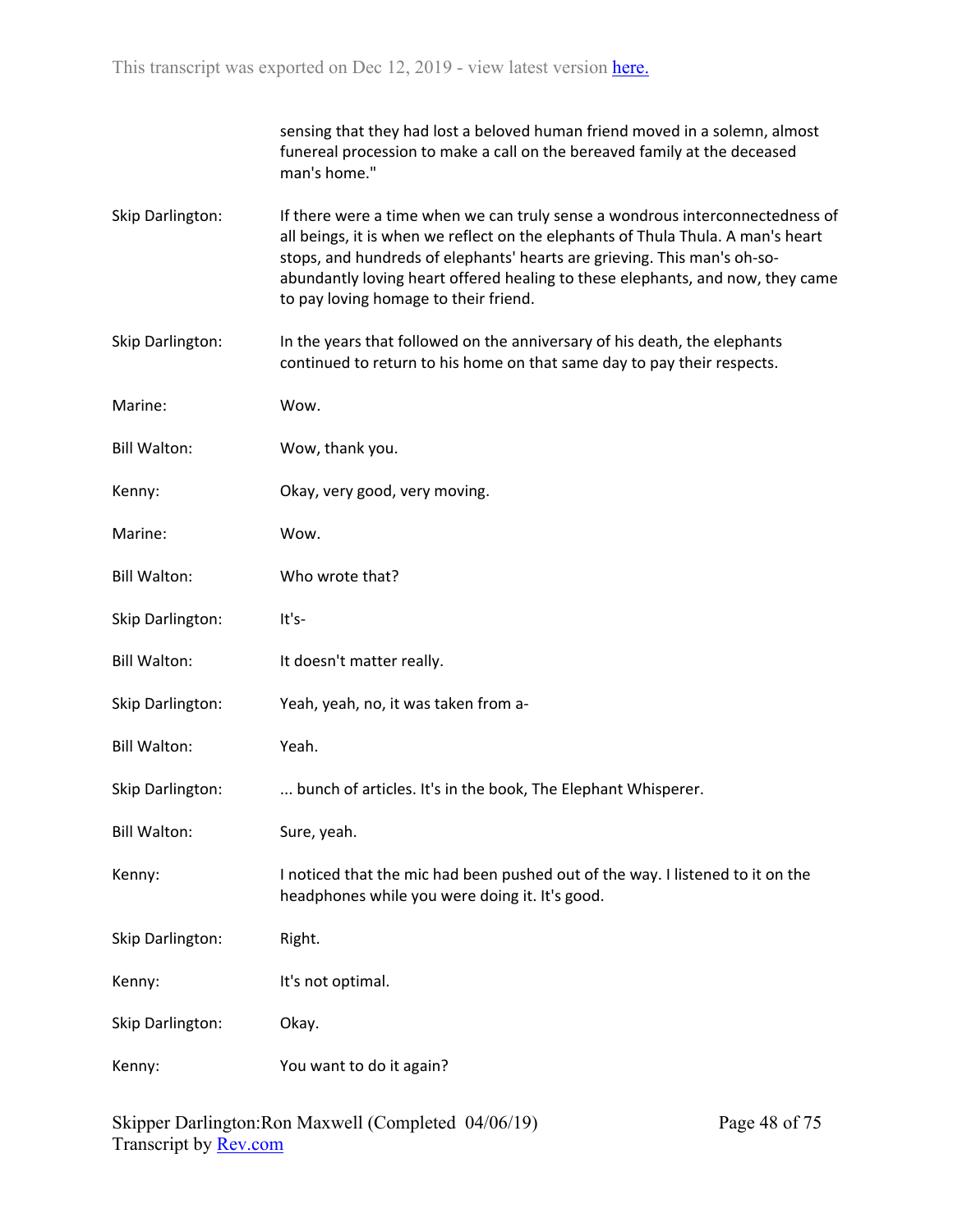| Skip Darlington:    | Sure.                                                              |
|---------------------|--------------------------------------------------------------------|
| Kenny:              | Let's do it.                                                       |
| Skip Darlington:    | Sure.                                                              |
| Kenny:              | Do it right. I'm sorry.                                            |
| Skip Darlington:    | Yeah, no, no.                                                      |
| Kenny:              | Just move that to your side, so you can still see it.              |
| Skip Darlington:    | Okay.                                                              |
| Kenny:              | Let me just bring this back in [crosstalk] move in a little bit.   |
| Skip Darlington:    | I might make this just a little bit bigger.                        |
| Kenny:              | Yeah, sure.                                                        |
| Skip Darlington:    | I can see it.                                                      |
| Kenny:              | Let's do it right here.                                            |
| Ron Maxwell:        | Skipper, this time get it right.                                   |
| Kenny:              | Sorry, I did not notice that was there before we rolled.           |
| <b>Bill Walton:</b> | He doesn't need to look at the mic. The mic is just there getting- |
| Kenny:              | Right.                                                             |
| <b>Bill Walton:</b> | There's no-                                                        |
| Kenny:              | No, but it was pushed out of the way.                              |
| <b>Bill Walton:</b> | Do you want me to do my piece again?                               |
| Kenny:              | Might as well.                                                     |
| <b>Bill Walton:</b> | Okay.                                                              |
| Sarah:              | [crosstalk 01:26:12].                                              |
| Kenny:              | Rolling here?                                                      |
|                     |                                                                    |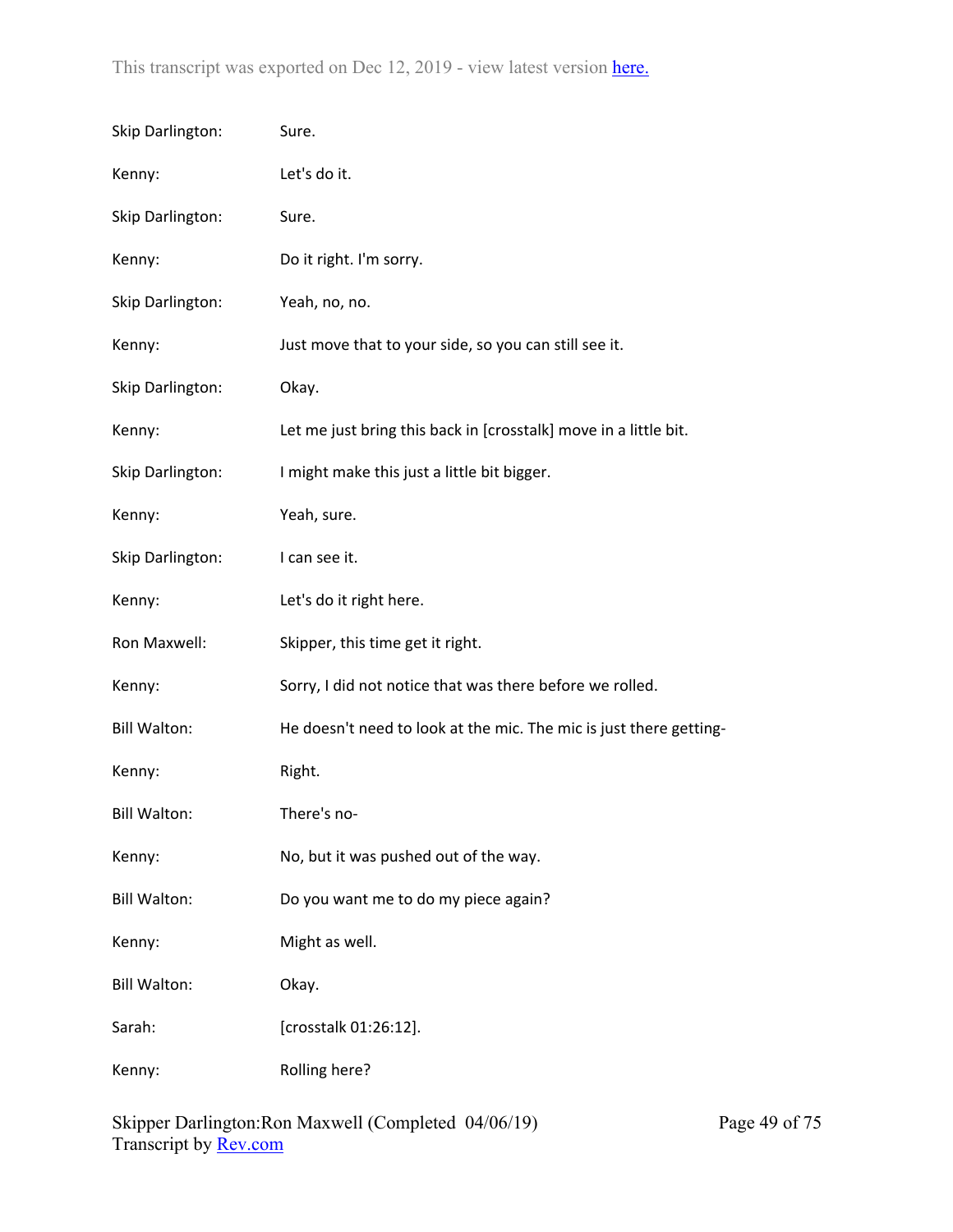| Sarah:              | It's still rolling.                                                                                                                                                                                                                                                                                                                                                       |  |
|---------------------|---------------------------------------------------------------------------------------------------------------------------------------------------------------------------------------------------------------------------------------------------------------------------------------------------------------------------------------------------------------------------|--|
| Kenny:              | You're still rolling, okay. All right, just one second. All right. You're good there,<br>so if you can be like that that would be great.                                                                                                                                                                                                                                  |  |
| Skip Darlington:    | Oh, this is-                                                                                                                                                                                                                                                                                                                                                              |  |
| Kenny:              | Is that-                                                                                                                                                                                                                                                                                                                                                                  |  |
| Skip Darlington:    | better, yeah.                                                                                                                                                                                                                                                                                                                                                             |  |
| Kenny:              | It's not in your way, right?                                                                                                                                                                                                                                                                                                                                              |  |
| Skip Darlington:    | No.                                                                                                                                                                                                                                                                                                                                                                       |  |
| Kenny:              | Good, all right, let me move here again, please. Okay, okay, good. All righty, all<br>right, we're rolling, and we'll just wait one second.                                                                                                                                                                                                                               |  |
| Kenny:              | Oh, the place for you to sit Captain would not be back there, because you'll be<br>in the shot, Mr. Director.                                                                                                                                                                                                                                                             |  |
| Ron Maxwell:        | [crosstalk 01:26:51].                                                                                                                                                                                                                                                                                                                                                     |  |
| Kenny:              | [inaudible 01:26:51], over there.                                                                                                                                                                                                                                                                                                                                         |  |
| Sarah:              | [inaudible 01:26:51]?                                                                                                                                                                                                                                                                                                                                                     |  |
| Kenny:              | Okay, here we go. All right, Bill, and when you're ready.                                                                                                                                                                                                                                                                                                                 |  |
| <b>Bill Walton:</b> | Skipper, I've come to understand elephants are highly intelligent, highly<br>emotional, and are very connected to the human community. It's much more<br>than just a man-animal relationship. It's something quite different.                                                                                                                                             |  |
| Skip Darlington:    | It is, and if I could read you something about a man that's had a tremendous<br>influence on my life, Lawrence Anthony.                                                                                                                                                                                                                                                   |  |
| <b>Bill Walton:</b> | Please.                                                                                                                                                                                                                                                                                                                                                                   |  |
| Skip Darlington:    | Thank you.                                                                                                                                                                                                                                                                                                                                                                |  |
| Skip Darlington:    | In a stunning display of inter-species connectedness, a herd of wild elephants<br>was seen mourning the death of their friend and savior, Lawrence Anthony.<br>Anthony passed away on March 2nd, 2012. The conservationist and author<br>known as the Elephant Whisperer, Anthony was known for his unique ability to<br>communicate with and calm traumatized elephants. |  |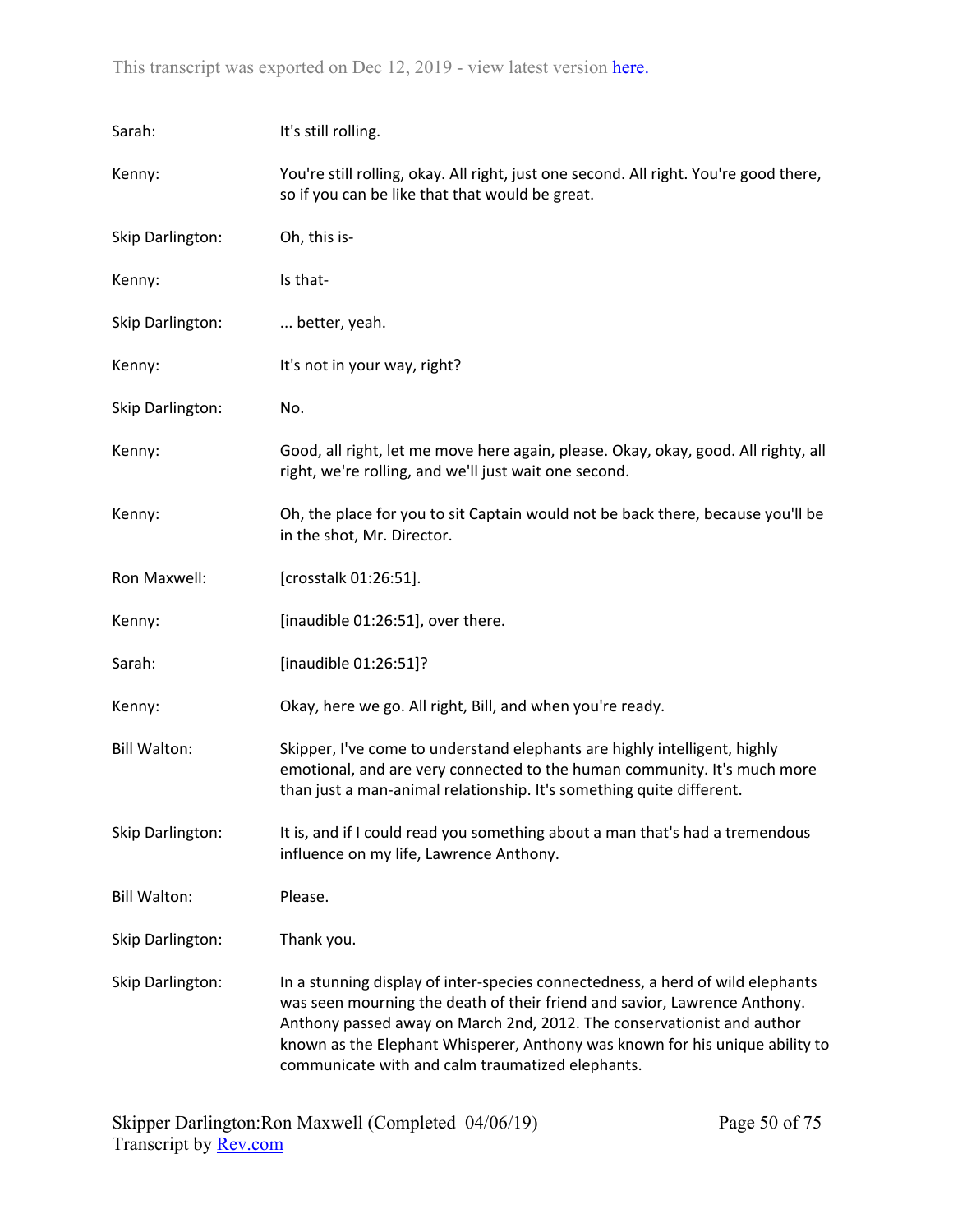| Skip Darlington:    | In his book, The Elephant Whisperer: My Life with the Herd in the African Wild,<br>he tells the story of saving two herds of wild South African elephants, elephants<br>that had been highly traumatized by poachers and hunters. "To save their lives, I<br>would stay with them, feed them, talk to them but, most importantly, be with<br>them day and night."                                                                                                                                                                                                                        |
|---------------------|------------------------------------------------------------------------------------------------------------------------------------------------------------------------------------------------------------------------------------------------------------------------------------------------------------------------------------------------------------------------------------------------------------------------------------------------------------------------------------------------------------------------------------------------------------------------------------------|
| Skip Darlington:    | Following Anthony's death, two herds of elephants he saved embarked on a 12-<br>hour journey to visit his wife and children at their home. In the year and a half<br>they had lived there, the elephants had never even been there. But, how did the<br>elephants know that Lawrence had died? "A good man died suddenly," says<br>Rabbi Berner, PhD, "and from miles and miles away, two herds of elephants<br>sensing that they had lost a beloved human friend moved in a solemn, almost<br>funereal procession to make a call on the bereaved family at the deceased<br>man's home." |
| Skip Darlington:    | If there were ever a time when we can truly sense a wondrous<br>interconnectedness of all beings, it is when we reflect on the elephants of Thula<br>Thula. A man's heart stops, and hundreds of elephants' hearts are grieving. This<br>man's oh-so-abundantly loving heart offered healing to these elephants, and<br>now, they came to pay loving homage to their friend.                                                                                                                                                                                                             |
| Skip Darlington:    | In the years that followed on the anniversary of his death, the elephants<br>continued to return to his home on the same day to pay their respects.                                                                                                                                                                                                                                                                                                                                                                                                                                      |
| <b>Bill Walton:</b> | Wow.                                                                                                                                                                                                                                                                                                                                                                                                                                                                                                                                                                                     |
| Skip Darlington:    | Yeah.                                                                                                                                                                                                                                                                                                                                                                                                                                                                                                                                                                                    |
| <b>Bill Walton:</b> | Thank you.                                                                                                                                                                                                                                                                                                                                                                                                                                                                                                                                                                               |
| Skip Darlington:    | Thank you.                                                                                                                                                                                                                                                                                                                                                                                                                                                                                                                                                                               |
| <b>Bill Walton:</b> | Okay.                                                                                                                                                                                                                                                                                                                                                                                                                                                                                                                                                                                    |
| Kenny:              | Whoo.                                                                                                                                                                                                                                                                                                                                                                                                                                                                                                                                                                                    |
| Marine:             | That was good. It gives you chills.                                                                                                                                                                                                                                                                                                                                                                                                                                                                                                                                                      |
| <b>Bill Walton:</b> | What?                                                                                                                                                                                                                                                                                                                                                                                                                                                                                                                                                                                    |
| Marine:             | It gives you chills.                                                                                                                                                                                                                                                                                                                                                                                                                                                                                                                                                                     |
| <b>Bill Walton:</b> | Yeah.                                                                                                                                                                                                                                                                                                                                                                                                                                                                                                                                                                                    |
| Skip Darlington:    | Yeah.                                                                                                                                                                                                                                                                                                                                                                                                                                                                                                                                                                                    |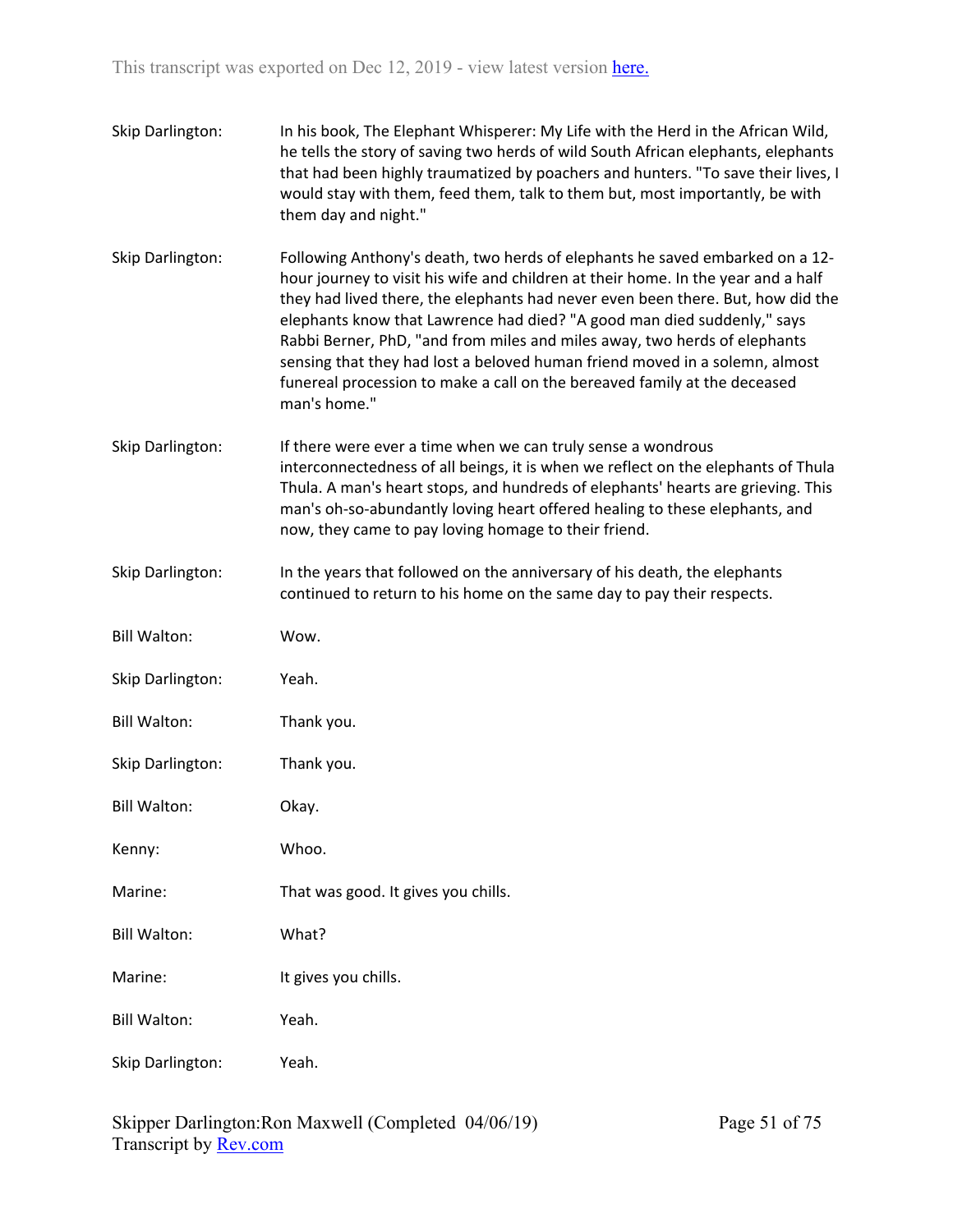| <b>Bill Walton:</b> | When should I do my opening again? Right now?                                                                                                                                                                              |
|---------------------|----------------------------------------------------------------------------------------------------------------------------------------------------------------------------------------------------------------------------|
| Kenny:              | Yes, if you'll bear with us?                                                                                                                                                                                               |
| Skip Darlington:    | Sure.                                                                                                                                                                                                                      |
| <b>Bill Walton:</b> | Do you guys mind sticking around while I get through this? It will take two-                                                                                                                                               |
| Skip Darlington:    | There's-                                                                                                                                                                                                                   |
| <b>Bill Walton:</b> | minutes.                                                                                                                                                                                                                   |
| Skip Darlington:    | nothing more important to us than this, Bill.                                                                                                                                                                              |
| <b>Bill Walton:</b> | Let's tee it up. No, this is-                                                                                                                                                                                              |
| Kenny:              | Let's, just [crosstalk 01:30:08]-                                                                                                                                                                                          |
| <b>Bill Walton:</b> | Let's get it right, Bill.                                                                                                                                                                                                  |
| Sarah:              | Oh, should I turn this on again now?                                                                                                                                                                                       |
| <b>Bill Walton:</b> | Skipper is a good example.                                                                                                                                                                                                 |
| Kenny:              | You're just going to, just give us a slightly wider shot.                                                                                                                                                                  |
| Sarah:              | Okay.                                                                                                                                                                                                                      |
| Kenny:              | Just slightly wider. Give us a minute.                                                                                                                                                                                     |
| Skip Darlington:    | Bill, it's just tremendous what you're doing here. It really is. Just to hell with all<br>the politics, Republican, Democrat crap.                                                                                         |
| <b>Bill Walton:</b> | Well, that's what I'm getting with all this show. It's-                                                                                                                                                                    |
| Skip Darlington:    | It's just-                                                                                                                                                                                                                 |
| <b>Bill Walton:</b> | interesting. Because, I know when Kenny started a year and a half ago, he<br>thought I was going to do a red meat show. Because, there is that aspect. But, I<br>think you see this thing moving further and further away. |
| Kenny:              | Well, I didn't think it would be that bad. Our initial name for the show was<br>Common Ground. With a name like that, it couldn't have been too red meat.                                                                  |
| <b>Bill Walton:</b> | Well, and then I couldn't find any common ground.                                                                                                                                                                          |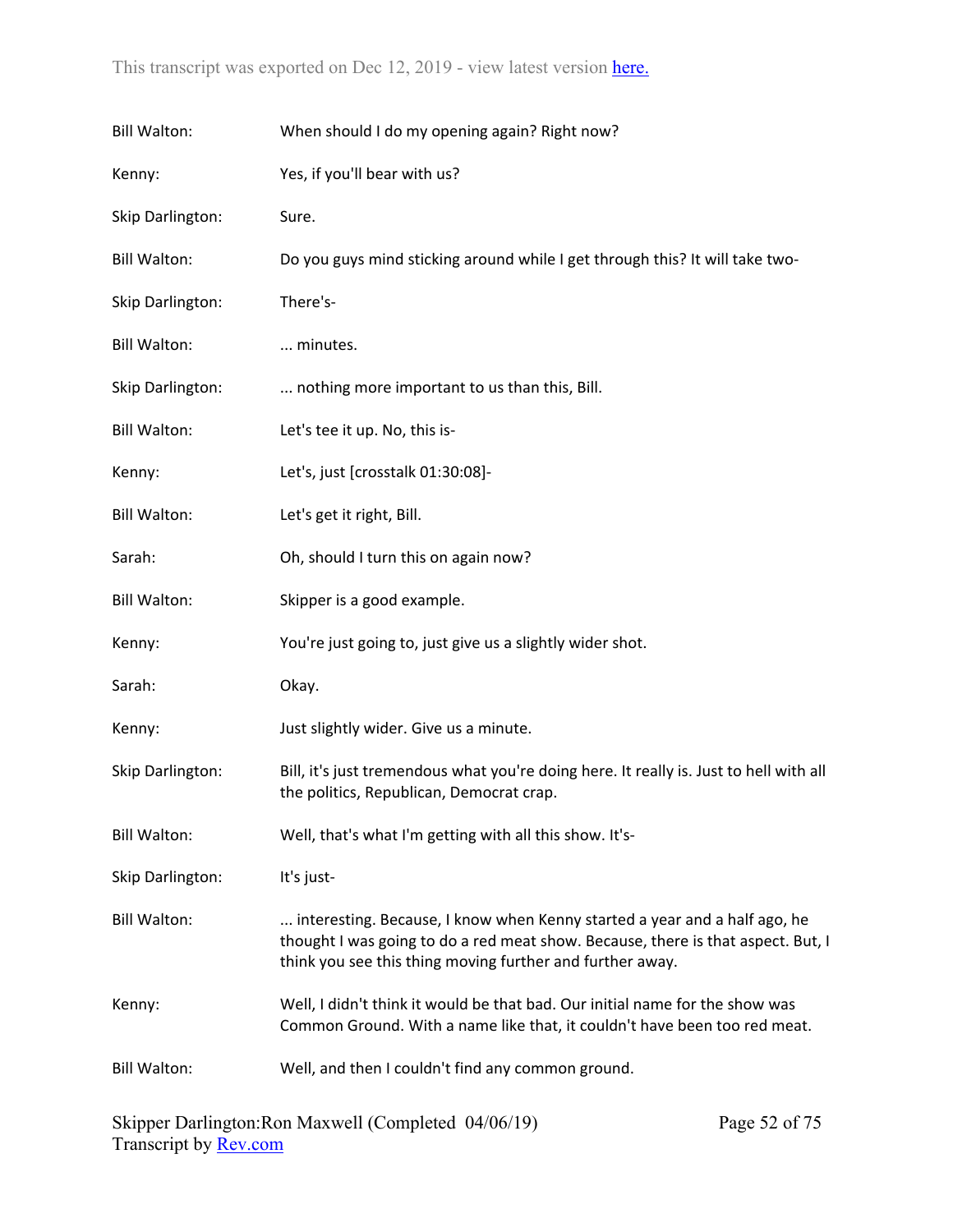| Kenny:              | Oh, yeah, there was that. That got a little concerning.                                                                                        |
|---------------------|------------------------------------------------------------------------------------------------------------------------------------------------|
| <b>Bill Walton:</b> | Well that was the issue that I think  We're going to redo the opening.                                                                         |
| Marine:             | You can sit in your chair over there-                                                                                                          |
| Skip Darlington:    | No.                                                                                                                                            |
| Marine:             | if you'd like.                                                                                                                                 |
| Ron Maxwell:        | Okay.                                                                                                                                          |
| Marine:             | You'll sit over there?                                                                                                                         |
| Ron Maxwell:        | Yeah, yeah. Yeah.                                                                                                                              |
| Kenny:              | [inaudible 01:31:05].                                                                                                                          |
| Ron Maxwell:        | I just double-checked on something. Yes, that book had been optioned for make<br>a movie, and I was asked to write the screenplay a month ago. |
| Skip Darlington:    | Get out-                                                                                                                                       |
| Ron Maxwell:        | I just put-                                                                                                                                    |
| Skip Darlington:    | of here.                                                                                                                                       |
| Ron Maxwell:        | two and two together.                                                                                                                          |
| Kenny:              | [crosstalk 01:31:18].                                                                                                                          |
| Skip Darlington:    | Hey, I tell you stuff like this happens all the time. These amazing connections<br>that-                                                       |
| <b>Bill Walton:</b> | Can we get Ron on camera talk about his [inaudible 01:31:23]?                                                                                  |
| Kenny:              | Okay.                                                                                                                                          |
| <b>Bill Walton:</b> | No, we can't.                                                                                                                                  |
| Kenny:              | Yeah, it's going to get a little-                                                                                                              |
| <b>Bill Walton:</b> | Okay.                                                                                                                                          |
| Kenny:              | [crosstalk 01:31:27].                                                                                                                          |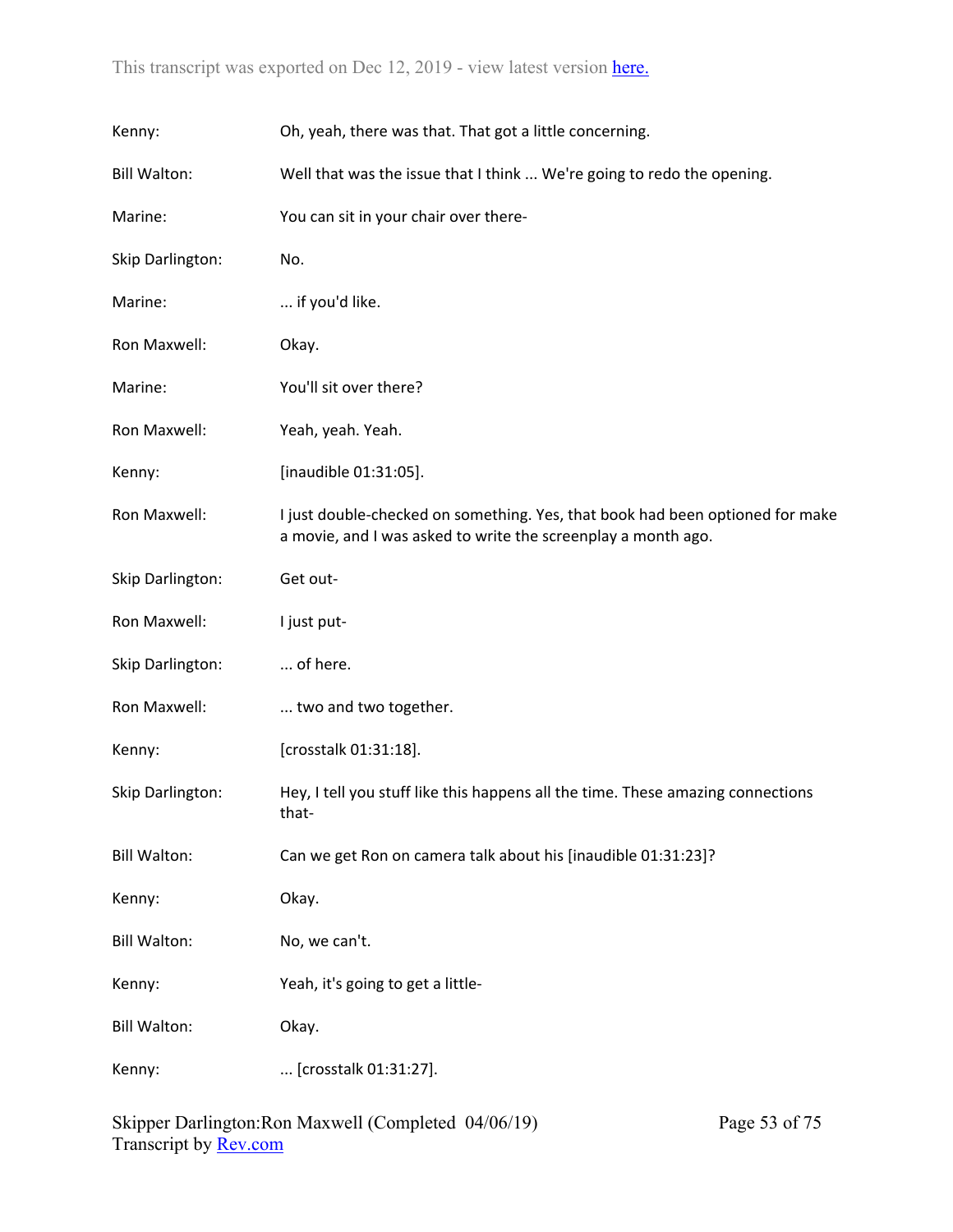| Ron Maxwell:        | Yeah, yeah. Also-                                                                                                                                                                                                                                                                                                                                                                           |
|---------------------|---------------------------------------------------------------------------------------------------------------------------------------------------------------------------------------------------------------------------------------------------------------------------------------------------------------------------------------------------------------------------------------------|
| <b>Bill Walton:</b> | We're going to have to think through, you don't want to jinx it.                                                                                                                                                                                                                                                                                                                            |
| Ron Maxwell:        | No, a deal is not a deal until-                                                                                                                                                                                                                                                                                                                                                             |
| <b>Bill Walton:</b> | Okay.                                                                                                                                                                                                                                                                                                                                                                                       |
| Ron Maxwell:        | until the check clears. Anything can happen.                                                                                                                                                                                                                                                                                                                                                |
| <b>Bill Walton:</b> | Until the wire hits your account.                                                                                                                                                                                                                                                                                                                                                           |
| Ron Maxwell:        | Yeah, that's right and slaps your face.                                                                                                                                                                                                                                                                                                                                                     |
| <b>Bill Walton:</b> | All right, let me get through this opening, and then-                                                                                                                                                                                                                                                                                                                                       |
| Ron Maxwell:        | Small world.                                                                                                                                                                                                                                                                                                                                                                                |
| Kenny:              | [inaudible 01:31:48], okay. All right, so everybody quiet for two minutes, please.<br>Sarah, you can roll.                                                                                                                                                                                                                                                                                  |
| <b>Bill Walton:</b> | We're good to go?                                                                                                                                                                                                                                                                                                                                                                           |
| Kenny:              | Yeah.                                                                                                                                                                                                                                                                                                                                                                                       |
| <b>Bill Walton:</b> | Throughout most of the 500 million years since what scientists call the Cambrian<br>Age, there's been a steady increase in the number of plants and animals on the<br>planet. This despite five mass extinction events like the devastating one that                                                                                                                                        |
|                     | killed the dinosaurs 65 million years ago.                                                                                                                                                                                                                                                                                                                                                  |
| <b>Bill Walton:</b> | But, when humans left Africa about 60,000 years ago and spread out across the<br>globe, other species began vanishing. Slowly at first, and now with such speed<br>that sociobiologist, E.O. Wilson, and others worry about a biological holocaust, a<br>sixth mass extinction event, the only one caused not by some cataclysm but by a<br>single species, us.                             |
| <b>Bill Walton:</b> | This is happening suddenly as in Africa where between 2010 and 2012, poachers<br>slaughtered an estimated 100,000 elephants for their ivory. It is happening<br>slowly throughout the world through habitat destruction and degradation, and<br>this is an unfortunate and inevitable consequence of economic growth, or can<br>we do something about it, something big, something radical? |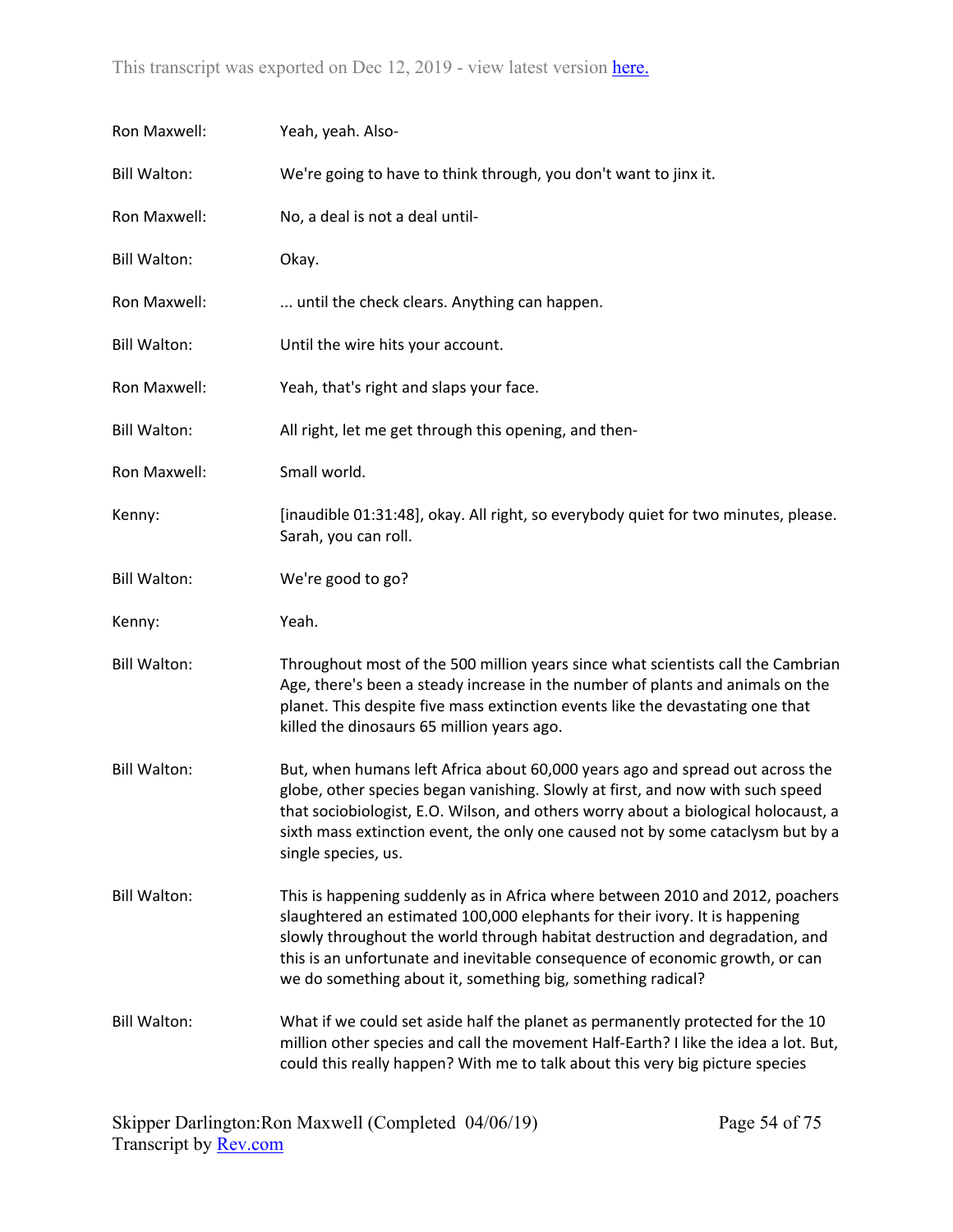protection concept and to take a close look at what's happening to African elephants are Skipper Darlington and Ron Maxwell.

- Bill Walton: Harry Skipper Darlington is founder and chairman of Africa ASAP, and he is at the forefront of environmental movements for decades. Skipper is a pilot and innovator. He founded American ASAP to stop the horrific slaughter of elephants in Africa through his vision of a protective eye in the sky. Skipper, welcome.
- Skip Darlington: Thank you.
- Bill Walton: Ronald Maxwell is a film director and writer. His epic war films, Gettysburg, Gods and Generals, and Copperhead, terrific movies, have established Ron as the cinema's leading interpreter of that complex, lethal, heroic period in American history. In addition to his highly regarded work in film, Ron is a leader in the worldwide habitat and species protection movement. Ron, thanks for joining.
- Ron Maxwell: Glad to be with you.
- Kenny: Super.
- Ron Maxwell: Can I ask one little thing maybe just do the last paragraph again? I should have caught this before. Instead of a leader in the movement just say a committed citizen, you might want to cut, because I don't know-
- Bill Walton: Can we cut that?
- Ron Maxwell: ... if I'm a leader.
- Kenny: Yeah-
- Skip Darlington: Well, you're-
- Kenny: [crosstalk 01:35:07]-
- Skip Darlington: ... becoming a leader.
- Ron Maxwell: Well-
- Skip Darlington: What you-
- Bill Walton: We can cut it.
- Skip Darlington: What you did-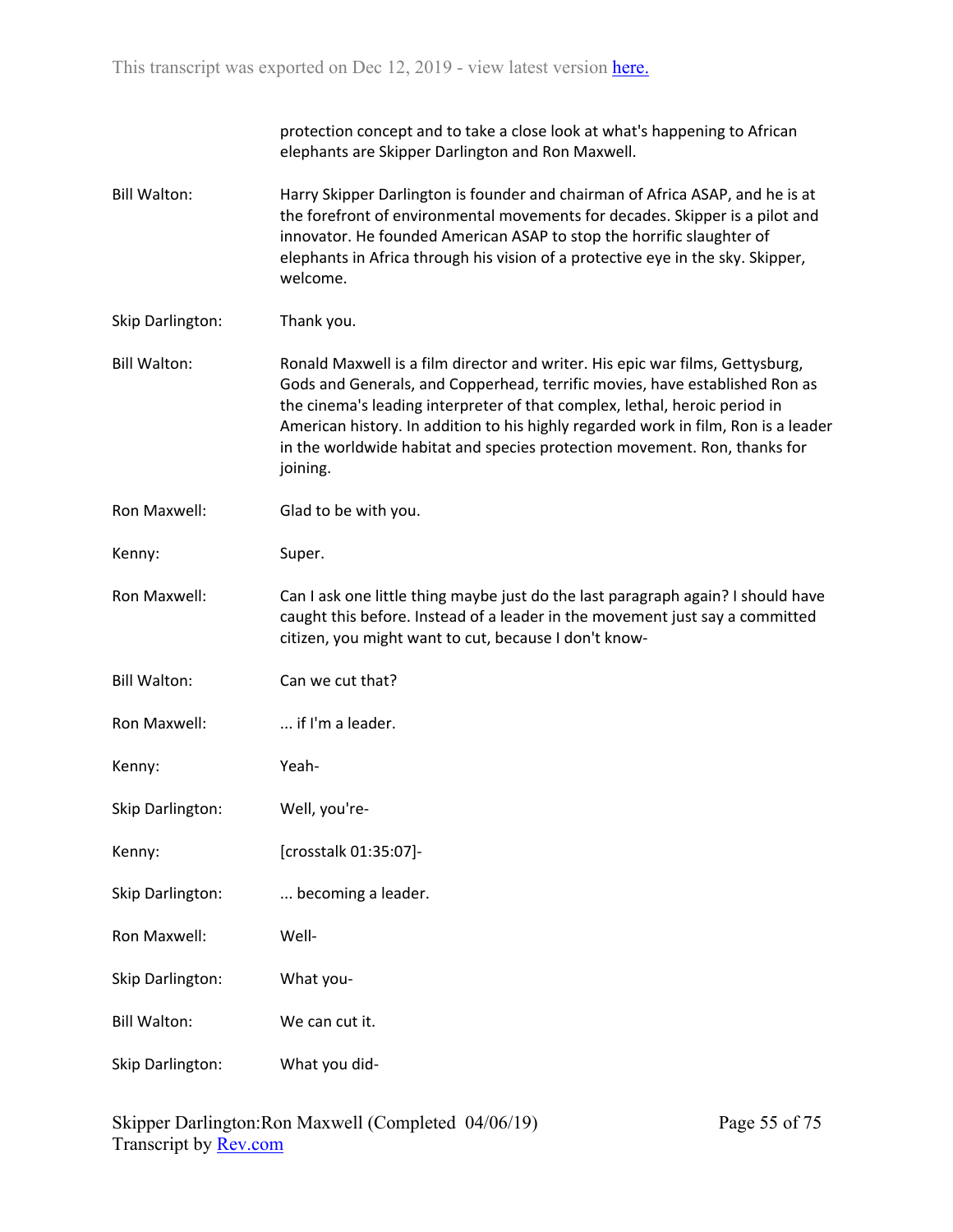| <b>Bill Walton:</b> | What do you want to call it?                                                                                                                        |  |
|---------------------|-----------------------------------------------------------------------------------------------------------------------------------------------------|--|
| Ron Maxwell:        | It's not out of misplaced modesty. It's just that there are people who do this all<br>the time, and I'm kind of a dilettante.                       |  |
| Skip Darlington:    | Yeah, but you've been more effective in this short time [crosstalk 01:35:21]-                                                                       |  |
| <b>Bill Walton:</b> | No-                                                                                                                                                 |  |
| Skip Darlington:    | I think-                                                                                                                                            |  |
| <b>Bill Walton:</b> | I think calling Jeff  Why don't we call you a seriously concerned citizen?                                                                          |  |
| Skip Darlington:    | Yeah.                                                                                                                                               |  |
| Ron Maxwell:        | Yeah, concerned and committed, yeah. That's not an exaggeration.                                                                                    |  |
| <b>Bill Walton:</b> | All right. Let me, let me-                                                                                                                          |  |
| Sarah:              | That's good, because people can think they-                                                                                                         |  |
| <b>Bill Walton:</b> | Can I-                                                                                                                                              |  |
| Sarah:              | can be like-                                                                                                                                        |  |
| <b>Bill Walton:</b> | back this up-                                                                                                                                       |  |
| Sarah:              | you.                                                                                                                                                |  |
| Ron Maxwell:        | Yeah.                                                                                                                                               |  |
| <b>Bill Walton:</b> | Marine? Are we-                                                                                                                                     |  |
| Kenny:              | [inaudible 01:35:34].                                                                                                                               |  |
| Ron Maxwell:        | Exactly.                                                                                                                                            |  |
| <b>Bill Walton:</b> | Do I need to exit? Is there any way I can back it up?                                                                                               |  |
| Marine:             | Yes.                                                                                                                                                |  |
| Ron Maxwell:        | Yeah, because we're going to send this program to leaders in the environmental<br>movement, and I don't want to  They're going to say, "Excuse me?" |  |
| <b>Bill Walton:</b> | I got it. I got it, a seriously concerned citizen.                                                                                                  |  |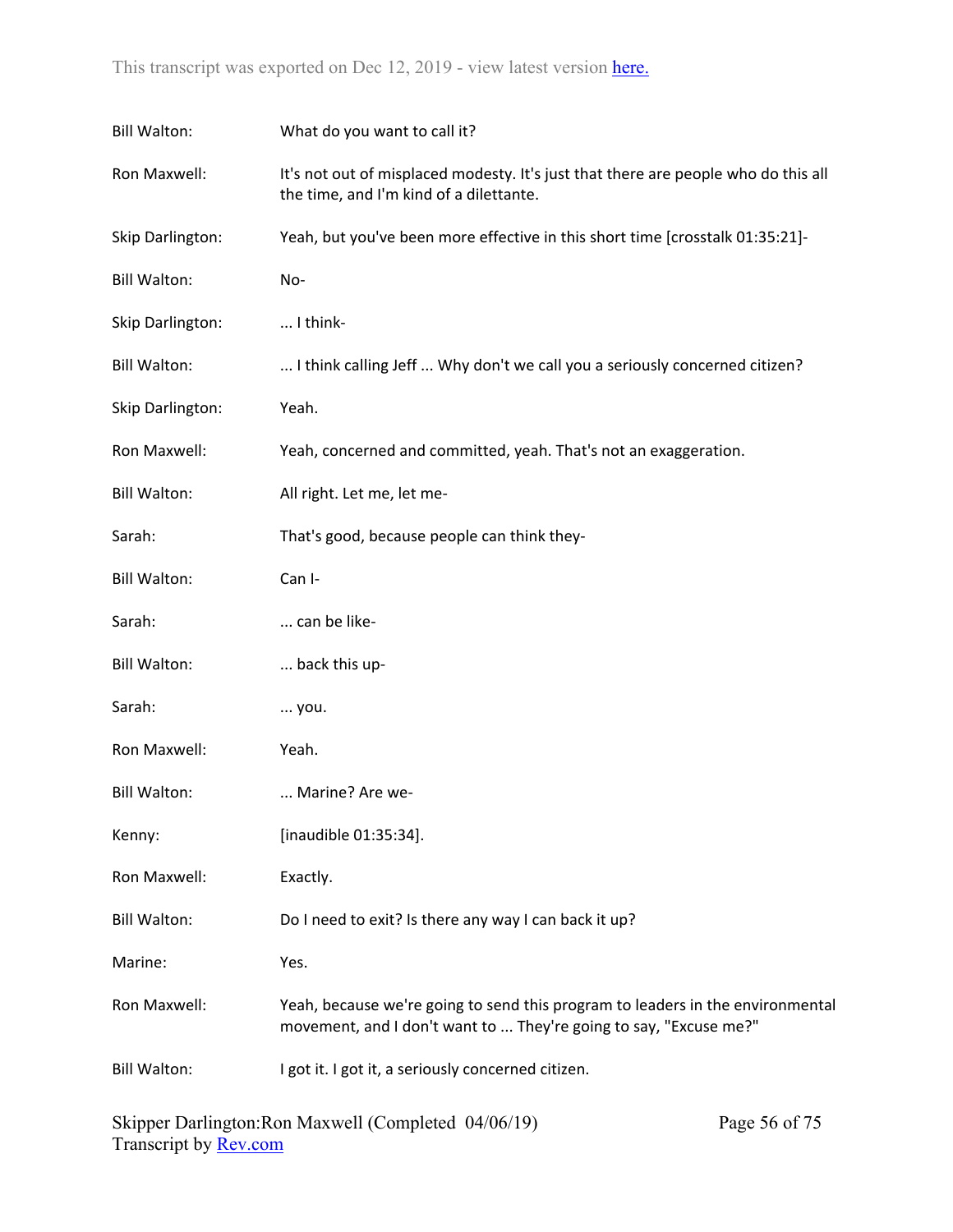| Ron Maxwell:        | Yeah, yeah.                                                                                                                                           |
|---------------------|-------------------------------------------------------------------------------------------------------------------------------------------------------|
| <b>Bill Walton:</b> | Yeah. If we can back it up, if I could take Skipper as well as Ron.                                                                                   |
| Marine:             | If not, let me-                                                                                                                                       |
| Kenny:              | Not at that, it's just, it's like not easy, so tell me when to stop.                                                                                  |
| Marine:             | Oh, right there.                                                                                                                                      |
| Kenny:              | [inaudible 01:36:04].                                                                                                                                 |
| <b>Bill Walton:</b> | Let's do Skipper as well.                                                                                                                             |
| Kenny:              | Oh. Yeah? Okay. Actually, if we're going to do that, that's fine, because I would<br>love to roll on these other cameras, because I realize when they |
| <b>Bill Walton:</b> | Okay, let's, okay, let's go, we're still, keep going.                                                                                                 |
| Kenny:              | We're not going to go way before? Because, then we have to get this up to<br>speed again?                                                             |
| <b>Bill Walton:</b> | Oh, wait a second.                                                                                                                                    |
| Kenny:              | Yeah, I see. There we go.                                                                                                                             |
| <b>Bill Walton:</b> | There we go.                                                                                                                                          |
| Kenny:              | I see it. But, I'm going further back on purpose, because then I have to start<br>rolling it the other way.                                           |
| <b>Bill Walton:</b> | Got it.                                                                                                                                               |
| Sarah:              | You still have this camera on.                                                                                                                        |
| Kenny:              | That's fine.                                                                                                                                          |
| Sarah:              | Okay.                                                                                                                                                 |
| Kenny:              | That's fine. Now, I'll be guessing at the speed now. Tell me when, is it about<br>there?                                                              |
| <b>Bill Walton:</b> | That's a little slow.                                                                                                                                 |
| Kenny:              | All right.                                                                                                                                            |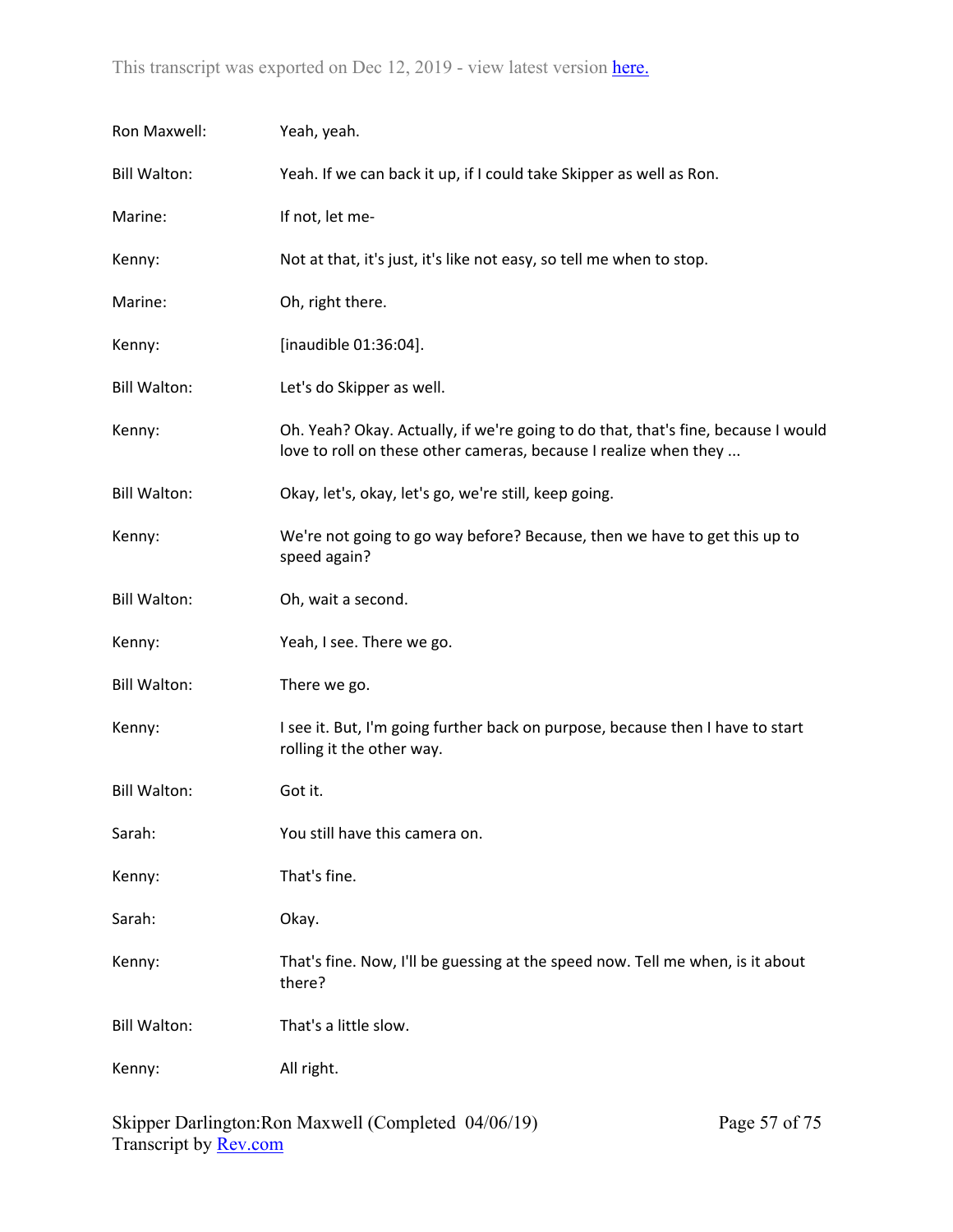| <b>Bill Walton:</b> | That's good right there.                                                                                                                                                                                                              |               |  |
|---------------------|---------------------------------------------------------------------------------------------------------------------------------------------------------------------------------------------------------------------------------------|---------------|--|
| Kenny:              | Okay. Now, don't start yet, because we're going to roll on these cameras, just a<br>second.                                                                                                                                           |               |  |
| Marine:             | I need a-                                                                                                                                                                                                                             |               |  |
| Kenny:              | Yeah, yeah.                                                                                                                                                                                                                           |               |  |
| Marine:             | thing.                                                                                                                                                                                                                                |               |  |
| Ron Maxwell:        | Where did you find this carpet?                                                                                                                                                                                                       |               |  |
| Sarah:              | Oh, a decorator, Kelley [Proxmire 01:36:58].                                                                                                                                                                                          |               |  |
| Ron Maxwell:        | It is so much fun.                                                                                                                                                                                                                    |               |  |
| Sarah:              | Yeah.                                                                                                                                                                                                                                 |               |  |
| <b>Bill Walton:</b> | Isn't it great?                                                                                                                                                                                                                       |               |  |
| Sarah:              | Yeah. She came in, did the curtains, which we did for sound.                                                                                                                                                                          |               |  |
| Kenny:              | Give us just a second, guys.                                                                                                                                                                                                          |               |  |
| Sarah:              | [inaudible] Proxmire's daughter-in-law.                                                                                                                                                                                               |               |  |
| Marine:             | You want to zoom in, or  Is it  Find-                                                                                                                                                                                                 |               |  |
| Kenny:              | Where you're good. That's good.                                                                                                                                                                                                       |               |  |
| Marine:             | Okay.                                                                                                                                                                                                                                 |               |  |
| Kenny:              | Let's just make sure we're all centered up and everything. Then, Marine, you can<br>roll. [inaudible 01:37:22]. Just a second here. Just perhaps pan left a little bit,<br>give him a little more nose room, if you could. All right. |               |  |
| Marine:             | Did you have glasses on before?                                                                                                                                                                                                       |               |  |
| Ron Maxwell:        | Thank you.                                                                                                                                                                                                                            |               |  |
| Kenny:              | Ooh, continuity.                                                                                                                                                                                                                      |               |  |
| Ron Maxwell:        | They'll be jumping [crosstalk 01:37:37]. I got to get them [inaudible 01:37:39].                                                                                                                                                      |               |  |
| Kenny:              | I can grab them.                                                                                                                                                                                                                      |               |  |
|                     | Skipper Darlington: Ron Maxwell (Completed 04/06/19)                                                                                                                                                                                  | Page 58 of 75 |  |

Transcript by <u>Rev.com</u>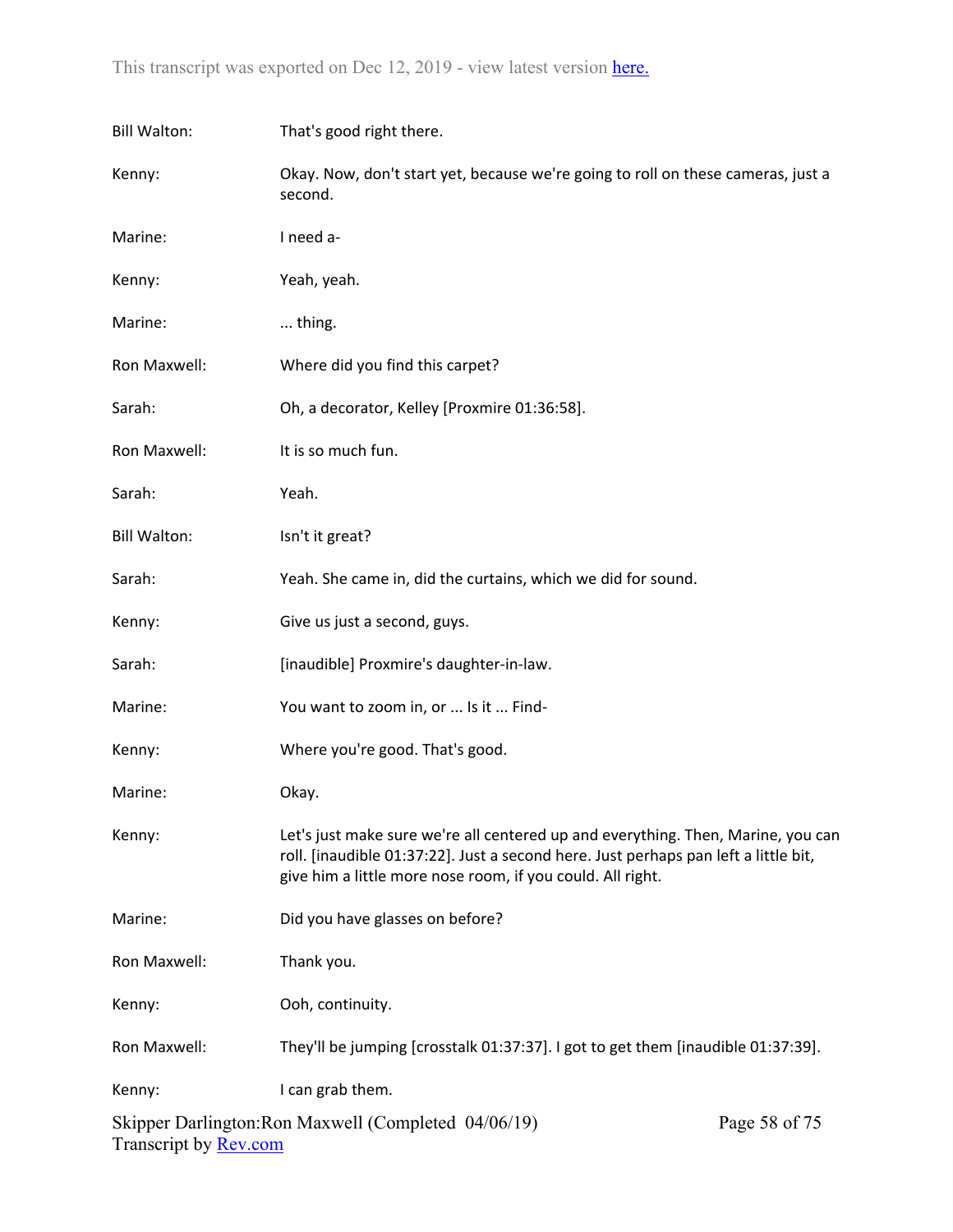| Ron Maxwell:        | Have you on couch on the other [crosstalk 01:37:42]-                                                                                                                                                                  |
|---------------------|-----------------------------------------------------------------------------------------------------------------------------------------------------------------------------------------------------------------------|
| Skip Darlington:    | Boy, that was a good catch.                                                                                                                                                                                           |
| Ron Maxwell:        | Yeah.                                                                                                                                                                                                                 |
| Marine:             | [inaudible] I'm-                                                                                                                                                                                                      |
| <b>Bill Walton:</b> | You'd be a good script girl.                                                                                                                                                                                          |
| Ron Maxwell:        | Thank you.                                                                                                                                                                                                            |
| <b>Bill Walton:</b> | You need a script girl.                                                                                                                                                                                               |
| Ron Maxwell:        | Yeah, I'm going to have this [inaudible 01:37:50].                                                                                                                                                                    |
| <b>Bill Walton:</b> | Continuity-                                                                                                                                                                                                           |
| Ron Maxwell:        | Yep.                                                                                                                                                                                                                  |
| <b>Bill Walton:</b> | on the set matters.                                                                                                                                                                                                   |
| Kenny:              | I can learn, absolutely. All right, now let's see.                                                                                                                                                                    |
| <b>Bill Walton:</b> | Okay.                                                                                                                                                                                                                 |
| Kenny:              | You're rolling, rolling.                                                                                                                                                                                              |
| <b>Bill Walton:</b> | Ready to go?                                                                                                                                                                                                          |
| Kenny:              | Nope. Here we go.                                                                                                                                                                                                     |
| <b>Bill Walton:</b> | Okay.                                                                                                                                                                                                                 |
| Kenny:              | All right. Quiet everybody and go ahead.                                                                                                                                                                              |
| <b>Bill Walton:</b> | But, could this really happen? With me to talk about this very big picture species<br>protection concept and to take a close look at what's happening to African<br>elephants are Skipper Darlington and Ron Maxwell. |
| <b>Bill Walton:</b> | Harry Skipper Darlington is founder and chairman of Africa ASAP, and he has<br>been at the forefront of the environmental movement for decades. Skipper a<br>pilot and an innovator founded America  Fuck.            |
| Ron Maxwell:        | That's not a bad name.                                                                                                                                                                                                |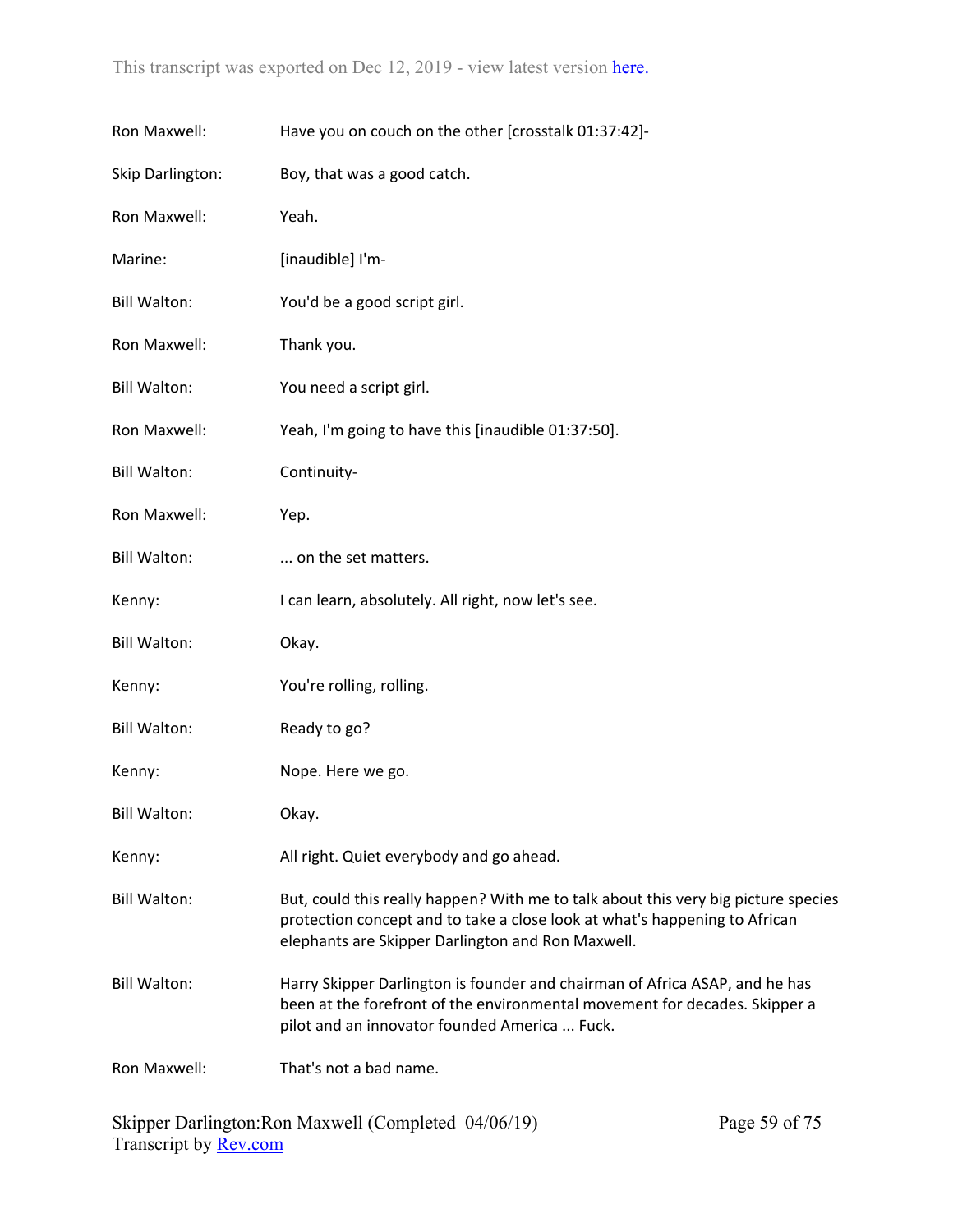| Skip Darlington:    | Founded an American Fuck.                                                                                                                                                                                                                                                                                                                                                                       |
|---------------------|-------------------------------------------------------------------------------------------------------------------------------------------------------------------------------------------------------------------------------------------------------------------------------------------------------------------------------------------------------------------------------------------------|
| Kenny:              | Founded an American Fuck.                                                                                                                                                                                                                                                                                                                                                                       |
| Ron Maxwell:        | We like those Anglo Saxon expletives.                                                                                                                                                                                                                                                                                                                                                           |
| <b>Bill Walton:</b> | I sort of after the show think it is America ASAP. We may want to use that<br>blooper.                                                                                                                                                                                                                                                                                                          |
| Marine:             | Do little outtakes.                                                                                                                                                                                                                                                                                                                                                                             |
| Kenny:              | I know, I know, but I got to go back further to get it up to speed [inaudible<br>$01:39:11$ ].                                                                                                                                                                                                                                                                                                  |
| <b>Bill Walton:</b> | Okay.                                                                                                                                                                                                                                                                                                                                                                                           |
| Kenny:              | All right, slowing down, coming back the other way. All right, now, tell me,<br>faster? Let's see. Like that?                                                                                                                                                                                                                                                                                   |
| <b>Bill Walton:</b> | That's good right there.                                                                                                                                                                                                                                                                                                                                                                        |
| Kenny:              | Okay.                                                                                                                                                                                                                                                                                                                                                                                           |
| <b>Bill Walton:</b> | That's good right there.                                                                                                                                                                                                                                                                                                                                                                        |
| Kenny:              | Good. Let me stop there. Ladies, can you stop your cameras a minute? I want to<br>start a new clip. Stop them all. Give it a moment. Make sure you're stopped. All<br>right, now roll again. Thank you.                                                                                                                                                                                         |
| Kenny:              | Okay, everyone's rolling, yes. Okay, Bill, don't fuck it up.                                                                                                                                                                                                                                                                                                                                    |
| <b>Bill Walton:</b> | It doesn't matter where we start.                                                                                                                                                                                                                                                                                                                                                               |
| Kenny:              | Right, just pick it. It doesn't matter where we start. It's better to have more of a<br>pad.                                                                                                                                                                                                                                                                                                    |
| <b>Bill Walton:</b> | Something big, something radical.                                                                                                                                                                                                                                                                                                                                                               |
| Kenny:              | Yeah, you just start in there.                                                                                                                                                                                                                                                                                                                                                                  |
| <b>Bill Walton:</b> | What if we could set aside half the planet as permanently protected areas for<br>the 10 million other species and call the movement Half-Earth? I like the idea a<br>lot. But, could this really happen? With me to talk about this very big picture<br>species protection concept and to take a close look at what's happening to<br>African elephants are Skipper Darlington and Ron Maxwell. |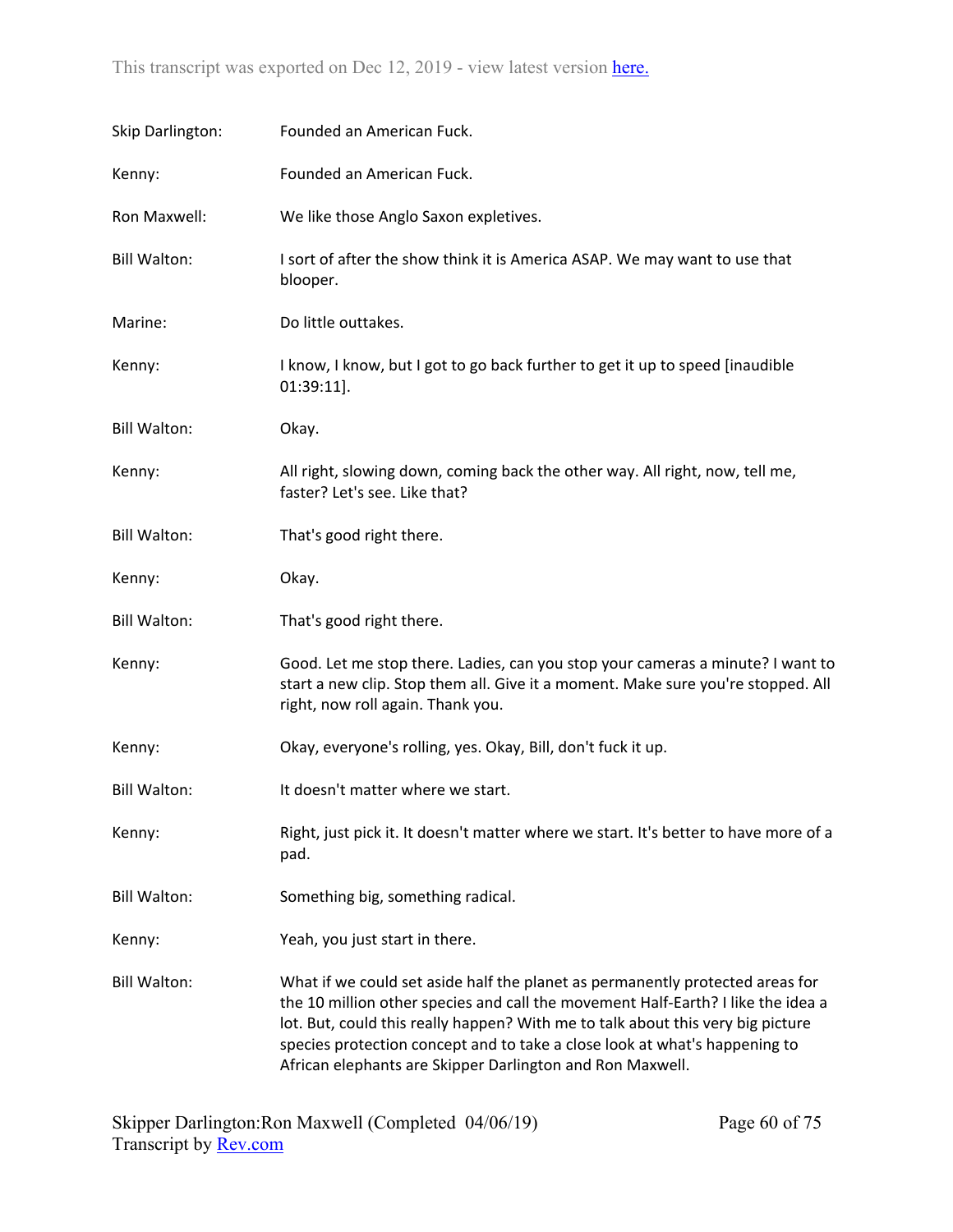| <b>Bill Walton:</b> | Harry Skipper Darlington founder and chairman of America  Fuck.        |  |  |
|---------------------|------------------------------------------------------------------------|--|--|
| Kenny:              | Oh, geez.                                                              |  |  |
| Sarah:              | Ah.                                                                    |  |  |
| <b>Bill Walton:</b> | You know what I think we're going to do, do we need them for the shot? |  |  |
| Kenny:              | Yeah, because when they-                                               |  |  |
| Skip Darlington:    | That's fine.                                                           |  |  |
| Kenny:              | say thank-                                                             |  |  |
| <b>Bill Walton:</b> | I'm sorry, guys.                                                       |  |  |
| Kenny:              | you-                                                                   |  |  |
| <b>Bill Walton:</b> | I'm sorry, guys.                                                       |  |  |
| Skip Darlington:    | Oh, no, no, no.                                                        |  |  |
| <b>Bill Walton:</b> | I'm-                                                                   |  |  |
| Kenny:              | Once I saw that was also going [crosstalk 01:40:39]-                   |  |  |
| <b>Bill Walton:</b> | Ron's had to deal with this-                                           |  |  |
| Marine:             | say Africa-                                                            |  |  |
| <b>Bill Walton:</b> | before.                                                                |  |  |
| Ron Maxwell:        | This is when-                                                          |  |  |
| Marine:             | Africa.                                                                |  |  |
| Ron Maxwell:        | we're the actors off camera now. We're like-                           |  |  |
| <b>Bill Walton:</b> | Ron's had to deal with this before. Let's-                             |  |  |
| Sarah:              | Should I turn this off?                                                |  |  |
| Kenny:              | Yeah.                                                                  |  |  |
| <b>Bill Walton:</b> | Let's stop the whole prologue. Let's just get me going.                |  |  |
|                     |                                                                        |  |  |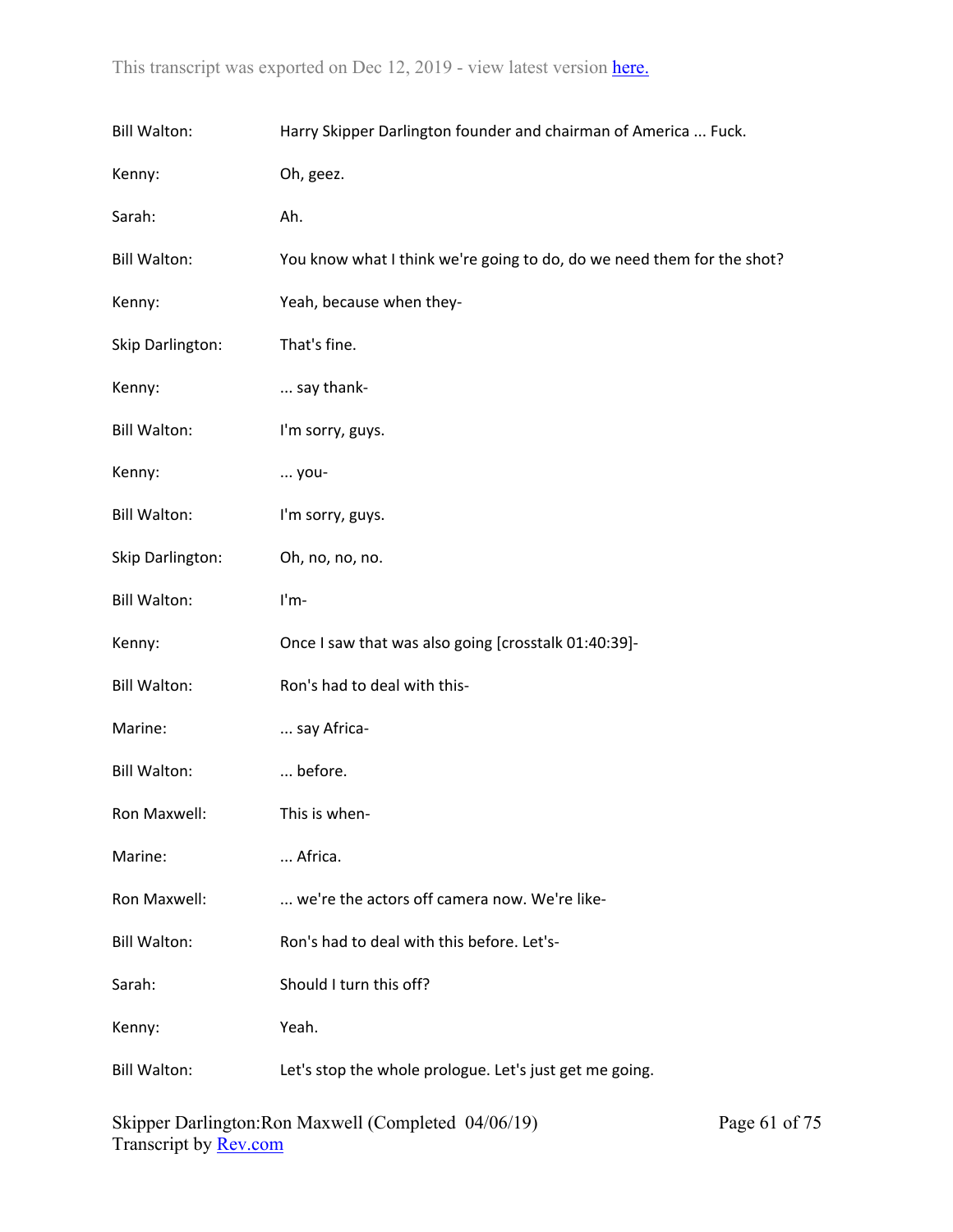| Kenny:                       | I know.                                                                                                                                              |               |
|------------------------------|------------------------------------------------------------------------------------------------------------------------------------------------------|---------------|
| <b>Bill Walton:</b>          | To look at what's happening.                                                                                                                         |               |
| Kenny:                       | Yeah.                                                                                                                                                |               |
| <b>Bill Walton:</b>          | Right there.                                                                                                                                         |               |
| Marine:                      | Right there.                                                                                                                                         |               |
| Kenny:                       | All right, but I got to go back a little bit more. Well, I want it, "with me to talk" is<br>where you should really start.                           |               |
| Marine:                      | All right.                                                                                                                                           |               |
| Kenny:                       | But, hang on. I got to go back further to get it up to speed in the-                                                                                 |               |
| <b>Bill Walton:</b>          | Okay.                                                                                                                                                |               |
| Kenny:                       | other direction. The other thing I noticed that was going maybe a little too<br>fast, and you were having to do it over. All right, here, let's see. |               |
| <b>Bill Walton:</b>          | Okay.                                                                                                                                                |               |
| Kenny:                       | I'll check the speed. A little faster.                                                                                                               |               |
| Marine:                      | But, what if you just stopped it and then he started in that direction? Wouldn't<br>it be the normal-                                                |               |
| Kenny:                       | Not that like that.                                                                                                                                  |               |
| Marine:                      | speed? No?                                                                                                                                           |               |
| Kenny:                       | No, no, you have to-                                                                                                                                 |               |
| Marine:                      | Okay.                                                                                                                                                |               |
| Kenny:                       | Okay, here we go. All right, just a minute. You can roll again, everybody.                                                                           |               |
| <b>Bill Walton:</b>          | Okay.                                                                                                                                                |               |
| Kenny:                       | Just a second, please. Hold on.                                                                                                                      |               |
| <b>Bill Walton:</b>          | Where do you want me to go with this do you care?                                                                                                    |               |
| Kenny:                       | I don't care. Here we go.                                                                                                                            |               |
| Transcript by <b>Rev.com</b> | Skipper Darlington: Ron Maxwell (Completed 04/06/19)                                                                                                 | Page 62 of 75 |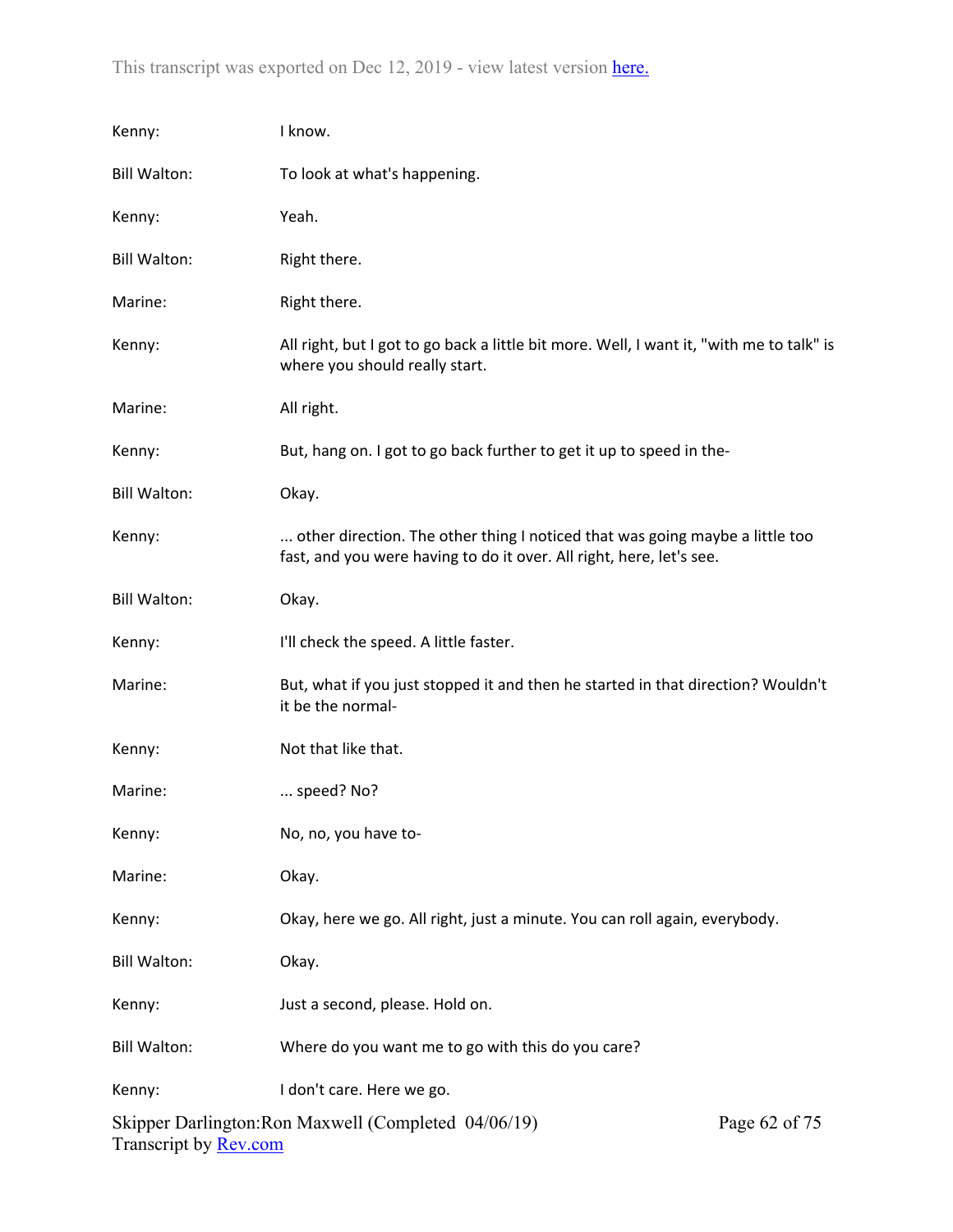| <b>Bill Walton:</b>   | Okay. With me to talk about this very big picture species protection concept and<br>to take a close look at what's happening to African elephants are Skipper<br>Darlington and Ron Maxwell.            |               |
|-----------------------|---------------------------------------------------------------------------------------------------------------------------------------------------------------------------------------------------------|---------------|
| <b>Bill Walton:</b>   | Harry Skipper Darlington is founder and chairman of Africa ASAP, and he's been<br>at the forefront of the environmental movement for decades. Skipper, a pilot<br>and an innovator  It's going to slow. |               |
| Kenny:                | Aw, all right. I'm sorry.                                                                                                                                                                               |               |
| Sarah:                | Do I turn this off again?                                                                                                                                                                               |               |
| <b>Bill Walton:</b>   | Sorry, guys.                                                                                                                                                                                            |               |
| Kenny:                | I want to see what the speed number is? Does it say what speed-                                                                                                                                         |               |
| Sarah:                | Should I turn-                                                                                                                                                                                          |               |
| Kenny:                | number is?                                                                                                                                                                                              |               |
| Sarah:                | this off again?                                                                                                                                                                                         |               |
| Kenny:                | Yeah, turn it off. It says speed four.                                                                                                                                                                  |               |
| <b>Bill Walton:</b>   | That's a little too slow.                                                                                                                                                                               |               |
| Kenny:                | Okay, here we go. Coming back. It's all right, because you missed that Africa on<br>that anyway, African environment movement. Okay-                                                                    |               |
| Sarah:                | Did you want to do the thing about Red Square?                                                                                                                                                          |               |
| Marine:               | Maybe not.                                                                                                                                                                                              |               |
| <b>Bill Walton:</b>   | I think-                                                                                                                                                                                                |               |
| Kenny:                | Maybe not.                                                                                                                                                                                              |               |
| <b>Bill Walton:</b>   | I think let's just get out of this one.                                                                                                                                                                 |               |
| Sarah:                | Okay.                                                                                                                                                                                                   |               |
| Kenny:                | Yeah.                                                                                                                                                                                                   |               |
| <b>Bill Walton:</b>   | Let's not get too creative. We've got good stuff throughout it. I'm-                                                                                                                                    |               |
| Sarah:                | You can save that for the next show.                                                                                                                                                                    |               |
| Transcript by Rev.com | Skipper Darlington: Ron Maxwell (Completed 04/06/19)                                                                                                                                                    | Page 63 of 75 |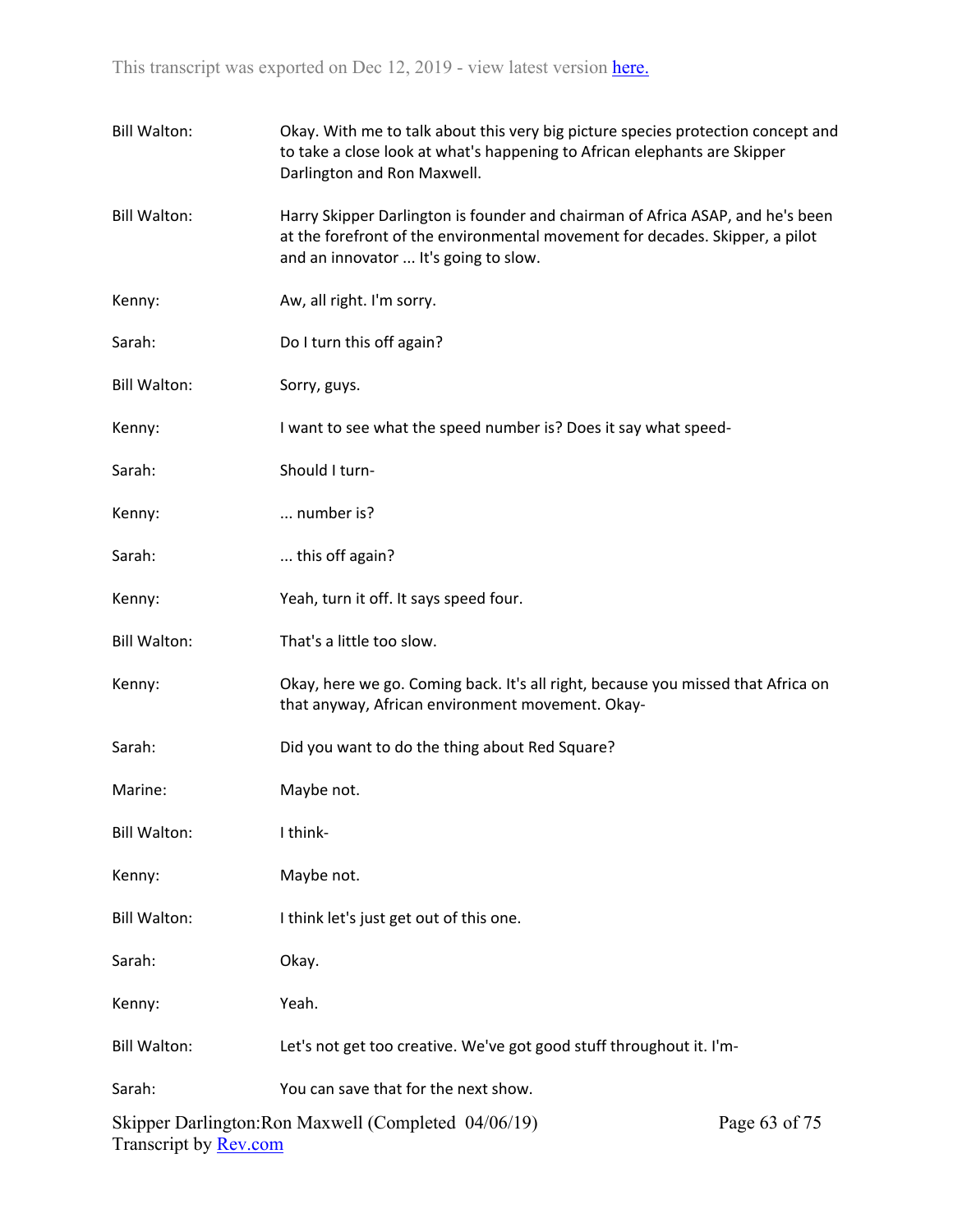| <b>Bill Walton:</b> | Ron's familiar with this. You write this dialogue, and then you think about, "Gee,<br>I wish I could have rewritten this."                                                                                                   |
|---------------------|------------------------------------------------------------------------------------------------------------------------------------------------------------------------------------------------------------------------------|
| Kenny:              | Here we go. That's a good speed, right?                                                                                                                                                                                      |
| <b>Bill Walton:</b> | That's good speed.                                                                                                                                                                                                           |
| Kenny:              | Yeah, here we go. All right, you can roll again. Roll, please.                                                                                                                                                               |
| <b>Bill Walton:</b> | Okay.                                                                                                                                                                                                                        |
| Kenny:              | One second, hold on.                                                                                                                                                                                                         |
| Marine:             | Maybe you should wait 'til some of the text gets up a little bit higher.                                                                                                                                                     |
| Kenny:              | Yes. You should always have what you're reading at the top, yeah. Okay, we're<br>rolling when you're ready.                                                                                                                  |
| <b>Bill Walton:</b> | But, could this really happen? With me to talk about this very big picture species<br>protection concept and to take a close look at what's happening to African<br>elephants are Skipper Darling and Ron Maxwell.           |
| <b>Bill Walton:</b> | Harry Darlington  Let me start it over again.                                                                                                                                                                                |
| <b>Bill Walton:</b> | I don't know what's happening here, guys. I've never really fucked this up this<br>much, but  I think it's because I'm really emotionally engaged today in a way<br>that I'm not usually. This has really been quite moving. |
| Skip Darlington:    | Oh, thank you.                                                                                                                                                                                                               |
| <b>Bill Walton:</b> | That last piece, getting into this big game hunting topic, I'd love to cover that.<br>We can alienate anybody who's got a gun.                                                                                               |
| Kenny:              | Here we go.                                                                                                                                                                                                                  |
| Ron Maxwell:        | Remind me-                                                                                                                                                                                                                   |
| Sarah:              | [crosstalk 01:43:59]-                                                                                                                                                                                                        |
| Ron Maxwell:        | before we leave-                                                                                                                                                                                                             |
| Sarah:              | say that a lot of people have real opinions on it without having any thought.                                                                                                                                                |
| <b>Bill Walton:</b> | Without knowing anything, yeah.                                                                                                                                                                                              |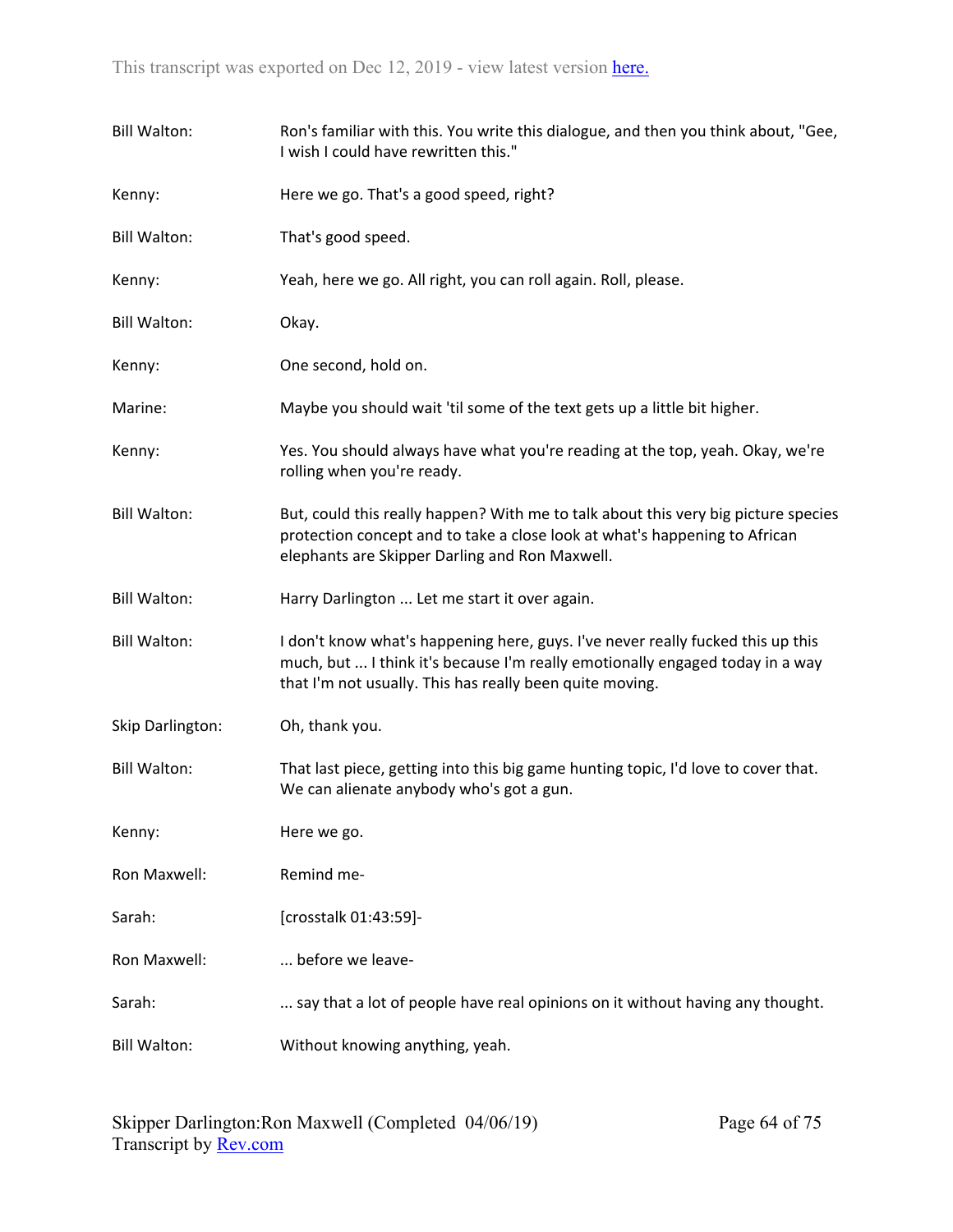| Ron Maxwell:        | Yeah, because people don't know the scale of what's going on. Without the<br>knowledge, what's wrong with hunting? If you just start with the hunting<br>argument, you're going to lose it, because hunting is regarded as a fundamental<br>American right. Then, as soon as you go there, nobody's listening to anybody<br>you said. You can never start with the game hunting thing. That's much later in<br>the conversation. |
|---------------------|----------------------------------------------------------------------------------------------------------------------------------------------------------------------------------------------------------------------------------------------------------------------------------------------------------------------------------------------------------------------------------------------------------------------------------|
| Kenny:              | Okay. All right, go ahead and roll.                                                                                                                                                                                                                                                                                                                                                                                              |
| Sarah:              | Okay.                                                                                                                                                                                                                                                                                                                                                                                                                            |
| <b>Bill Walton:</b> | Are we good?                                                                                                                                                                                                                                                                                                                                                                                                                     |
| Kenny:              | Yeah. Now, just a second. I think one of the things too is you're rushing into it<br>each time.                                                                                                                                                                                                                                                                                                                                  |
| <b>Bill Walton:</b> | Mkay.                                                                                                                                                                                                                                                                                                                                                                                                                            |
| Kenny:              | Let's compose ourselves.                                                                                                                                                                                                                                                                                                                                                                                                         |
| Marine:             | [inaudible 01:44:38].                                                                                                                                                                                                                                                                                                                                                                                                            |
| <b>Bill Walton:</b> | You mean [inaudible 01:44:41].                                                                                                                                                                                                                                                                                                                                                                                                   |
| Marine:             | Yeah, there you go.                                                                                                                                                                                                                                                                                                                                                                                                              |
| <b>Bill Walton:</b> | [inaudible 01:44:44], okay.                                                                                                                                                                                                                                                                                                                                                                                                      |
| Kenny:              | All right. All right, when you're ready.                                                                                                                                                                                                                                                                                                                                                                                         |
| <b>Bill Walton:</b> | With me to talk about this very big picture species protection concept and to<br>take a close look at what's happening to African elephants are Skipper<br>Darlington and Ron Maxwell.                                                                                                                                                                                                                                           |
| <b>Bill Walton:</b> | Harry Skipper Darlington is founder and chairman of Africa ASAP and has been<br>at the forefront of the environmental movement for decades. Skipper, a pilot<br>and innovator, founded Africa SAP to stop the horrific slaughter of elephants in<br>Africa through his vision of a protective eye in the sky. Skipper, welcome.                                                                                                  |
| Skip Darlington:    | Thank you, Bill.                                                                                                                                                                                                                                                                                                                                                                                                                 |
| <b>Bill Walton:</b> | Ronald Maxwell is a film director and writer. His epic Civil War films, Gettysburg,<br>Gods and Generals, and Copperhead, have established Ron as the cinema's<br>leading interpreter of the Civil War and that horrible era of  We lost our<br>teleprompter, guys.                                                                                                                                                              |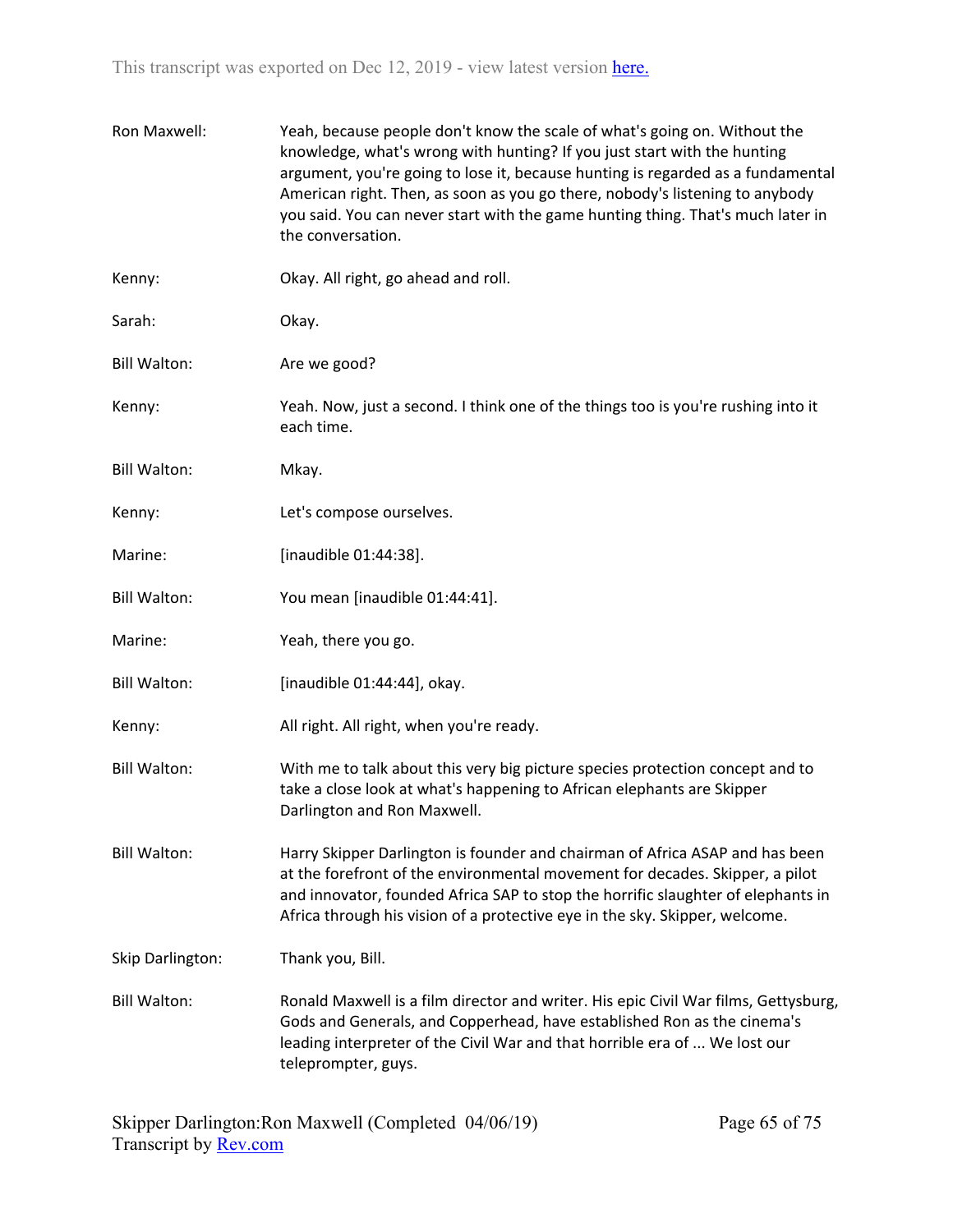| Kenny:              | No.                                                                                         |
|---------------------|---------------------------------------------------------------------------------------------|
| Sarah:              | Ugh, oh, God.                                                                               |
| Ron Maxwell:        | In the summer of '71, I was in the south of Spain-                                          |
| <b>Bill Walton:</b> | Can you just edit this?                                                                     |
| Ron Maxwell:        | You just need that paragraph saying I'm not a leader. That's all we really, really<br>need. |
| <b>Bill Walton:</b> | Okay, let's just do the last paragraph.                                                     |
| Marine:             | You can do Ron's-                                                                           |
| <b>Bill Walton:</b> | Just give me, [crosstalk 01:46:03]-                                                         |
| Marine:             | introduction-                                                                               |
| <b>Bill Walton:</b> | extra for editing.                                                                          |
| Kenny:              | It's not about that. Yeah, okay.                                                            |
| Marine:             | Let's just-                                                                                 |
| Ron Maxwell:        | That's what you really-                                                                     |
| Marine:             | do Ron's-                                                                                   |
| Ron Maxwell:        | need.                                                                                       |
| Marine:             | introduction.                                                                               |
| Ron Maxwell:        | Because, you got a couple of the whole thing in the beginning [crosstalk<br>01:46:09]-      |
| <b>Bill Walton:</b> | Let me just do Ron's.                                                                       |
| Ron Maxwell:        | all of us.                                                                                  |
| Kenny:              | Yeah-                                                                                       |
| Skip Darlington:    | Yeah.                                                                                       |
| Kenny:              | [crosstalk 01:46:11]-                                                                       |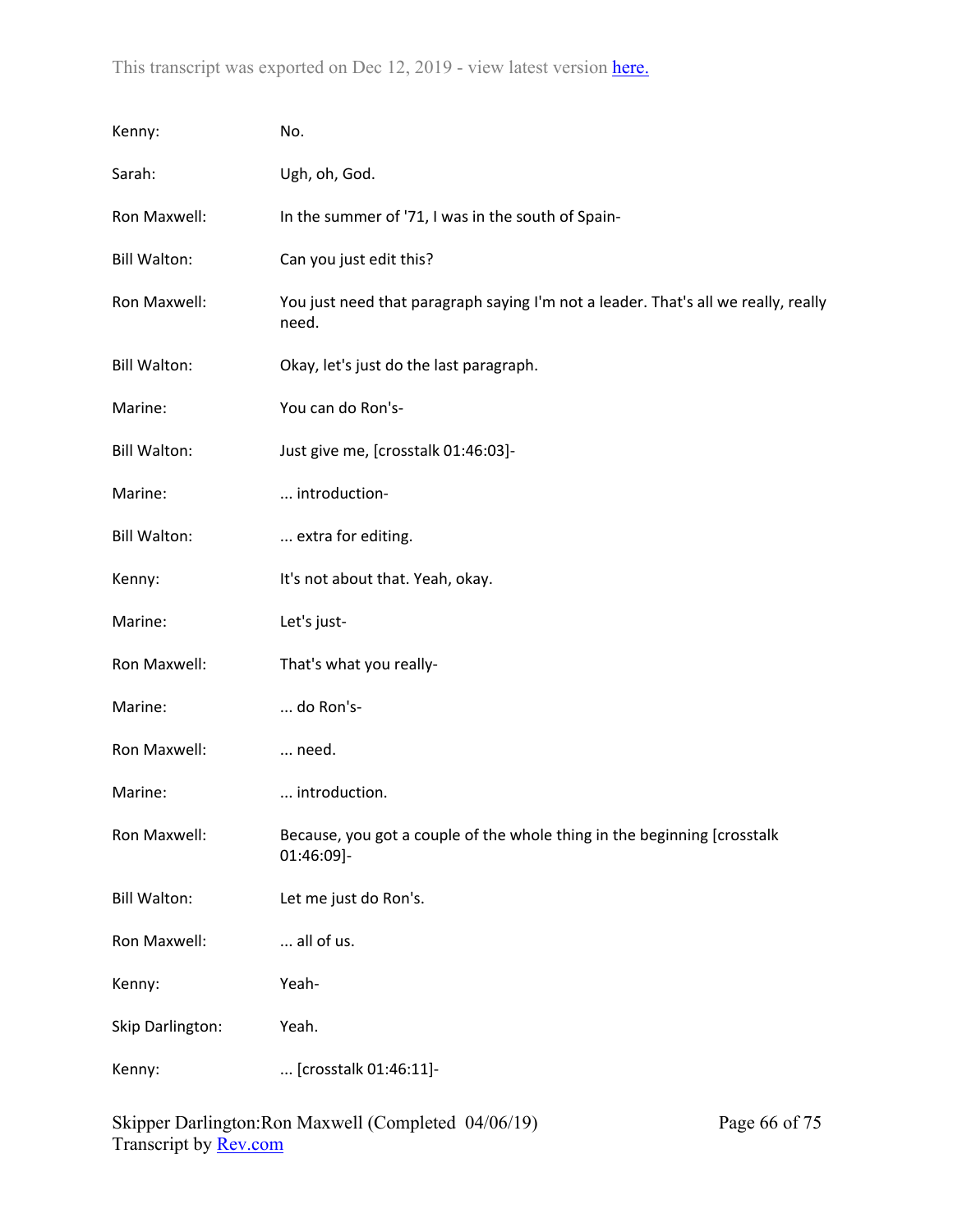| <b>Bill Walton:</b> | Let me just do Ron's. I'll do Ron's.                       |
|---------------------|------------------------------------------------------------|
| Ron Maxwell:        | Because, the one you did an hour ago-                      |
| Kenny:              | You need me to still do this.                              |
| Ron Maxwell:        | was great.                                                 |
| <b>Bill Walton:</b> | I'll do Ron.                                               |
| Marine:             | Do we turn him off?                                        |
| Kenny:              | No, wait a minute.                                         |
| Sarah:              | I turned mine-                                             |
| Marine:             | Studio-                                                    |
| Sarah:              | off.                                                       |
| Marine:             | [crosstalk 01:46:18].                                      |
| Ron Maxwell:        | I'll tell you the Freddie Jones'-                          |
| Kenny:              | Now, it's playing.                                         |
| Ron Maxwell:        | story later [crosstalk 01:46:20]-                          |
| Marine:             | Now, we [crosstalk 01:46:21]-                              |
| Skip Darlington:    | Actually, on the very first one though, you said American. |
| Marine:             | And, it's Half-Earth.                                      |
| Skip Darlington:    | The one-                                                   |
| Marine:             | No. You went-                                              |
| Skip Darlington:    | we ran all the way-                                        |
| Marine:             | back-                                                      |
| Skip Darlington:    | through.                                                   |
| Marine:             | too far down.                                              |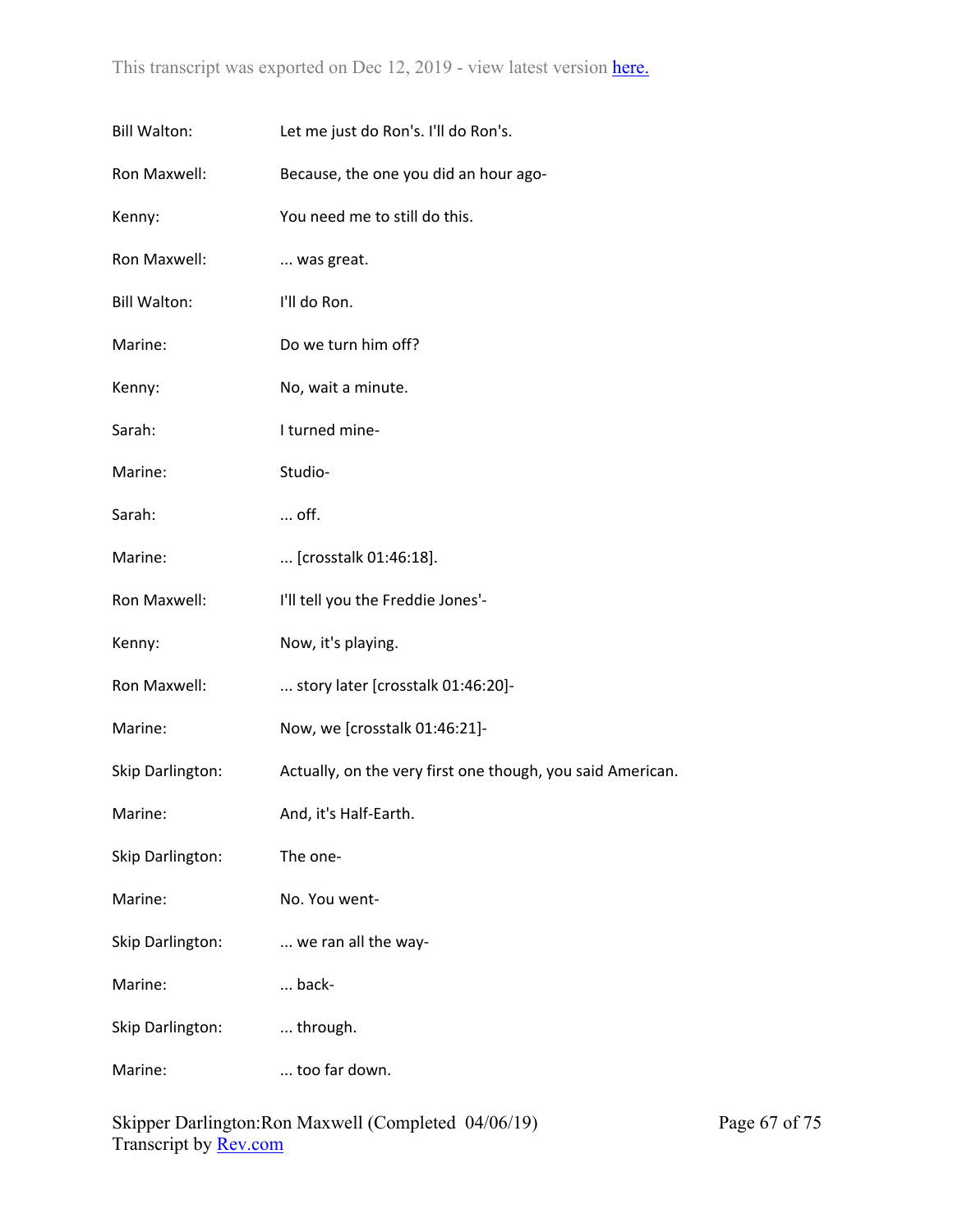| Ron Maxwell:        | No, no. He had it right.                                                                                                                          |
|---------------------|---------------------------------------------------------------------------------------------------------------------------------------------------|
| Kenny:              | Oh, it's not that one.                                                                                                                            |
| Marine:             | No.                                                                                                                                               |
| Skip Darlington:    | The very first one?                                                                                                                               |
| Marine:             | You went too far down.                                                                                                                            |
| Skip Darlington:    | I don't think so.                                                                                                                                 |
| Ron Maxwell:        | Yeah, well, he's got, but he's got a number of those. He's got a number of Africa<br>ASAP.                                                        |
| <b>Bill Walton:</b> | Mm-hmm (affirmative).                                                                                                                             |
| Ron Maxwell:        | They've got a number of-                                                                                                                          |
| Skip Darlington:    | Yeah, yeah, exactly.                                                                                                                              |
| Ron Maxwell:        | They've got another [crosstalk 01:46:41]-                                                                                                         |
| Skip Darlington:    | The very first one, I didn't say anything, but I think it was-                                                                                    |
| <b>Bill Walton:</b> | He's very good at making-                                                                                                                         |
| Skip Darlington:    | Yeah.                                                                                                                                             |
| <b>Bill Walton:</b> | me look better than I am.                                                                                                                         |
| Ron Maxwell:        | You got all the pieces.                                                                                                                           |
| Skip Darlington:    | Yeah.                                                                                                                                             |
| Sarah:              | Yeah.                                                                                                                                             |
| Ron Maxwell:        | The only piece you need, it's my fault we're still here. Because, the only piece<br>we need is that I'm not a leader, and then we got everything. |
| Kenny:              | All right, this-                                                                                                                                  |
| <b>Bill Walton:</b> | Even though neither Skipper nor I believe-                                                                                                        |
| Kenny:              | this actually-                                                                                                                                    |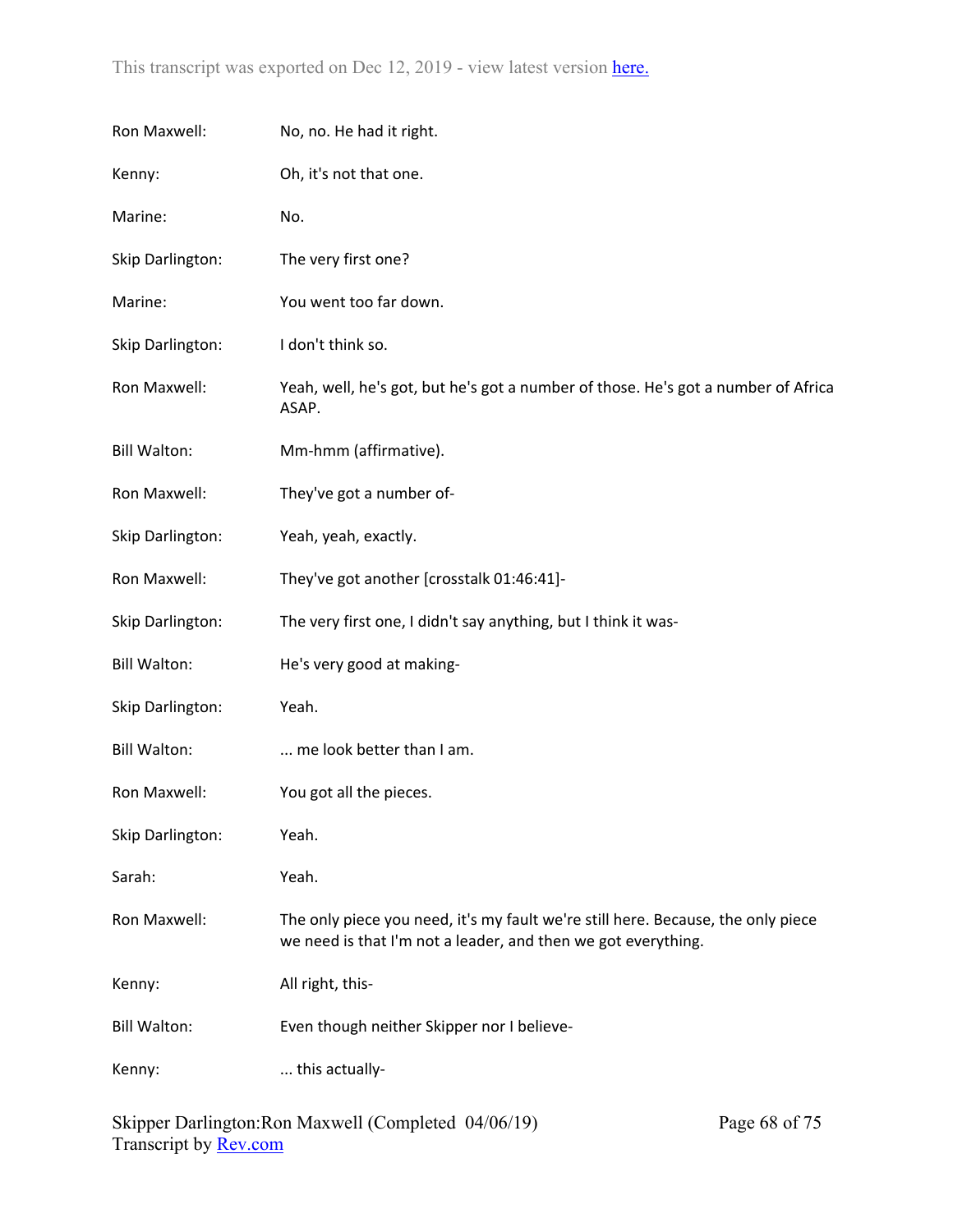| <b>Bill Walton:</b> | that.                                                                                                                                                                                                                                 |
|---------------------|---------------------------------------------------------------------------------------------------------------------------------------------------------------------------------------------------------------------------------------|
| Kenny:              | has to roll.                                                                                                                                                                                                                          |
| Ron Maxwell:        | Well-                                                                                                                                                                                                                                 |
| Kenny:              | Let's just do-                                                                                                                                                                                                                        |
| Ron Maxwell:        | thank you.                                                                                                                                                                                                                            |
| Kenny:              | this.                                                                                                                                                                                                                                 |
| Skip Darlington:    | No.                                                                                                                                                                                                                                   |
| Kenny:              | Let's do this if you don't mind. This actually has to roll to that point anyway.<br>Maybe we just roll when it gets to that point where you say, "with me," we'll<br>give it one last shot, since we got to get to that point anyway. |
| Sarah:              | I can-                                                                                                                                                                                                                                |
| <b>Bill Walton:</b> | You want me to do Skipper, or can I just go straight to Ron?                                                                                                                                                                          |
| Kenny:              | Yeah, you could go straight to Ron.                                                                                                                                                                                                   |
| <b>Bill Walton:</b> | Let's go straight to Ron. We've got Skipper.                                                                                                                                                                                          |
| Skip Darlington:    | I hope that's not for me.                                                                                                                                                                                                             |
| <b>Bill Walton:</b> | I think I said Africa in the right place, right?                                                                                                                                                                                      |
| Sarah:              | Okay, my camera's off.                                                                                                                                                                                                                |
| Marine:             | Nope, my phone's here.                                                                                                                                                                                                                |
| Kenny:              | Let's everybody roll, please.                                                                                                                                                                                                         |
| Sarah:              | Okay.                                                                                                                                                                                                                                 |
| <b>Bill Walton:</b> | We are waiting for our transcript.                                                                                                                                                                                                    |
| Kenny:              | Mm-hmm (affirmative).                                                                                                                                                                                                                 |
| Skip Darlington:    | No one's going to notice that our water glasses are empty, are they?                                                                                                                                                                  |
| Kenny:              | No.                                                                                                                                                                                                                                   |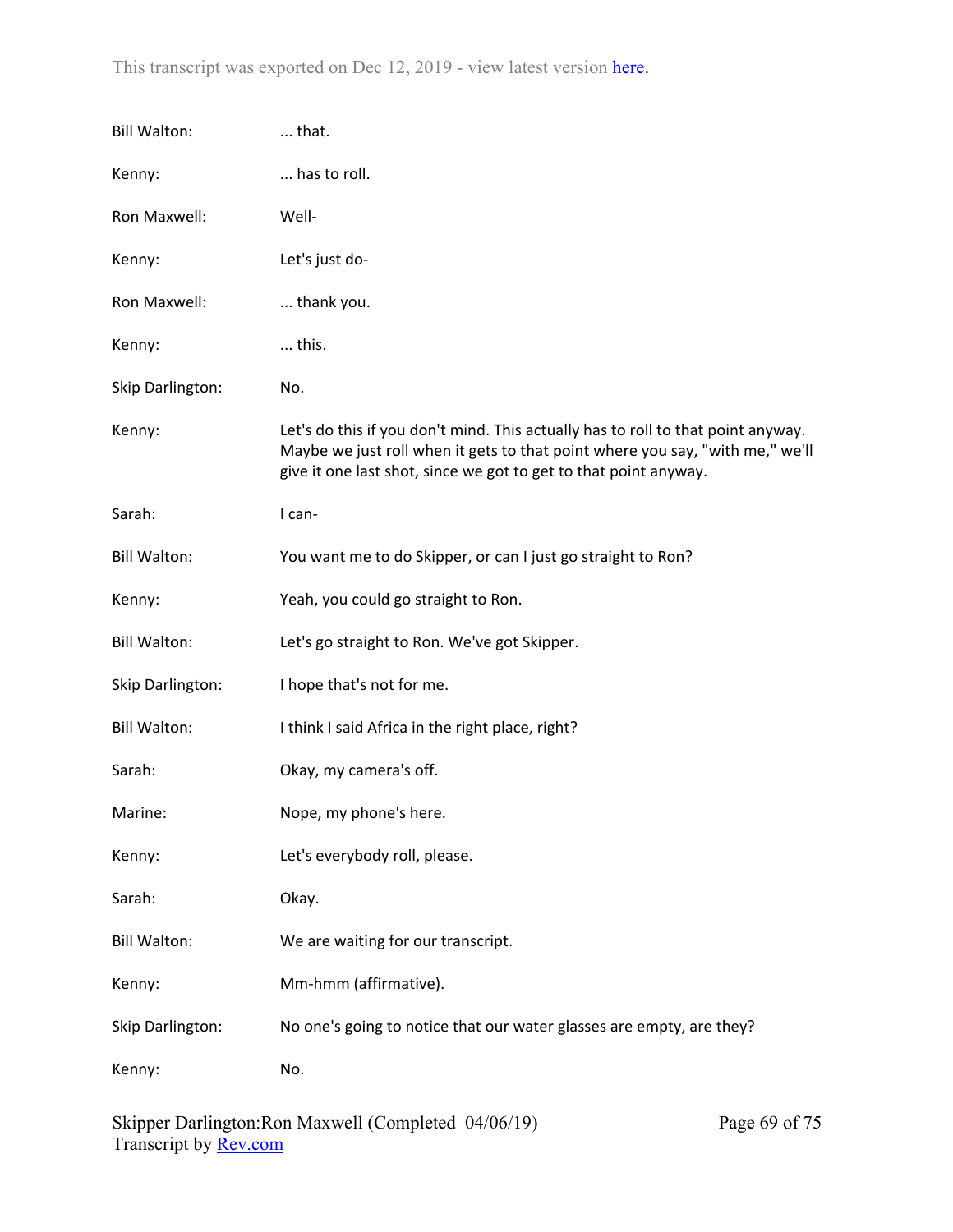| Marine:             | No.                                                                                                                                                                                                                                                                                                                                                                                                                                  |               |
|---------------------|--------------------------------------------------------------------------------------------------------------------------------------------------------------------------------------------------------------------------------------------------------------------------------------------------------------------------------------------------------------------------------------------------------------------------------------|---------------|
| Sarah:              | No.                                                                                                                                                                                                                                                                                                                                                                                                                                  |               |
| Marine:             | Is your                                                                                                                                                                                                                                                                                                                                                                                                                              |               |
| Kenny:              | Marine, could you slow it down? I couldn't tell if you [inaudible 01:47:44].                                                                                                                                                                                                                                                                                                                                                         |               |
| <b>Bill Walton:</b> | Speak the speech trippingly on the tongue. Don't saw the air with your hands.                                                                                                                                                                                                                                                                                                                                                        |               |
| Ron Maxwell:        | That's Beto O'Rourke.                                                                                                                                                                                                                                                                                                                                                                                                                |               |
| <b>Bill Walton:</b> | Oh, yeah. He ought to pay more attention.                                                                                                                                                                                                                                                                                                                                                                                            |               |
| Ron Maxwell:        | You notice they're not making fun of him on Saturday Night Live. He's like the<br>easiest one they could caricature of the bunch.                                                                                                                                                                                                                                                                                                    |               |
| <b>Bill Walton:</b> | Yeah.                                                                                                                                                                                                                                                                                                                                                                                                                                |               |
| Kenny:              | Okay, here we come.                                                                                                                                                                                                                                                                                                                                                                                                                  |               |
| <b>Bill Walton:</b> | Okay, get ready, guys, here we come.                                                                                                                                                                                                                                                                                                                                                                                                 |               |
| <b>Bill Walton:</b> | Ronald Maxwell is a film director and writer. His epic Civil War films, Gettysburg,<br>Gods and Generals, and Copperhead, have established Ron as the cinema's<br>leading interpreter of that complex, lethal, heroic period in American history. In<br>addition to his highly regarded work in film, Ron is a seriously considered citizen<br>in the worldwide habitat and species protection movement. Ron, thanks for<br>joining. |               |
| Ron Maxwell:        | Great to be with you.                                                                                                                                                                                                                                                                                                                                                                                                                |               |
| Ron Maxwell:        | I think we want committed citizen. I think you said something else. What did I<br>hear?                                                                                                                                                                                                                                                                                                                                              |               |
| Skip Darlington:    | Oh.                                                                                                                                                                                                                                                                                                                                                                                                                                  |               |
| Kenny:              | A seriously committed citizen, I think.                                                                                                                                                                                                                                                                                                                                                                                              |               |
| <b>Bill Walton:</b> | All right, I'll do it again.                                                                                                                                                                                                                                                                                                                                                                                                         |               |
| Ron Maxwell:        | I heard something else, but-                                                                                                                                                                                                                                                                                                                                                                                                         |               |
| <b>Bill Walton:</b> | Can we back it up?                                                                                                                                                                                                                                                                                                                                                                                                                   |               |
| Kenny:              | Yeah, we can do that. Just don't let it stop.                                                                                                                                                                                                                                                                                                                                                                                        |               |
|                     | Skipper Darlington: Ron Maxwell (Completed 04/06/19)                                                                                                                                                                                                                                                                                                                                                                                 | Page 70 of 75 |

Transcript by <u>Rev.com</u>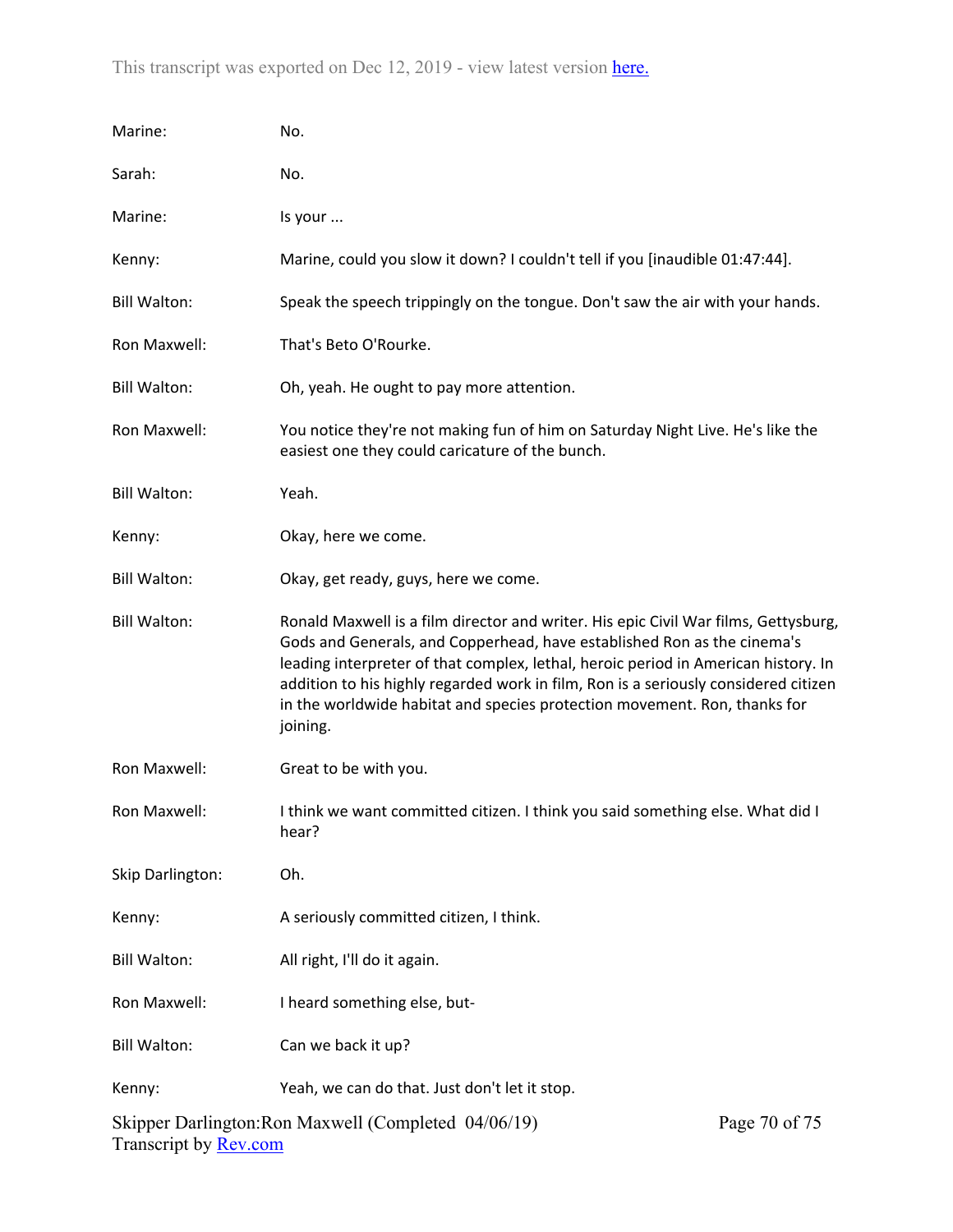| Marine:             | Yeah.                                                                                                                                                   |               |
|---------------------|---------------------------------------------------------------------------------------------------------------------------------------------------------|---------------|
| Kenny:              | Okay.                                                                                                                                                   |               |
| Ron Maxwell:        | I heard something else. Oh, I heard seriously considered citizen.                                                                                       |               |
| Kenny:              | Oh, you-                                                                                                                                                |               |
| Marine:             | Yes, it was.                                                                                                                                            |               |
| Kenny:              | I think you're right.                                                                                                                                   |               |
| Ron Maxwell:        | Seriously considered citizen, something didn't-                                                                                                         |               |
| Kenny:              | Mm-hmm (affirmative).                                                                                                                                   |               |
| Skip Darlington:    | Yeah.                                                                                                                                                   |               |
| Kenny:              | No, it's good. It's good. It's good.                                                                                                                    |               |
| Marine:             | Right there.                                                                                                                                            |               |
| Kenny:              | No, I have to go a bit further back.                                                                                                                    |               |
| Ron Maxwell:        | But, I mustn't forget to tell you the Freddie Jones story before we part company,<br>because you will appreciate it.                                    |               |
| <b>Bill Walton:</b> | What's the Freddie Jones story, long or short?                                                                                                          |               |
| Ron Maxwell:        | Short.                                                                                                                                                  |               |
| <b>Bill Walton:</b> | Okay.                                                                                                                                                   |               |
| Ron Maxwell:        | Not for camera, it's a movie anecdote.                                                                                                                  |               |
| Kenny:              | All right. [inaudible 01:49:55], there we go. [inaudible] fast, there we go. Okay,<br>here we go, standby. Still, are you rolling?                      |               |
| Marine:             | Mm-hmm (affirmative).                                                                                                                                   |               |
| Kenny:              | Wait a minute, you got a flashing light here. Let's see if we're running out of<br>media. Hang on just a minute. We got three minutes left, we're good. |               |
| <b>Bill Walton:</b> | We're good. I'm going to-                                                                                                                               |               |
| Kenny:              | Yes, we are.                                                                                                                                            |               |
|                     | Skipper Darlington: Ron Maxwell (Completed 04/06/19)                                                                                                    | Page 71 of 75 |

Transcript by **Rev.com**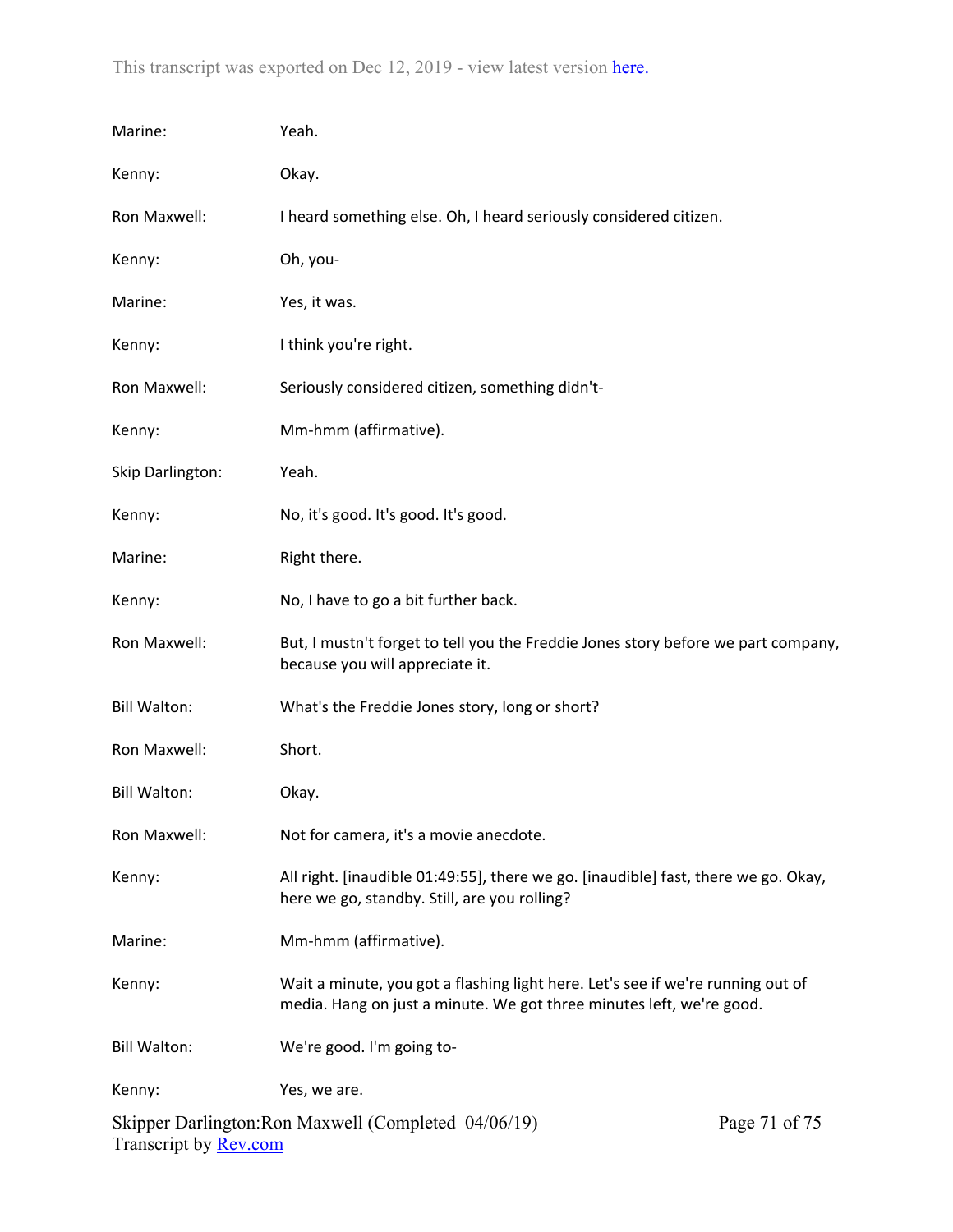| <b>Bill Walton:</b> | nail this.                                                                                                                                                                                                                                                                                                                                                                                                                          |
|---------------------|-------------------------------------------------------------------------------------------------------------------------------------------------------------------------------------------------------------------------------------------------------------------------------------------------------------------------------------------------------------------------------------------------------------------------------------|
| Kenny:              | Standby.                                                                                                                                                                                                                                                                                                                                                                                                                            |
| <b>Bill Walton:</b> | We're done.                                                                                                                                                                                                                                                                                                                                                                                                                         |
| Kenny:              | Hang on. Rolling, you rolling? Okay, go ahead.                                                                                                                                                                                                                                                                                                                                                                                      |
| <b>Bill Walton:</b> | Ronald Maxwell is a film director and writer. His epic Civil War films, Gettysburg,<br>Gods and Generals, and Copperhead, have established Ron as the cinema's<br>leading interpreter of that complex, lethal, heroic period in American history. In<br>addition to his highly regarded work in film, Ron is a seriously concerned citizen<br>in the worldwide habitat and species protection movement. Ron, thanks for<br>joining. |
| Ron Maxwell:        | Great to be with you, Bill.                                                                                                                                                                                                                                                                                                                                                                                                         |
| Kenny:              | All right!                                                                                                                                                                                                                                                                                                                                                                                                                          |
| Marine:             | Whoo!                                                                                                                                                                                                                                                                                                                                                                                                                               |
| Skip Darlington:    | Nailed it.                                                                                                                                                                                                                                                                                                                                                                                                                          |
| Kenny:              | Nailed it!                                                                                                                                                                                                                                                                                                                                                                                                                          |
| Marine:             | Yeah!                                                                                                                                                                                                                                                                                                                                                                                                                               |
| Ron Maxwell:        | Okay, so-                                                                                                                                                                                                                                                                                                                                                                                                                           |
|                     |                                                                                                                                                                                                                                                                                                                                                                                                                                     |
| <b>Bill Walton:</b> | What's your story?                                                                                                                                                                                                                                                                                                                                                                                                                  |
| Ron Maxwell:        | summer of '71-                                                                                                                                                                                                                                                                                                                                                                                                                      |
| <b>Bill Walton:</b> | This is the first time I had to go through all that. I think it's because I'm with a<br>real filmmaker. I think it's true.                                                                                                                                                                                                                                                                                                          |
| Sarah:              | I think it's true.                                                                                                                                                                                                                                                                                                                                                                                                                  |
| <b>Bill Walton:</b> | I think there's an extra element of okay, Ron's worked with all these great<br>actors, so-                                                                                                                                                                                                                                                                                                                                          |
| Ron Maxwell:        | Well, in the summer of '71, I was in Almeria, Spain as Charlton Heston's personal<br>assistant director.                                                                                                                                                                                                                                                                                                                            |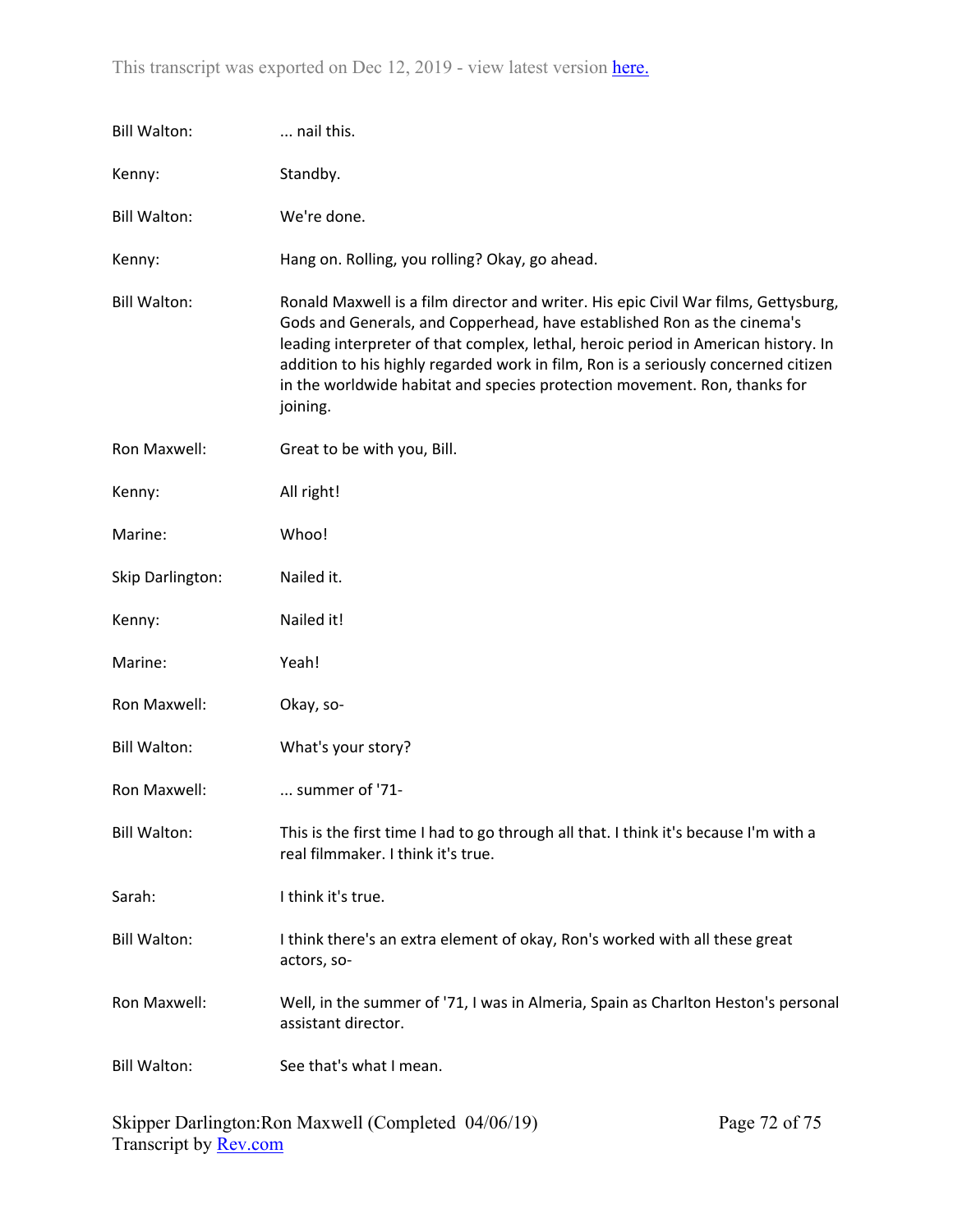Kenny: A good thing he didn't tell you that earlier.

- Ron Maxwell: What a personal assistant as we all know does is get the director his coffee, make sure his laundry goes out on time, that kind of thing, He was a great guy, and I loved him. We stayed friends 'til the day he died.
- Ron Maxwell: That summer, Freddie Jones, a wonderful British actor now gone, played one of Pompey's pirates. There's a scene when Antony, one of the pirates comes up, and he's supposed to say, "Mark Antony you have put me to some," a grievance, and he has a little soliloquy, and he walks up, so Antony's on his horseback [inaudible 01:52:01], and in the background is a whole fleet before the Battle of Actium. This is done with a glass shot. He had one real boat, in other words, it's a big shot to set up.
- Ron Maxwell: I'm sitting behind the camera, because he was not just directing, he was playing Antony. It was a great experience for me, because I'd be sitting right with the cameraman, and he'd be looking at me for a thumb's up or a thumb's down. I was two years out of film school at that point.
- Ron Maxwell: Freddie Jones, everybody's in the positions, 500 extras, horses, boat's out there, walkie-talkies, action. Freddie Jones walks up into the camera, and he goes, "Mark Antony ... Fuck." Cut.
- Ron Maxwell: Everybody's got to go back. 500 guys go back. The boat's got to go back. 30 minutes later, take 2, "Mark Antony ... Fuck." This went on for 45 minutes.
- Ron Maxwell: Finally, he couldn't get through. He had a mental block. This is an accomplished Shakespearean actor. He couldn't, we couldn't get the whole thing, we did it in pieces.
- Bill Walton: I'm now very familiar with that concept. Every time I say America, I'm going to say Africa.

Marine: Right.

- Ron Maxwell: It took us half the day, because we had to do it in pieces. We couldn't do it in one big beautiful take.
- Skip Darlington: Same thing happened to me, I was trying to impress a pretty young lady, and so I allowed her to interview me in a balloon as I was flying. But, as I was flying I noticed a storm was coming up, and I had a very simple like three sentences to say. I did it 12 times, and I still didn't get it right, because I was looking at the storm trying to-

Bill Walton: Sure.

Skipper Darlington:Ron Maxwell (Completed 04/06/19) Transcript by [Rev.com](https://www.rev.com/)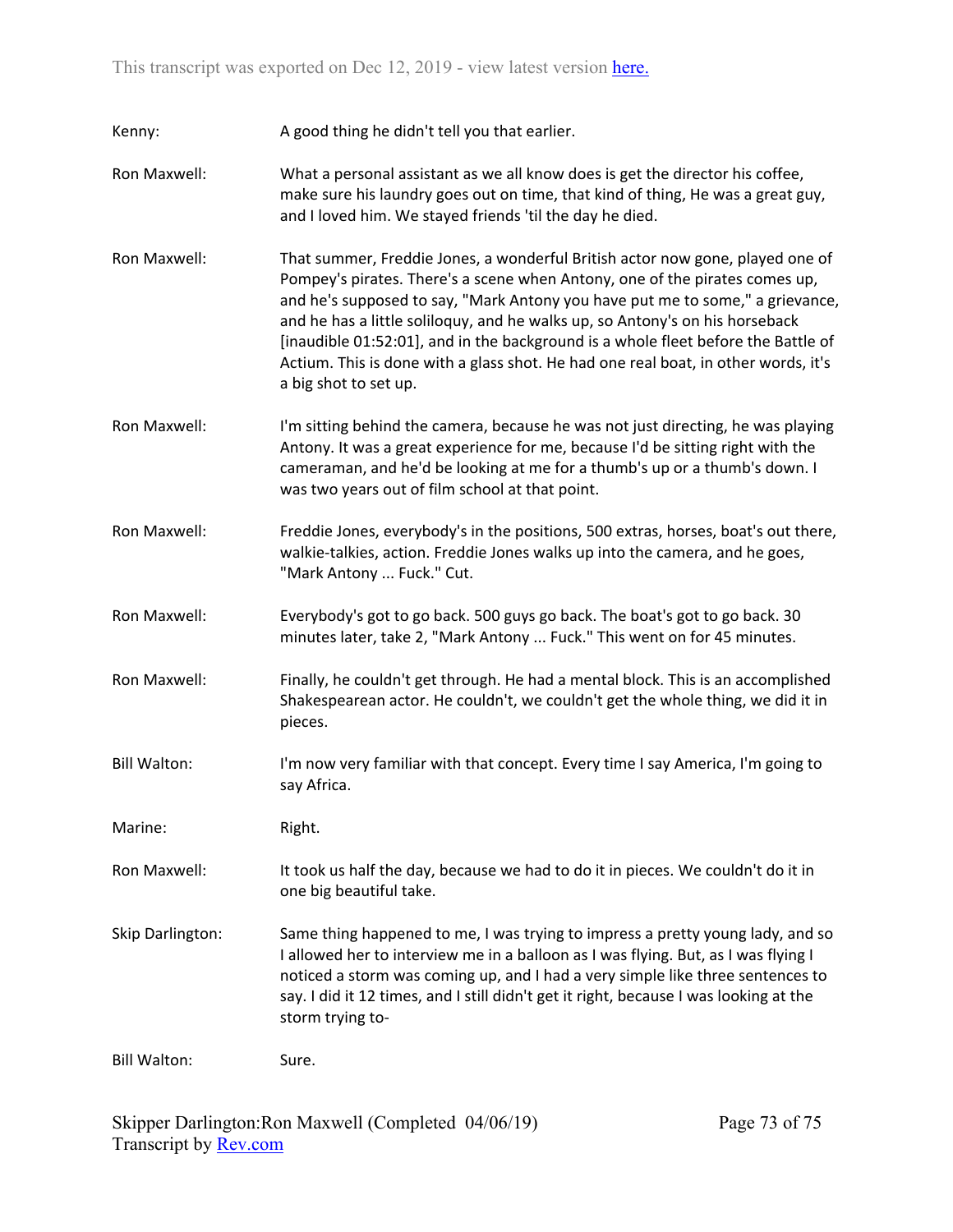| Skip Darlington:    | fly the balloon, and I couldn't. It was three sentences though, and so I didn't<br>impress her very much.                                                                                                                                                                                                                                                                                                                                                                                                                                             |
|---------------------|-------------------------------------------------------------------------------------------------------------------------------------------------------------------------------------------------------------------------------------------------------------------------------------------------------------------------------------------------------------------------------------------------------------------------------------------------------------------------------------------------------------------------------------------------------|
| <b>Bill Walton:</b> | I write the copy for this.                                                                                                                                                                                                                                                                                                                                                                                                                                                                                                                            |
| Ron Maxwell:        | That's the movie.                                                                                                                                                                                                                                                                                                                                                                                                                                                                                                                                     |
| <b>Bill Walton:</b> | Oh, yeah, so do you get a credit on this?                                                                                                                                                                                                                                                                                                                                                                                                                                                                                                             |
| Ron Maxwell:        | Yeah, I got a credit as assistant director. It's on my IMDb list of credits.                                                                                                                                                                                                                                                                                                                                                                                                                                                                          |
| <b>Bill Walton:</b> | Is it a good movie?                                                                                                                                                                                                                                                                                                                                                                                                                                                                                                                                   |
| Ron Maxwell:        | It has its moments but, in the totality, no. Chuck was a wonderful actor as we<br>know, great guy, but wasn't the best director in the world.                                                                                                                                                                                                                                                                                                                                                                                                         |
| <b>Bill Walton:</b> | That's a different-                                                                                                                                                                                                                                                                                                                                                                                                                                                                                                                                   |
| Ron Maxwell:        | He was-                                                                                                                                                                                                                                                                                                                                                                                                                                                                                                                                               |
| <b>Bill Walton:</b> | skill set.                                                                                                                                                                                                                                                                                                                                                                                                                                                                                                                                            |
| Ron Maxwell:        | very competent, very competent, but it's not the best version of Antony and<br>Cleopatra available.                                                                                                                                                                                                                                                                                                                                                                                                                                                   |
| Ron Maxwell:        | The cast, the individual parts were very good. Fernando Rey was in it. There was<br>a mixed Spanish, English cast with Hildegard Neil. John Castle who became my<br>daughter's godfather. My daughter was born at the end of that shoot. We're still<br>friends to this day. He played Octavius.                                                                                                                                                                                                                                                      |
| Ron Maxwell:        | For me, it was a great life experience. Joe Canutt was the second unit director.<br>Joe Canutt and his brother, Tab, did all the stunts in those Golden Age movies<br>where Charlton Heston played Ben-Hur, or Charlton Heston played El Cid. All the<br>jousting, the chariot race, all that stuff was done by Joe Canutt. I'd just be<br>walking around with Joe Canutt on the second unit and prepping the movies. It<br>was for me, that's, I was directly connected with the Old Hollywood, the<br>Hollywood of William Wyler and Fred Zinneman- |
| <b>Bill Walton:</b> | That's great.                                                                                                                                                                                                                                                                                                                                                                                                                                                                                                                                         |
| Ron Maxwell:        | John Huston, and [inaudible 01:55:21]-                                                                                                                                                                                                                                                                                                                                                                                                                                                                                                                |
| <b>Bill Walton:</b> | That's the Hollywood, if I could go back in time, that's where I'd want to be.                                                                                                                                                                                                                                                                                                                                                                                                                                                                        |
| Ron Maxwell:        | His father, Yakima Canutt was the guy that goes under the harness in<br>Stagecoach, and he was the first and only stuntman to get an honorary                                                                                                                                                                                                                                                                                                                                                                                                         |

Skipper Darlington:Ron Maxwell (Completed 04/06/19) Transcript by <u>Rev.com</u>